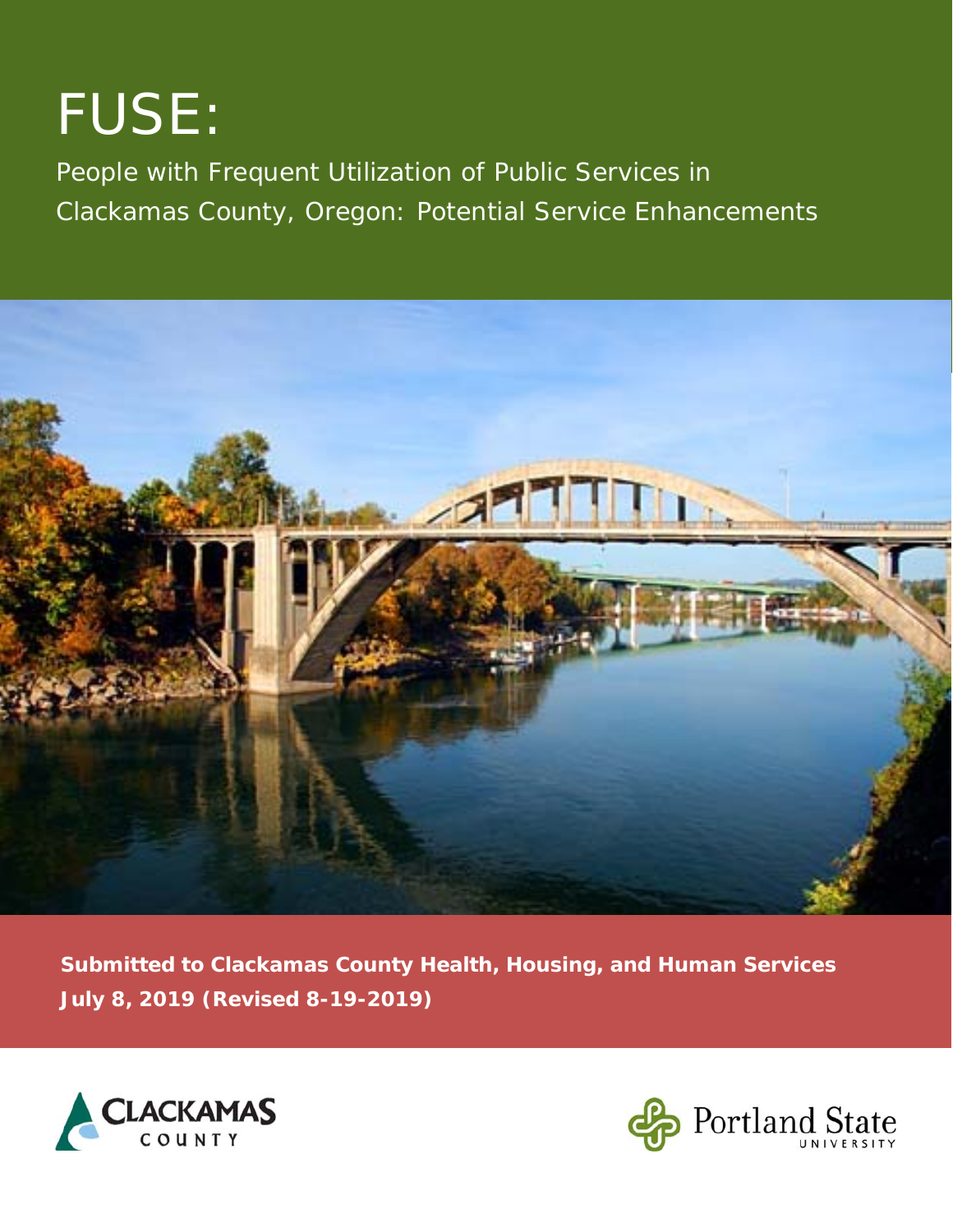This report was prepared for:

Clackamas County Health, Housing, and Human Services 2051 Kaen Road Oregon City, OR 97045 503‐650‐5697

Revision submitted 8‐18‐2019

Please address questions to:

Karen Cellarius, MPA, Senior Research Associate Regional Research Institute for Human Services P.O. Box 751 Portland, OR 97207‐0751 1600 SW 4th Avenue, Suite 900 Portland, OR 97201 503‐725‐4112 cellark@pdx.edu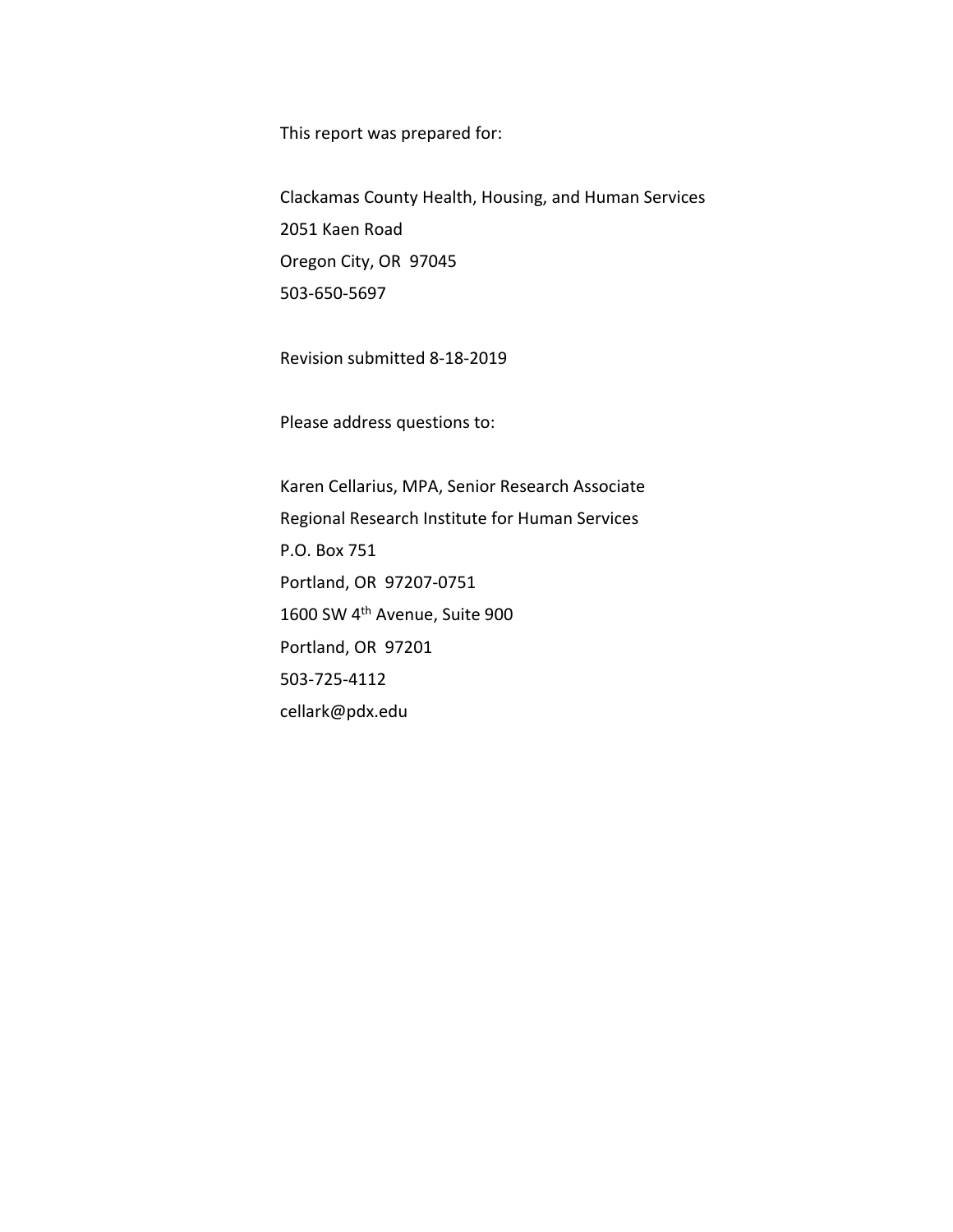## **Contributors**

This research was conducted by Portland State University (PSU) at the request of Clackamas County Department of Health, Housing, and Human Services (H3S). It was a joint effort by the PSU Regional Research Institute for Human Services and the PSU Toulan School of Urban Studies and Planning, including members of the PSU Homelessness Research & Action Collaborative. The authors of this report are:

*Principal Investigators*: **Karen Cellarius**, Senior Research Associate, PSU School of Social Work, Regional Research Institute for Human Services (cellark@pdx.edu); **Marisa Zapata**, Associate Professor of Land‐use Planning, PSU School of Urban Studies and Planning; Director, Homelessness Research & Action Collaborative (mazapata@pdx.edu). *Secondary Data Analysis:* **Eric Einspruch** (einspruc@pdx.edu); **Cameron Mulder** (mulder@pdx.edu). *Consumer and System Interviews:* **Thuan Duong** (thuand@pdx.edu); **Aliza Tuttle** (taliza@pdx.edu).

Thanks to the many service providers, systems experts, and consumers of public services who contributed to this report. Our work would not have been possible without the support of participants and organizers of the *Greater Portland Area Metropolitan Area ED/EMS Leadership Collaborative* and its *Managing High ED/EMS Utilization Workgroup*. These community and emergency services providers from across Multnomah, Clackamas, and Washington counties meet monthly to share resources and keep each other informed. Participants include first responders, housing providers, and an array of other community organizations that serve the tri‐county area's most fragile residents. Extra thanks go out to the data and security experts from Clackamas County, healthcare organizations, and public agencies who understood the need for sharing data across systems in order to identify those with the highest need among us and fully understand their needs. The research team would particularly like to thank: **Amy Jo Cook**, Clackamas County Fire District #1; **Drew Grabham**, OHSU New Directions; **Becky Wilkinson**, Better Outcomes thru Bridges; **Michael Boldt**, Clackamas Service Center; **Katie Cadigan**, Health Share of Oregon; **Robin Schmidt**, The Father's Heart Street Ministry; and staff at the Clackamas County Transition Center, including **Kimber Gillaspy, Mindy Coronado**, and **Eric Anderson**.

For more information about this study, contact the researchers identified above. For more information about housing efforts in Clackamas County, contact Vahid Brown, Clackamas County Housing Policy Coordinator, vbrown@co.clackamas.or.us.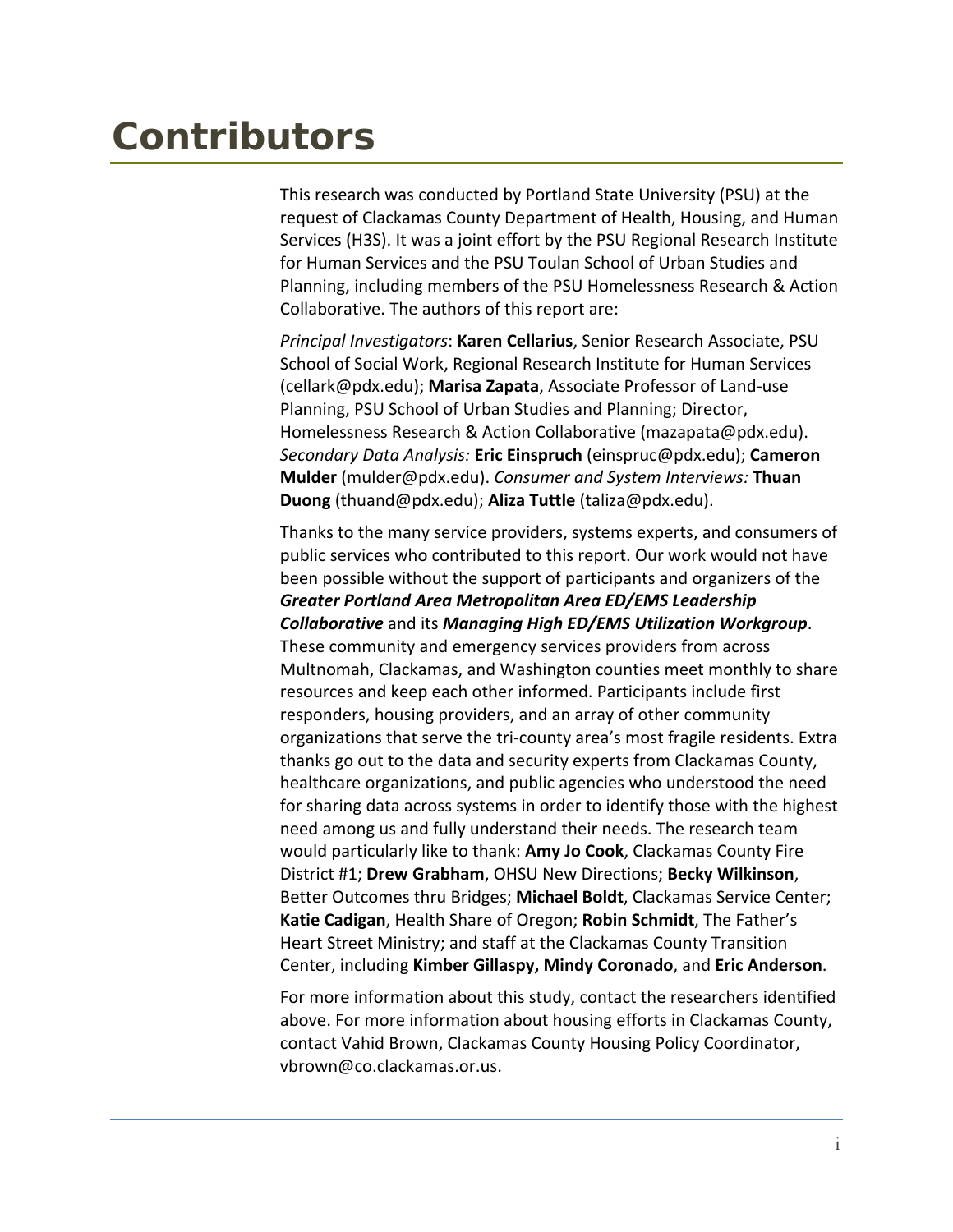## **A note about the term** *FUSE*

FUSE is the common terminology for programs designed to reduce the needs of individuals with high utilization of public services. These public services are most commonly in the healthcare realm, but can include primary and behavioral healthcare, housing (shelters and permanent supportive housing), law enforcement (police and sheriffs), and criminal justice (courts and jails). The acronym FUSE has been used to describe Frequent Users Service Enhancements or Frequent Users System Engagement. Either way, it has been explained to us that defining someone as a "user" or a "frequent utilizer" does not present a full picture of what is going on with individuals who find themselves returning to the same short term fixes again and again. People with high service utilization have complex needs that often exceed their own ability to manage. High utilization is a system issue and should be addressed as such. For this reason, we avoid the term FUSE in this report, even though it was the original name for our study and continues to be used as a search term.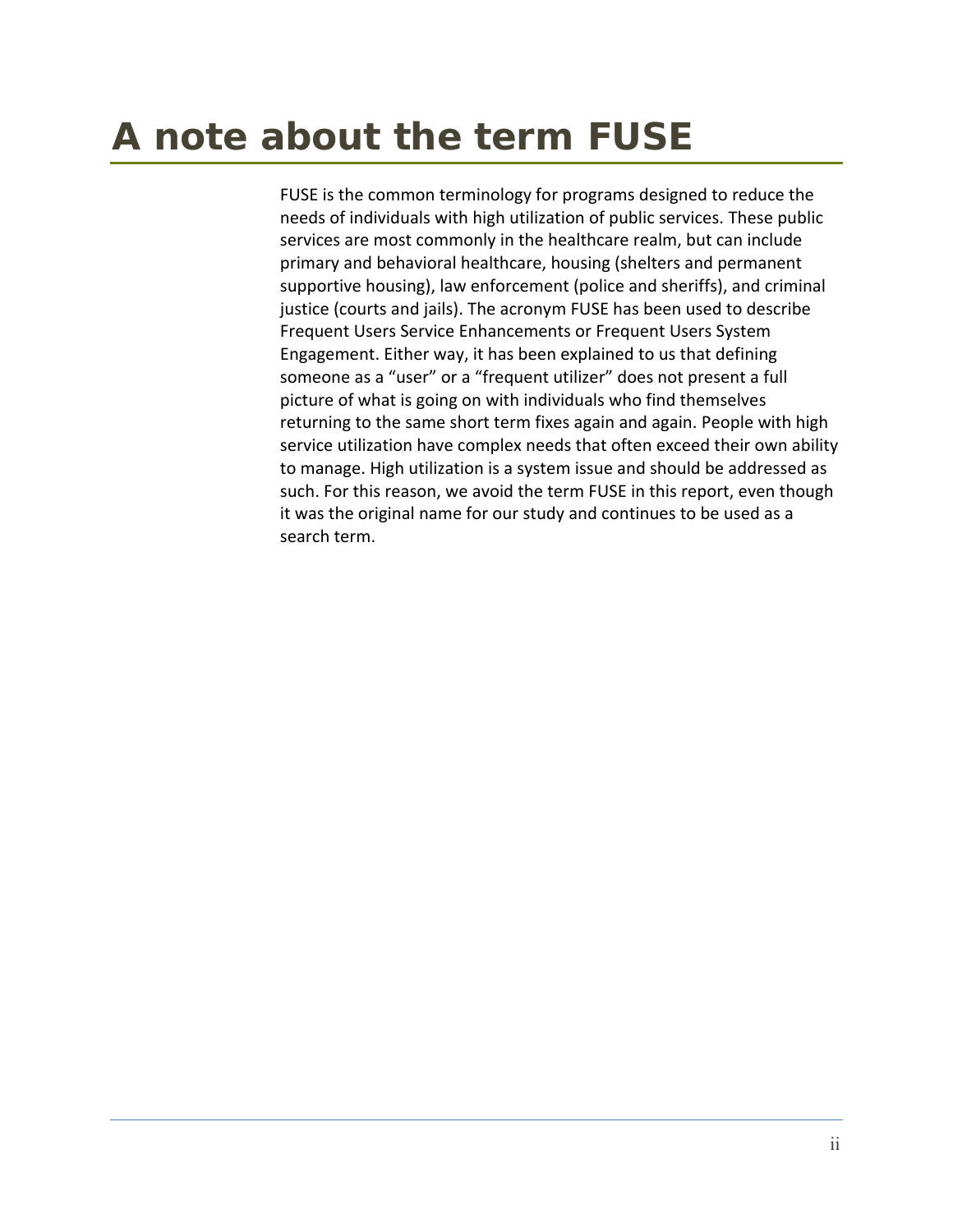## **Table of Contents**

| What are the characteristics and needs of people who frequently access emergency rooms, |
|-----------------------------------------------------------------------------------------|
| What are the characteristics of the systems that serve people with high utilization? 33 |
| What are the costs to the systems that serve people with high utilization? 39           |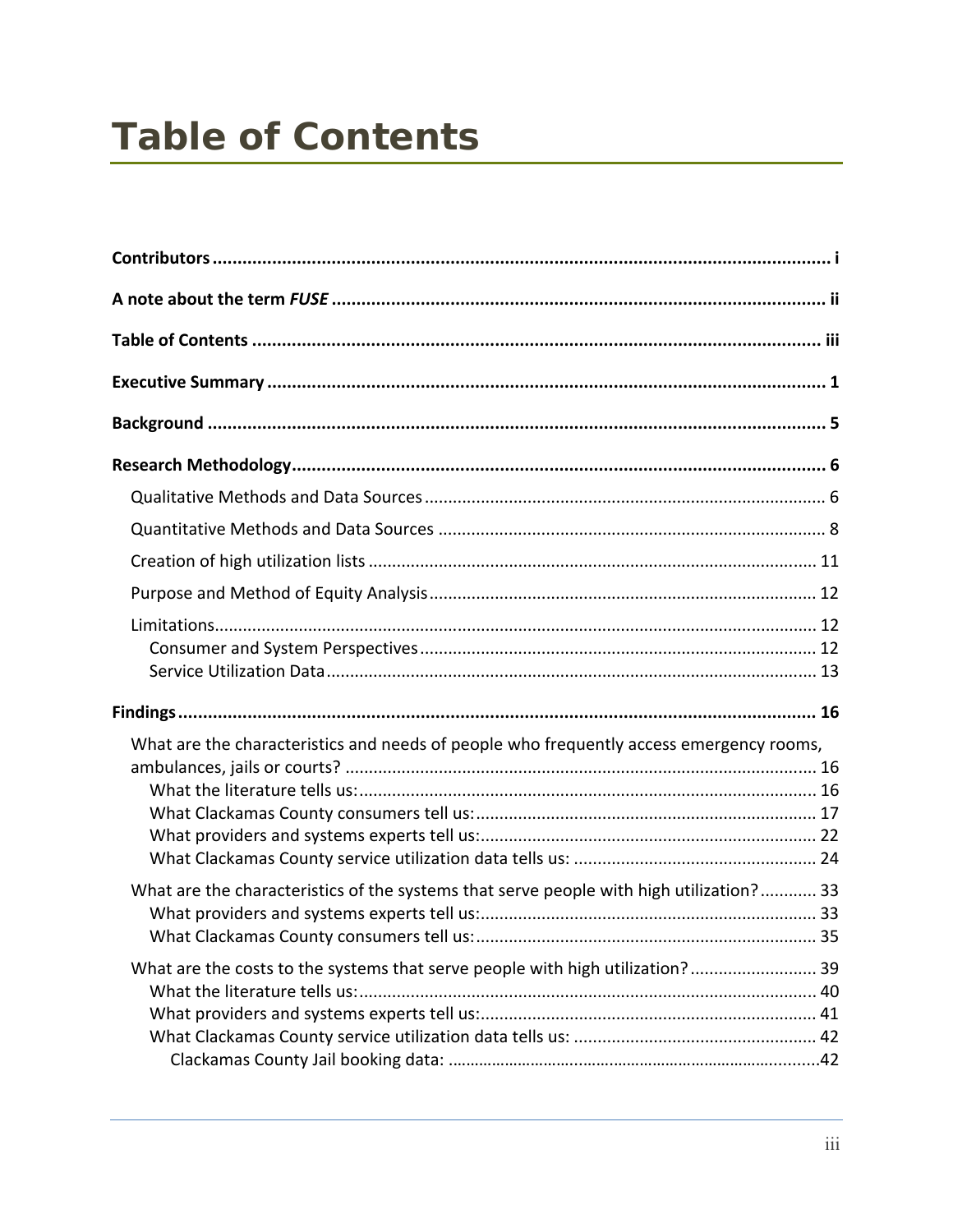| What is currently being done to improve the well-being of individuals with high utilization |  |
|---------------------------------------------------------------------------------------------|--|
|                                                                                             |  |
|                                                                                             |  |
| Selected entities focused on addressing system-level needs of people with high service      |  |
|                                                                                             |  |
|                                                                                             |  |
|                                                                                             |  |
| What system changes or program structures could best reduce the need to frequently come     |  |
|                                                                                             |  |
|                                                                                             |  |
|                                                                                             |  |
|                                                                                             |  |
|                                                                                             |  |
|                                                                                             |  |
|                                                                                             |  |
|                                                                                             |  |
|                                                                                             |  |
|                                                                                             |  |
|                                                                                             |  |
|                                                                                             |  |
|                                                                                             |  |
|                                                                                             |  |
|                                                                                             |  |
|                                                                                             |  |
|                                                                                             |  |
|                                                                                             |  |
|                                                                                             |  |
|                                                                                             |  |
|                                                                                             |  |
|                                                                                             |  |
|                                                                                             |  |
|                                                                                             |  |
|                                                                                             |  |
|                                                                                             |  |
|                                                                                             |  |
|                                                                                             |  |
|                                                                                             |  |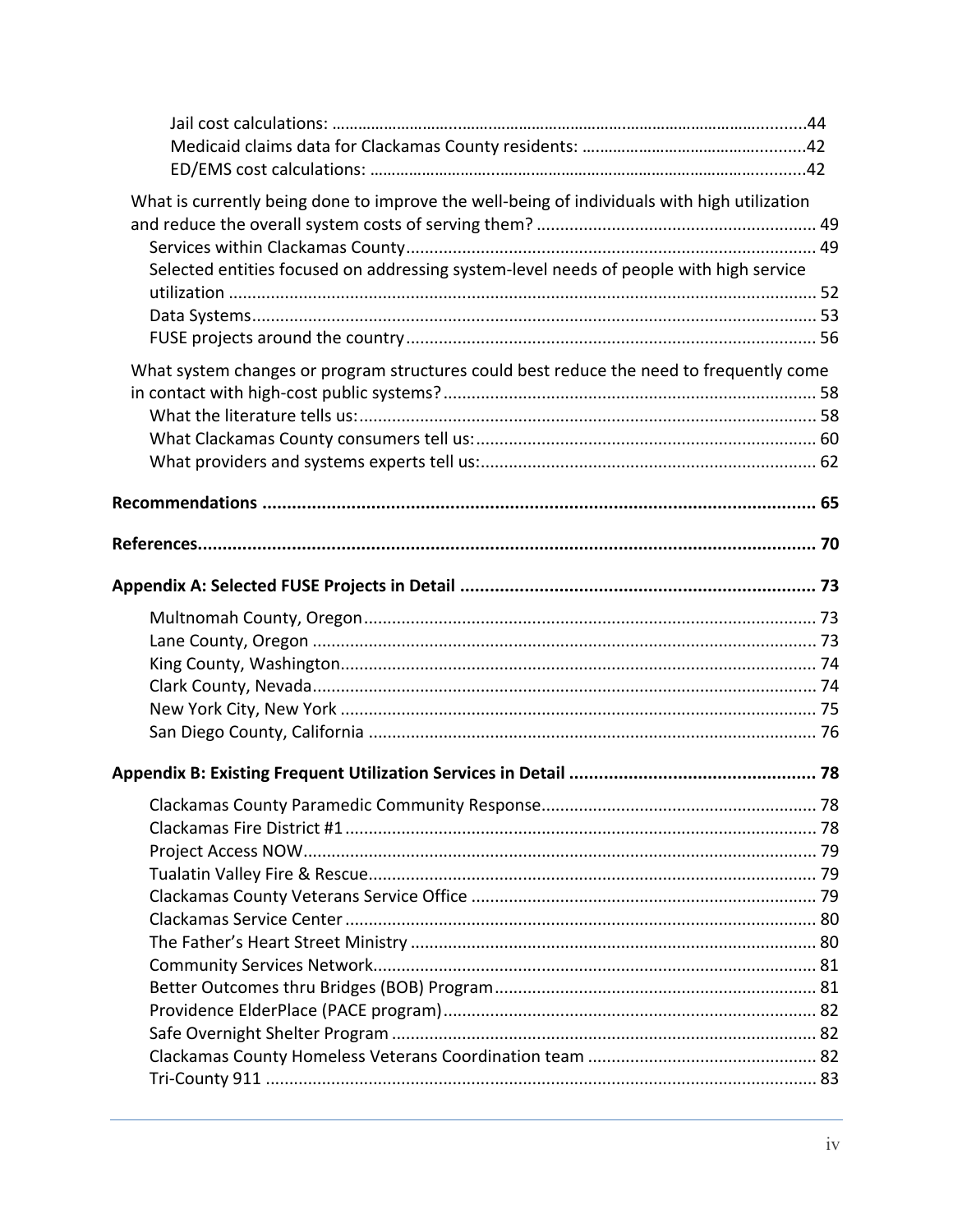| Greater Portland Metropolitan Area ED/EMS Leadership Collaborative 86 |  |
|-----------------------------------------------------------------------|--|
|                                                                       |  |
|                                                                       |  |
|                                                                       |  |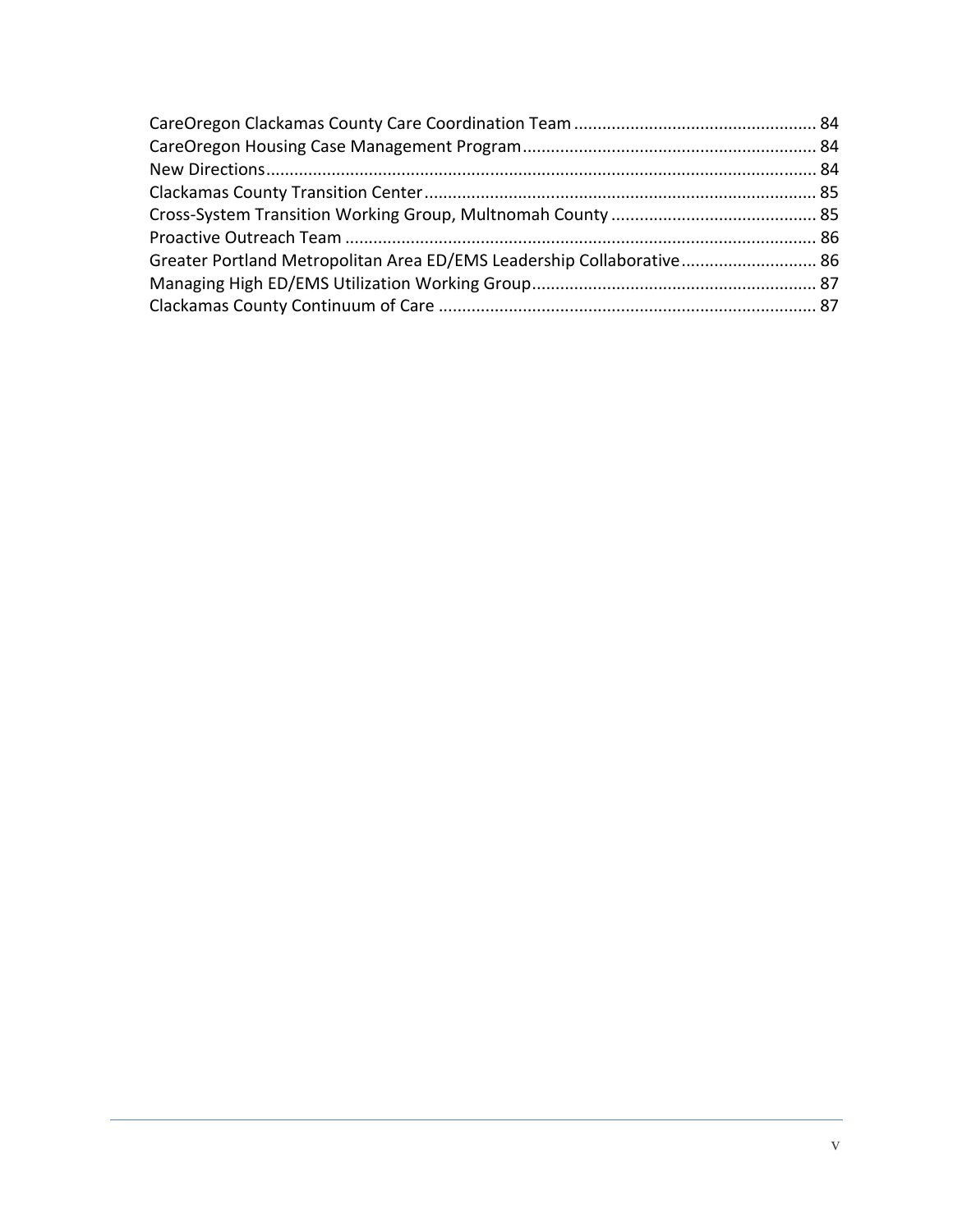The Regional Research Institute for Human Services and the Toulan School of Urban Studies and Planning at Portland State University conducted this one‐time study on the feasibility of reducing the use of high-cost public services by providing permanent supportive housing to the individuals with the highest utilization of those services. Interventions targeting individuals with frequent utilization are commonly known as FUSE: Frequent Utilization System Engagement. The FUSE model has been piloted in other cities around the country and is based on the "Housing First" concept that secure housing is the first essential step to stabilizing the personal and financial lives of individuals. This study focuses on the service system in Clackamas County, Oregon, including jails, EDs, and emergency response. It was commissioned by the Clackamas County Department of Health, Housing, and Human Services. The study was conducted between September 2018 and June 2019.

### Research Methodology

The goal of this study was to answer five very specific questions about individuals with high service utilization and the systems that serve them. The data for this study comes from administrative system data, informational conversations and meetings with community partners, formal interviews with service providers, and interviews with consumers with frequent service utilization.

Limitations: The rates of mental illness, addiction and homelessness are likely to be higher than they appear in this report due to the way these characteristics were gathered or recorded in system databases. Historically marginalized populations are increasingly underrepresented in datasets.

### Findings

### **What are the characteristics and needs of people who frequently access emergency rooms, ambulances, jails or courts?**

Common characteristics include psychiatric disorders and insecure housing. High ED usage is associated with schizophrenia, opioid dependence, and heart failure, as well as with a higher prevalence of multiple diagnoses and comorbidities. People experiencing homelessness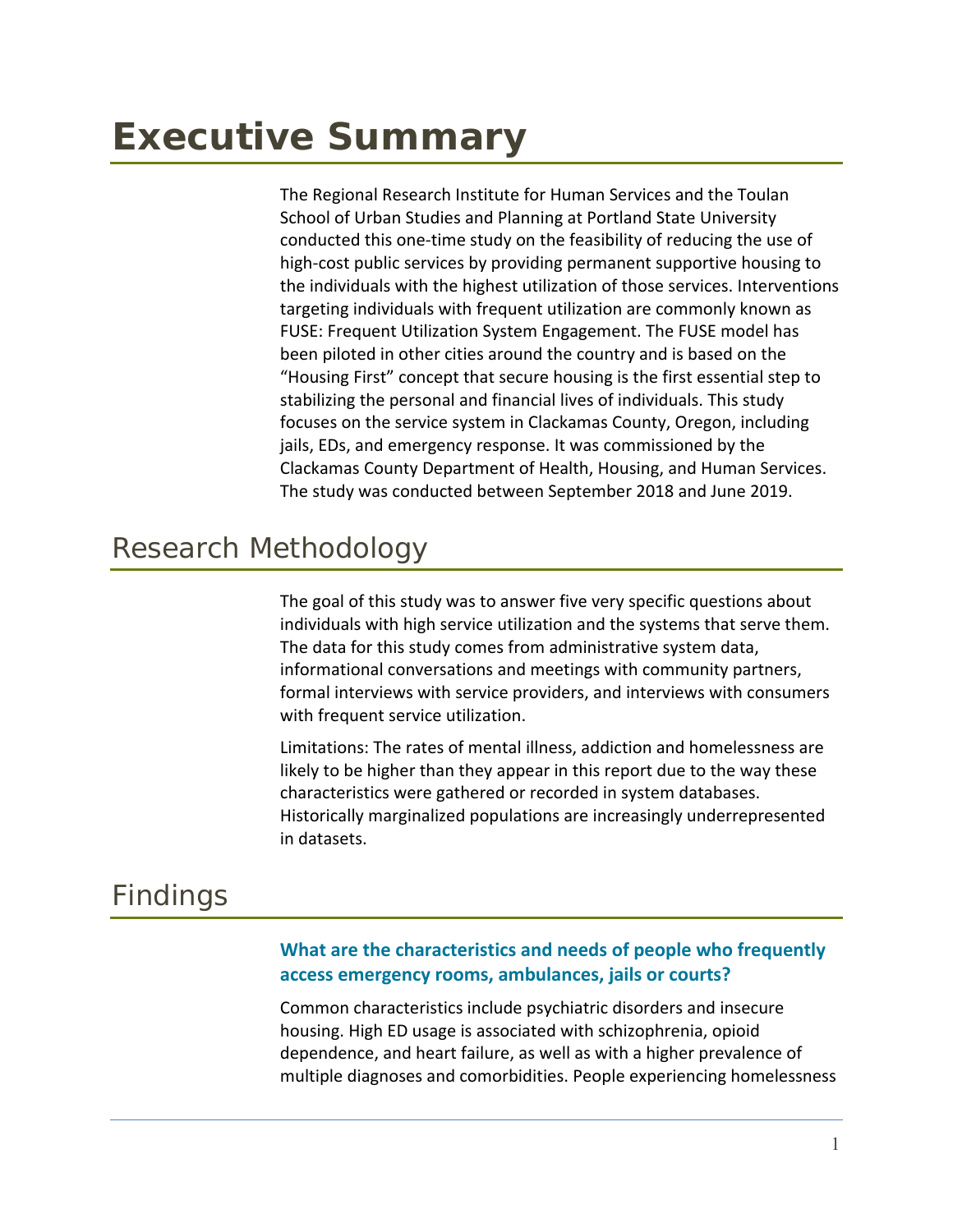have higher ED utilization rates and are more likely to arrive by ambulance than people who are housed. African Americans are over‐ represented in the high user category for total healthcare claims. Jails are often used to house people with mental health needs when lower cost community resources are not available. Systems data shows that persons in Clackamas County with high rates of jail bookings and/or medical claims were more likely than those with low utilization to be male, white, and to have experienced housing instability. In 2018, the primary charges identified in booking data were *driving under the influence of alcohol or another intoxicant* (13.3%), *possession of a controlled substance* (methamphetamine/heroin, 11.1%), and *parole violations* (10.1%). Almost half (47.2%) of the arrests were made in Oregon City. Two thirds were made by the Clackamas County Sheriff's Office. The consumers we interviewed occasionally used services in Multnomah County but proudly identified themselves as Clackamas County residents, separating themselves from the homeless population in Multnomah County.

### **What are the characteristics of the systems that serve people with high utilization?**

The systems in Clackamas County fall into the categories of housing, healthcare, law enforcement, and human services. The county's H3S department is formally organized around three of these four service types (Health, Housing and Human Services) and has lines of communication with law enforcement through the County's Sheriff's and District Attorney's Offices. External providers across Clackamas, Multnomah, and Washington County coordinate services and collaborate across these systems through informal monthly meetings and one‐on‐ one communication around their clients' needs and available resources. Addressing the needs of people with high utilization within their systems is a common goal for all.

### **What are the costs to the systems that serve people with high utilization?**

**Jails:** The estimated cost per night in Clackamas County jail is \$111. Nationally, the average length of stay in city or county jail was 25 days in 2016. In Oregon, 9% of individuals booked into county jail accounted for 29% of all booking events. On average, persons with a high number of bookings in Clackamas County in 2018 were booked 7.5 times, compared to an average of 1.4 times for persons with a lower number of bookings.

**ED/EMS:** In 2018, a total of 195,512 claims totaling \$745 million were made to Medicaid for OHP members residing in Clackamas County. The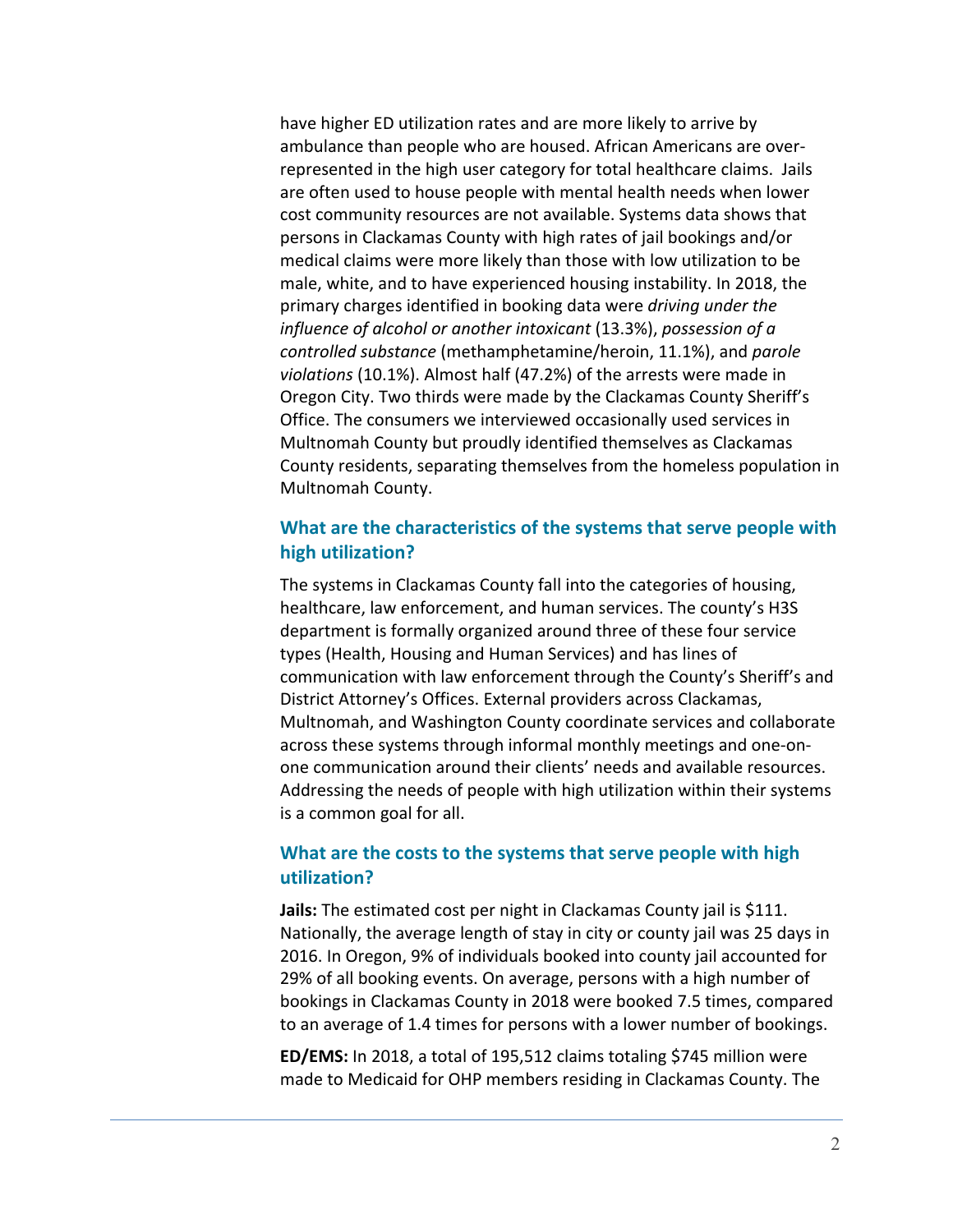1% of persons with the highest utilization of emergency departments had a much higher number of healthcare claims (43.6 versus 3.7) that year as well as higher average per person costs (\$10,621 versus \$807). One contributing factor is that, due to the high rate of psychiatric disorders among this population, patients may be kept longer at the ED than medically necessary if community behavioral health resources are at capacity. Finally, the 1% of persons with high utilization of medical transportation in Clackamas County also had a higher number of claims (634 versus 46.2) as well as higher annual healthcare costs (\$12,761 versus \$1,172) than the 99% with lower utilization.

### **What is currently being done to improve the well‐being of individuals with high utilization and reduce the overall system costs of serving them?**

Interventions targeting individuals with frequent utilization of EDs, emergency response, and jails interventions are underway or have been completed in over 30 cities in the United States. They are commonly known as FUSE: Frequent Utilization System Enhancements. Some FUSE programs focus only on criminal justice involvement, healthcare costs, or homelessness; others focus on both justice involvement and healthcare. Some are statewide initiatives. Full descriptions of the most relevant FUSE studies are included in this report, including programs in the counties surrounding Eugene, Seattle, Las Vegas, New York, and San Diego. A nationwide standard of "frequent utilization" does not exist, and each FUSE project reviewed defined frequent utilization differently.

Clackamas County does not yet have a formal FUSE program. However, a variety of supports within Clackamas County and across the Portland metro area are available to people with high service utilization, including emergency response, community outreach, addiction and mental health services, housing supports, and law enforcement. The entities that provide these services acknowledge that the supply, especially housing, does not meet the demand, and work to identify additional supports to meet a complex set of needs. Limited data sharing is already being used to coordinate care across systems. However, information systems vary by provider and service sector, and there are still significant barriers to data sharing that need to be addressed. Despite these efforts, frequent utilization of high cost services persists.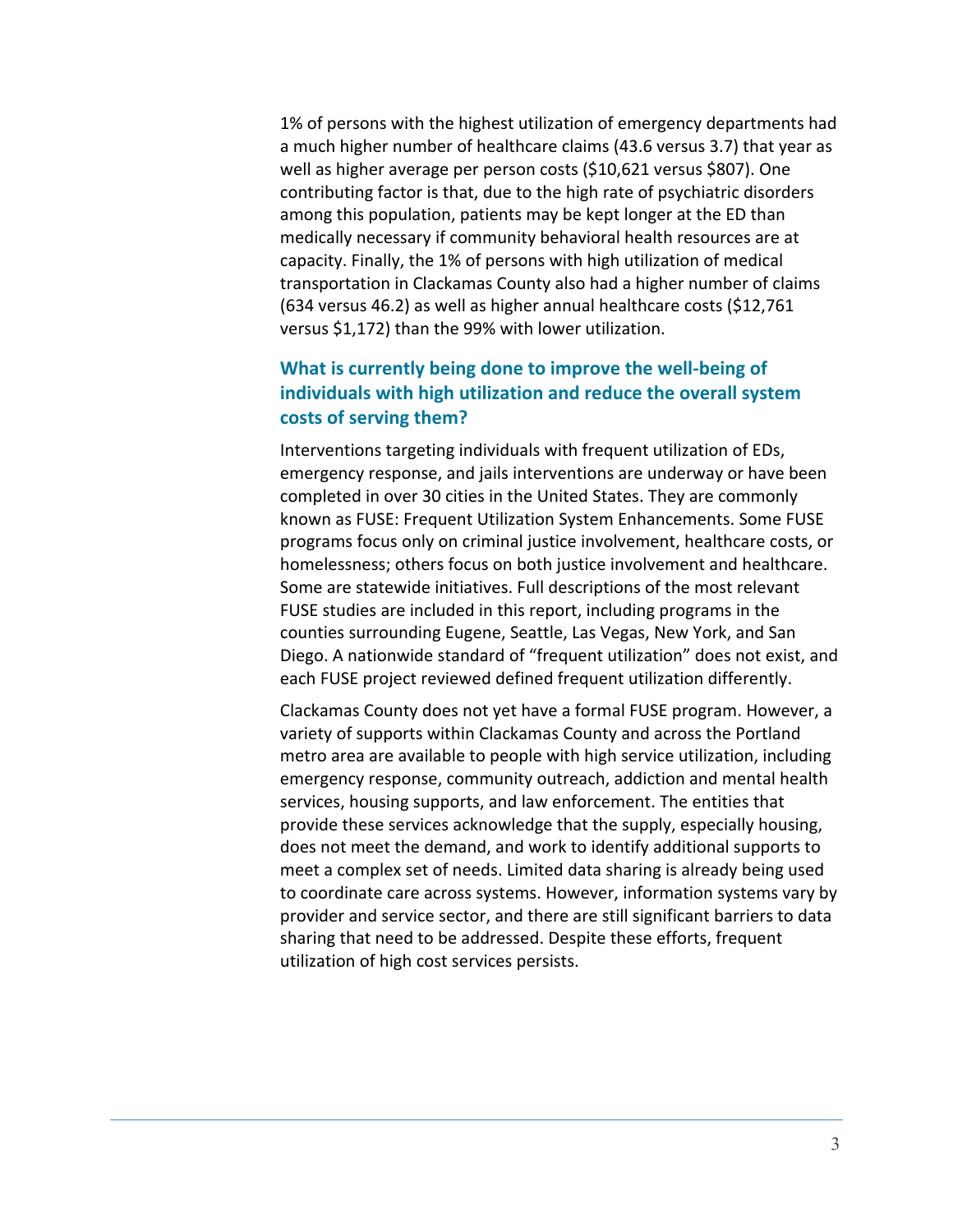### **What system changes or program structures could best reduce the need to frequently come in contact with high‐cost public systems?**

High utilization is a system issue and should be addressed as such. The literature, local providers, system experts, and consumers all tell us that affordable housing is the most impactful intervention, followed by intensive case management and behavioral health supports. Evaluations of FUSE programs around the country have documented reductions in utilization of jails and emergency services. The majority follow a "Housing First" model with added case management and wraparound supports. Communication needs to expand across systems with an emphasis on data sharing to coordinate care. Successful interventions for individuals with high jail utilization include outpatient mental health services following 24 hours in jail or in lieu of jail. Consumers tell us that short‐ term quality of life fixes are essential to facilitate the next steps to stabilization and housing, and that long‐term system supports will allow them to retain their housing and increase their quality of life. People with high service utilization have complex needs that often exceed their own ability to manage. For people of color, services must be delivered in a culturally competent and anti‐racist manner.

### Recommendations

**Concentrate services on individuals with high utilization.** By moving the top 1% of individuals with high jail utilization into the low utilization category, an estimated \$1.7 million dollars per year could be saved Similarly, by moving 100 individuals in the high ED/EMS utilization category into the lower utilization category, the healthcare system could save an estimated \$2.5 million dollars per year.

As Clackamas County and its stakeholders review this report, they may want to consider what information can be incorporated into their own design for reducing high utilization of emergency and law enforcement services within their borders. As this report shows, those solutions may involve planning and resource sharing across county lines. Concentrate on addressing the ongoing and emerging needs that cause individuals to seek emergency services or have increased contact with law enforcement. Build on the data‐sharing methods and agreements developed for this study to make them permanent. Continue analyzing the data obtained for this study, and evaluate any intervention developed.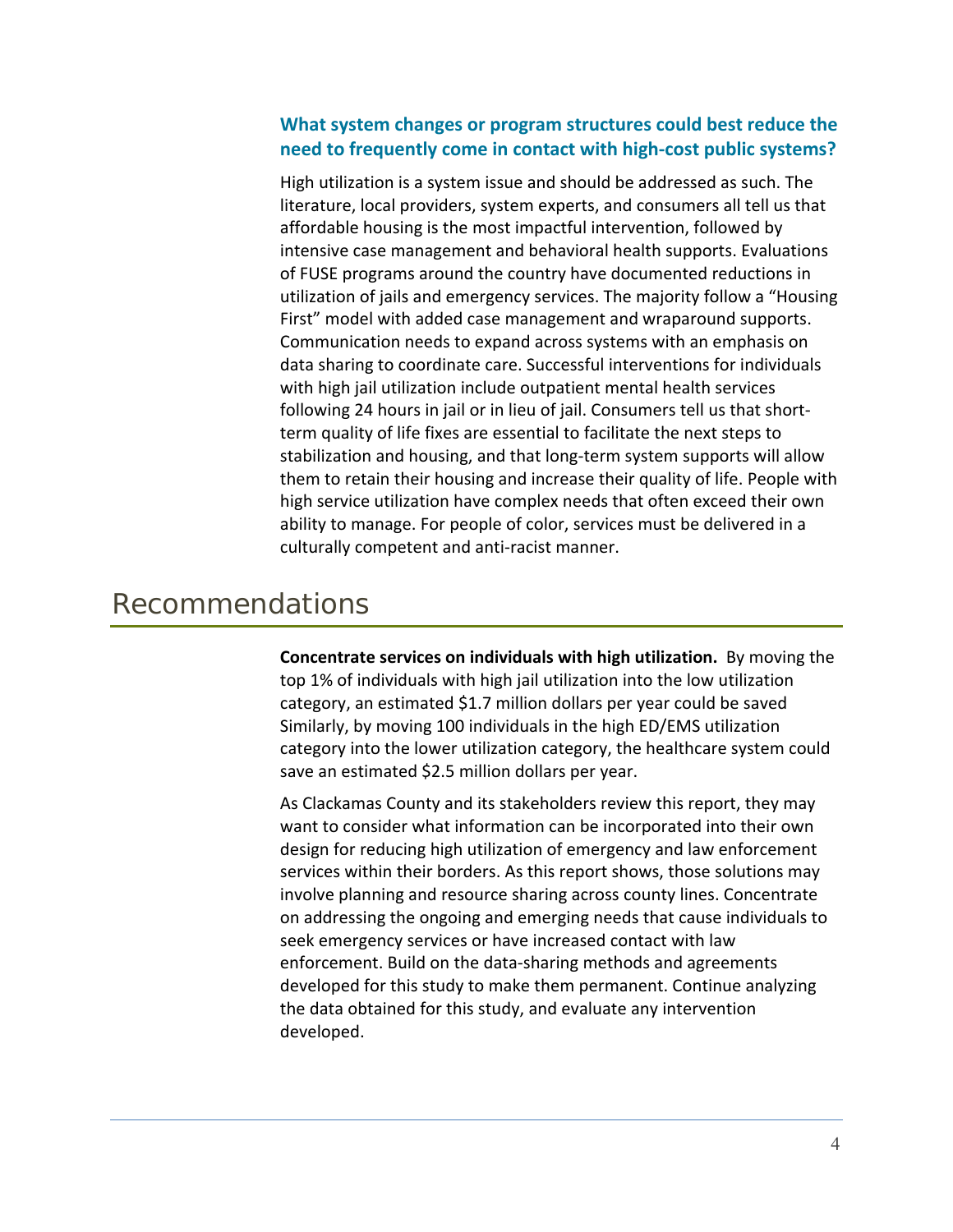## **Background**

Clackamas County, shown in Figure 1, is one of the three Oregon counties (along with Clark County, Washington) that make up the metropolitan area in and around Portland, Oregon. And it is much more than that: Clackamas County is a unique blend of urban and rural settings with services and transportation options clustered around a few central population areas. The county has robust partnerships with its community and neighboring counties as well as its state and federal partners.



**Figure 1. Clackamas County**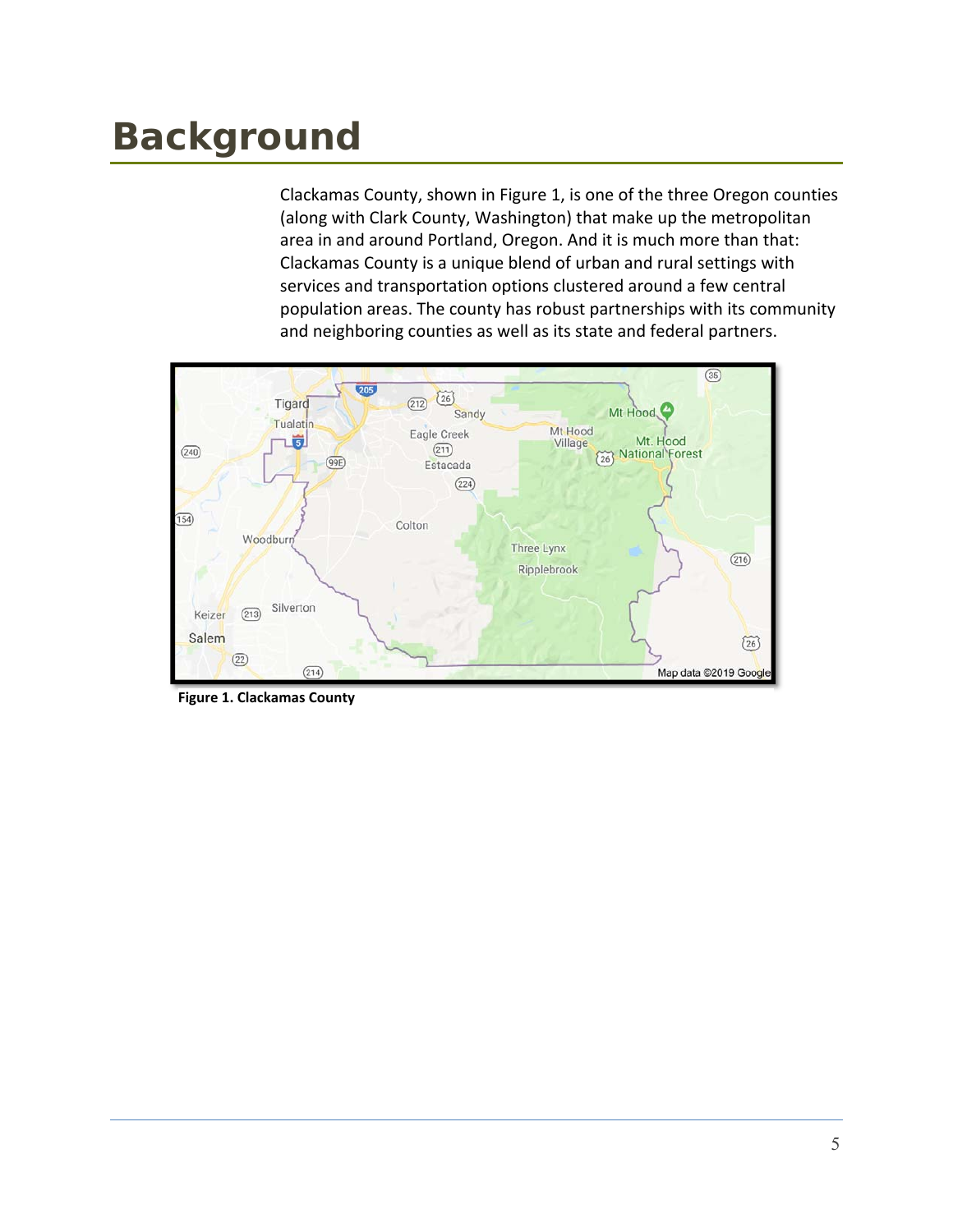## **Research Methodology**

### **Summary**

The goal of this study was to answer five very specific questions about individuals with high service utilization and the systems that serve them. The data for this study comes from administrative system data, informational conversations and meetings with community partners, formal interviews with service providers, and interviews with consumers with frequent service utilization.

This study was designed to answer the following questions related to service utilization in Clackamas County:

- 1. What are the characteristics and needs of people who frequently access emergency rooms, ambulances, jails, or courts?
- 2. What are the characteristics of the systems that serve them?
- 3. What are the costs to the systems that serve them?
- 4. What is currently being done to improve the well‐being of those individuals and reduce the overall system costs of serving them?
- 5. What system changes or program structures could best reduce the subjects' need to frequently come in contact with high‐cost public systems?

The study was conducted between September 2018 and June 2019. This report is a synopsis of the research PSU conducted to answer these questions.

Historically marginalized populations are increasingly underrepresented in datasets. Due to the way that data was gathered or recorded in the electronic datasets examined, the prevalence of homelessness, mental illness and addiction among Clackamas County jail and ED/EMS populations as well as gender identity, sexual orientation, and race may be underrepresented.

### Qualitative Methods and Data Sources

Semi‐structured interviews were conducted with Clackamas County consumers and service providers. Participants in the consumer interviews received \$20 cash as a token of our appreciation for their time.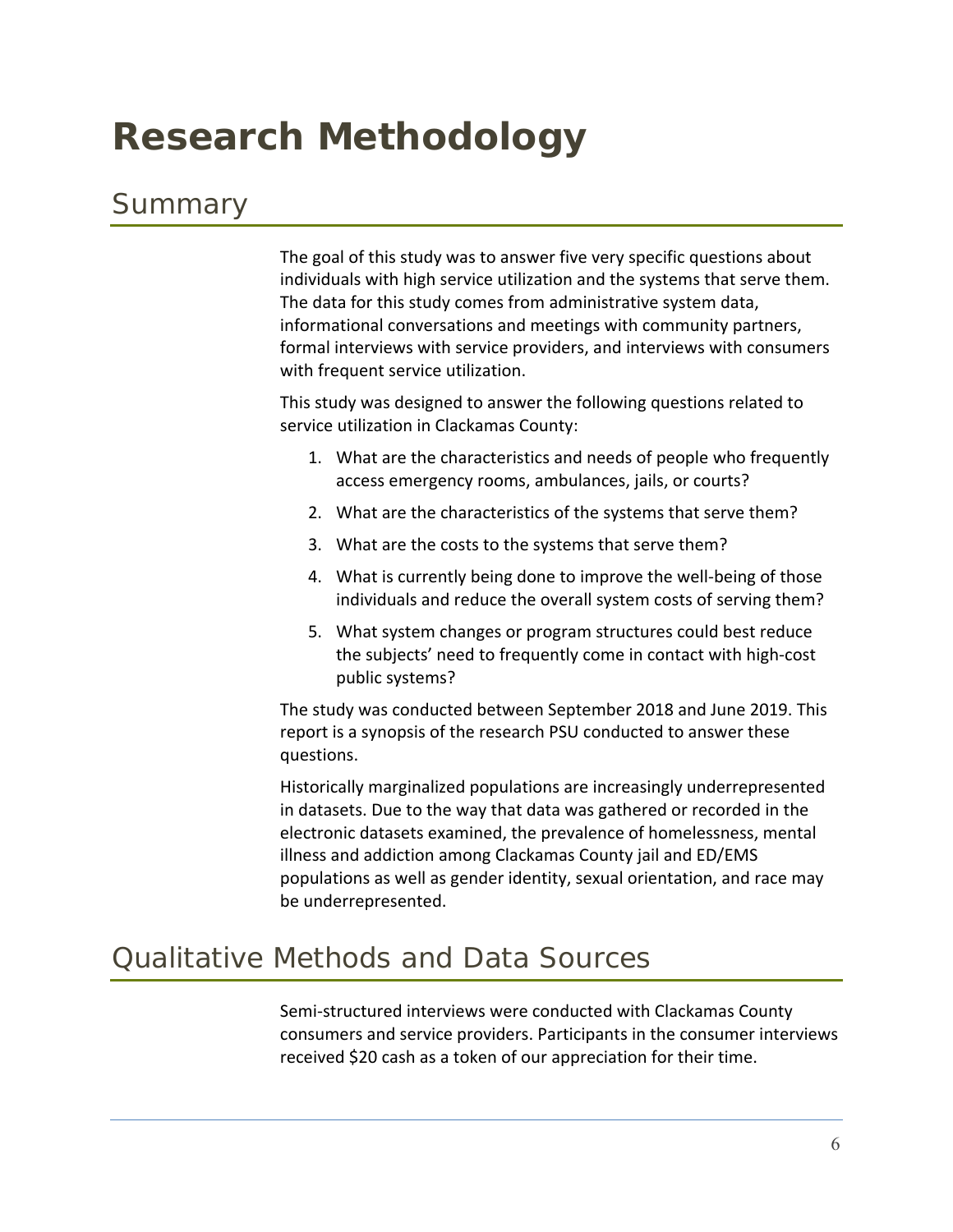Systems and provider interviews were not recorded, but extensive notes were taken during the interviews and sent to service providers for confirmation of accuracy.

The qualitative sources include:

- In-person interviews with 14 adults who were identified and referred by Clackamas County providers as those who frequently utilize their services.
- In-person and telephone interviews with 20 program providers and administrators.
- Informal conversations and meeting observations with crosssystem workgroups and system representatives.

#### **Consumer interviews**

Researchers from Portland State University interviewed 14 Clackamas County residents. Those interviewed were identified through the following processes:

PSU researchers worked with service providers at the following agencies to recruit participants:

- **E** Clackamas County Transition Center
- **EXEC** Clackamas County Service Center
- **The Father's Heart Street Ministry**
- Clackamas County Community Paramedicine

We conducted outreach at all of the neighborhood hospitals (Providence Milwaukie, Providence Willamette Falls, Kaiser Sunnyside, and Legacy Meridian Park) but, as included in the limitations section, we were only able to interview one Emergency room visitor on site.

Providers were instructed to identify program clients who frequently utilized their services and who self‐identified as residents of Clackamas County. PSU researchers asked providers to refer only those clients who demonstrated the highest service utilization. Interviews were in person, either at the service centers or in participants' homes. Interviews were semi‐structured and focused on service use, service needs, and understanding how or why participants made decisions regarding their service usage.

The interview guide was developed in collaboration with community partners and considered a review of the literature, including FUSE projects in other regions, and the research questions.

Interview notes were developed from the audio recordings and notes taken during the interviews. Researchers reviewed the notes and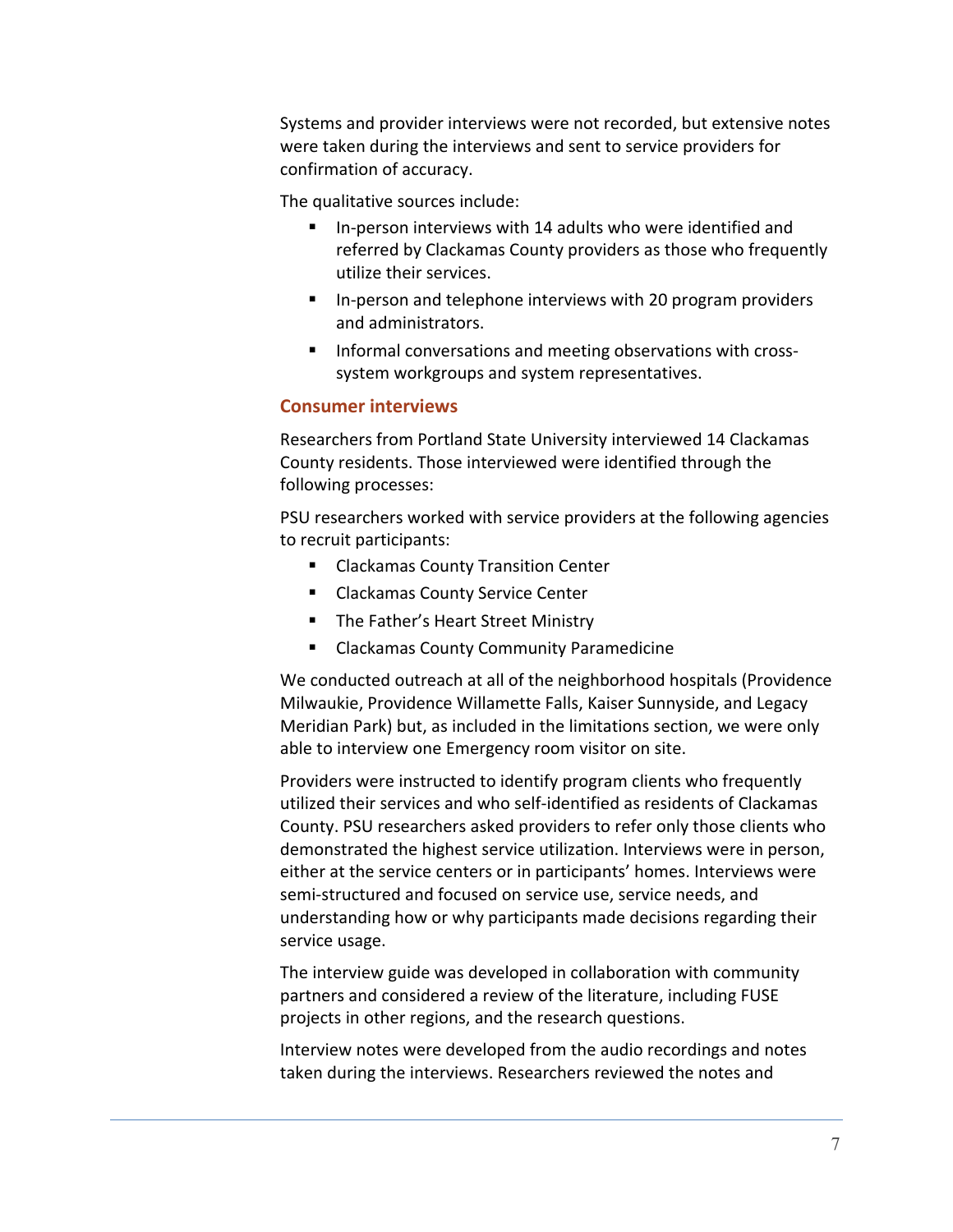conducted a thematic analysis. Additionally, demographic data was collected for all but one interviewee.

### **System/Provider Interviews**

Researchers conducted in‐person or telephonic interviews with over 20 service providers, program administrators, and other key informants. Stakeholders were identified by County staff, suggestions from providers in the community, and by asking each interviewee who else we should speak with (snowball sampling). Organizations included:

- Clackamas County (Behavioral Health, Community Corrections, District Attorney's Office, Fire and Community Paramedics, Veterans Services)
- Emergency Medicine (Tri-County 911, Metro West, Providence, Legacy, and Kaiser ED staff)
- **E** Community Services (My Father's Heart Street Ministry, Clackamas County Service Center)
- Medical Community (Unity, CareOregon, OHSU Street Medicine, PACE Centers)

Questions focused on the role of the service or program for people with patterns of high utilization, the history of the program, and data systems utilized. Researchers also asked providers to reflect on key successes, challenges, and goals for the program or service.

Researchers attended various community meetings and events, including a monthly Community Outreach Meeting, the monthly Managing High ED/EMS Utilization workgroup meeting, and a Safe Overnight Shelter Open House. In addition, researchers spoke with four key informants highly involved in previous FUSE projects. Their locations were King County, San Diego, Clark County, and Lane County.

Interview notes from phone calls and meetings were thematically analyzed.

### Quantitative Methods and Data Sources

The study team sought data from several service agencies, including: Clackamas County District Attorney's Office, Clackamas County Sheriff's Office, Clackamas County Social Services, Clackamas County Public Health Division (Clackamas Fire District #1 and American Medical Response), Health Share of Oregon, and TriMet. Due to the complexity of agreeing on data security and data sharing protocols with each individual data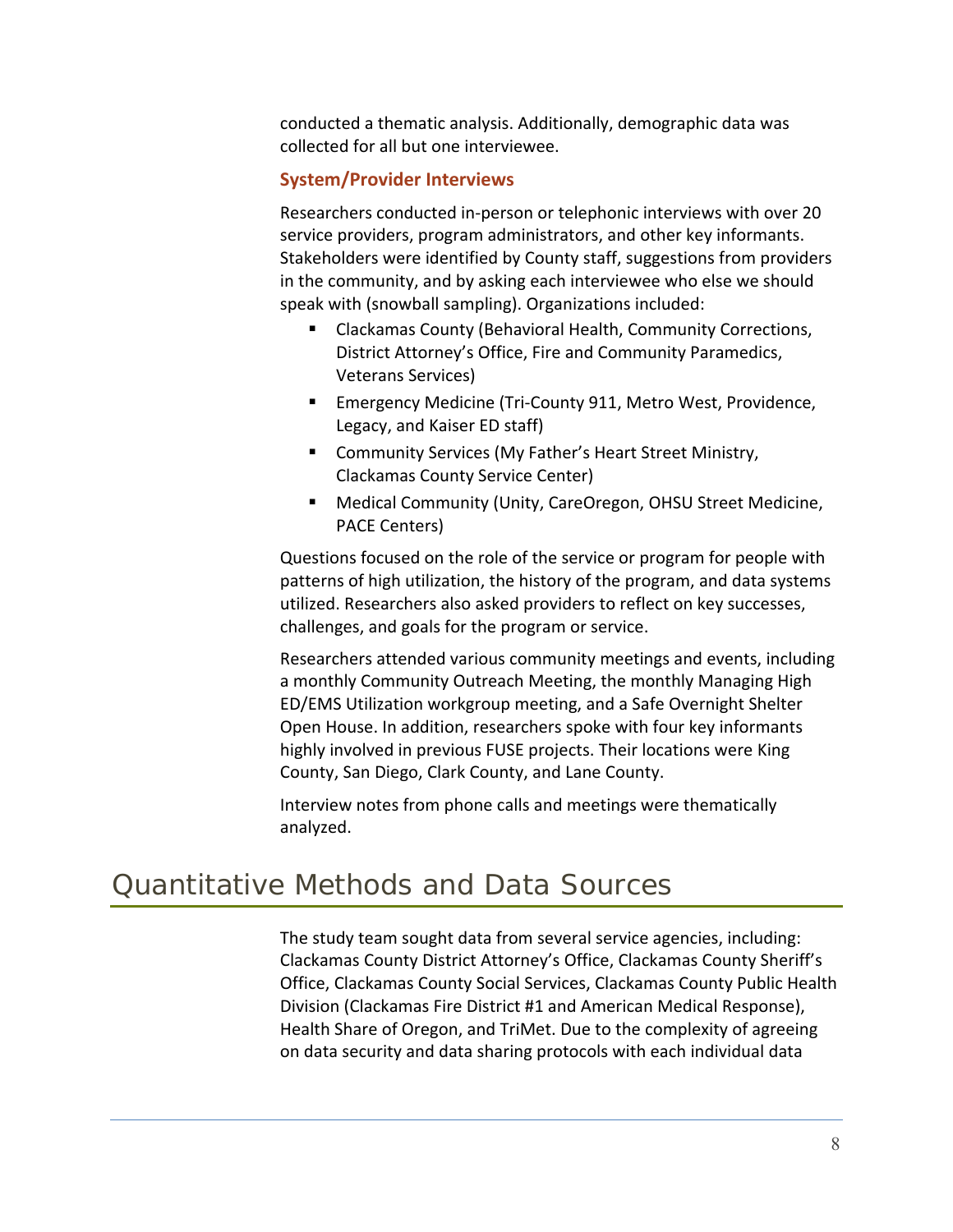source, we were not able to obtain data from all sources in time for this report. Each data source and its status is briefly described below.

- **Health Share of Oregon:** The largest Coordinated Care Organization (CCO) serving Oregon Health Plan (OHP/Medicaid) members in Clackamas, Multnomah, and Washington counties. They provided claims data for those enrolled in Medicaid, including ED and medical transportation claims. Importantly, these data included information collected through the Emergency Department Information Exchange (EDIE) and PreManage (a non‐ hospital complement to EDIE), as described by staff from HIT Commons (a health information technology organization co‐ sponsored by Oregon Health Leadership Council and Oregon Health Authority that oversees EDIE/PreManage). Also importantly, the Health Share data included data from Clackamas County Health Centers, the non‐emergency healthcare provider accessed by residents with Oregon Health Plan (Medicaid/Medicare) (received).
- **Clackamas County Sheriff's Office:** Data regarding bookings into jail by all Clackamas County law enforcement agencies within Clackamas County, including local police departments (received).
- **TriMet,** the public transportation network serving Multnomah, Clackamas, and Washington counties. A list of persons who have been excluded from TriMet services due to fare evasion, disruptive behavior, nuisance, committing a serious physical offence against another person on the TriMet system, or posing a serious threat to TriMet employees and passengers (received).
- **Clackamas Fire District #1, American Medical Response, and CareOregon**, among others, reach out to people identified with high ED or EMS utilization to provide support services: These outreach lists can be generated by the individual health systems that serve them (partial).
- **E** Clackamas County District Attorney's Office: Data regarding charges and court records, for people charged by the Clackamas County District Attorney's Office (pending).
- **Clackamas County Social Services**: A list of persons accessing warming centers and a list of persons who are on a wait list for permanent supportive housing (pending).

We also approached a few additional sources of health or law enforcement data (Clackamas Health Centers, CareOregon, Unity, Collective Medical Technologies, various local police departments). However, once we discovered that their data was available to us through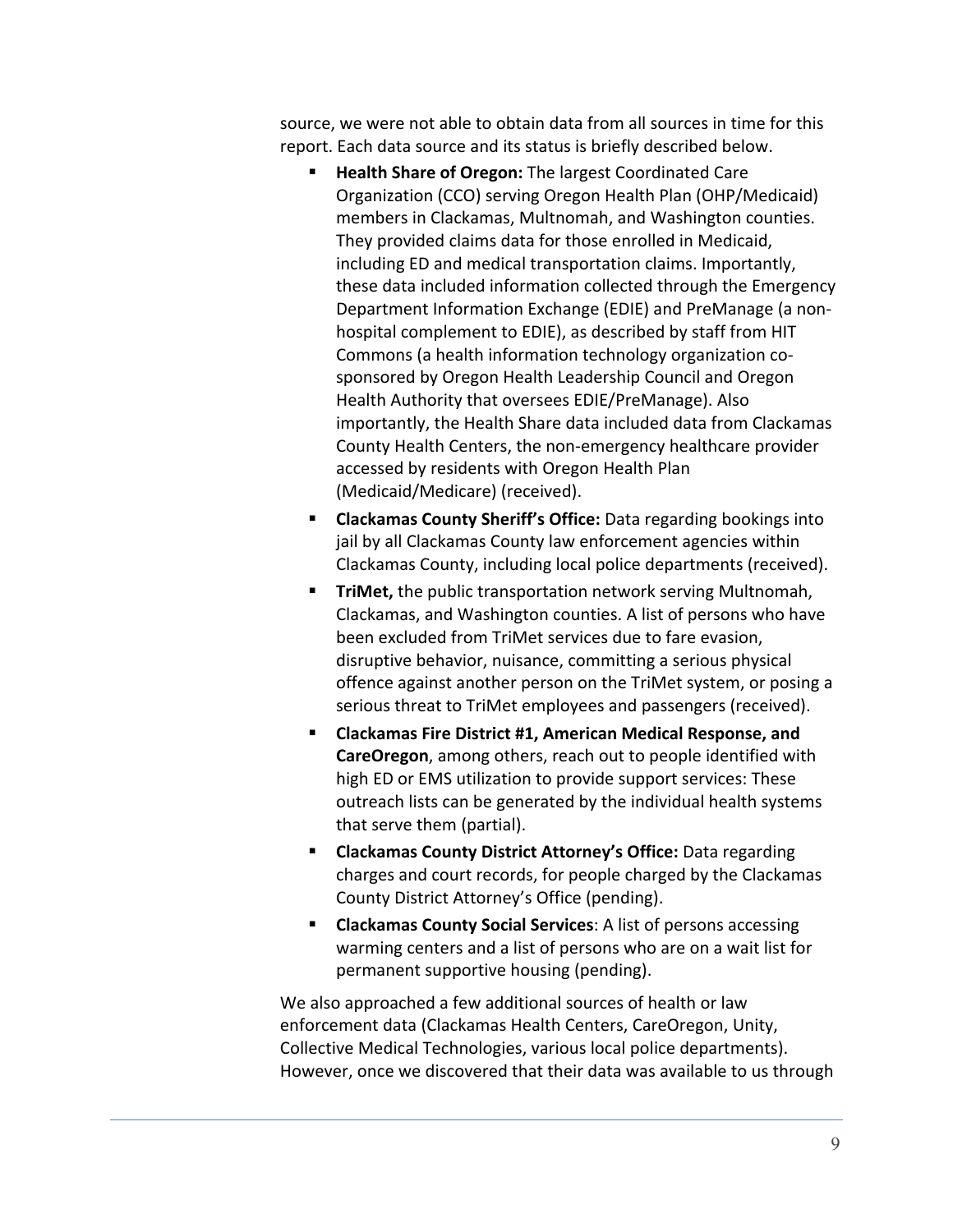a larger, more comprehensive data set, we decided to seek the data though those other sources.

#### **Data sources and security**

Along with our research partners for this study, the PSU Office of Research Integrity (ORI) and Office of Information Technology (OIT) provided guidance in the development of a Data Security Plan and individual Data Use Agreements (DUAs) to ensure the confidentiality of the systems data analyzed for this project. DUAs were signed by PSU and the entity that shared data, with the exception of TriMet, whose exclusion data is publicly available. The study team also pursued several other possible data sources, which turned out to be non‐relevant to the study, already included in the data sources above, or unavailable prior to completion of the study. Data from Unity Center for Behavioral Health, for example, was not available at the time of this writing. However, Unity indicated that approximately two thirds of the persons they served from Clackamas County appear in the Health Share data that we obtained.

#### **Secure file transfer**

Data was transferred from the agencies to PSU using Citrix ShareFile, a secure HIPAA‐compliant file transfer service. Data was stored on a secure server at PSU, accessible only by study team members who needed access.

#### **Quantitative analysis and matching**

Data cleaning and analysis were conducted using R statistical software, with an approach favoring replication and future research. Initial analyses focused on identifying and describing persons who frequently accessed services within each system. Once people were identified within each system, fuzzy matching was applied to allow identification of persons across systems. To match people found in the two data sets we created a string variable ID based on First Name, Last Name, Date of Birth (converted to POSIX time format to ensure consistency), and Gender. A restricted Damerau‐Levenshtein distance algorithm was then used to match the IDs between the jail and health data. The creation of this string ID had the added advantage of allowing use of records that were missing an ID variable(s) specific to a data set. For example, some booking records in the CCSO data were missing the individual's state identification number.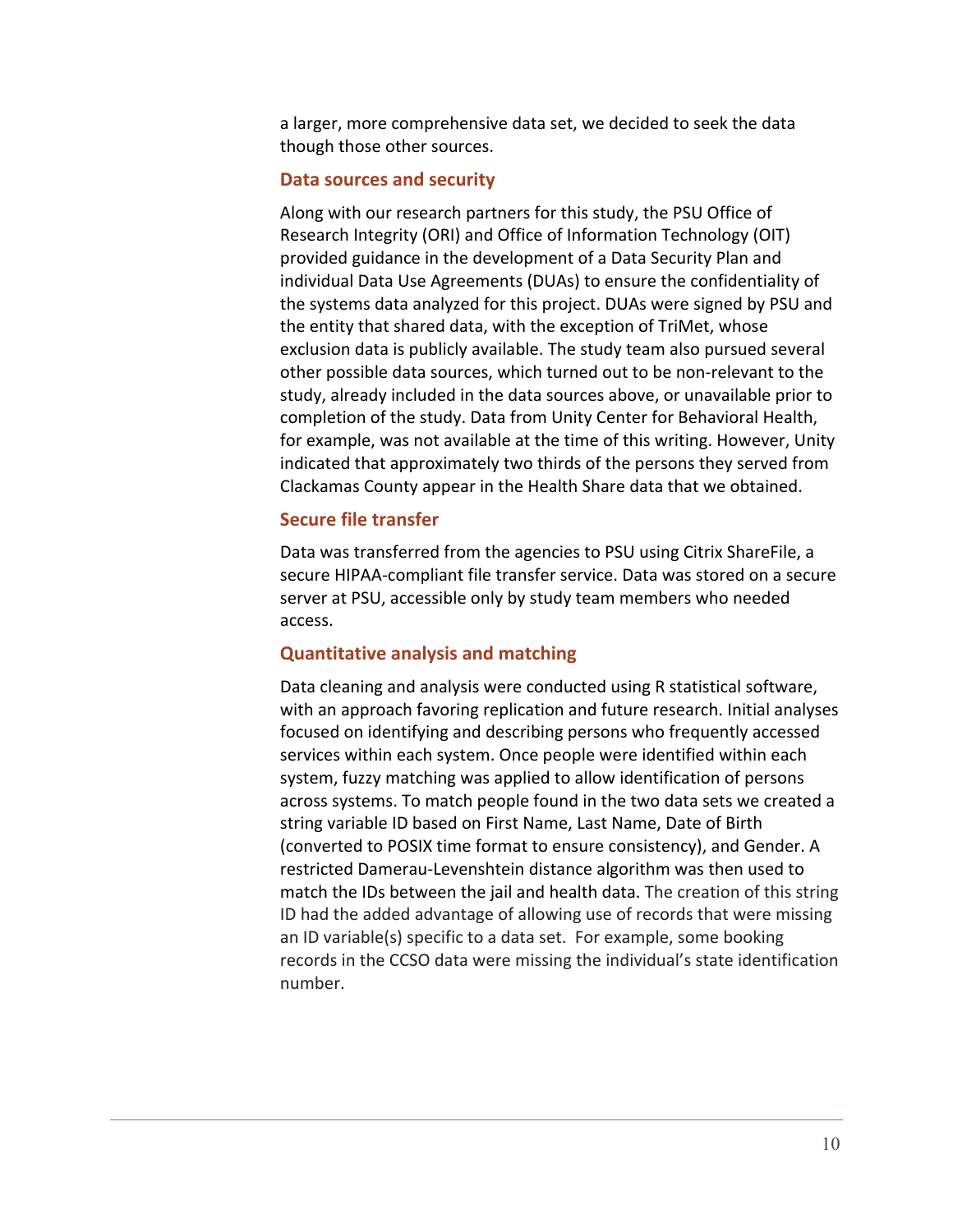### **Creation of high utilization lists**

In order to help the county identify individuals with the most frequent utilization of emergency and jail services for outreach and services, we created a variety of FUSE lists based on specific types of high utilization:

First, we created four lists of **people with the highest utilization by data source**. The jail data resulted in a list of the 330 people who had six or more bookings in at least one year (2016‐2018). For health data, people fell into three categories of high utilization: (1) all claims, (2) ED only claims, and (3) medical transportation only claims. When ranked in descending order by number of total claims in 2018, a total of 1,951 individuals had more than 368 claims which places them in the top 1% of individuals by number of OHP claims in 2018. When ranked in descending order by number of ED claims in 2018, a total of 707 individuals had more than 368 ED claims placing them in the top 1% of individuals based on ED claims alone. Anyone with fewer claims than the ones listed were considered to have low utilization in that category.

Next, we created three lists of **people with 6 or more bookings in a year who also appeared in the health data set**. Perhaps the most useful list to the county is the one that connects anyone who had 6 or more bookings in a year between 2016 and 2018 with any Health Share claims that we were able to match to them (n=221 individuals). We also created several lists that match **people with a variety of high healthcare utilization** to people with the 6 or more law enforcement bookings. The two lists include (1) people who had 6 or more bookings in a year between 2016‐ 2018 and fell into the top 1% of people with the highest number of health claims in a year between 2016‐2018 (n=6 individuals), and (2) people who had 6 or more bookings in a year between 2016‐2018 and fell into the top 1% of people with the highest number of ED claims in a year between 2016‐2018 (n=8 individuals). We also attempted to match individuals with 6 or more bookings in a year (2016‐2018) to the top 1% of people with the highest number of medical transportation claims in a year, but no one appears to be on both of those lists. This lack of overlap is not surprising, given that the individuals with high medical transportation needs tend to be much older than individuals with 6 or more bookings in a year.

Finally, each high utilization list identifies which individuals are also excluded from TriMet public transportation and/or have already been targeted for outreach (but have not necessarily been served yet) by community paramedics.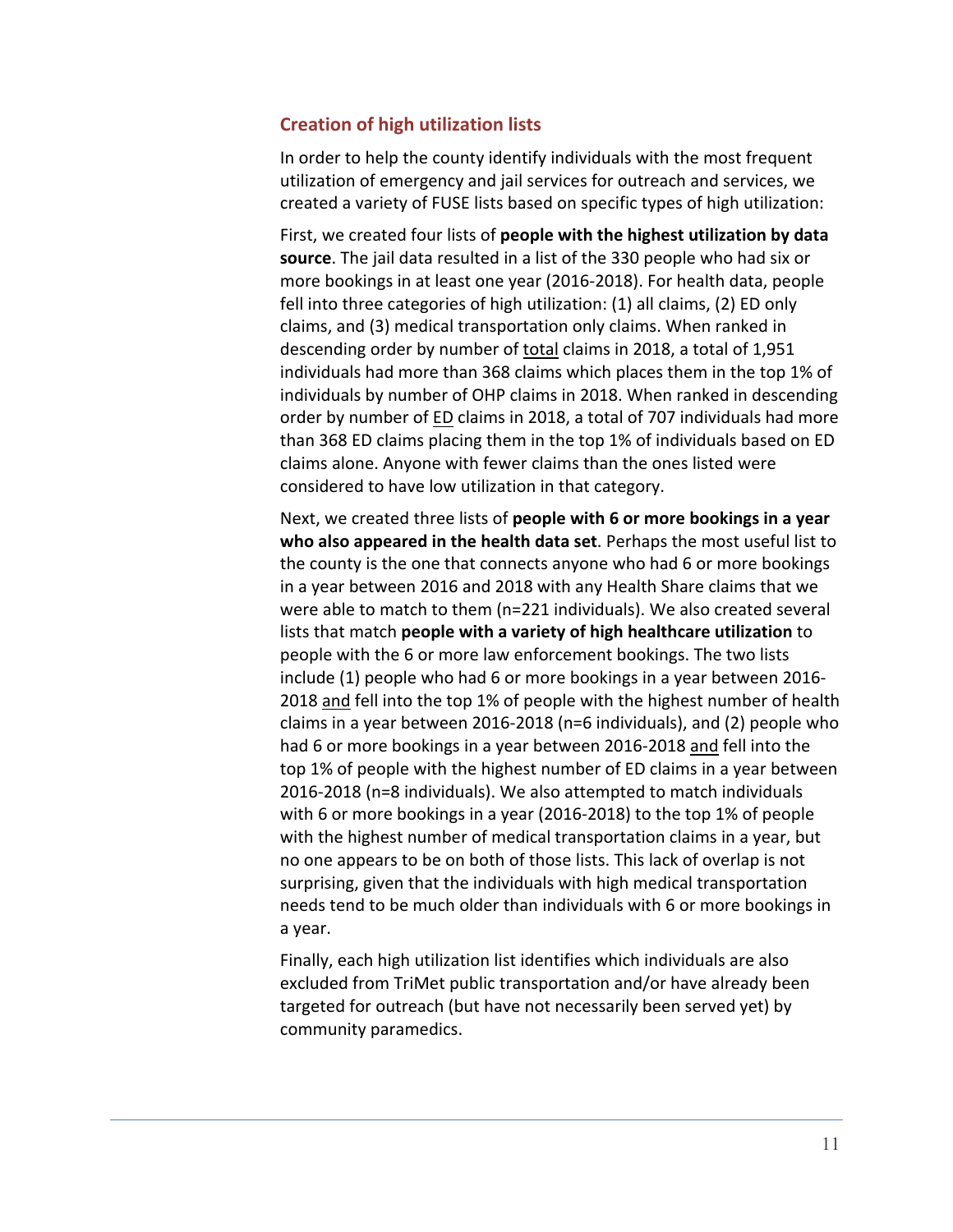These lists and/or the syntax needed to recreate them from their own data sets were securely transmitted to Clackamas County using HIPAA compliant Citrix file transfer protocol software in July of 2019.

### Purpose and Method of Equity Analysis

To analyze equity, we focused on race and gender, as those demographic characteristics are the most consistently collected. For race, we created two comparative groups: non‐Whites and Whites. Hispanics or Latinos were included in the non‐White category. People with multiple racial identities were counted as people of color. We dis‐aggregated between communities of color where possible. For gender, our overarching analyses distinguished between male‐identified people and not‐male‐ identified people. Through our analyses we sought to identify disproportionate rates in high utilizer groups, and to identify whether people from historically marginalized communities might appear differently on aggregate lists.

### Limitations

### **Consumer and System Perspectives**

This report and its findings offer insight into the experiences of providers and consumers in Clackamas County. There exist, however, a number of limitations to the qualitative study, including:

- While we attempted to interview consumers with high utilization on location at Emergency Departments, we were ultimately not able to do so. Despite acknowledging the importance of gathering this information from diverse locations, health systems were concerned about the privacy of their patients even if the patients were given the choice to self-identify themselves to us. Interviewers were referred to people with high utilization who were waiting for transport to the ED, but in four of the five cases, the individual had already been transported and we could not conduct the interview.
- Due to human subjects protections, we were not allowed to interview consumers while they were being held in a jail cell. We did attempt to interview people who had been newly released through the Clackamas County Transition Center, but our target population did not tend to go there immediately upon release.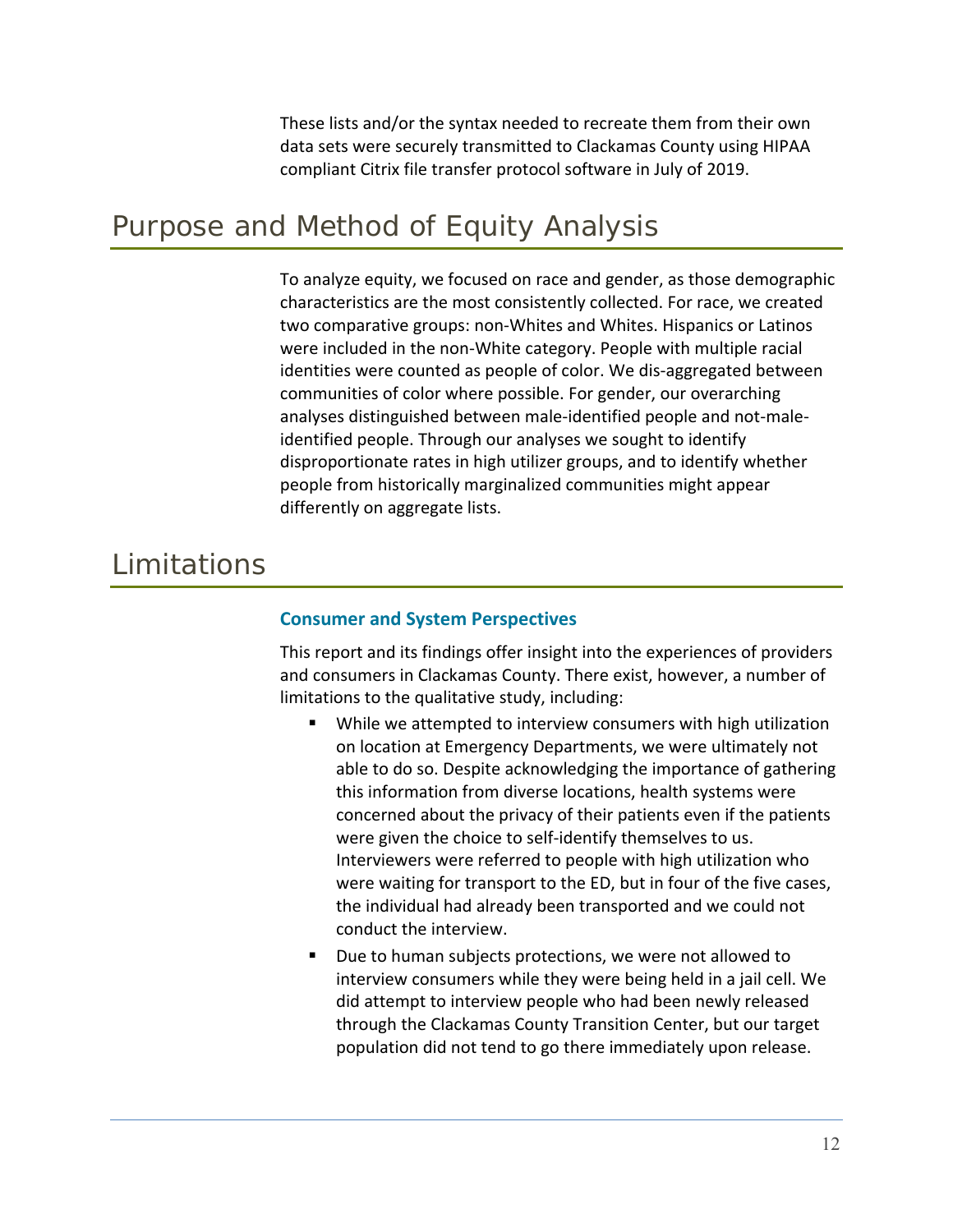- Although researchers asked emergency responders and community service providers to refer potential interview respondents who demonstrated the highest ED/EMS utilization; there was some variance between highest utilization in any given service and highest cost overall. For instance, a provider at a food pantry might refer consumers who frequently utilized their services, but didn't necessarily visit emergency departments frequently or experience repeated episodes of incarceration.
- The designation between a Clackamas County resident and a Multnomah County resident, when referring to people experiencing homelessness, can be fluid. Some interviewees described themselves as only residing in Clackamas County and rarely, if ever, used services in Multnomah County. Others, however, crossed county borders with some frequency, although all those interviewed referred to themselves as residing in Clackamas County.

### **Service Utilization Data**

Healthcare received during an ED visit may not all be provided by the ED or flagged as an ED claim. Thus, the actual costs of ED visits among Clackamas county residents are not fully represented in the estimates derived from this data.

Although we attempted to request data from all providers coming in contact with our target population, we did not succeed in contacting all of them. Entities with the most comprehensive data sets and services areas were prioritized, especially those who were already providing targeted outreach to this community. For example, we could not request data from all the Fire Districts that serve Clackamas County, so we concentrated on those that serve the parts of the county with the highest population densities.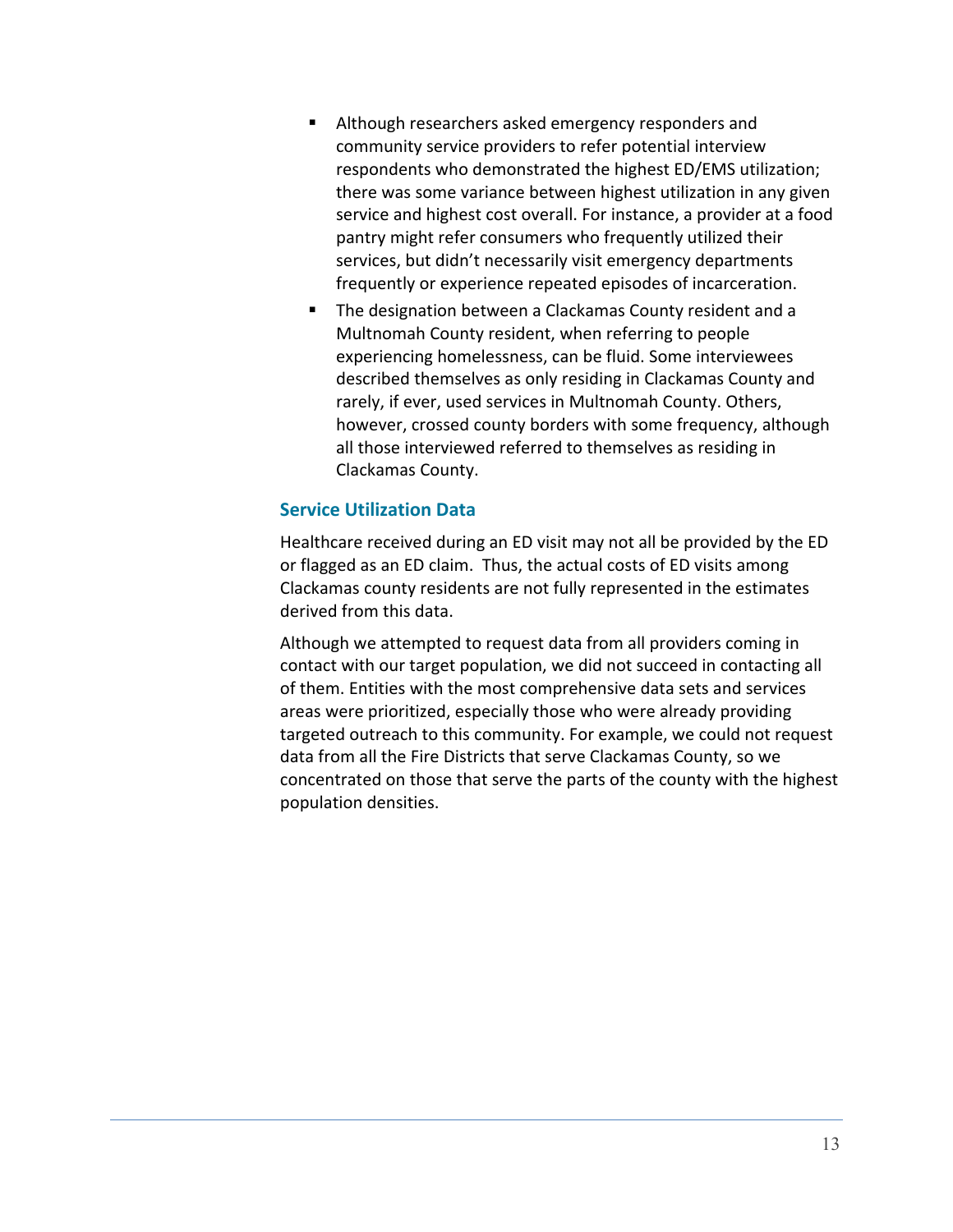The prevalence of homelessness, mental illness and addiction among Clackamas County jail and ED/EMS populations may be underrepresented in this report.

While the connection of homelessness, mental illness and addiction to frequent utilization of high cost services is evident throughout this report, the prevalence of these conditions among Clackamas County jail and ED/EMS populations may be underrepresented. Reasons for this underrepresentation include:

- While variables for housing status existed in the jail and health data we received, they were often left blank or recorded as "unknown". (This is not unusual: A July 2019 independent review of the Portland Police Bureau found that their data system did not have a variable specifically related to housing status and that no written or verbal guidance was given to officers in how to otherwise record it (Portland City Auditor, 2019)).
- Due to the complexity of federal regulations around the sharing of housing specific (HMIS) data, we were unable to determine which individuals were on housing waitlists at the time of their arrest or ED visit.
- We were only able to review the primary charge at the time of an arrest, rather than the final set of multiple charges that is established later on in the case, potentially resulting in an undercount of the prevalence of drug involved crimes among people with high jail utilization.

Despite communicating with Tualatin Valley Fire and Rescue representatives at the tri‐county High ED/EMS workgroup, we were unaware until June that Clackamas County fell into its service area, and did not request data from them. However, the perspectives they voiced at those meetings are included in our information from service providers, and the Health Share claims data we analyzed includes transportation claims for the entire county.

The Health Share data included some negative claims (possibly corrections or refunds) that may affect the accuracy of the estimated health services costs.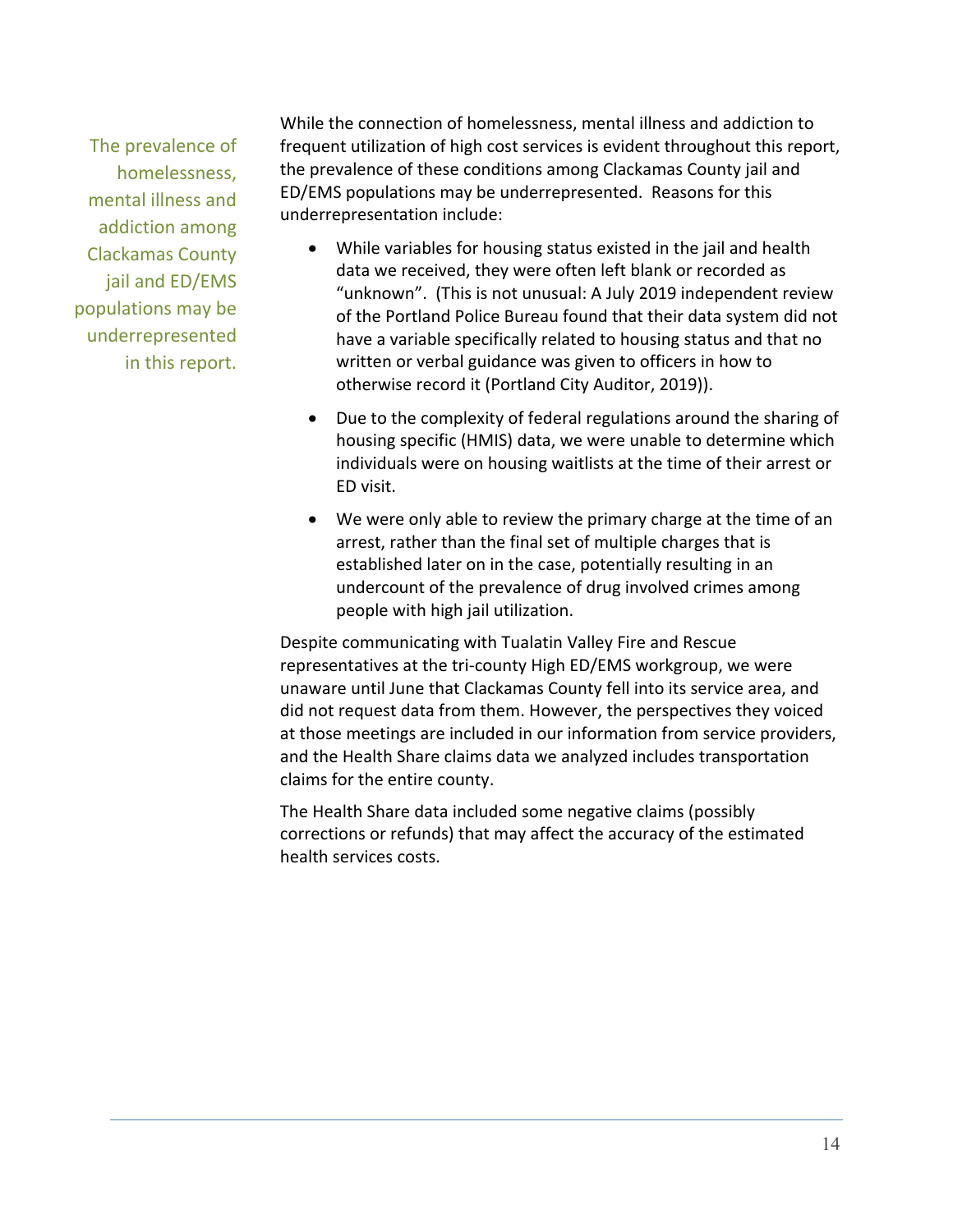An issue with creating a study ID for individuals based on open‐ended data fields may occur when this data is not consistent for each booking or health claim due to data entry errors. If an individual has multiple records but their name or date of birth is not consistent among those records, they would be considered different people. In reviewing the data for this project, the study team decided that this issue had little effect on the results of the analysis. However, future replication of this study might find slightly different results depending on: 1) the ID used for aggregation (within data sets) and matching (across data sets), and 2) the extent of data cleaning and verification done for the analysis.

**Historically** marginalized populations are increasingly underrepresented in datasets. Historically marginalized populations are increasingly underrepresented in datasets. In our study, people of color were a relatively small portion of the total Clackamas County population, making statistical comparisons challenging. Further, some marginalized sub‐populations, including Native Americans and people who identify as gender non‐binary, have limited representation in the obtained data sets. In the Health Share data, race was self‐reported, resulting in multiple categories that made accurate disaggregation for some populations unachievable in the timeframe in the report.

#### **Lists of Clackamas County Residents with High Service Utilization**

Clackamas County asked us to provide identified lists of residents with high service utilization so they could be offered any interventions developed for this population. However, due to HIPAA regulations identifying individuals as Medicaid recipients, we were not able to transmit the lists of people with high ED utilization directly. However, because these individuals were already clients of Clackamas County Health Centers, we were able to provide them with the syntax that enables them to identify those individuals within their own system data.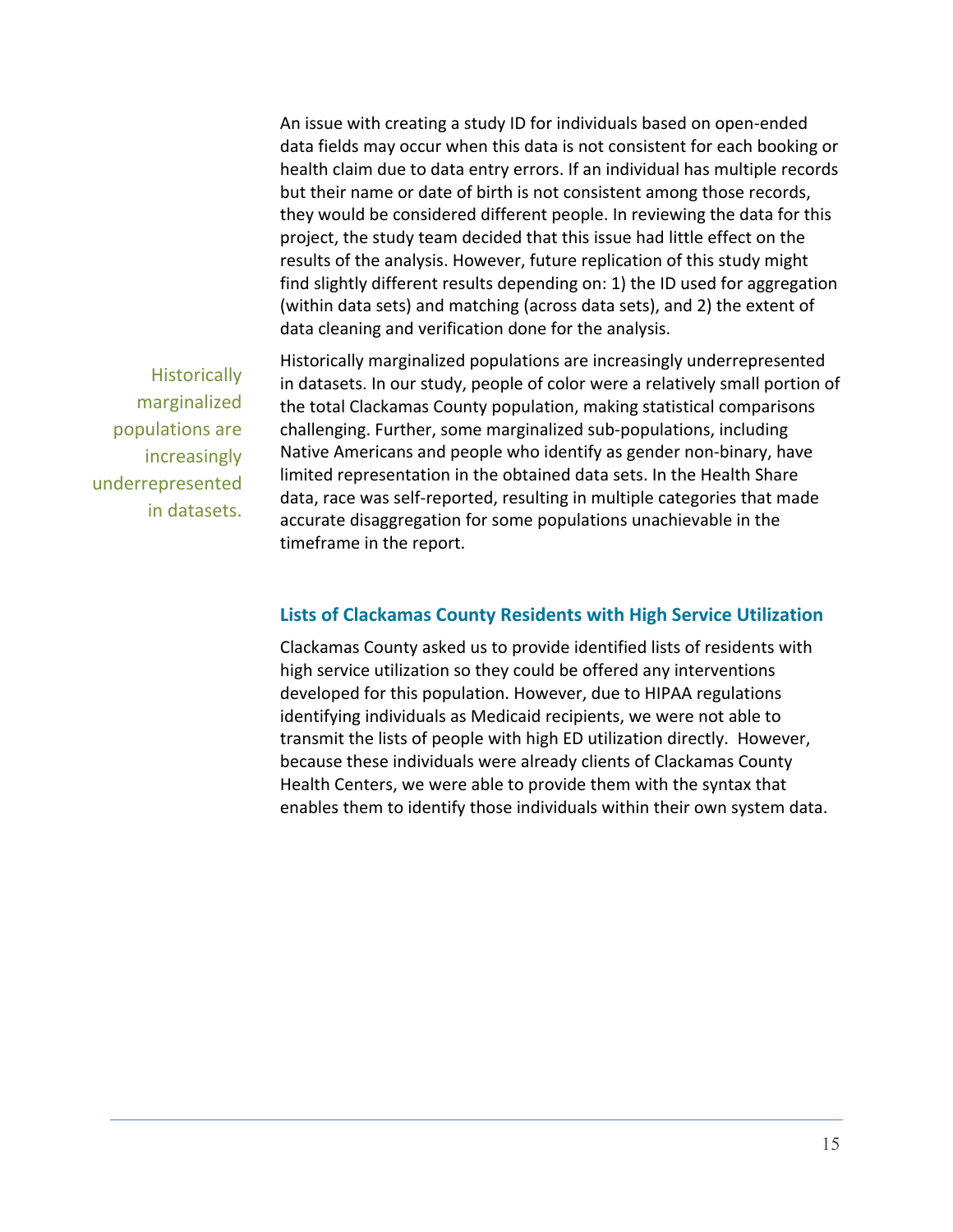## **Findings**

What are the characteristics and needs of people who frequently access emergency rooms, ambulances, jails or courts?

### **Summary**

Characteristics common to people with frequent law enforcement contact and emergency services utilization include psychiatric disorders and insecure housing. High ED usage is associated with schizophrenia, opioid dependence, and heart failure, as well as with a higher prevalence of multiple diagnoses and comorbidities. Persons with high rates of jail bookings as well as those with frequent medical claims in Clackamas County were more likely than those with low utilization to be male, to be white, and to have experienced housing instability.

Persons in Clackamas County were most commonly booked for driving under the influence of alcohol or another intoxicant (13.3%), possession of a controlled substance (methamphetamine/heroin, 11.1%), and parole violations (10.1%). Almost half (47.2%) of arrests in 2018 were made in Oregon City. Two thirds (67.8%) of arrests were made by the Clackamas County Sheriff's Office, followed by the Oregon City Police Department (7.5%). The consumers we interviewed occasionally used services in Multnomah County but proudly identified themselves as Clackamas County residents. They separated themselves from the homeless population in Multnomah County, describing that population as "stressful," "violent," or "dangerous." Those who had been in jail described how they would quickly relapse back to drug use, resulting in skipped meetings with their parole or probation officer, a violation that could land them back in jail.

### **What the literature tells us:**

The literature on high utilization identifies characteristics common to people who find themselves in this situation, including psychiatric disorders, a bimodal age distribution (age groups of 25‐44 and 64‐and‐ over), and insecure housing. Literature also supports claims that health care delivery accounts for a very small percentage, perhaps as low as 10%, of overall health; the remaining 90% is determined by social and environmental factors such as education, housing status, and nutrition (Asch & Volpp, 2012).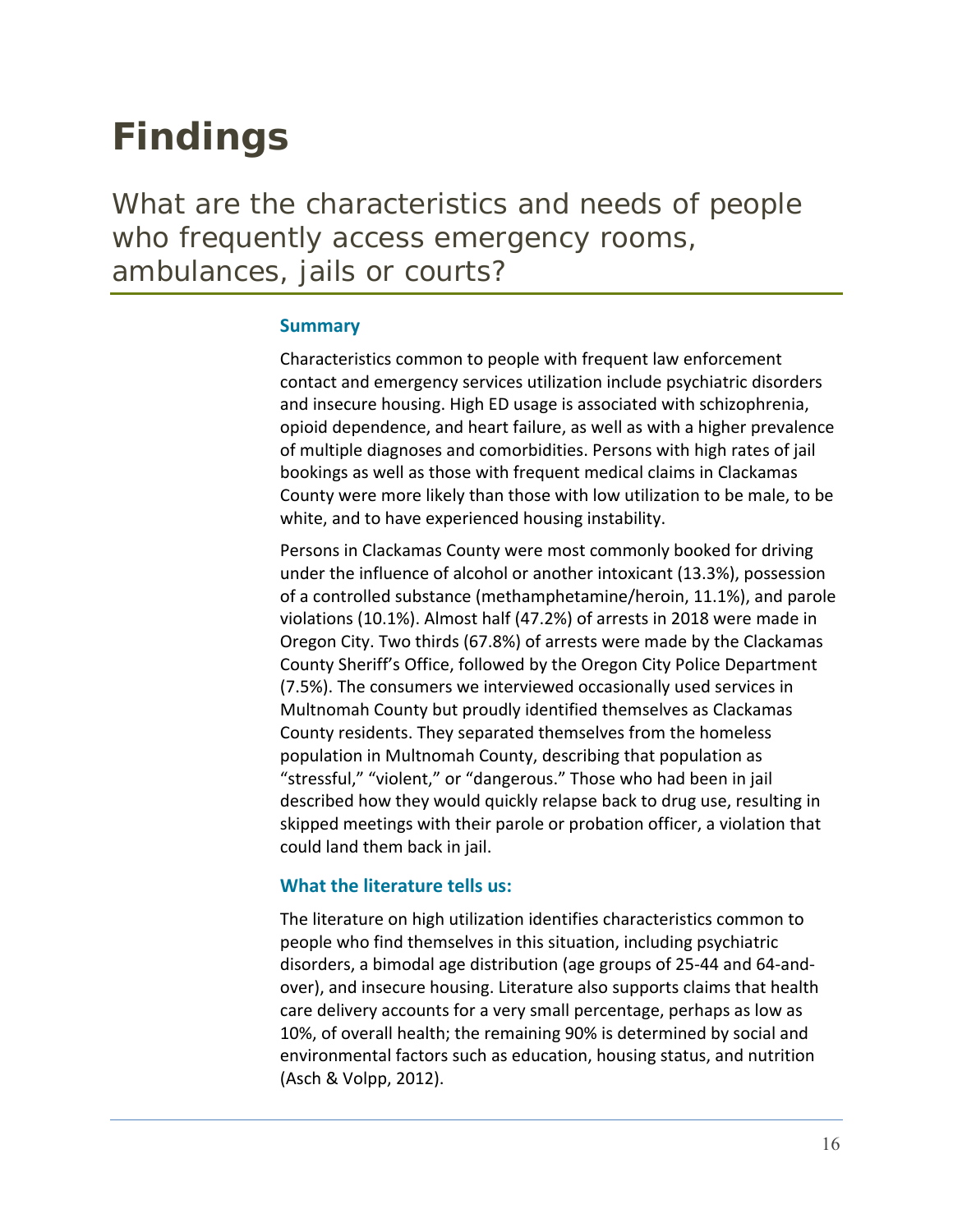Homelessness is associated with a higher utilization of the emergency department (Chang et al, 2014, Doran et al, 2013, Oates et al, 2009, Sadowski et al, 2009). Characteristics that people with high utilization of EDs have in common include basic demographics like age (25‐44 and 64+), sex (mainly male‐identifying), and medical diagnosis including schizophrenia, opioid dependency, and heart failure (Doran et al, 2013). Higher ED usage is constantly related to higher prevalence of multiple medical diagnoses and comorbidities (Doran et al, 2013).

Mental health and recidivism are linked repeatedly in literature (Bonta et al, 1998, Cottle et al, 2001); 60% of jail inmates have documented mental health conditions (Katsiyannis et al, 2018). Of this population, 77% were re‐arrested within 5 years (ibid). The recent Council of State Governments study of Frequent Criminal Justice Involved individuals corroborates this in their findings that those who are frequently involved with the criminal justice system are three times as likely to also stay at the Oregon State Hospital (CSG Justice Center, 2019).

As stated, recidivism rates are disproportionately high among individuals with mental illnesses who are arrested for a criminal offense (Alarid & Rubin, 2018). Those with dual diagnosis or co‐occurring mental health and substance use disorders are not often the target population for mental health institutions, and a current criminal history often excludes additional treatment options (Alarid & Rubin, 2018). Because of this, jails are often a place where individuals with mental illnesses are kept for lack of treatment options.

#### **What Clackamas County consumers tell us:**

The consumers we interviewed described characteristics and experiences similar to our other data sources. **Most were currently experiencing homelessness or insecure housing arrangements.** One of the respondents, a 23‐year old‐male, said he had more than ten separate jail stays in the past six months, and self‐identified as abusing methamphetamines and having a number of psychological disorders. **Many of those interviewed had a history of substance abuse** and some acknowledged current usage. Several of those interviewed said they did not misuse drugs or alcohol, but advocated for their peers who did, saying, "I guarantee you if you put anybody on the street for a month, they would start drinking and drugging just to survive." One respondent said she did not use drugs, but only because her severe medical issues made it infinitely more dangerous to do so.

**Most of the consumers we interviewed had high rates of ED utilization.**  The majority reported several visits to the ED in the last year, and we

*"I guarantee you if you put anybody on the street for a month, they would start drinking and drugging just to survive." —Clackamas County resident*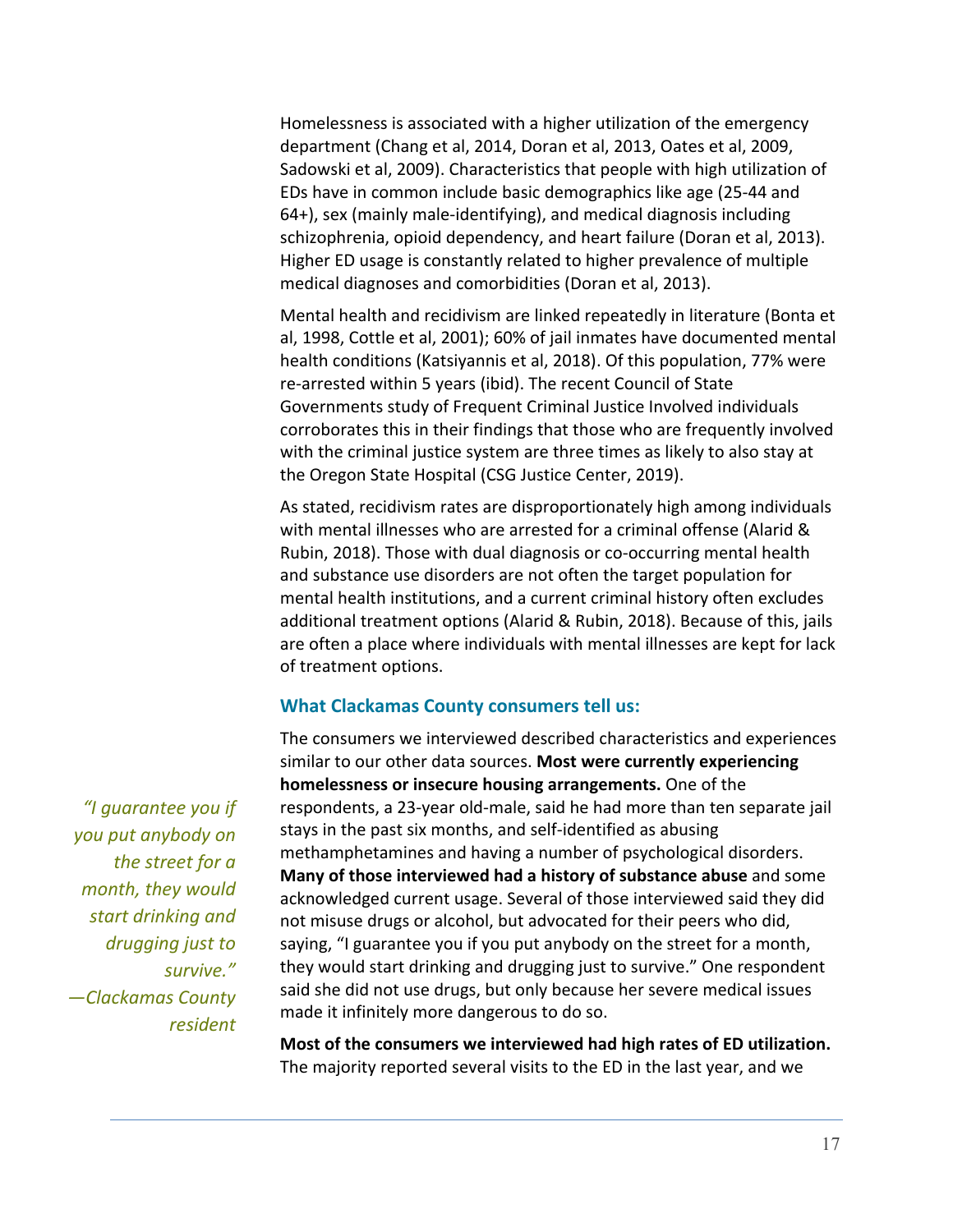spoke with three people who were on the "frequent flyer" list, meaning they had been transported to the ED six or more times in the past month. Respondents reported that they could not choose where they were transported. The hospitals mentioned specifically as visited by respondents include Providence Willamette Falls Medical Center, Providence Milwaukie Hospital, Portland Providence Medical Center, OHSU Hospital, and Kaiser Sunnyside Medical Center.

Although their experiences as people with high utilization were similar to those described in other data sources, our 14 interview respondents had somewhat different demographics. The majority identified as white (64%). An equal number of people self‐identifying as male and female responded, and we spoke with a range of ages, although most people interviewed were in their 40s. The youngest participant was a 23‐year‐old male and the oldest was a 60‐year‐old male. Table 1 displays the demographic breakdown of the Clackamas County residents we interviewed.

| Table 1:                         | Demographics of consumers interviewed<br>(n=14 adults with high service utilization,                                                                                                  |  |  |  |
|----------------------------------|---------------------------------------------------------------------------------------------------------------------------------------------------------------------------------------|--|--|--|
| interviewed in Clackamas County) |                                                                                                                                                                                       |  |  |  |
| Average Age                      | 46.5 years old (Range: 23-60)                                                                                                                                                         |  |  |  |
| Gender Identity                  | 50% Male, 43% Female, 7% unspecified                                                                                                                                                  |  |  |  |
| Race                             | 57% White, 28% African American, 28% Native American, 7%<br>unspecified (includes 14% mixed race)                                                                                     |  |  |  |
| <b>Health Insurance Status</b>   | 79% OHP (includes one person who also had private insurance<br>and one who also had VA healthcare, but both chose to use<br>only OHP), 7% working on getting OHP, and 14% unspecified |  |  |  |
| Main county of residence         | 100% Clackamas County (57% were born or raised there)                                                                                                                                 |  |  |  |

Note: Percentages can total more than 100% due to individuals falling into more than one category.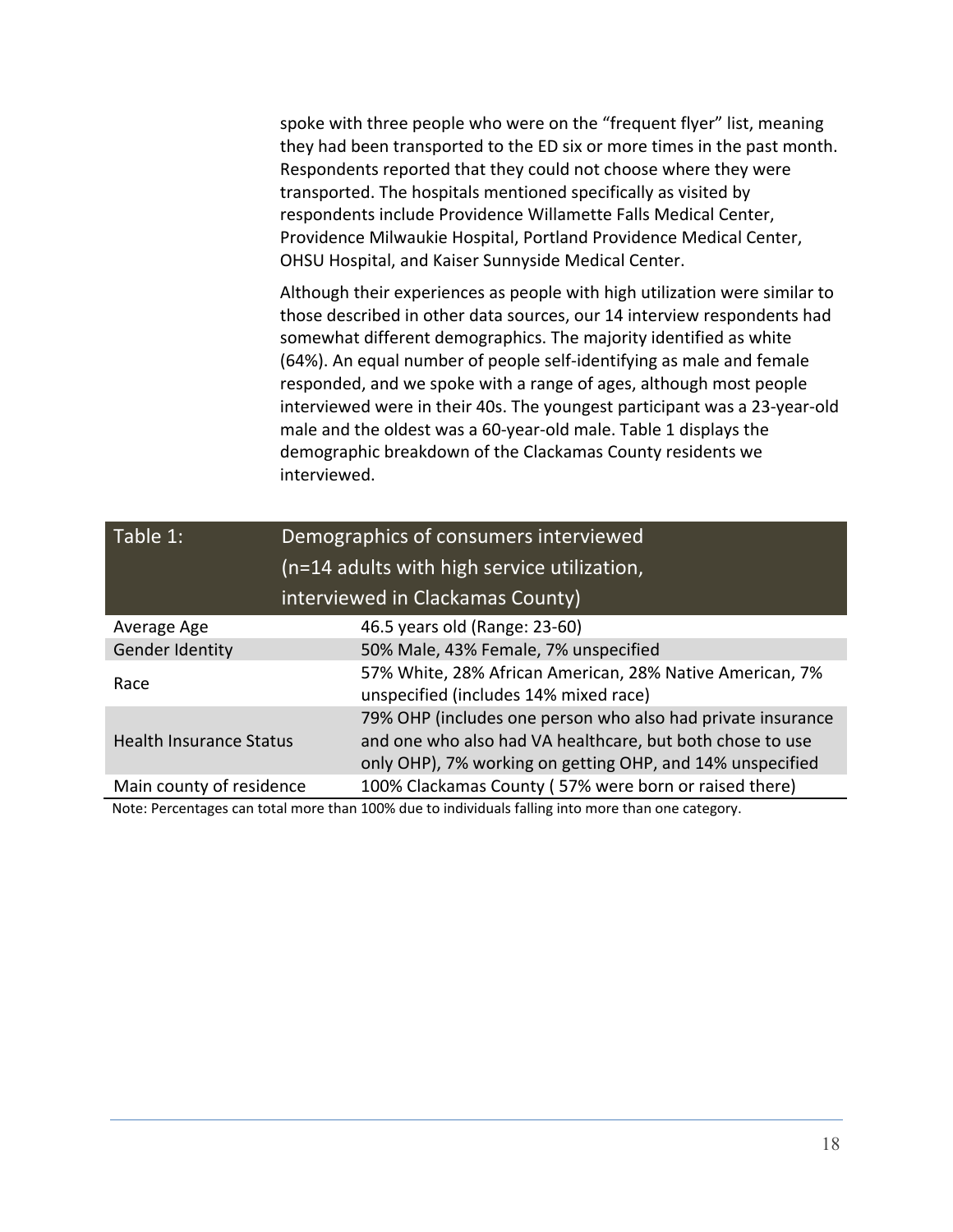*"I do just as much for society and the community as anybody who lives in a house does. Maybe more. I've known these people since I was a child."*

*"Why should I use their services [Multnomah County]? I don't want them to come here and take my shower slot. [Clackamas County] residents should be able to get in and take showers before Multnomah County."* 

### **"We** *are* **residents of Clackamas County."**

The consumers we interviewed identified strongly as Clackamas County residents and wanted to be seen as good people who were a benefit to their community. Over half (n=8) of those we interviewed answered "Where are you from?" with Clackamas County specifically or the Portland Metro region. Others not from Clackamas County noted that this is where they live now and referred to their current place of residence as their home and neighborhood. Clackamas was seen as a safer environment than the more urban areas of Multnomah County. However, respondents were concerned with the number of people migrating from Multnomah to Clackamas County and subsequently using their services.

Those we interviewed occasionally used services in Multnomah County but often proudly identified themselves as Clackamas County residents. They spoke about their longtime ties to their community and other residents, their childhoods growing up in the area, and their connections to services and service providers in Clackamas County. Additionally, they separated themselves from the homeless population in Multnomah County, describing that population as "stressful," "violent," or "dangerous." Others had less alarming reasons for avoiding Portland, including unfamiliarity with the service array, a stronger connection to services and service providers in Clackamas, and a smaller homeless population which created a greater sense of comfort. A number of respondents we spoke to described concerns about the growing homeless population in Clackamas County, noting that they were starting to see people from Portland crossing over to Clackamas County.

One theme that fell outside the focus on service usage and needs, related to identity, was participants' discourse about the deserving and undeserving poor. Countless times interviewees would explain to researchers that theirs was a group that was beneficial to society, indicating that there was another type of homeless group (sometimes they juxtaposed themselves with the homeless in Portland, or the camps along the Springwater Corridor) that was a burden or dangerous to society. Respondents spoke about the ways they picked up their trash; their ethical codes of conduct that included not stealing; some avoided using certain public services as much as possible, citing the burden on taxpayers; a number of respondents, apropos of nothing, spoke about belief in and quest for gainful employment as a marker of their respectability; and most frequently, their investment in their community (sometimes referring to a homeless camp and sometimes referring to a neighborhood or city).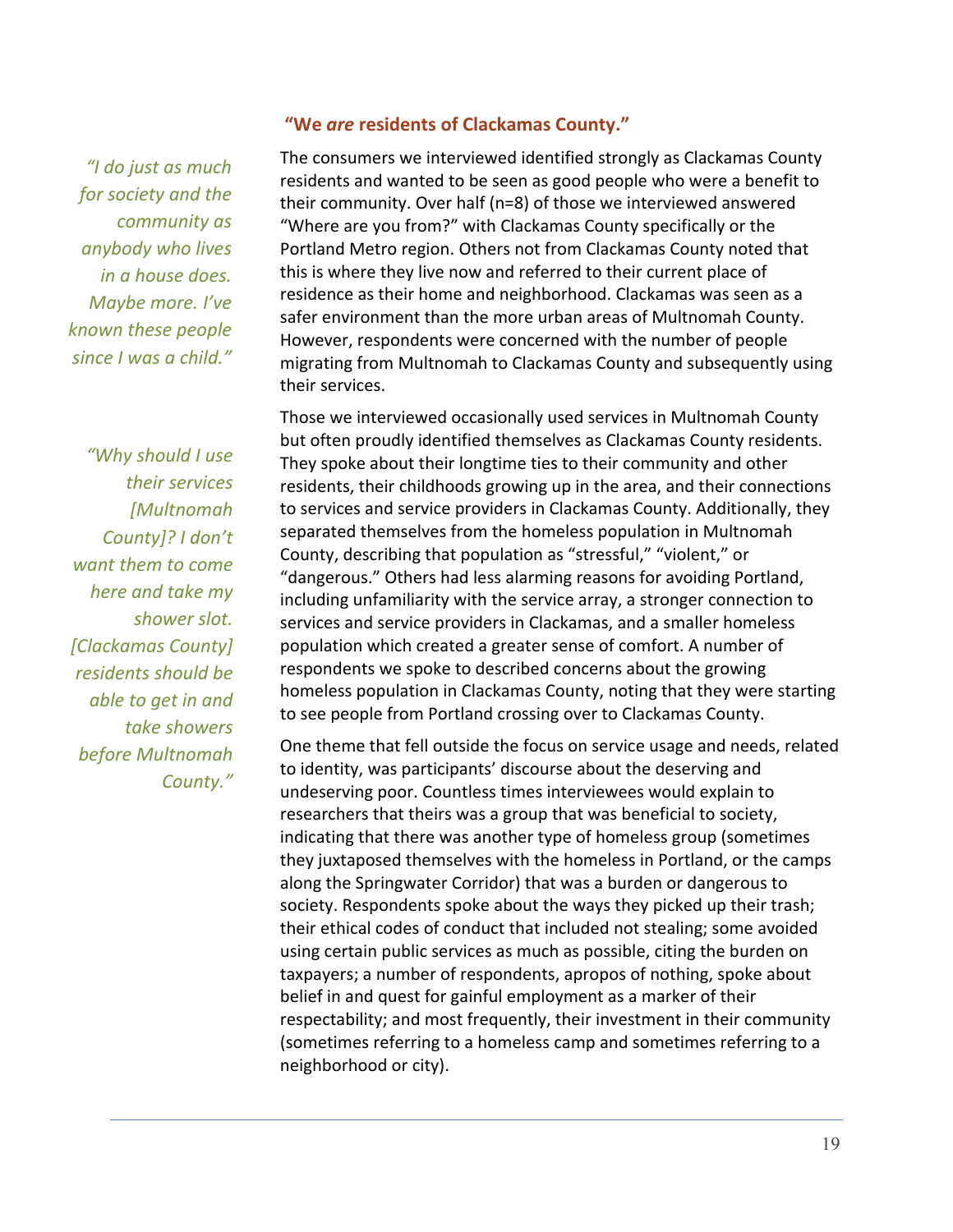*"Clients don't care about county lines, but programs do."*  When those interviewed did enter Portland, it was primarily to use food services or showers, when Clackamas services were closed. Another reason, though less frequent, was to use the emergency room at OHSU. Finally, we interviewed one couple who stayed at a shelter in Portland, explaining that it was the only shelter that allowed couples to stay. These two stayed at this shelter but would commute almost daily to Clackamas to use services.

### **Homelessness elevates visibility to law enforcement officers.**

All of the respondents described frequent interaction with law enforcement, but none were incarcerated for violent crimes. Many respondents expressed a lack of successful interactions with law enforcement when they needed help.

A minority of those we interviewed had frequent bouts of incarceration. Of the rest, several revealed they had been in jail or prison once or twice, but not in recent years.

Those with frequent jail stays described a similar pattern. These individuals had been arrested and convicted of a crime in the past few years, most often possession of a controlled substance. After their release from county jail, they would relapse and use drugs (those we interviewed who admitted to using drugs claimed a history of methamphetamine usage; we did not interview anyone who acknowledged an opioid or heroin addiction, but one person claimed abusing both methamphetamine and alcohol). Once they relapsed, they would skip the required meetings with their probation officer. Multiple participants mentioned that homelessness elevates their visibility to law enforcement, thus they would eventually be picked up on a probation violation and returned to jail. Those who fell into this group reported dozens of jail stays in the past year or two. Notably, not one respondent revealed an arrest for a violent crime. Additionally, all respondents revealed that repeated jail stays were solely due to probation violations. One respondent said that their repeated stays in jail, for a failure to appear, lasted anywhere from 29 hours to 63 days over the past few years.

Multiple respondents described their interaction with law enforcement as "crimes of visibility," being in the wrong place at the wrong time, and experiencing profiling because of the way they presented themselves. This extended to TriMet safety officers. One person we spoke with (male, age 60) was banned from TriMet for not having a fare at one time—his Hop card had been stolen along with his wallet. (Hop cards are reloadable cards, purchased for \$3 at local stores, which are now used in place of a

*"I just have a van. And it starts, barely. So I don't really run around in it much. I leave it up the street. I have to move it a lot because the rules in Clackamas County – you're not allowed to sleep in your vehicle. Period….In Multnomah County, it's not allowed to have a classified RV vehicle. PBOT was going to tow me." – Clackamas County resident*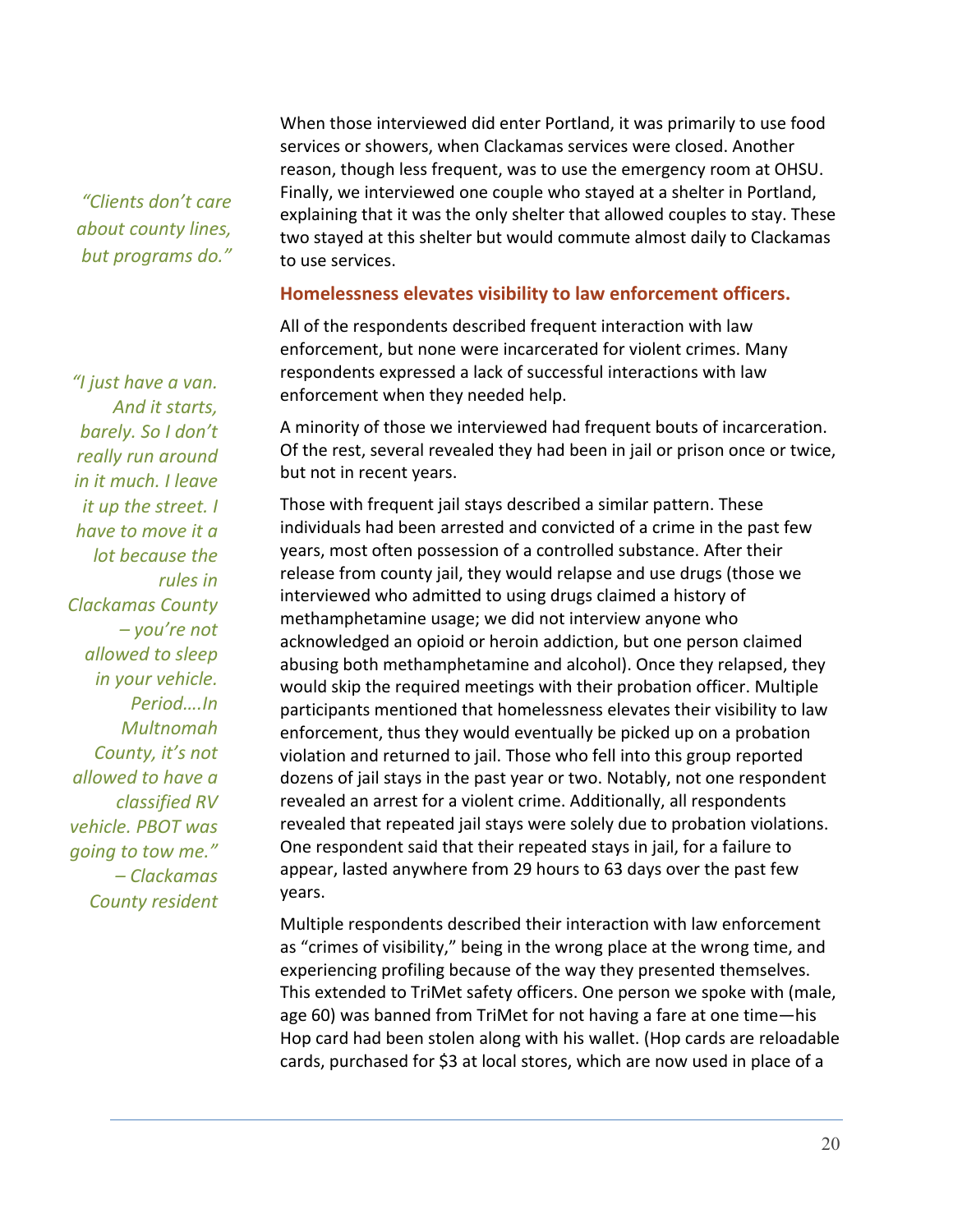ticket on TriMet public transportation.) This respondent nevertheless rides the bus with his grandson to visit the Zoo or OMSI. He spoke at length of the difference in treatment he feels when riding by himself compared to riding with his animated young grandson. When asked about camp sweeps, all respondents with direct experience described them as detrimental to survival and spoke about belongings like stoves, tents, and sleeping bags they lost due to sweeps.

Case Vignette: Mary Ellen, age 51, has experienced frequent interactions with police and sheriff's deputies. She owns a small RV, where she sleeps on all but the coldest nights. Her vehicle ("It's a van, but it's technically an RV") can only be legally parked in a public street for a maximum of 24 hours. Lacking financial resources, the van is barely running and is often low on gasoline. Mary Ellen's primary interaction with law enforcement is regularly being told that she needs to move her van to another site, as she has already overstayed her 24 hour time limit. In addition to these regular interactions with law enforcement, she herself has called 911 twice in the last several months. Both times she called, she reported being harassed by security guards at retail locations. Both times, police told her that she had to leave the premises. Due to her history of trauma (possibly related to a decades long abusive relationship), each interaction with law enforcement and the security guards traumatizes her all over again.

Case Vignette: Susan, age undisclosed, describes multiple attempts with local law enforcement to resolve an identity theft where her interaction with law enforcement was confusing and "always results in a dead end". She experiences difficulty navigating the medical system as a result of her identify theft and avoids medical care for this reason.

### **A primary reason respondents used the ED was pain‐related.**

One respondent revealed that she had severe arthritis in her knee; another talked about her chronic back pain; another talked about deformation in her spine.

Case Vignette: Florence, a woman with severe arthritis, explained that she went to the ED multiple times for pain. Finally, at her last ED visit, they gave her a referral to a PCP and she actually followed up and really likes her. At the time of the interview, Florence had been nicotine‐free for one day. Her knee surgery required it, and she was determined to have surgery because of the pain she experienced.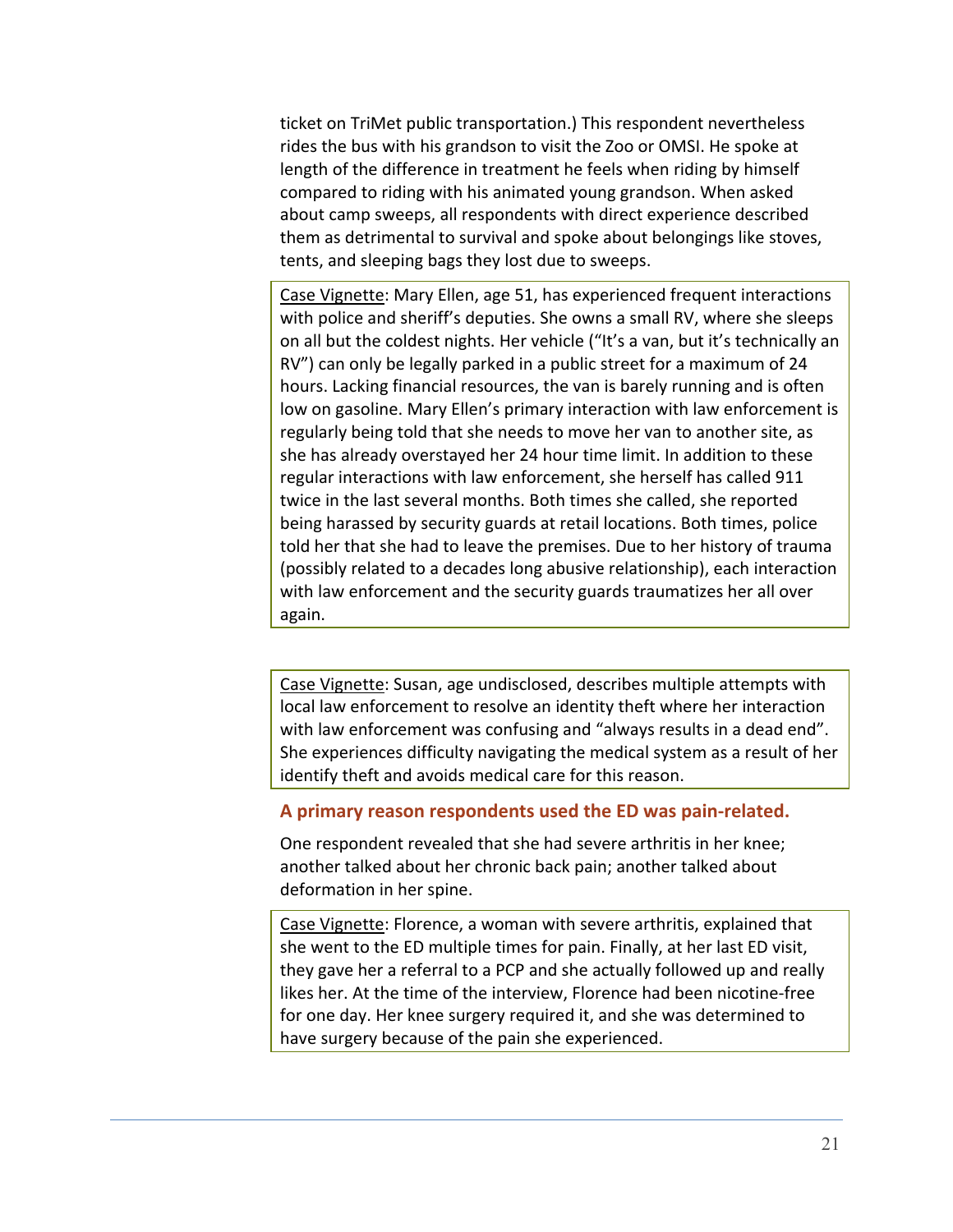### **What providers and systems experts tell us:**

### **Definitions of Frequent Utilization vary across systems and providers.**

A system should identify at least three times the population that it can ultimately serve.

Development of a cutoff point to define frequent utilization is a factor of natural groupings that service utilization can fall into and also of an individual provider's capacity to serve the defined population. That said, if it is based solely on the number of people who can be served at any one time, the recruitment experiences of FUSE program around the country imply that a system should identify at least three times the population that it can ultimately serve. Table 2 shows selected definitions of frequent utilization across systems.

| Table 2:                                     | Local Definitions of Frequent Utilization Across Systems                                                                                 |  |  |
|----------------------------------------------|------------------------------------------------------------------------------------------------------------------------------------------|--|--|
| <b>Program</b>                               | <b>Definition:</b> Individuals with                                                                                                      |  |  |
| <b>Better Outcomes</b><br>thru Bridges (BOB) | Six emergency department (ED) visits in a 6-week period, or 20 times in<br>a one-year period.                                            |  |  |
| TC911                                        | Six emergency medical service (EMS) incidents in a 6-month period.                                                                       |  |  |
| <b>OHSU New</b><br><b>Directions</b>         | Three ED visits in an 8-week period, or 5 times in a 12-month period<br>(can be any emergency department, not just OHSU).                |  |  |
| <b>EDIE</b>                                  | Five ED visits or an inpatient admission in a 12-month period (Criteria<br>for inclusion in EDIE. Not an indicator of high utilization.) |  |  |

### **Residents use services in both Clackamas and Multnomah Counties.**

Service providers reinforced the consumers' statements that some services are available only in Multnomah County, forcing individuals to go to the services and cross county lines. Because some programs, like shelter beds, are not available in Clackamas County, individuals utilized services in other counties as a result of their engagement with shelter bed programs. Service providers expressed a need for cross‐county coordination to benefit individuals who preferred to live in Clackamas County but traveled to Multnomah County for specific services unavailable to them in their home county, or who experienced an emergency while in a neighboring county. According to multiple service providers, the cross‐system communication in Clackamas County is an asset to programs, but cross‐county communication within systems is a major challenge.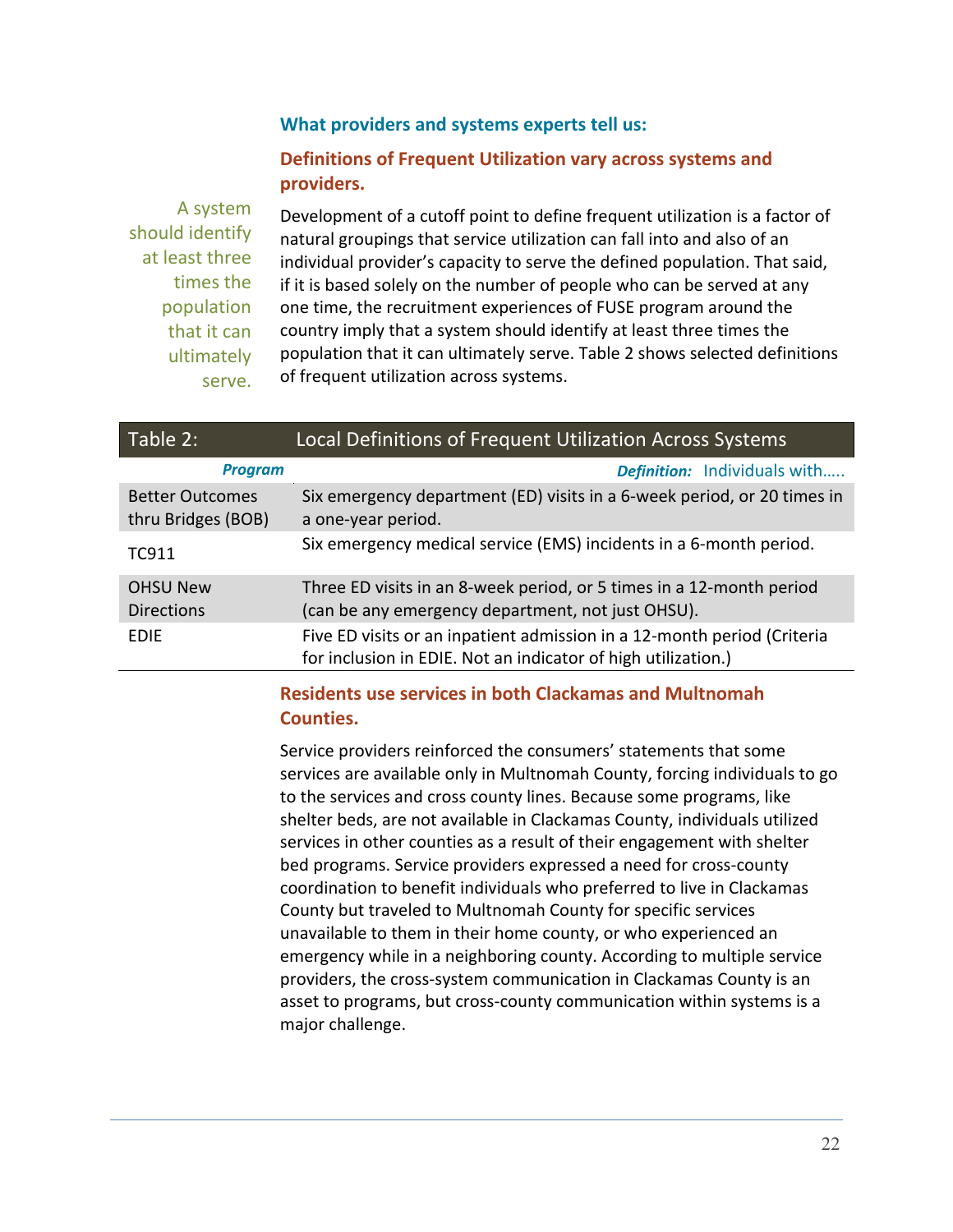Case vignette: John lives in Clackamas County but gives plasma in Multnomah County. One day, while giving plasma on SE 82<sup>nd</sup> in Portland, he experienced a heart attack and was transported to the nearest Multnomah County emergency room. After rehabilitation, John returned to Clackamas County and continues to utilize services there for people experiencing homelessness.

### **Consumer involvement with criminal justice, mental health, and healthcare are interconnected.**

Key informants in the justice and first responder environments shared a sense of the interconnectedness and domino effect of involvement in criminal justice, mental health, and healthcare.

### **Mental health crises and law enforcement contacts are more prevalent for people who are not housed.**

Clackamas Service Center serves 700‐800 unique households each month. Of these, according to service providers, half of the people they serve are housed. Of the half that are not housed (n=350‐400), about 20% (=70‐80) are consistently interacting with law enforcement agents and have mental health crises that require frequent utilization of emergency healthcare services. The folks who are currently unhoused utilize all of the available services, while the housed folk tend to more commonly utilize the food bank (provided by St. Vincent de Paul next door).

### **Transportation is a major barrier for delivering and accessing services.**

Providers told us that TriMet does not serve this population sufficiently. Public transportation does not reach many of Clackamas County's rural areas. Medical ride programs do not give rides to food banks or other services and are often difficult to coordinate. County funds are spent on taxis or emergency medical transportation for this population. One respondent reported that

Those experiencing a medical emergency in rural areas of the county still call 911 and are transported to the nearest emergency department, but may have difficulty returning home. Service centers in Estacada, Sandy, and Canby enhance the services available through rural outreach workers based in the "close‐in," or more urban, parts of the county. The rural outreach workers bring services otherwise unavailable to individuals without their own transportation. This is especially important for older residents who can no longer drive.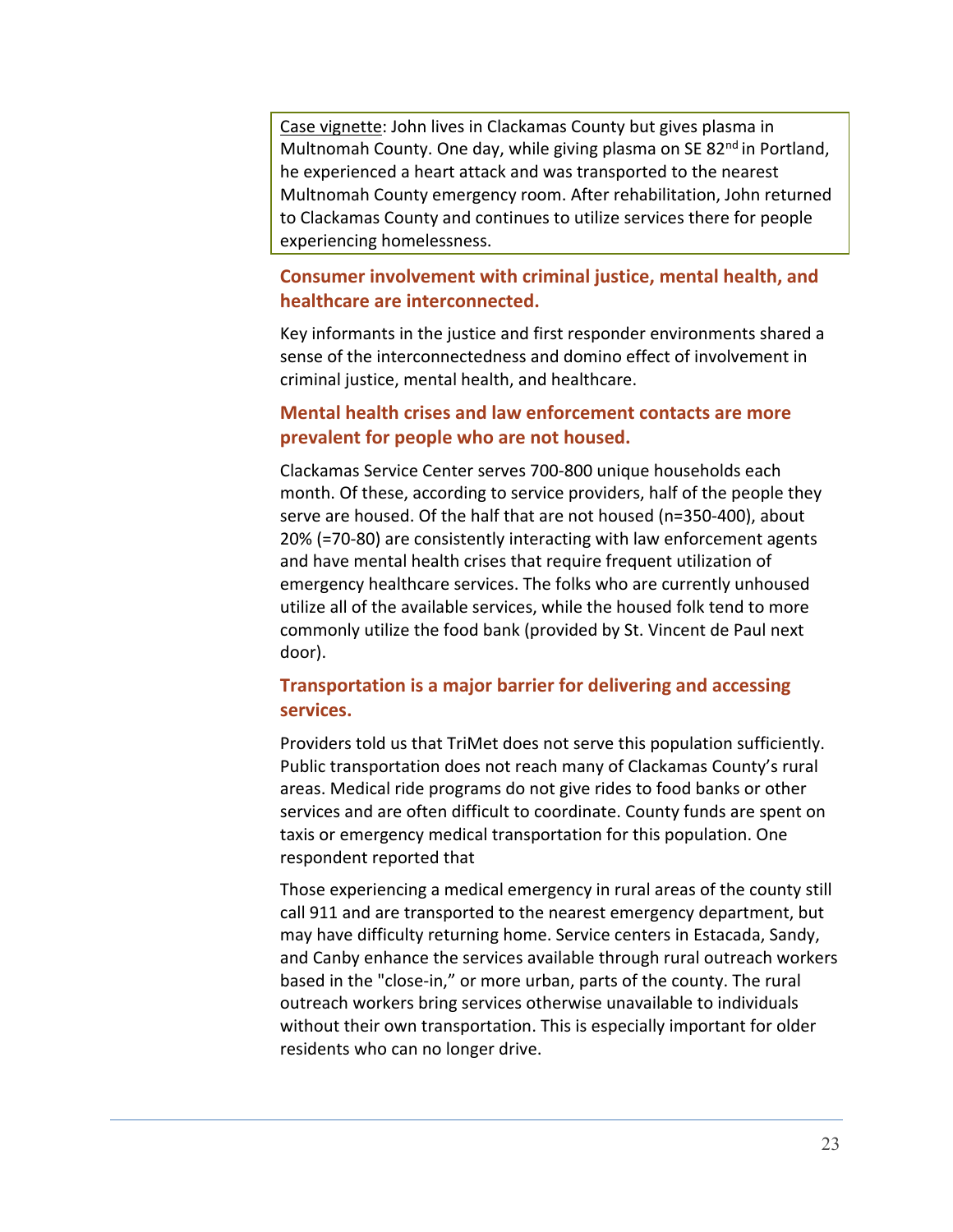Multiple service providers stressed the importance of flexible fares and retaining single‐trip vouchers and day passes. Respondents voiced frustration about the Hop card system, because requiring a Hop card adds an extra \$3.00 to each transportation aid they disperse, thus decreasing how far their funds can stretch.

### **What Clackamas County service utilization data tells us:**

The study team examined data from each agency to identify people with the highest level of public service utilization in Clackamas County, using two approaches. First, the study team examined frequency of service access within each system to identify individuals with the highest utilization of services by considering their frequency of access. Second, the study team identified all persons with high utilization based on the various definitions of frequent utilization, as previously discussed. Once individuals were identified, the study team then examined their characteristics, including their demographics and the nature of their service utilization.

### **Clackamas County Booking Data across Three Years (2016, 2017, 2018)**

(Source: Clackamas County Sheriff's Office)

In 2018, 9,410 individuals accounted for 13,744 bookings into Clackamas County jails*.*

According to booking data from Clackamas County Sheriff's Office, 9,410 individuals accounted for the 13,744 bookings that occurred in Clackamas County during 2018. The number of bookings per person ranged from 1 to 19 per individual (see Table 3). Of these individuals, 73.3% were booked only once during the year and 16.8% were booked twice. On average, persons were booked 1.5 times during the year. Almost 10% (n=934) of those booked in 2018 were booked three times or more during that same year.

| Table 3:                                 | <b>Count of Clackamas County bookings per individual</b><br>in 2018 ( $n=9,410$ individuals) |                |                           |  |
|------------------------------------------|----------------------------------------------------------------------------------------------|----------------|---------------------------|--|
| <b>Number of times</b><br>booked in 2018 | <b>Count of individuals</b>                                                                  | <b>Percent</b> | <b>Utilization Group</b>  |  |
|                                          | 6893                                                                                         | 73.3%          |                           |  |
| $\overline{2}$                           | 1583                                                                                         | 16.8%          |                           |  |
| 3                                        | 511                                                                                          | 5.4%           | LOW<br><b>UTILIZATION</b> |  |
| 4                                        | 212                                                                                          | 2.3%           |                           |  |
| 5                                        | 112                                                                                          | 1.2%           |                           |  |
| 6                                        | 46                                                                                           | 0.5%           | <b>HIGH</b>               |  |
| 8                                        | 16                                                                                           | 0.2%           | <b>UTILIZATION</b>        |  |

24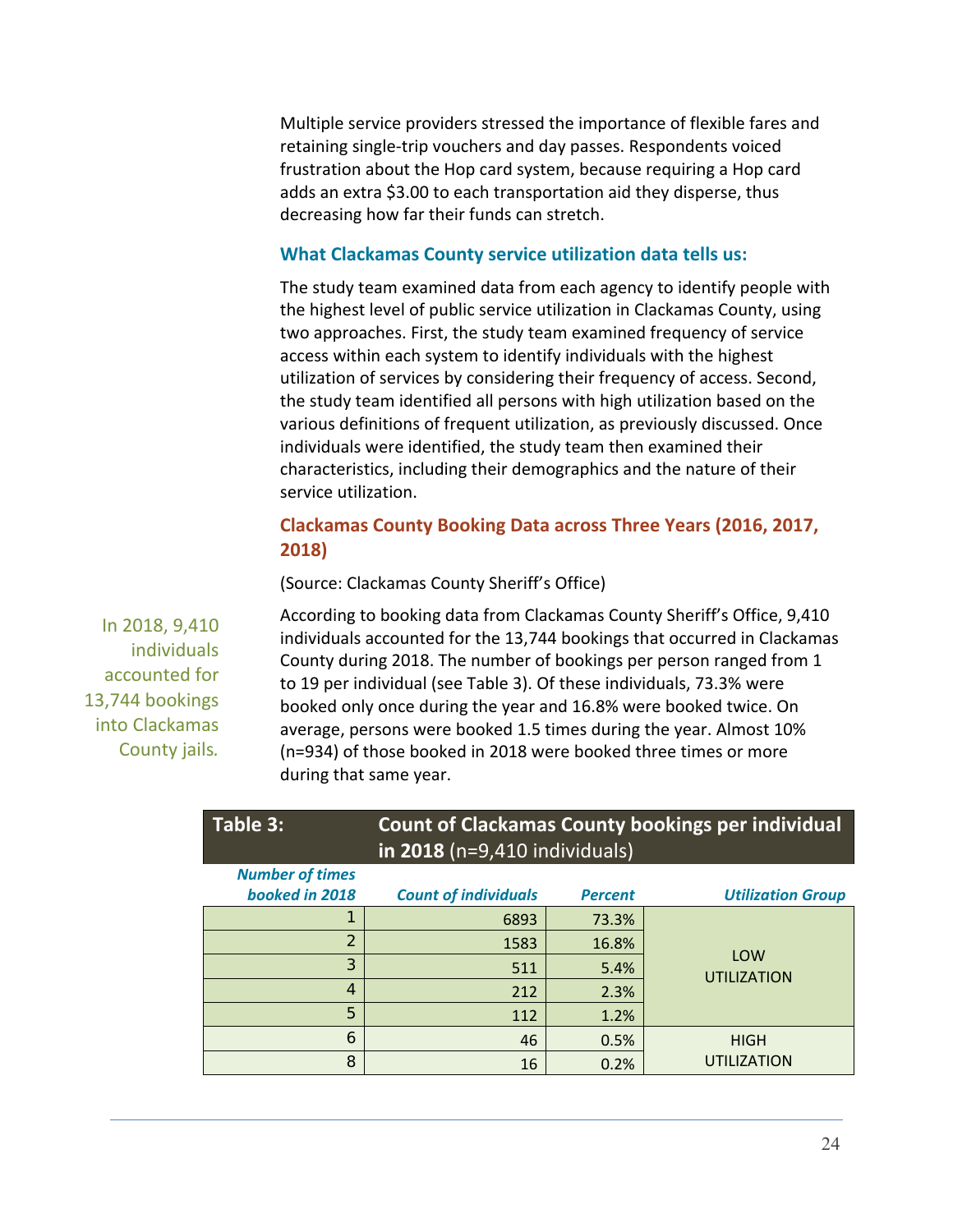| Table 3:                                 | in 2018 ( $n=9,410$ individuals) |                | <b>Count of Clackamas County bookings per individual</b> |
|------------------------------------------|----------------------------------|----------------|----------------------------------------------------------|
| <b>Number of times</b><br>booked in 2018 | <b>Count of individuals</b>      | <b>Percent</b> | <b>Utilization Group</b>                                 |
|                                          | 14                               | 0.1%           |                                                          |
| 9                                        | 9                                | 0.1%           |                                                          |
| 10                                       | 6                                | 0.1%           |                                                          |
| 11                                       | 3                                | 0.0%           |                                                          |
| 12                                       | 3                                | 0.0%           |                                                          |
| 13                                       | 1                                | 0.0%           |                                                          |
| 19                                       | 1                                | 0.0%           |                                                          |

Based in part on the methodology and number served by other FUSE projects, the study team divided the total population booked into two groups: "high utilization" and "low utilization." Persons booked six or more times during the year were considered to have a *high* number of bookings (n=99, 1.1%), and those booked five or fewer times (n= 9,311, 98.9%) were considered to have a *low* number of bookings. As Table 4 shows, persons in the high group represent the top one percent (approximately) of persons booked in 2018.

| Table 4: | individuals)                     | Total population booked in 2018 by utilization level<br>(low = 1-5 bookings, high = $6+$ bookings) (n=9,410 |                |  |
|----------|----------------------------------|-------------------------------------------------------------------------------------------------------------|----------------|--|
|          | <b>Level of Jail Utilization</b> | n                                                                                                           | <b>Percent</b> |  |
| Low      |                                  | 9,311                                                                                                       | 98.9%          |  |
| High     |                                  | 99                                                                                                          | 1.1%           |  |

Of the entire population booked in Clackamas County in 2018, 74.0% were male and 7.5% were African American, compared to 49.3% and 1.2% respectively of the county population overall. The demographic distribution of the population booked during 2018 is similar to the demographic distribution of the total population in Clackamas County with the exception of males, and, to a lesser extent, African Americans. Both of those groups appear to be over‐represented in the law enforcement data. Of the entire population booked in Clackamas County in 2018, 74.0% were male compared to approximately 49.3% of the county population overall, and 7.5% were African American, compared to 1.2% of the county overall (https://www.census.gov/quickfacts/clackamascountyoregon, downloaded July 2019). The self‐reported booking data also indicates that 82.9% of people booked in Clackamas in 2018 were white, less than 1% identified as LGBTQIA, less than 1% reported a disability, 33.1% were employed, and 4.7% were veterans. Housing status was collected during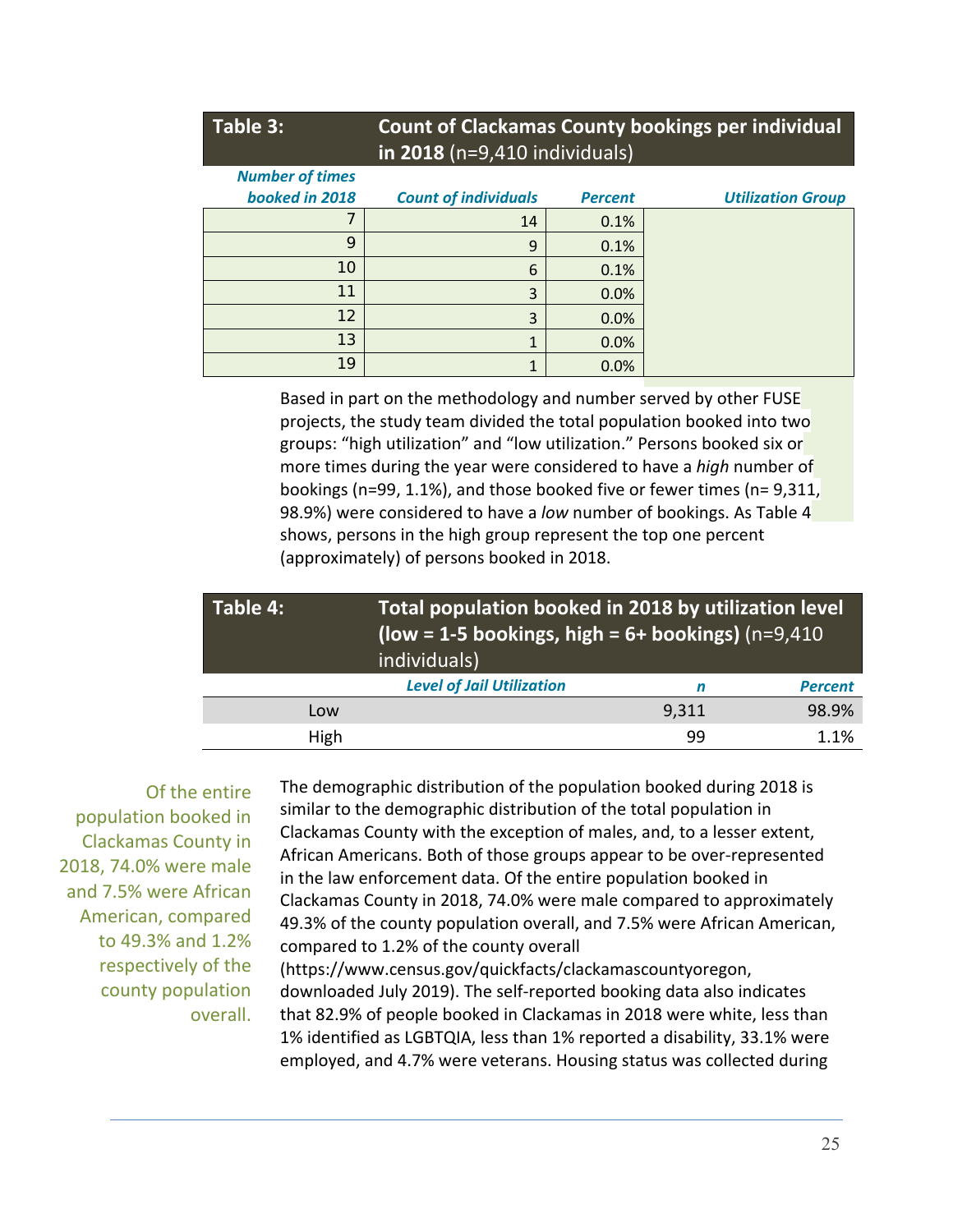bookings in 2018, but is considered to be inaccurate and is therefore not included in this report.

Table 5 below lists the top ten primary charges for people in the total study population. Readers are reminded that this is based on the number of bookings rather than the number of people booked. As may be seen in the table, persons were most commonly booked for parole violation, possession of a controlled substance (methamphetamine), driving under the influence of an intoxicant (alcohol), and theft. The next most common charges were similar in nature.

| Table 5:      | Top 10 charges in 2018<br>$(n=13,744$ bookings in 2018) |       |                |
|---------------|---------------------------------------------------------|-------|----------------|
|               | <b>Charge</b>                                           | n     | <b>Percent</b> |
| 1             | <b>PAROLE VIOLATION</b>                                 | 1,388 | 10.1%          |
| $\mathcal{P}$ | <b>PCS-METH</b>                                         | 1,105 | 8.0%           |
| 3             | <b>DUII - ALCOHOL</b>                                   | 1,101 | 8.0%           |
| 4             | THEFT II                                                | 988   | 7.2%           |
| 5             | DRIVING UNDER INFL OF INTOX                             | 731   | 5.3%           |
| 6             | DRIVING WHILE SUSPENDED/REVOKE                          | 593   | 4.3%           |
|               | <b>THEFT III</b>                                        | 540   | 3.9%           |
| 8             | <b>CRIM TRESPASS II</b>                                 | 500   | 3.6%           |
| 9             | <b>ASSAULT IV</b>                                       | 488   | 3.6%           |
| 10            | <b>PCS-HEROIN</b>                                       | 428   | 3.1%           |

At the time they were booked, most persons lived in Clackamas County (39.8 percent), in an unknown county (26.8 percent), or in Multnomah County. Other persons who were booked resided in counties across Oregon. See Table 6.

Almost half (47.2 percent) of arrests were made in Oregon City, though other arrests were made in locations across Oregon, as shown in Table 7. Two thirds (67.8 percent) of the arrests were made by CCSO (see Table 8).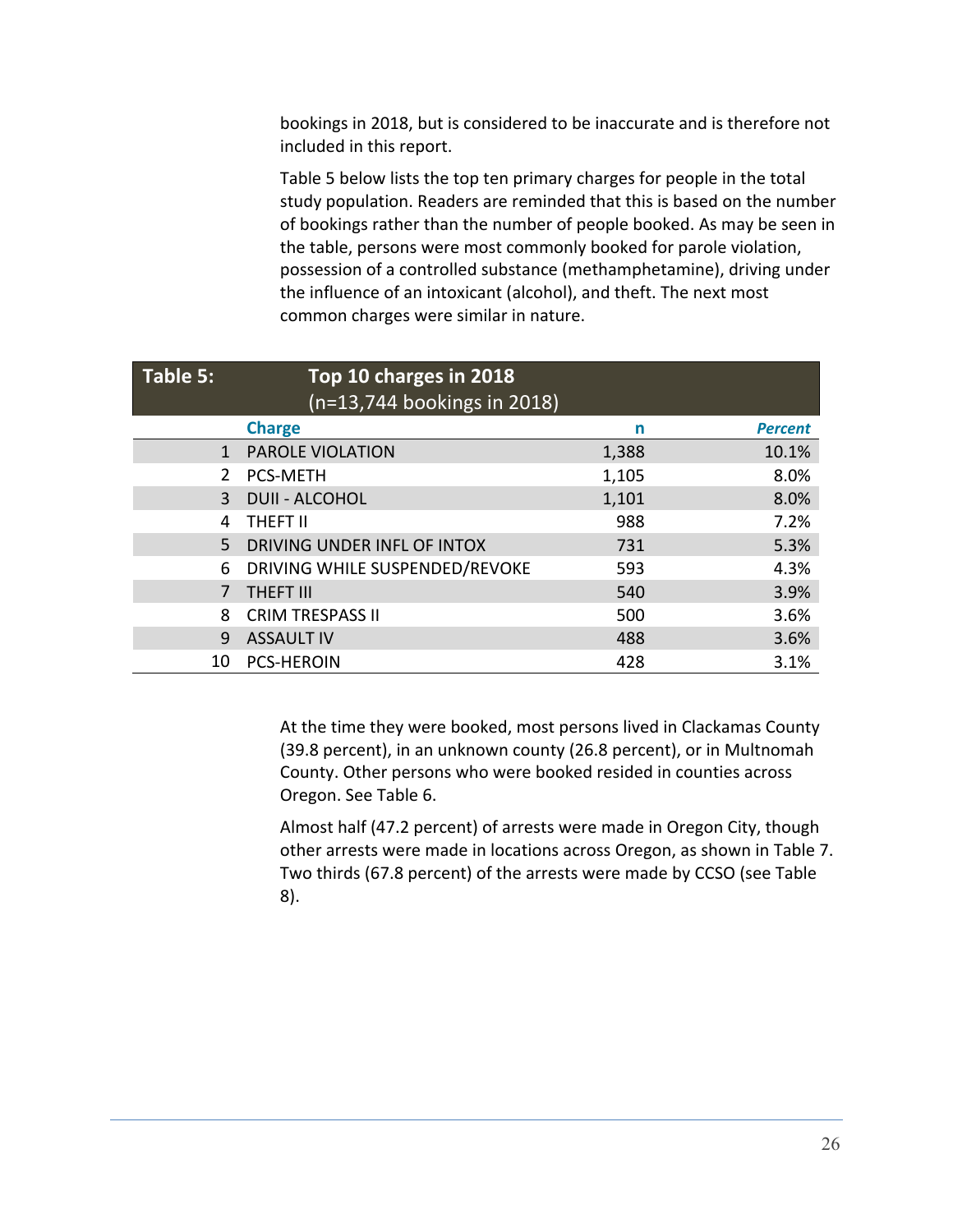| Table 6:     | County of residence at the time of each booking<br>(n=13,744 bookings in 2018) |       |       |  |  |
|--------------|--------------------------------------------------------------------------------|-------|-------|--|--|
| <b>Rank</b>  | <b>County of Residence</b><br><b>Percent</b><br>$\mathbf n$                    |       |       |  |  |
| $\mathbf{1}$ | Clackamas                                                                      | 5,473 | 39.8% |  |  |
| 2            | Unknown                                                                        | 3,688 | 26.8% |  |  |
| 3            | Multnomah                                                                      | 3,321 | 24.2% |  |  |
| 4            | Washington                                                                     | 516   | 3.8%  |  |  |
| 5            | <b>Marion</b>                                                                  | 282   | 2.1%  |  |  |
| 6            | Yamhill                                                                        | 81    | 0.6%  |  |  |
| 7            | Lane                                                                           | 65    | 0.5%  |  |  |
| 8            | <b>Deschutes</b>                                                               | 51    | 0.4%  |  |  |
| 9            | 35<br>0.3%<br>Linn                                                             |       |       |  |  |
| 10           | Columbia<br>24<br>0.2%                                                         |       |       |  |  |
| 11           | 22<br>0.2%<br>Clatsop                                                          |       |       |  |  |
| 12           | Jackson                                                                        | 21    | 0.2%  |  |  |
| 13           | Polk                                                                           | 21    | 0.2%  |  |  |
| 14           | Douglas                                                                        | 19    | 0.1%  |  |  |
| 15           | Lincoln                                                                        | 19    | 0.1%  |  |  |
| 16           | Wasco                                                                          | 12    | 0.1%  |  |  |
| 17           | Coos                                                                           | 11    | 0.1%  |  |  |
| 18           | Crook                                                                          | 10    | 0.1%  |  |  |
| 19           | Jefferson<br>0.1%<br>10                                                        |       |       |  |  |
| 20           | Josephine                                                                      | 10    | 0.1%  |  |  |
| 21           | Tillamook<br>10<br>0.1%                                                        |       |       |  |  |
| 22           | 0.1%<br>Benton<br>8                                                            |       |       |  |  |
| 23           | 0.1%<br>Umatilla<br>8                                                          |       |       |  |  |

Counties where less than 0.1% of population resided are not listed.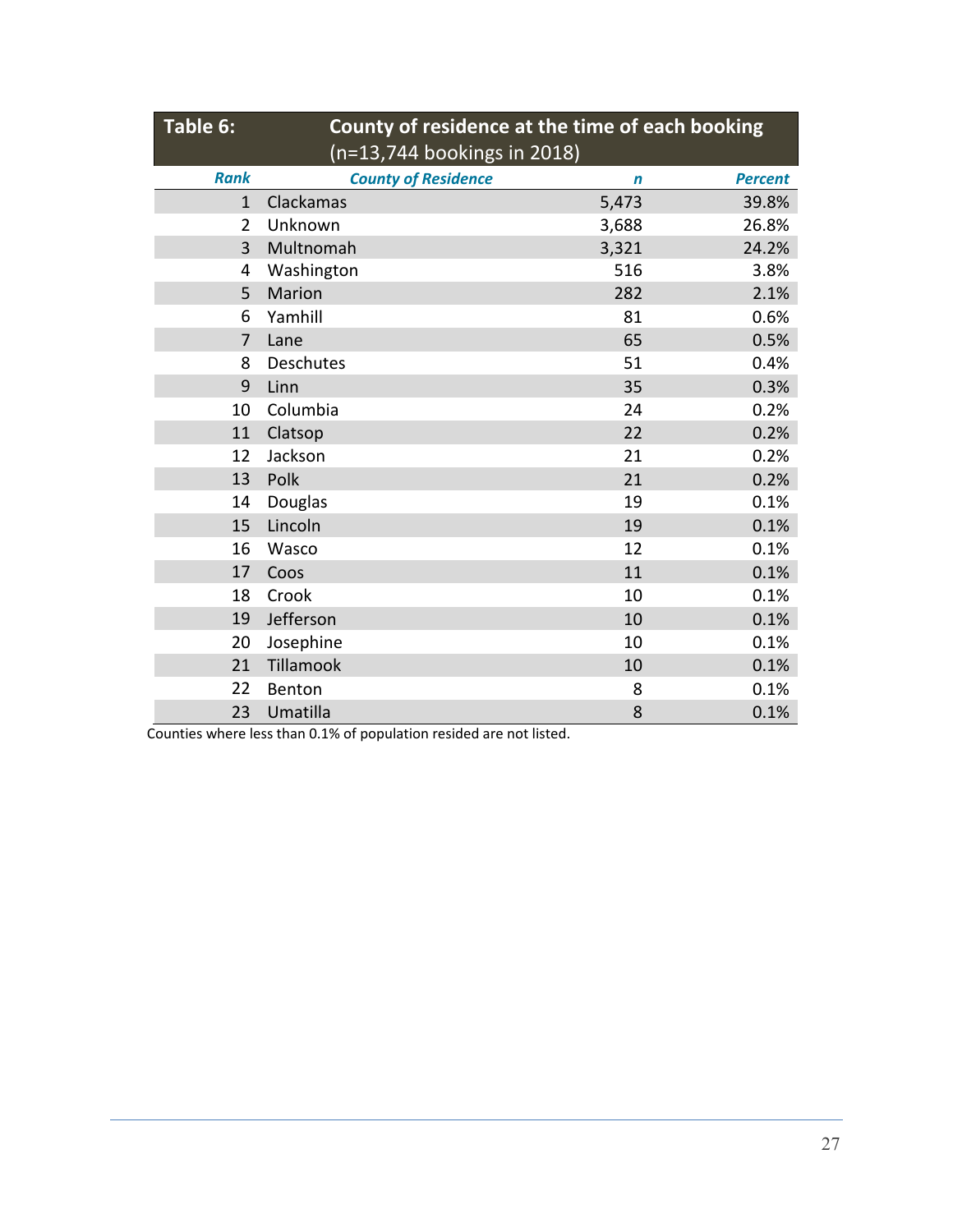| Table 7:<br>Location of arrest for each booking<br>(n=13,744 bookings in 2018) |                        |       |                |
|--------------------------------------------------------------------------------|------------------------|-------|----------------|
| <b>Rank</b>                                                                    | <b>Arrest Location</b> | n     | <b>Percent</b> |
| $\mathbf{1}$                                                                   | Oregon City            | 6,483 | 47.2%          |
| $\overline{2}$                                                                 | Milwaukie              | 1,354 | 9.9%           |
| 3                                                                              | <b>Happy Valley</b>    | 1,264 | 9.2%           |
| 4                                                                              | Clackamas              | 770   | 5.6%           |
| 5                                                                              | Canby                  | 536   | 3.9%           |
| 6                                                                              | Portland               | 475   | 3.5%           |
| $\overline{7}$                                                                 | Wilsonville            | 400   | 2.9%           |
| 8                                                                              | Gladstone              | 374   | 2.7%           |
| 9                                                                              | West Linn              | 311   | 2.3%           |
| 10                                                                             | Molalla                | 308   | 2.2%           |
| 11                                                                             | Sandy                  | 279   | 2.0%           |
| 12                                                                             | Lake Oswego            | 254   | 1.8%           |
| 13                                                                             | Estacada               | 199   | 1.4%           |
| 14                                                                             | <b>Boring</b>          | 101   | 0.7%           |
| 15                                                                             | <b>Damascus</b>        | 99    | 0.7%           |
| 16                                                                             | Tualatin               | 67    | 0.5%           |
| 17                                                                             | Oak Grove              | 65    | 0.5%           |
| 18                                                                             | Eagle Creek            | 56    | 0.4%           |
| 19                                                                             | Aurora                 | 52    | 0.4%           |
| 20                                                                             | Mulino                 | 43    | 0.3%           |
| 21                                                                             | Welches                | 43    | 0.3%           |
| 22                                                                             | Beavercreek            | 32    | 0.2%           |
| 23                                                                             | Gresham                | 18    | 0.1%           |
| 24                                                                             | <b>Government Camp</b> | 17    | 0.1%           |
| 25                                                                             | Colton                 | 16    | 0.1%           |
| 26                                                                             | Rhododendron           | 14    | 0.1%           |
| 27                                                                             | Brightwood             | 12    | 0.1%           |
| 28                                                                             | Jennings Lodge         | 11    | 0.1%           |
| 29                                                                             | <b>Tigard</b>          | 11    | 0.1%           |
| 30                                                                             | Woodburn               | 9     | 0.1%           |
| 31                                                                             | Hubbard                | 8     | 0.1%           |
| 32                                                                             | Oatfield               | 7     | 0.1%           |

Locations where less than 0.1% of bookings occurred are not listed.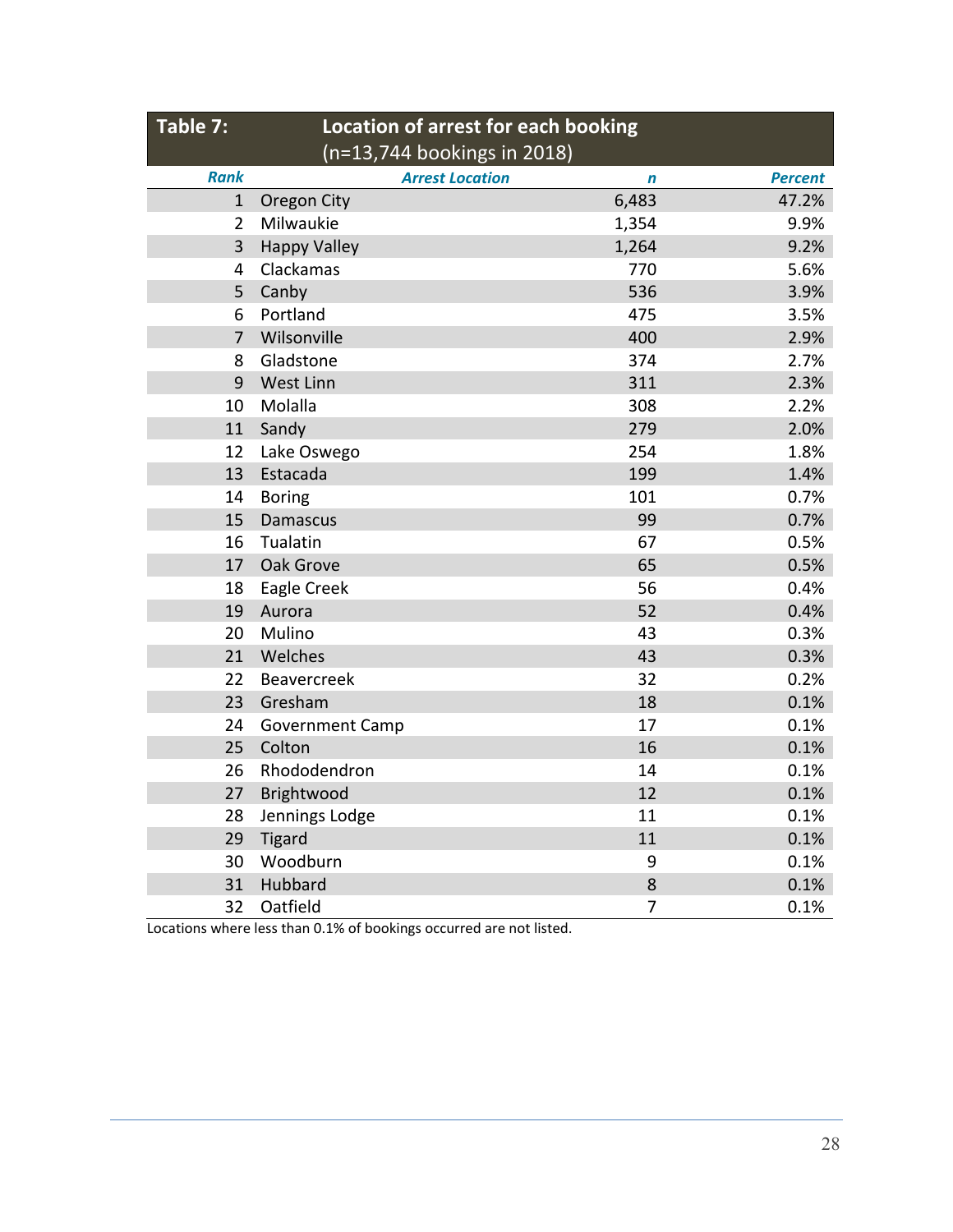| Table 8:     |             | Agency that conducted arrest for each booking<br>(n=13,744 bookings in 2018) |             |                |
|--------------|-------------|------------------------------------------------------------------------------|-------------|----------------|
| <b>Rank</b>  |             | <b>Arresting Agency</b>                                                      | $\mathbf n$ | <b>Percent</b> |
| $\mathbf{1}$ | <b>CCSO</b> |                                                                              | 9,320       | 67.8%          |
| 2            | <b>OCPD</b> |                                                                              | 1,030       | 7.5%           |
| 3            | <b>OSP</b>  |                                                                              | 591         | 4.3%           |
| 4            | <b>CPD</b>  |                                                                              | 545         | 4.0%           |
| 5            | <b>MIPD</b> |                                                                              | 461         | 3.4%           |
| 6            | <b>GPD</b>  |                                                                              | 351         | 2.6%           |
| 7            | CCCC        |                                                                              | 321         | 2.3%           |
| 8            | <b>WLPD</b> |                                                                              | 300         | 2.2%           |
| 9            | <b>SPD</b>  |                                                                              | 291         | 2.1%           |
| 10           | <b>LOPD</b> |                                                                              | 247         | 1.8%           |
| 11           | <b>MOPD</b> |                                                                              | 202         | 1.5%           |
| 12           | <b>USFS</b> |                                                                              | 22          | 0.2%           |
| 13           | <b>PPB</b>  |                                                                              | 13          | 0.1%           |
| 14           | <b>TPD</b>  |                                                                              | 10          | 0.1%           |
| 15           | <b>TRAN</b> |                                                                              | 10          | 0.1%           |
| 16           | <b>TUPD</b> |                                                                              | 8           | 0.1%           |

Agencies making less than 0.1% of the arrests occurred are not listed.

Tables 9‐12, below, compare demographic characteristics of persons with high and low number of bookings during 2018. On average, persons with a high number of bookings were booked 7.5 times, compared to an average of 1.4 times for persons with a low number of bookings. This is consistent with having set the cutoff point between the low and high groups at 6 or more bookings during the year.

| $\blacksquare$ Table 9: $\blacksquare$ | Average number of bookings by utilization level<br>(n=9,410 individuals booked in 2018) |             |               |                           |  |
|----------------------------------------|-----------------------------------------------------------------------------------------|-------------|---------------|---------------------------|--|
| <b>Utilization Level</b>               |                                                                                         | <b>Mean</b> | <b>Median</b> | <b>Standard Deviation</b> |  |
| High (6+ bookings)                     |                                                                                         | 7.5         |               | 2.1                       |  |
| Low (1 to 5 bookings)                  |                                                                                         | 14          |               |                           |  |

| Table 10:                | Age by utilization level<br>$(n=9,410)$ individuals booked in 2018) |               |                           |  |  |
|--------------------------|---------------------------------------------------------------------|---------------|---------------------------|--|--|
| <b>Utilization Level</b> | <b>Mean</b>                                                         | <b>Median</b> | <b>Standard Deviation</b> |  |  |
| High (6+ bookings)       | 34 years                                                            | 32 years      | 10.3                      |  |  |
| Low (1 to 5 bookings)    | 36 years                                                            | 34 years      | 11.6                      |  |  |

When comparing persons with high and low numbers of bookings, those who had high utilization were more likely to be male (83.8% versus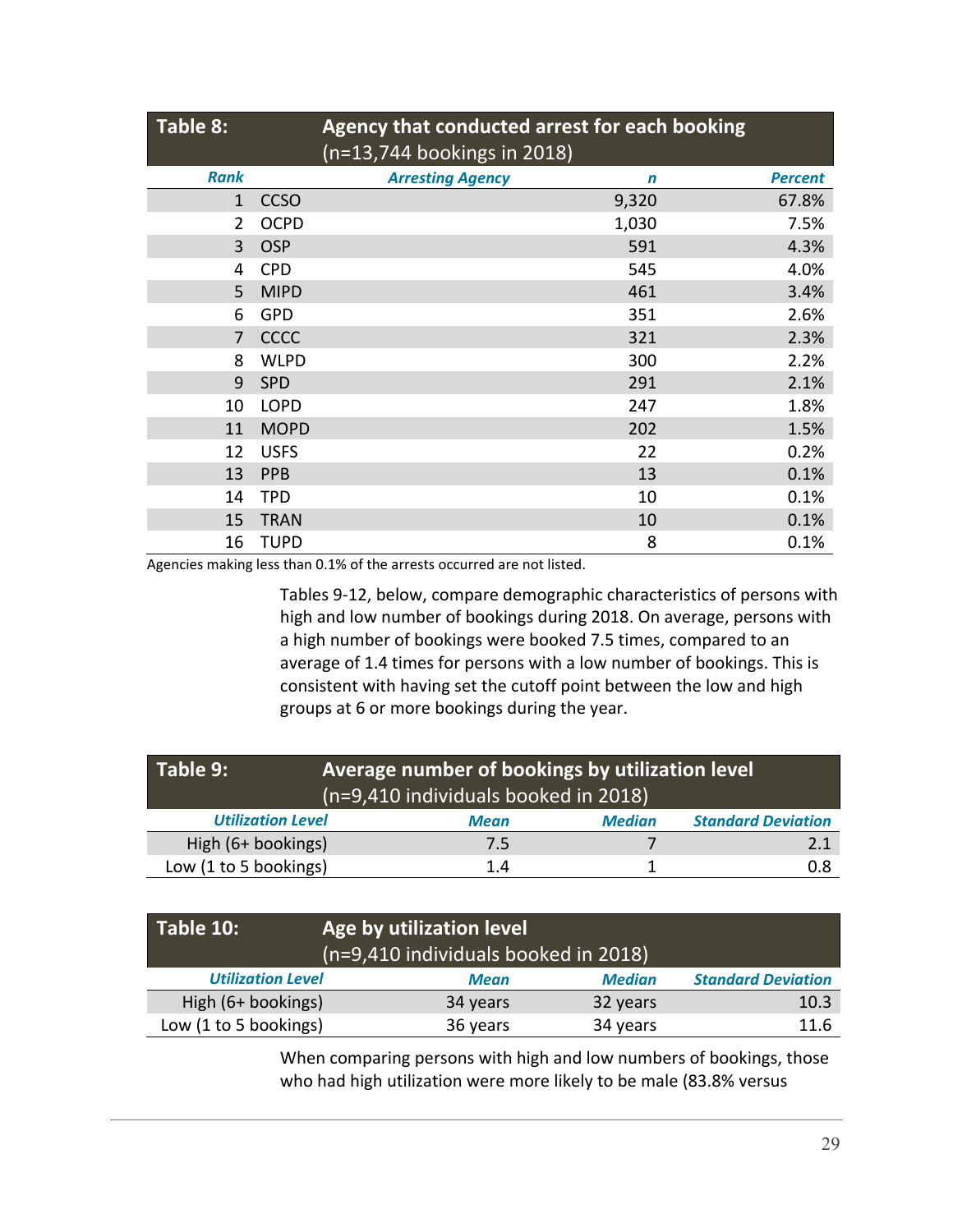73.9%, p < .05) and white (90.0% v 82.8%, p < .05) than those who did not have high utilization. Readers are cautioned about drawing conclusions from these data, given the low number of persons in some cells of the table (for example, only 9 persons had high utilization and were non‐ white).

| Table 11:     |                           | <b>Gender by utilization level</b><br>(n=9,410 individuals booked in 2018) |                |  |  |  |
|---------------|---------------------------|----------------------------------------------------------------------------|----------------|--|--|--|
| <b>Gender</b> | <b>High (6+ bookings)</b> | Low (1 to 5 bookings)                                                      | <b>Overall</b> |  |  |  |
| Male          | 83.8% (83)                | 73.9% (6,885)                                                              | 74.0% (6,968)  |  |  |  |
| Non-male      | 16.2% (16)                | 26.1% (2,426)                                                              | 26.0% (2,442)  |  |  |  |

| Table 12: | Race (White, non-White) by utilization level |               |               |  |  |  |  |
|-----------|----------------------------------------------|---------------|---------------|--|--|--|--|
|           | (n=9,410 individuals booked in 2018)         |               |               |  |  |  |  |
| Race      | <b>High</b><br>Total<br>Low                  |               |               |  |  |  |  |
| White     | 90.9% (90)                                   | 82.8% (7,709) | 82.9% (7,799) |  |  |  |  |
| Non-white | $9.1\%$ (9)                                  | 17.2% (1,602) | 17.1% (1,611) |  |  |  |  |

Calculation of utilization by racial sub‐groups is not included in this report due to the low number of consumers that fall into some race categories.

The most frequent charges for persons with a high number of bookings are listed below in Table 13. The most common charges were for parole violation (21.1 percent), criminal trespass II (11.4 percent), possession of a controlled substance (methamphetamine) (9.5 percent), and theft II and III (7.9 percent and 6.9 percent respectively).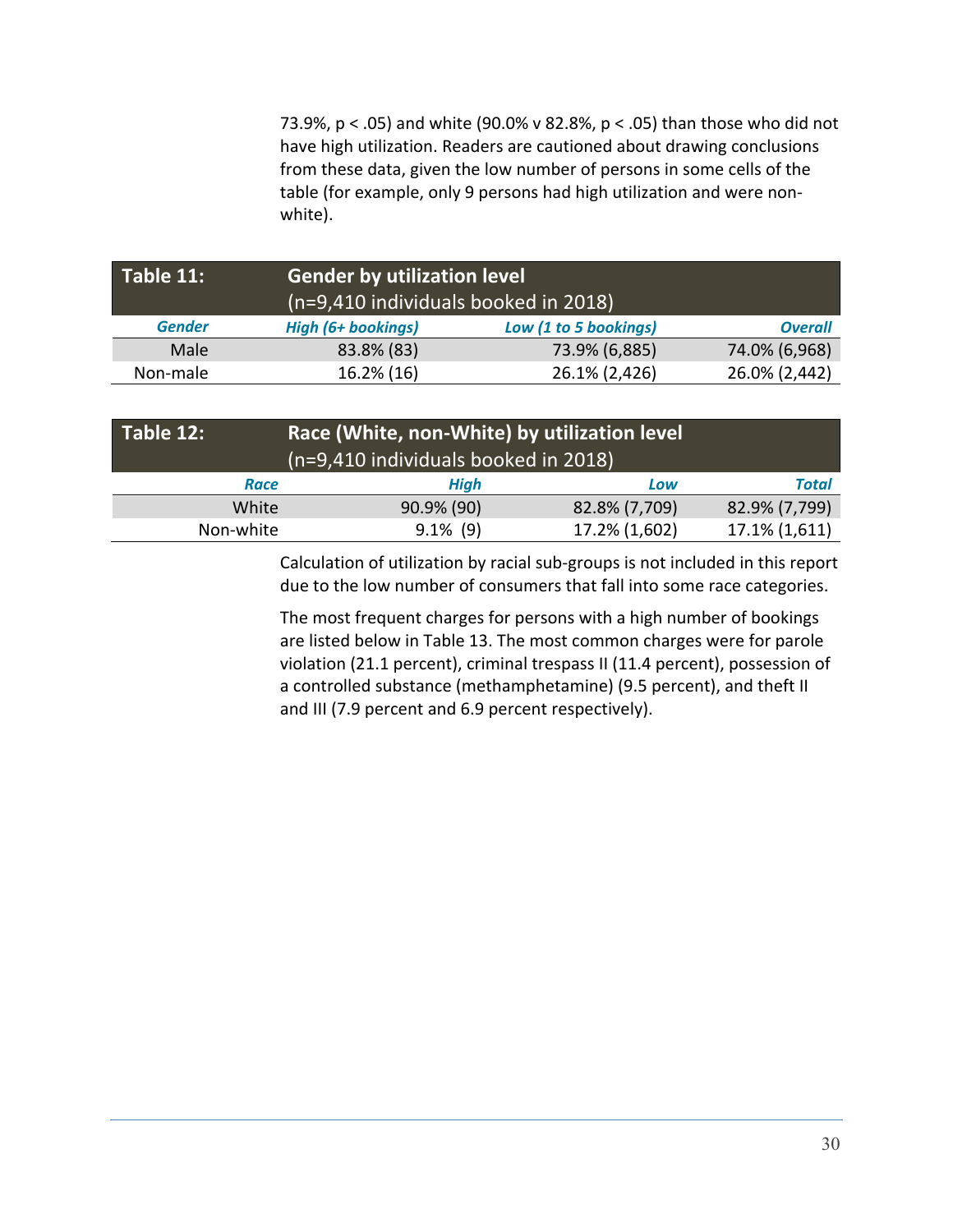| Table 13:    | Top 19 charges of people with 6 or more bookings in 2018<br>(n=744 Individuals booked 6 or more times) |             |                |  |  |  |
|--------------|--------------------------------------------------------------------------------------------------------|-------------|----------------|--|--|--|
| <b>Rank</b>  | <b>Charge</b>                                                                                          | $\mathbf n$ | <b>Percent</b> |  |  |  |
| $\mathbf{1}$ | PAROLE VIOLATION                                                                                       | 157         | 21.1%          |  |  |  |
| 2            | <b>CRIM TRESPASS II</b>                                                                                | 85          | 11.4%          |  |  |  |
| 3            | PCS-METH                                                                                               | 71          | 9.5%           |  |  |  |
| 4            | <b>THEFT II</b>                                                                                        | 59          | 7.9%           |  |  |  |
| 5            | <b>THEFT III</b>                                                                                       | 45          | 6.0%           |  |  |  |
| 6            | <b>INTERFERING WITH PEACE OFFICER</b>                                                                  | 24          | 3.2%           |  |  |  |
| 7            | <b>CRIM TRESPASS I</b>                                                                                 | 23          | 3.1%           |  |  |  |
| 8            | <b>CRIM MISCHIEF II</b>                                                                                | 22          | 3.0%           |  |  |  |
| 9            | <b>DISORDERLY CONDUCT II</b>                                                                           | 22          | 3.0%           |  |  |  |
| 10           | DRIVING UNDER INFL OF INTOX                                                                            | 19          | 2.6%           |  |  |  |
| 11           | <b>PCS-HEROIN</b>                                                                                      | 17          | 2.3%           |  |  |  |
| 12           | DRIVING WHILE SUSPENDED/REVOKE                                                                         | 16          | 2.2%           |  |  |  |
| 13           | <b>HARASSMENT</b>                                                                                      | 16          | 2.2%           |  |  |  |
| 14           | <b>ASSAULT IV</b>                                                                                      | 12          | 1.6%           |  |  |  |
| 15           | <b>UNAUTH USE OF VEHICLE</b>                                                                           | 10          | 1.3%           |  |  |  |
| 16           | <b>CONTEMPT - PUNITIVE</b>                                                                             | 8           | 1.1%           |  |  |  |
| 17           | <b>MENACING</b>                                                                                        | 8           | 1.1%           |  |  |  |
| 18           | <b>THEFT I</b>                                                                                         | 8           | 1.1%           |  |  |  |
| 19           | <b>CRIM MISCHIEF III</b>                                                                               | 7           | 0.9%           |  |  |  |

# **Housing**

There was a high association between individuals with the highest number of medical claims and individuals identified as having unstable housing.

Among all persons who had a medical claim in 2018, 4.1% were identified as having housing instability. Among those persons who had ED claims, 8.4 percent experienced housing instability; among those who had EMS claims, 13.6 percent experienced housing instability; and among those who had emergency department and/or medical transportation claims, 7.9 percent experienced housing instability. However, these percentages are likely to be an undercount. The "housing instability" variable in the claims data identifies a person as having unstable housing or having an "unknown" housing status. It is not known what portion of those with an "unknown" housing status are in unstable or no housing. Despite the underreporting of housing status in the claims data, there was a high association between individuals with the highest number of medical claims and the few individuals who were identified as having unstable housing.

# **Gender and Race**

Persons with high utilization across all types of Medicaid claims were more likely than those with low utilization to be male (44.7 percent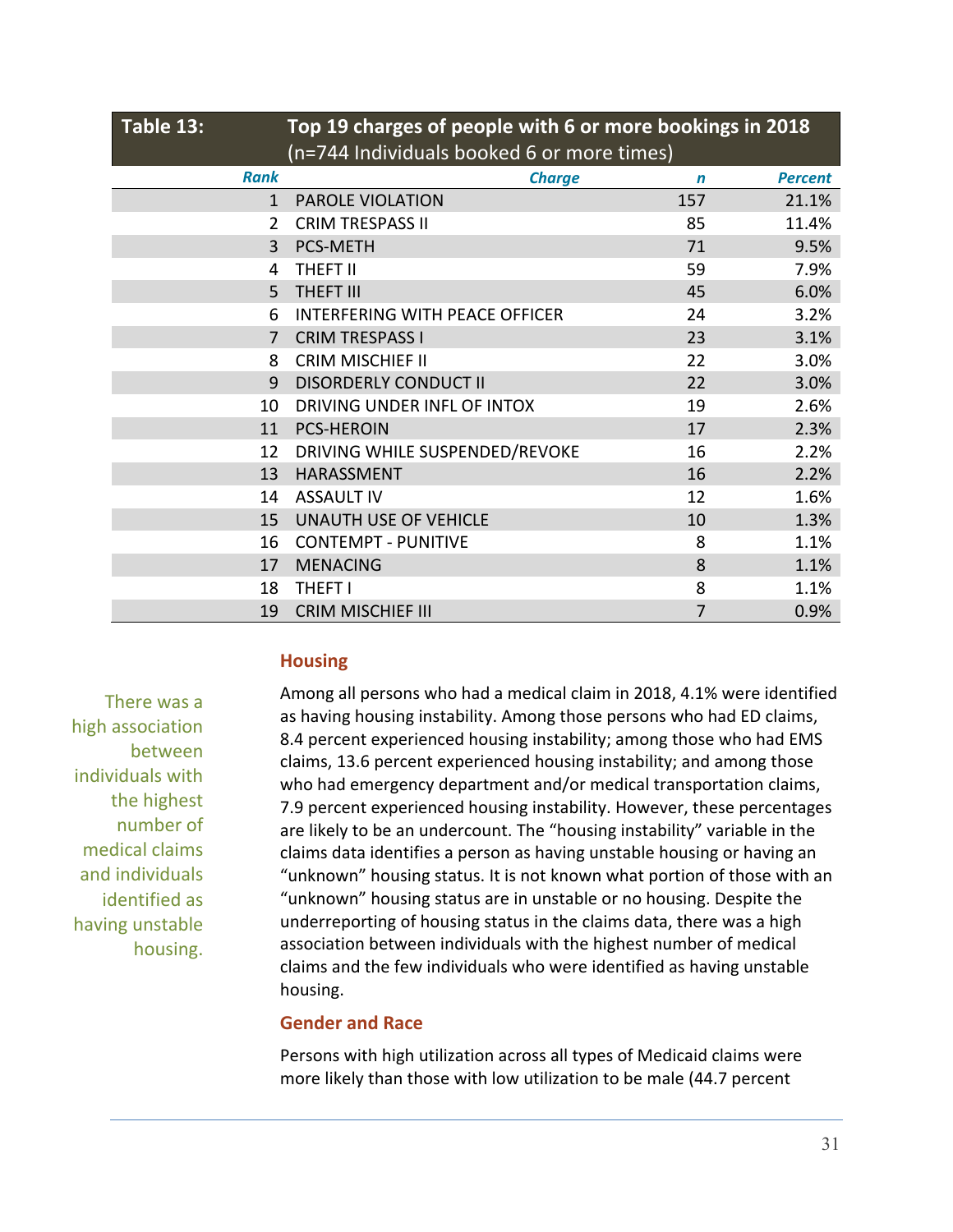versus 41.7 percent, p < .01), white (66.1 percent versus 53.5 percent, p < .001) and to have experienced housing instability (19.9 percent versus 3.9 percent, p < .001). Persons with high utilization of ED claims were more likely than those with low utilization to be male (46.3 percent versus 40.6 percent,  $p < .002$ ), white (65.3 percent versus 55.4 percent,  $p < .001$ ) and to have experienced housing instability (50.1 percent versus 8.0 percent, p < .001). Persons with high utilization of transportation claims had no statistically significant difference in being male or white but were more likely to have been identified as having housing instability (17.8% percent versus 13.6 percent, p < .02). While people with high utilization overall were more likely to be white when compared to all communities of color, African Americans are disproportionately represented in the high utilization group (11.4% versus 16.5%) when compared with whites (88.6% versus 83.5%, p<0.00). Note that the statistical tests for specific communities of color may indicate statistical significance for irrelevant reasons.

### **Age**

The average age of individuals across all claim types fell between 41 and 50 years old, as shown in Table 14. Persons with high utilization of any services were, on average, older than those with low utilization across all services. The range was similar by level of ED utilization, but slightly reversed for medical transportation.

| Table 14: |                               | <b>Average Age by Healthcare Claim Type and Utilization Level</b> |          |  |  |  |  |
|-----------|-------------------------------|-------------------------------------------------------------------|----------|--|--|--|--|
|           |                               | <b>Utilization Level</b>                                          |          |  |  |  |  |
|           | <b>Claim Type</b>             | <b>High</b>                                                       | Low      |  |  |  |  |
|           | All claims                    | 48 years                                                          | 41 years |  |  |  |  |
|           | ED claims                     | 43 years                                                          | 41 years |  |  |  |  |
|           | <b>Medical transportation</b> | 48 years                                                          | 50 years |  |  |  |  |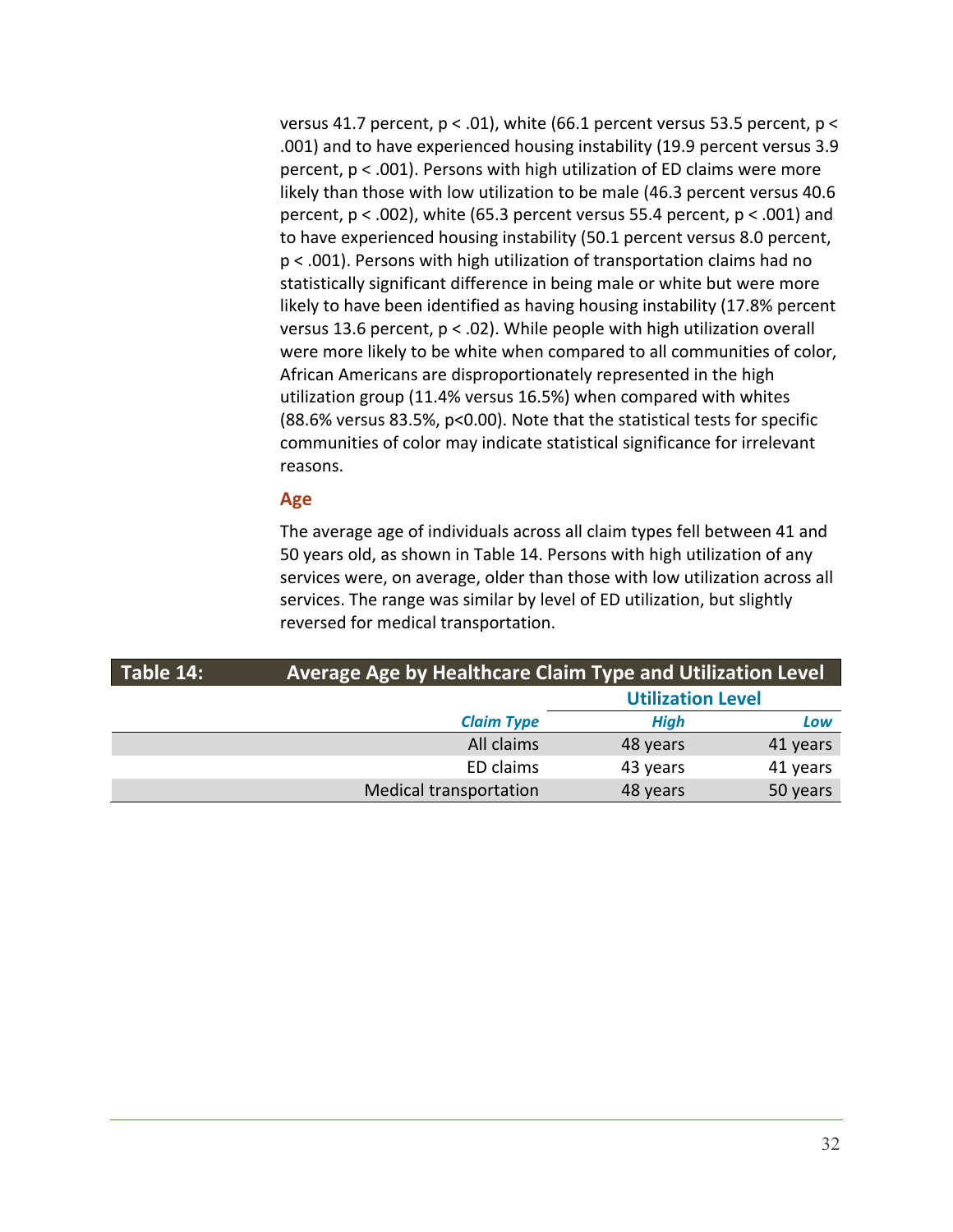### **Summary**

The systems that serve people with high utilization in Clackamas County fall into the categories of housing, healthcare, law enforcement, and human services. The county's H3S department is formally organized around three of these four service types (Health, Housing and Human Services), and has lines of communication with law enforcement through the County's Sheriff's and District Attorney's Offices. External providers across Clackamas, Multnomah, and Washington County coordinate services and collaborate across these systems through informal monthly meetings and one‐on‐one communication around their clients' needs and available resources. Addressing the needs of people with high utilization within their systems is a common goal for all.

# **What providers and systems experts tell us:**

Multiple systems serve this population and what we learned is that, in addition to providing the service in their category, they are also working to serve the people with highest utilization. They have different programs just for those individuals. These systems included:

### **Housing**

**Clackamas County Coordinated Housing Access (CHA)** is the central list maintained by Clackamas County Social Services that connects available housing with individuals on the waiting list. Community‐based services in Clackamas County connect clients who are currently homeless to the list by calling the access phone number, the client is then assessed for vulnerability and their name is added to the waiting list for housing. **Veterans Services** of Clackamas County works closely with CHA to connect veterans with housing, in part through their "**Vets by Name**" program, which aims to know by name all veterans who are homeless in Clackamas County and connect them with appropriate services. Rent assistance vouchers exist for **Domestic Violence Survivors** to access housing, but these are very limited. **Project Access NOW** connects discharging patients and Medicaid members with housing, among other services, through their C3 Assistance Program (C3CAP). **Providence's Better Outcomes Thru Bridges** is a key stakeholder in the **Safe Overnight Shelter** program which is seeking to open local parking lots to Conestoga Huts in which patients discharged from medical procedures may recover with case management provided by BOB's social workers.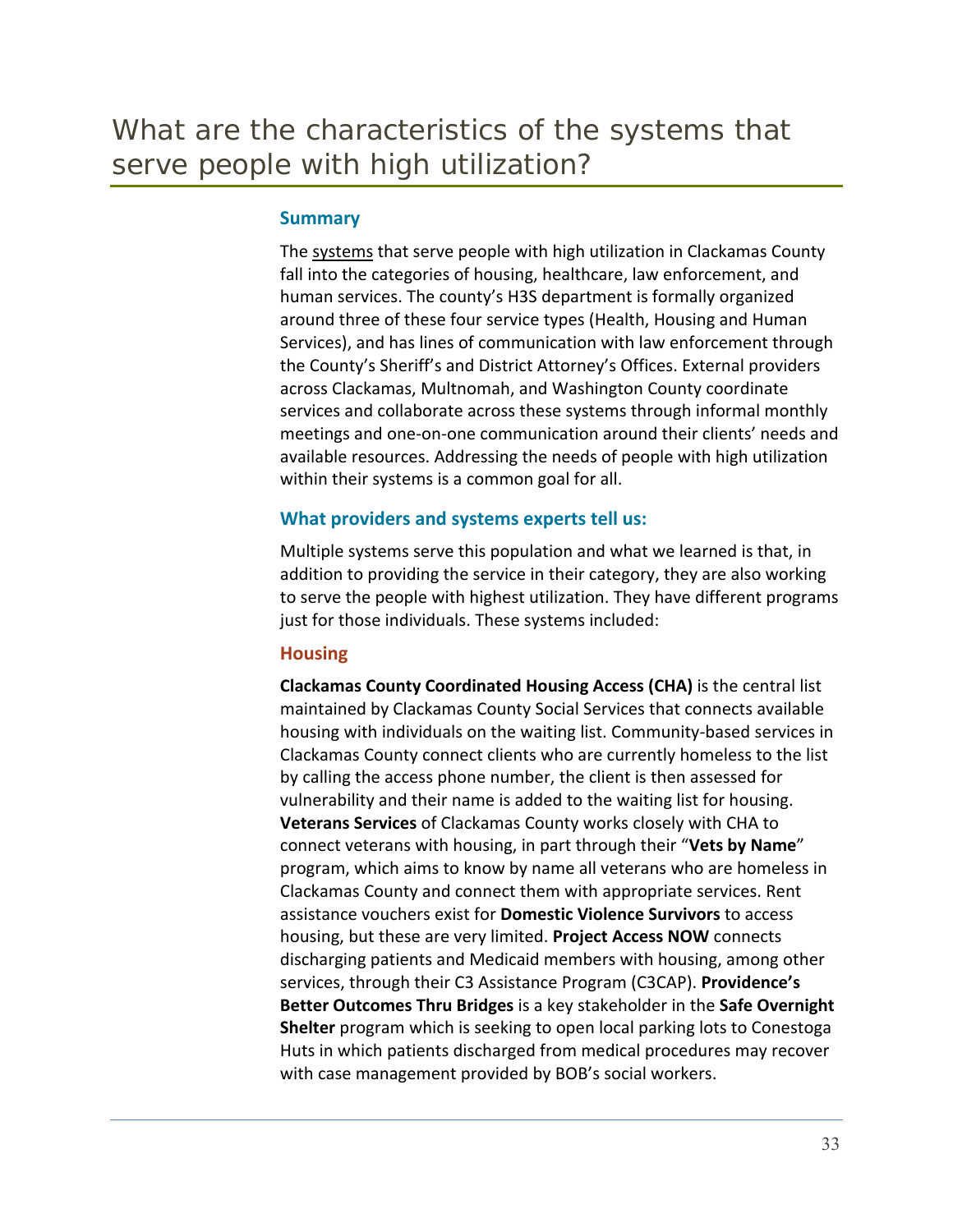### **Ambulance**

American Medical Response (AMR) is the main emergency transportation company operating within Clackamas County. Two **Community Paramedics**, one funded through AMR and the other through Clackamas County Fire, collaborate on projects to reduce 911 call volume within the county. Projects include coordinating resource fairs, house calls, community outreach, and individual resource connection. Community Paramedics receive client referral lists from their medic staff and from ambulance transport data, and coordinate client lists with Tri‐County 911 to avoid client overlap. The Clackamas County Police's **Homeless Liaison Officer** works closely with the Community Paramedics to provide front‐ line resource connection to individuals experiencing homelessness and utilizing emergency medical services frequently. Metro West Ambulance also operates within Clackamas County but does not run a program within Clackamas County that targets people with frequent utilization.

### **Emergency Department**

**Providence Milwaukie and Providence Willamette Falls** operate emergency departments in Clackamas County and run the Better Outcomes Thru Bridges program (BOB). BOB is a group of programs and projects that operate under Providence Regional Behavioral Health aimed to match clients with patterns of frequent utilization with appropriate services. Medical staff refer clients to BOB from Providence EDs. **Kaiser Sunnyside** once ran a program to connect people with patterns of frequent utilization with social services, called Nurse Navigators, but no longer operates this program. **Legacy Meridian Park** operates an Emergency Room as well but do not run a program for those with patterns of frequent utilization.

#### **Mental Healthcare**

**Unity Center for Behavioral Health** is the main psychiatric emergency service provider for adults in the greater Portland metropolitan area. It is located in Multnomah County and is open 24 hours per day, 7 days per week. Adults experiencing a mental health crisis in Clackamas County are transported directly to Unity or transferred from surrounding Emergency Departments. Unity social workers coordinate closely with Clackamas County social services to provide ongoing support. The facility has 50 short-term-stay beds and about 100 inpatient beds total for those ranging in age from nine to adult. Adolescents experiencing a psychiatric emergency are referred to the **OHSU Doernbecher Pediatric Emergency Department** or the **Children's ED at Randall Children's Hospital at Legacy Emanuel**. The **Oregon State Hospital** in Salem is the state's inpatient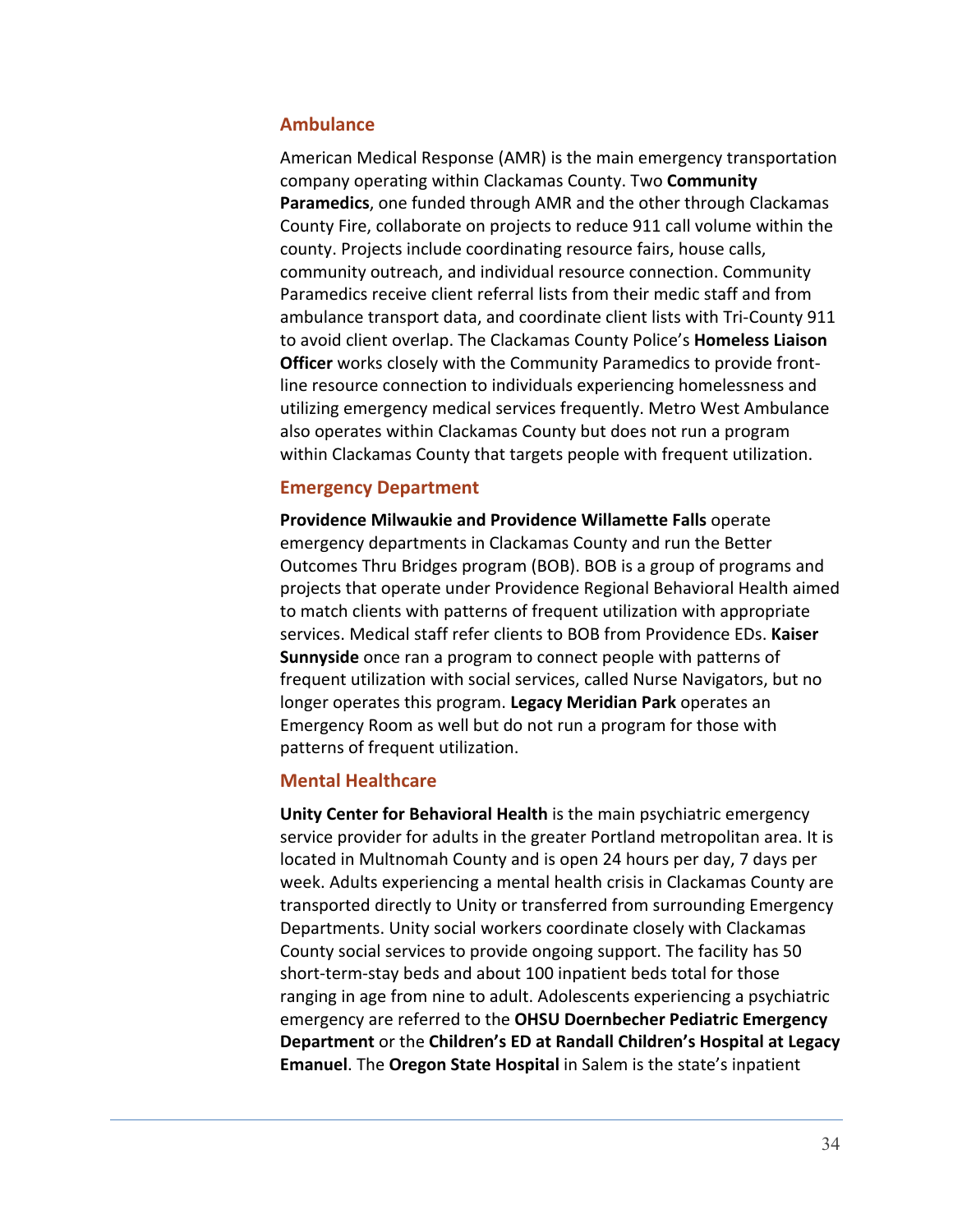psychiatric hospital for individuals who require intensive treatment for severe and persistent mental illness. Clackamas County Jail coordinates with Oregon State Hospital for the care of patients.

#### **Non‐Emergency Physical Healthcare/Follow‐up**

**Clackamas County Health Centers** conducts follow up phone calls and other outreach to people discharged from the Emergency Department in Clackamas County to connect them with follow‐up services and less expensive urgent care options. . The interventions are is conducted in coordination with Zero Suicide efforts and Providence Navigators. These outreach efforts are funded by a grant from CareOregon that is scheduled to end on June 30, 2019. **Providence Elder Care** program seeks to provide clinical care, care coordination, and case management for Medicaid‐eligible Providence members at their Milwaukie Healing Place.

#### **Criminal Justice/Courts**

**Clackamas County Transition Center** is across the street from the **Clackamas County Jail**; staff at the Transition Center collaborates closely to reduce recidivism rates. Upon release, individuals walk across the parking lot from the jail to the transition center to receive bus passes, re‐ enroll in OHP, join the CHA waiting list, and connect with a wide variety of services such as GED courses, resume workshops, and peer mentoring programs. Another effort to reduce recidivism in Clackamas County is the **Law Enforcement Assisted Diversion Program (LEAD)**. LEAD is a recent partnership of the Clackamas County District Attorney, Sheriff, and Health, Housing and Human Services departments to divert individuals found to be in possession of small amounts of controlled substances to social workers and treatment programs. Central City Concern is contracted to provide follow‐up and addiction treatment services.

#### **What Clackamas County consumers tell us:**

### **Consumers have a general service base, often where they receive mail, migrating to other services as needed.**

In addition to asking about emergency department visits and jail stays, researchers asked consumers about other services they used. In part because the interviews took places at these locations, respondents frequently reported using services at The Father's Heart, the Clackamas County Service Center, and the Clackamas County Transition Center. In addition, respondents named other services they used regularly. The following services and locations were named in multiple consumer interviews:

**The Father's Heart**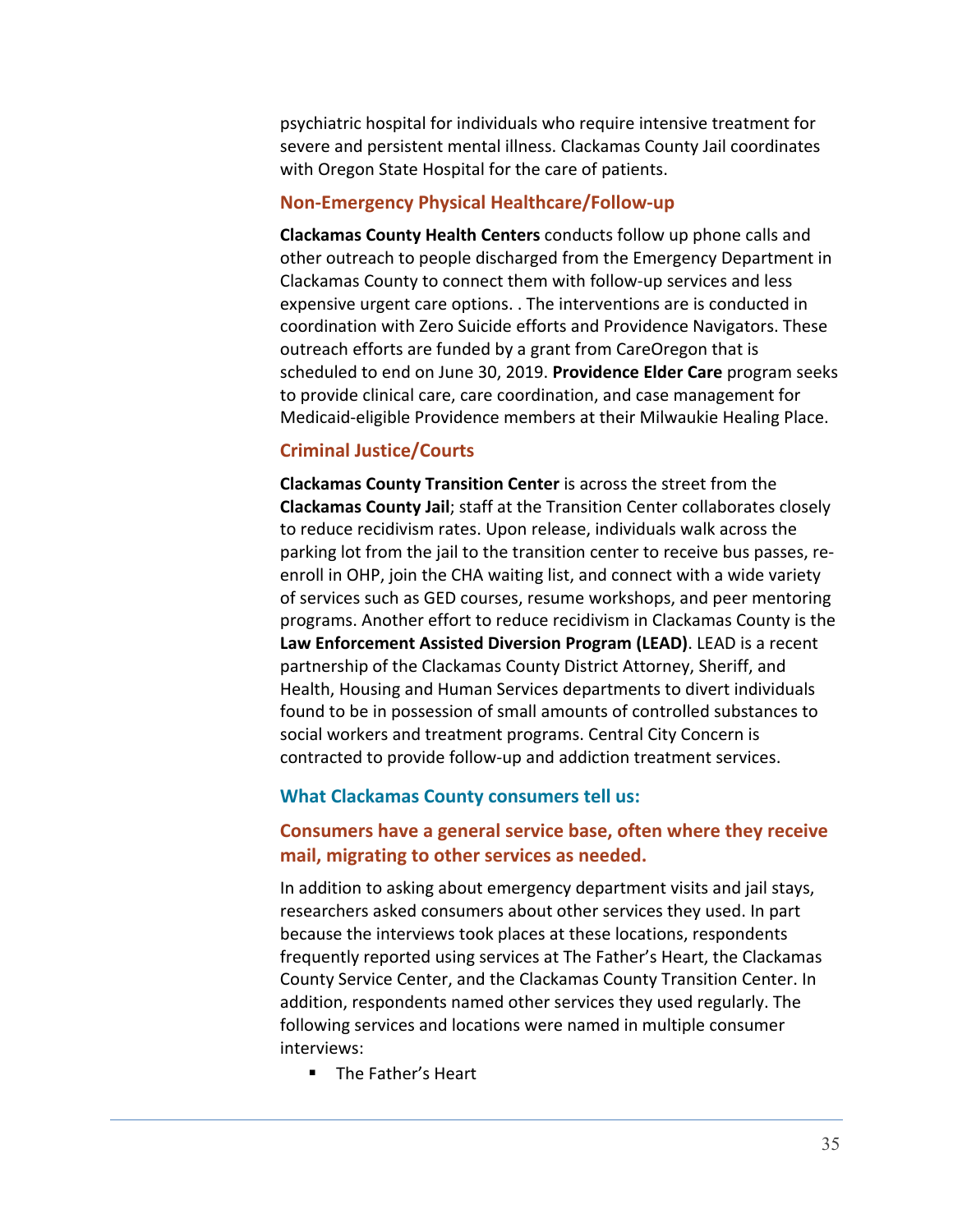- **EXEC** Clackamas County Service Center
- Clackamas County Transition Center
- **•** Outside In mobile health clinic
- **Laundry Love**
- NARA (for mental health services)
- **Peer mentors (referred to through the Transition Center)**
- CODA, De Paul Treatment Center, and other substance abuse treatment facilities
- **Shelters and warming centers**
- **Housing supports**
- **St. Vincent De Paul, the Union Gospel Mission, and other soup** kitchens and/or Oregon Food Bank distribution centers (for food)
- **TriMet transit vouchers**

Nine of the 14 consumer interview participants used **The Father's Heart Street Ministry** or the **Clackamas Service Center** on an almost daily basis. Both agencies provide similar services and resources for clients. Our respondents spoke about the importance of having a place to shower, receive mail, have meals, and pick up clean clothing. Some residents used services at both places. Several Father's Heart clients preferred that organization because they could easily remember the schedule, whereas Clackamas Service Center has a more varied schedule of operations. Respondents additionally spoke about the warmth and kindness of the providers and volunteers at both agencies. They noted this as a key factor in their decision to use these services. It should be noted that a number of people used Father's Heart as a place to "relax," not just to get material needs met.

Interviews conducted at the **Clackamas County Transition Center** were no less favorable on the topic of staff, but the respondents' relationship with the organization was qualitatively different. As the Transition Center's purpose is primarily to give referrals, respondents spoke more about the logistics and types of services they received there and less about the quality of their time spent utilizing those services.

The **Outside In mobile health clinic** was used by those who were interviewed at Clackamas Service Center, where the van is parked on certain days. When asked what types of services they received at the health van, respondents gave a variety of answers, including: STI tests; bloodwork for other tests; referrals to other health care providers; mental health services including prescription medications; and overall general healthcare.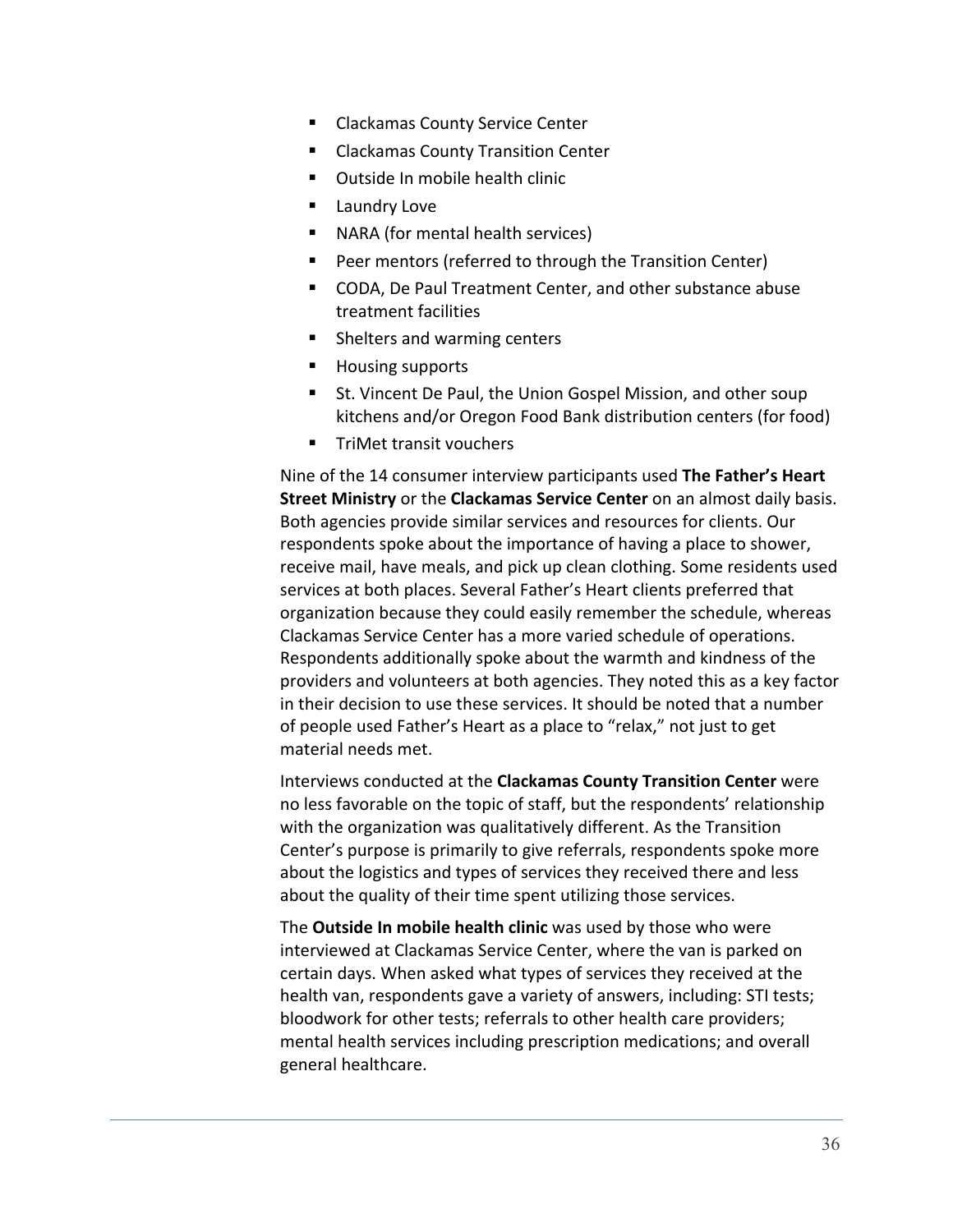**Respondents rarely utilized shelters.** We interviewed two, a male and female couple, who always tried to use shelters and worked hard to not sleep on the streets, but often faced barriers to being allowed to stay together. The only other time a shelter was used by those in our study was during the winter on the very coldest nights—and then only if respondents could not afford to purchase propane to heat their vehicles and/or tents.

Respondents used various **free meals** and **food pantries**, but almost all those interviewed received **SNAP benefits to purchase food**. Outside of these benefits, a few of our participants received **SSI or SSDI**, two of the 14 were employed at the time of our interview, and the rest earned income through **collecting and returning cans for cash deposits**.

Another service that respondents relied on heavily were TriMet **transit vouchers**. There were a number of places they could be picked up, but their availability was irregular regardless of location. One respondent said that with TriMet's move towards the Hop cards, bus vouchers were increasingly scarce. Only one participant mentioned a TriMet sponsored program that loaded his Hop card to allow a month's worth of transit usage.

# **Clackamas County does not have enough shelter beds or accessible food to meet consumers' needs.**

Lack of available shelter beds in Clackamas County is a major theme. A community paramedic we spoke with utilizes grant funds to pay for hotels for clients with a specific housing plan, as a stopgap measure. The grant funds are tenuous and not year‐round, meaning clients who need a place to stay for a brief time when funds are unavailable will not have access to this service. The most common need for brief hotel stays is upon discharge from a medical emergency, as a place to recover in peace. Programs exist to mitigate housing loss during this transition, but housing options, especially single‐occupancy rooms, are severely limited. When asked to name the most impactful intervention, service providers constantly cited affordable housing.

The intermittent nature of food accessibility and food pantries affected service providers as well.

Provider Vignette: Flexible grant funding allowed John, a community paramedic, to deliver a food box to a client in need on a day no nearby food pantry was open. St. Vincent de Paul food pantry used to be open on that day, so they drove to the pantry, but discovered it was closed. They then created a custom food box from a discount grocery.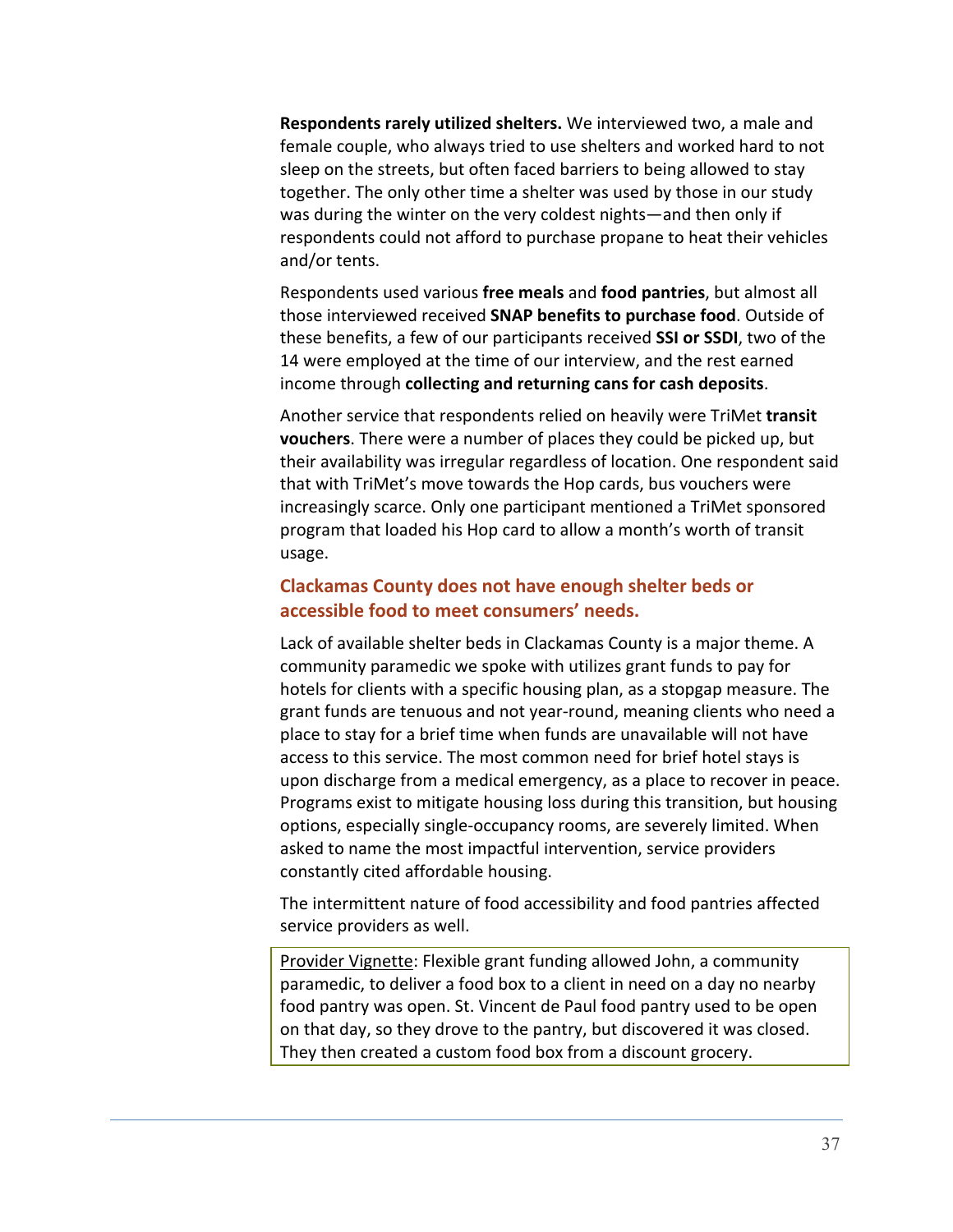Multiple families asked about a closed food pantry while researchers were visiting. They had been turned away without a food box. A local community paramedic was able to give them gift cards to national fast food chain in this one case.

# **Consumer respondents were insured by the Oregon Health Plan (OHP).**

Nearly all our respondents were insured by the Oregon Health Plan (OHP). One participant recently acquired OHP, although he continued to be eligible to be insured under his parent's insurance plan. Another respondent was insured through Veterans Affairs, but refuses to use VA services:

> I'm trying to establish myself by my own means as much as possible, because it's not going to be right unless I do it myself…. With VA there are strings attached.

This respondent did not provide explicit details about what those strings were, but did say that he had challenges with all forms of authority and had recently left a clean and sober housing facility for this reason.

# **Individuals need to be connected with a primary care provider whom they trust and like.**

For individuals to utilize primary care in lieu of Emergency Departments, they need to be connected with a provider whom they trust and like. A trusting connection with a specific doctor was the most common reason given for a continued relationship with a primary care provider. Respondents spoke of interactions at emergency rooms with nurses and medical professionals who were "mean," "rude," and who "treated and streeted" them. Those participants tried to avoid the emergency room because they felt labeled as drug‐seeking and were not heard. Participants with a primary care doctor they liked described the connection as personal and trusting, and the doctor as understanding.

For ED usage, the only respondent who explained her choice of hospitals chose to go to Providence Milwaukie because it was "tucked in a corner" (more isolated from the main center of towns) and therefore there was rarely a long wait. Other respondents voiced desires to go to hospitals with "friendly staff" and "good doctors" but, again, they could not choose where they were transported.

*"That's why the cops tell me I'm possessed and tell me I'm a witch. Because of my seizures. I'm not insane. It's a neurological disorder" –*  Clackamas County resident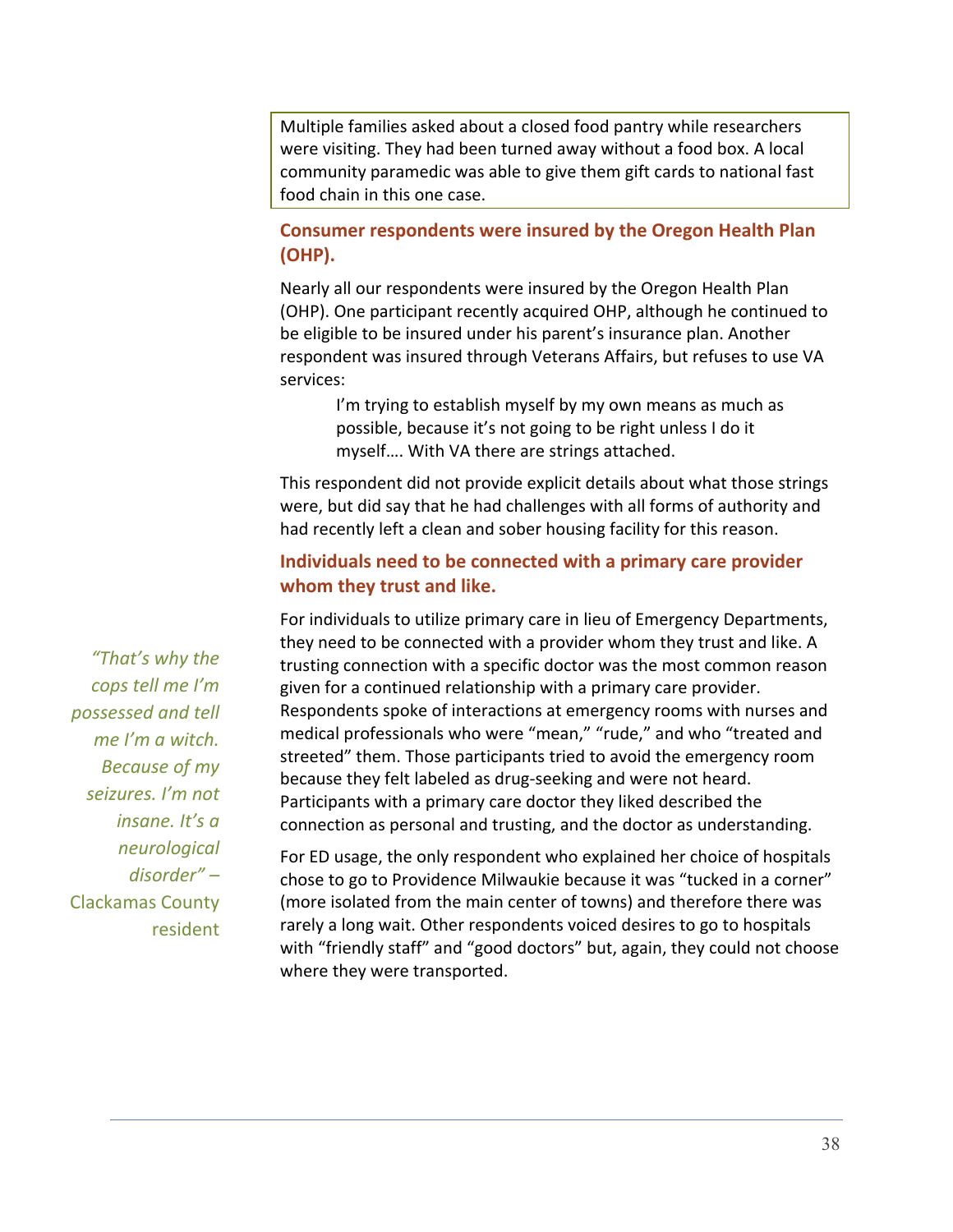Case Vignette: Dave, age 49, is currently camping by the river with his minor son describes both of their primary care doctors as "amazing" although his primary care doctor is in Estacada, which is difficult for him to reach by bus. He recently suffered a heart attack and was transported by ambulance and spoke at length of the importance of having OHP and a primary care doctor with whom he felt comfortable to continue his rehabilitation.

# What are the costs to the systems that serve people with high utilization?

#### **Summary:**

**Jails:** The estimated cost per night in Clackamas County jail is \$111. Nationally, the average length of stay in city or county jail was 25 days in 2016. In Oregon, 9% of individuals booked into county jail accounted for 29% of all booking events. In 2018, of the 9,410 individuals booked into Clackamas County jail, 99 of them (1.1%) were booked an average of 7.5 times (classified in this report as "high utilization"), compared to an average of 1.4 times (classified as "low utilization"). Using the figures of \$111 per night and 25 nights per booking, an estimated \$1.7 million dollars per year could be saved by moving those 99 individuals with high utilization into the low utilization category. By moving the top 1% of individuals with high jail utilization into the low utilization category, an estimated \$1.7 million dollars per year could be saved.

**ED/EMS:** In 2018, a total of 195,512 claims totaling \$745 million were made to Medicaid for OHP members residing in Clackamas County. The 1% of persons with the highest utilization of EDs had a much higher number of healthcare claims (43.6 versus 3.7) that year, as well as higher average per‐person costs (\$10,621 versus \$807). One contributing factor is that, due to the high rate of psychiatric disorders among this population, patients may be kept longer at the ED than medically necessary if community behavioral health resources are at capacity. Finally, the 1% of persons with high utilization of medical transportation (EMS) in Clackamas County also had a higher number of claims (634 versus 46.2), as well as higher annual healthcare costs (\$12,761 versus \$1,172) than the 99% with lower utilization. By moving 100 individuals in the high ED/EMS utilization category into the low utilization category, the healthcare system could save an estimated \$2.5 million dollars per year.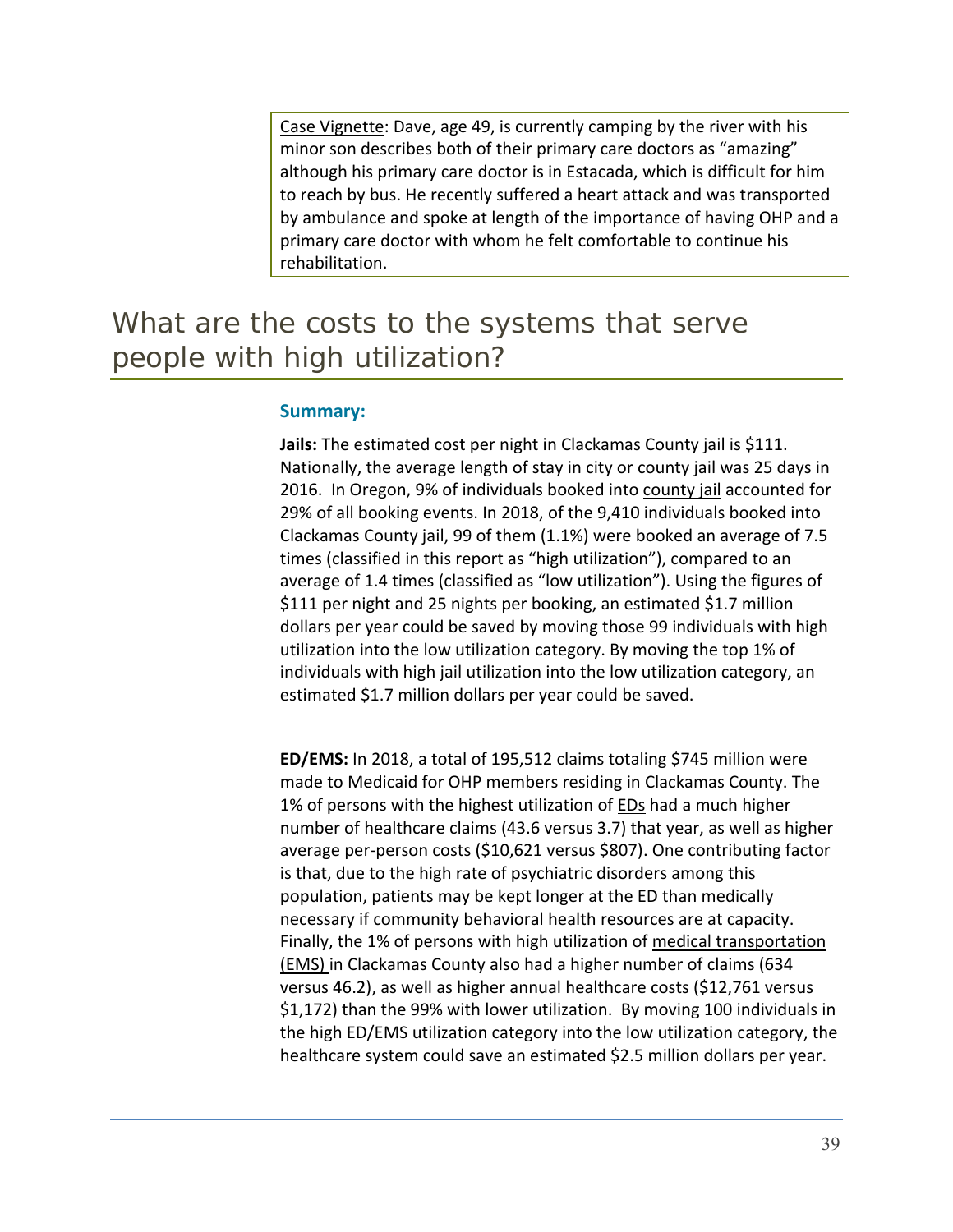#### **What the literature tells us:**

The literature reflects how the high costs of emergency and criminal justice services represent funds that could be used elsewhere in more cost efficient ways and reach larger segments of the Clackamas County community. These high‐cost services include ambulance rides, ED visits, jail stays, missed court dates, and short-term housing and shelter.

Visits to emergency medical departments are rising in most high‐income countries (Van den Heede & Van de Voorde, 2016). A pattern of utilizing the ED as a place for medical care for other than life-threatening circumstances has accompanied this increase in visit numbers, and hospitals have categorized some visits as "appropriate" and "inappropriate" or life‐threatening and less‐than‐life‐threatening. Individuals with patterns of utilizing the ED frequently as a place for non‐ life-threatening circumstances are the target of some studies, while frequent utilization of the ED for any cause is the focus of others. A nationwide standard of "frequent utilization" does not exist, although Doupe et al (2012) attempted to standardize the cutoff for frequent utilization at 7‐17 visits in 12 months and highly frequent as more than 18 visits in 12 months. It does not seem to serve a purpose to standardize beyond local context; each FUSE project reviewed defined frequent utilization differently.

People currently experiencing homelessness are more likely to arrive by ambulance than housed people (Oates et al, 2009). Additional costs to the system are incurred by extended hospital stays. It is noted in literature that visits to EDs are sometimes extended to longer, more expensive visits because of lack of services for behavioral and mental health in the hospital and the community. If community behavioral health resources are at capacity, patients presenting at the ED may be kept there longer than medically needed, in a practice called 'boarding' (Chang et al, 2014). Prolonged ED stays are associated with patient characteristics that are similar to frequent utilization characteristics: homelessness, public insurance, and recent substance abuse (Chang et al, 2014). A 2016 study of Oregon ED visits found that 2.1% of all ED visits were psychiatric boarding episodes, and the rate of psychiatric ED boarding increased with the severity of psychiatric conditions (Yoon et al, 2016).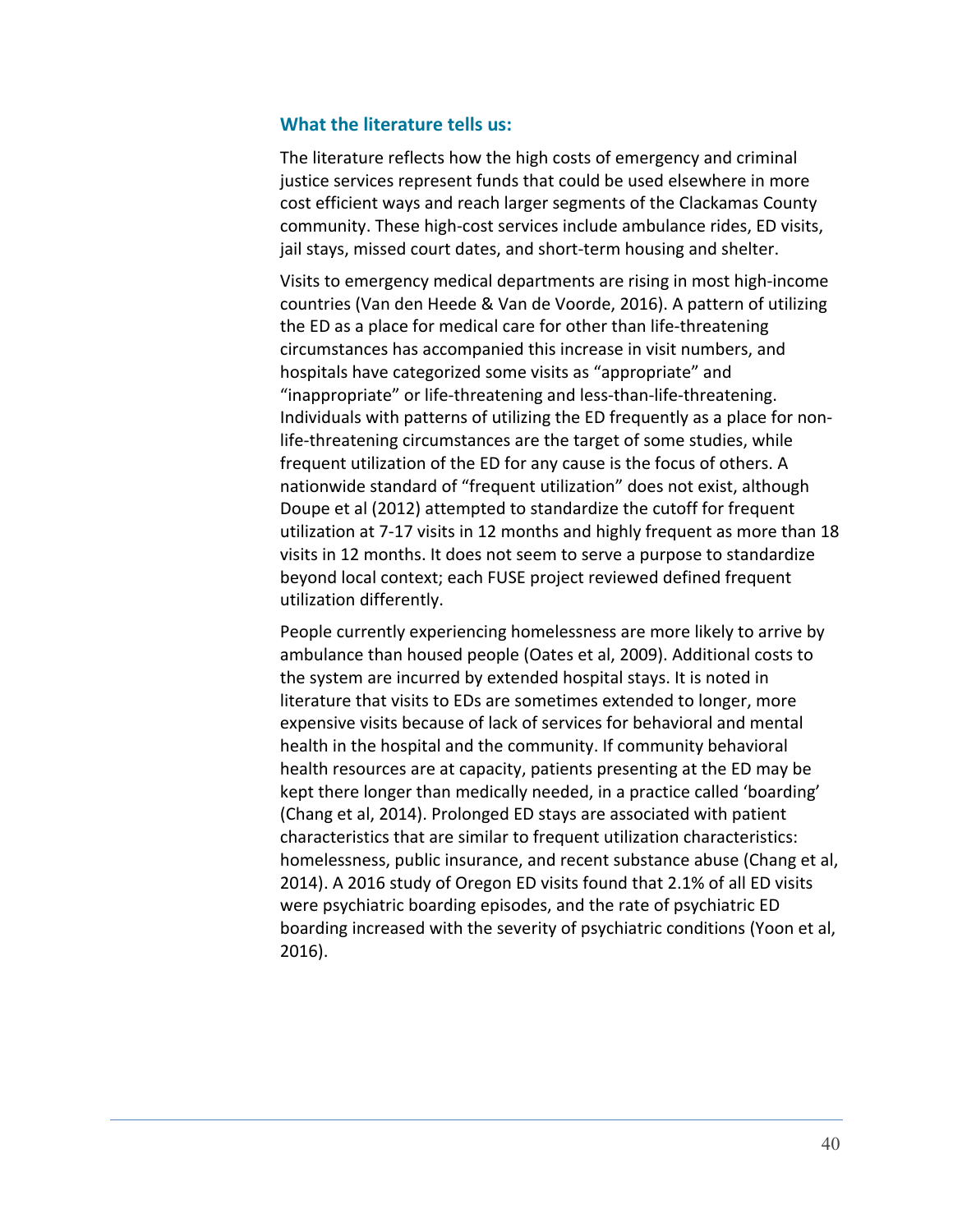In 2014, the average daily cost per inmate in a county jail was \$128. 92.

In 2016, the average length of stay in city or county jail was 25 days.

In 2014, the average daily cost per inmate in jail was \$128. 92 (Vera Price of Jails survey, FY 2014). The Bureau of Justice Statistics reports that the average length of stay in city or county jail was 25 days in 2016 (Zeng, Zhen, 2018). The Vera Institute found that rising inmate populations have led to rising costs because more inmates mean more jail employees, and that on average, there is one jail employee for every 3.3 inmates. It posits that the only way to substantially lower costs is to reduce the number of inmates in the system (Henrichson et al, 2015). In 2014, one in thirty‐six adults were under some form of correctional supervision (2.8% of the population) (Katsiyannis et. al., 2018). Recidivism, or the likelihood of a person being re‐arrested after their release from jail or prison, is costly to the system. Of inmates released from incarceration in 2005, over 70% were re‐arrested within 5 years (Durose et al, 2015). In Oregon, the Council of State Governments found a similar pattern: 9% of those booked into County Jail accounted for 29% of all booking events (CSG Justice Center, 2019). Those frequently involved with the criminal justice system are 150% more likely than the overall adult population to have been to an emergency department as well (CSG Justice Center, 2019).

Of course, cost savings generated by reducing utilization levels would need to go to the services designed to impact the factors that contribute to high utilization. Permanent supportive housing (PSH) is often suggested as the service that could have the greatest impact. In a 2018 review of PSH outcome studies, the National Academies of Sciences, Engineering, and Medicine found mixed results related to cost savings from this type of intervention. The differences in cost savings from PSH were due largely to variations in how costs and benefits were identified and measured. Once outcomes in six PSH studies with comparison groups were adjusted for inflation, the Academy identified three with large *savings* ranging from \$6,875 to \$33,502 per person per year and three with small net *increases* of \$250 to \$3,093 per person per year. These studies did not specifically target people with frequent utilization of high cost services. Logically, programs targeting that demographic would have larger cost savings than those enrolling anyone meeting the single criteria of chronic homelessness.

#### **What providers and systems experts tell us:**

People with high service utilization are known personally to those who staff the EDs, jails, and emergency response services because they have such frequent contact. During the winter months, the EDs fill up with people experiencing homelessness because being outside makes them more susceptible to injury or illness. Others come in repeatedly simply to get warm. Without a safe place to recuperate from illness or surgery,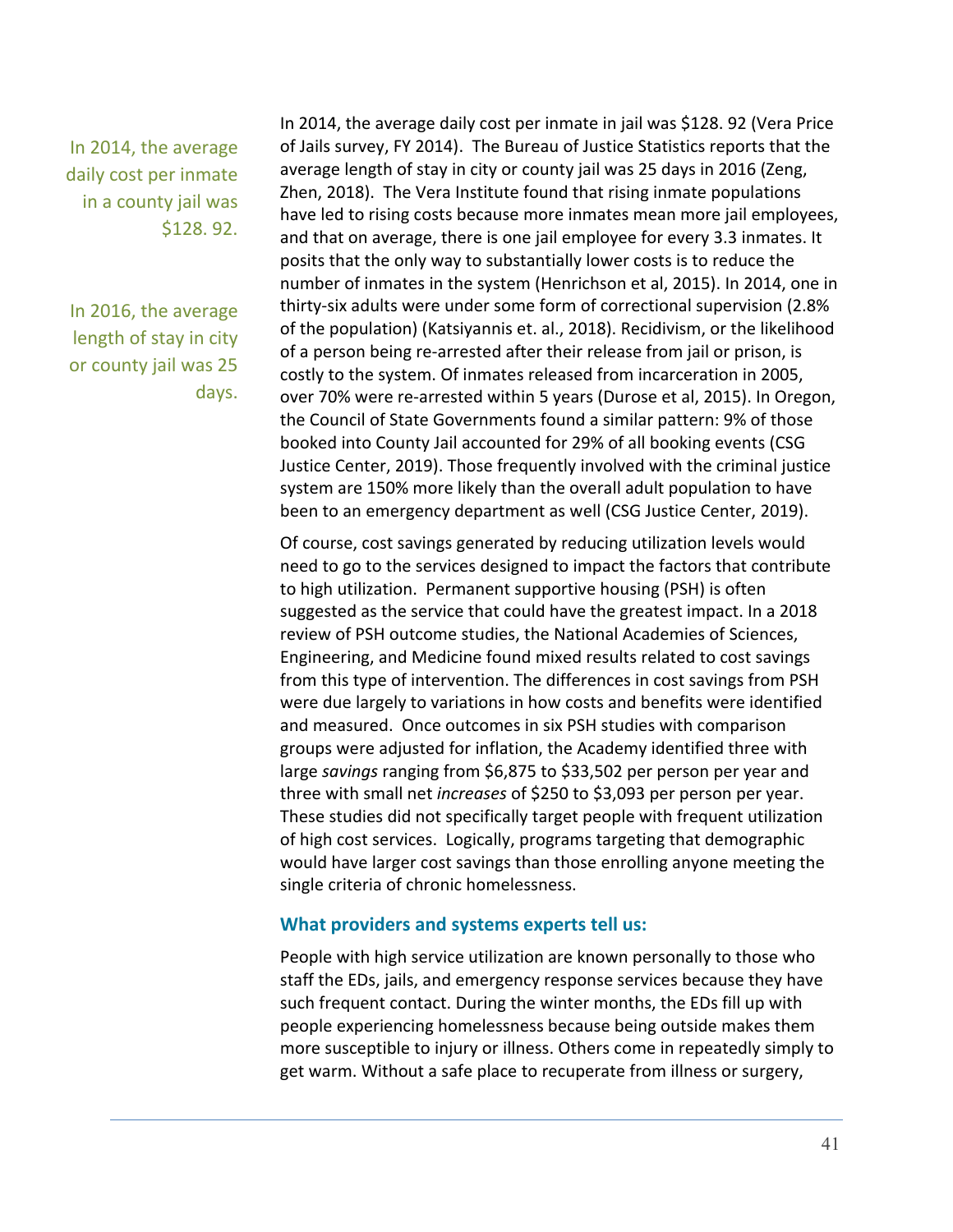these individuals return to the ED after a recurrence of the illness or failure to heal. Costly ambulance rides and other forms of medical transportation are frequently utilized by individuals who do not have the financial means or social supports to get them there by taxi or bus. Due to the multiple systems that a single event impacts, quantifying the cost of a single incident can be a challenge. For example, Clackamas County has been trying to quantify the cost of a single missed court date, but has yet to come up with a concrete estimate. Table 15 includes a sampling of system costs identified for Clackamas County.

| Table 15: | <b>ED/EMS/Jail utilization</b> |      | System costs that could be reduced by providing targeted<br>supports to Clackamas County residents with high |
|-----------|--------------------------------|------|--------------------------------------------------------------------------------------------------------------|
|           | <b>Service</b>                 | Cost | <b>Data source</b>                                                                                           |

| Service                                | <b>LOST</b> | Data source                                 |
|----------------------------------------|-------------|---------------------------------------------|
| <b>Ambulance Transport</b>             | \$1,800     | <b>Clackamas County Community Paramedic</b> |
| One day in State Hospital (Salem)      | \$1,100     | <b>Clackamas County Transition Center</b>   |
| 911 Response (Fire, Ambulance, Police) | \$1,000     | <b>Clackamas County Community Paramedic</b> |
| Average Cost of ED visit               |             | \$617 CORE TC911 Report (2014)              |
| Average Cost of Primary Care Visit     | \$120       | CORE TC911 Report (2014)                    |
| One night in county jail               | S111        | <b>Clackamas County Transition Center</b>   |

### **What Clackamas County service utilization data tells us:**

In order to assess the cost of frequent utilization of emergency response and jail services, we compared the costs incurred by people with high utilization to those incurred by people with lower utilization.

# **Clackamas County Jail Booking Data**

(Source: Clackamas County Sheriff's Office)

Between 2016 and 2018, eight people were booked 6 or more times during all three years, including one person who was booked a total of 35 times across all three years.

The research team counted the number of times persons were booked 6 or more times during the year, across the three years included in the study (i.e., 2016, 2017, and 2018). As Table 16 shows, a total of 330 persons were booked 6 or more times in at least one of these three years. Of those, 8 persons (2.4 percent) were booked 6 or more times in all three years, and 37 persons (11.2 percent) were booked 6 or more times in two of the three years. On average, these 330 persons were booked 8.5 times during the three‐year period, while the 8 persons booked 6 or more times in all three years were booked an average of 26.6 times across the three years. About three fourths (76.0 percent) of these persons were booked 6, 7, or 8 times. The rest were booked 9 or more times during the three year period, with one person booked 35 times.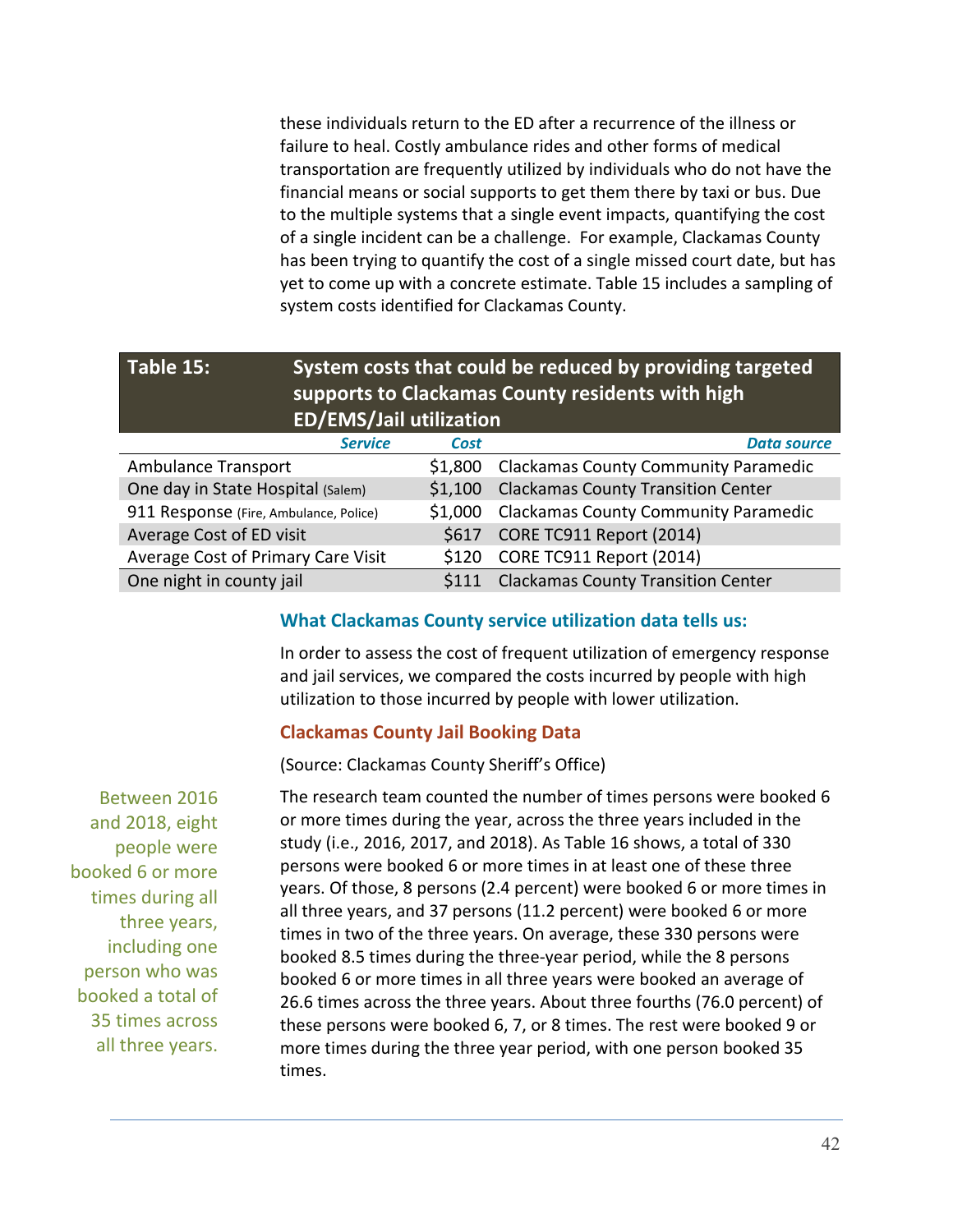| Table 16: | $(2016 - 2018)$<br>least one of these three years) | Count of Years in which people had 6 or more bookings<br>(n=330 individuals booked at booked 6 or more times in at |                |  |  |  |
|-----------|----------------------------------------------------|--------------------------------------------------------------------------------------------------------------------|----------------|--|--|--|
|           | Number of years in past 3 with 6 or more bookings  | n                                                                                                                  | <b>Percent</b> |  |  |  |
|           | 86.4%<br>285<br>One year                           |                                                                                                                    |                |  |  |  |
|           | Two years<br>11.2%<br>37                           |                                                                                                                    |                |  |  |  |
|           | Three years                                        | 8                                                                                                                  | 2.4%           |  |  |  |

The team also looked at 2018 booking data to determine the number of bookings per person. Those individuals were then categorized into utilization levels based on the number of bookings they had that year. In 2018, the top 1% of individuals (n=99) accounted for the top 5% of bookings (n=744) that year by being booked six or more times each (7.5 times on average). These individuals were classified into the "high utilization" category. The remaining 9,311 individuals were classified as "low utilization" with one to five times each in 2018 (1.4 times on average). The majority in this category (n=8,476) were booked only one or two times. See Table 17.

# **Table 17: Count of individuals by number of times booked in 2018**  $(n=9,410)$

|                           |                                |                           | d. Average       |
|---------------------------|--------------------------------|---------------------------|------------------|
| a. Number of times        |                                |                           | bookings per     |
| booked in 2018            | <b>b. Count of individuals</b> | c. Total bookings (a x b) | individual (c/d) |
| 1                         | 6,893                          | 6,893                     |                  |
| 2                         | 1,583                          | 3,166                     |                  |
| Subtotal of people with   | 8,476 (90.1%)                  | 10,059 (73.2%)            | 1.2              |
| 1 or 2 bookings in 2018   | of individuals booked)         | of total bookings)        |                  |
| 3                         | 511                            | 1,533                     |                  |
| 4                         | 212                            | 8,48                      |                  |
| 5                         | 112                            | 5,60                      |                  |
| Subtotal of people with   | 835 (8.9%)                     | 2,941 (21.4%)             | 3.5              |
| 3 to 5 bookings in 2018   | of individuals booked)         | of total bookings)        |                  |
| <b>Subtotal of people</b> | 9,311 (98.9%)                  | 13,000 (94.6%)            |                  |
| with 1-5 bookings         | of individuals booked)         | of total bookings)        | 1.4              |
| 6                         | 46                             | 276                       |                  |
| 8                         | 16                             | 128                       |                  |
| 7                         | 14                             | 98                        |                  |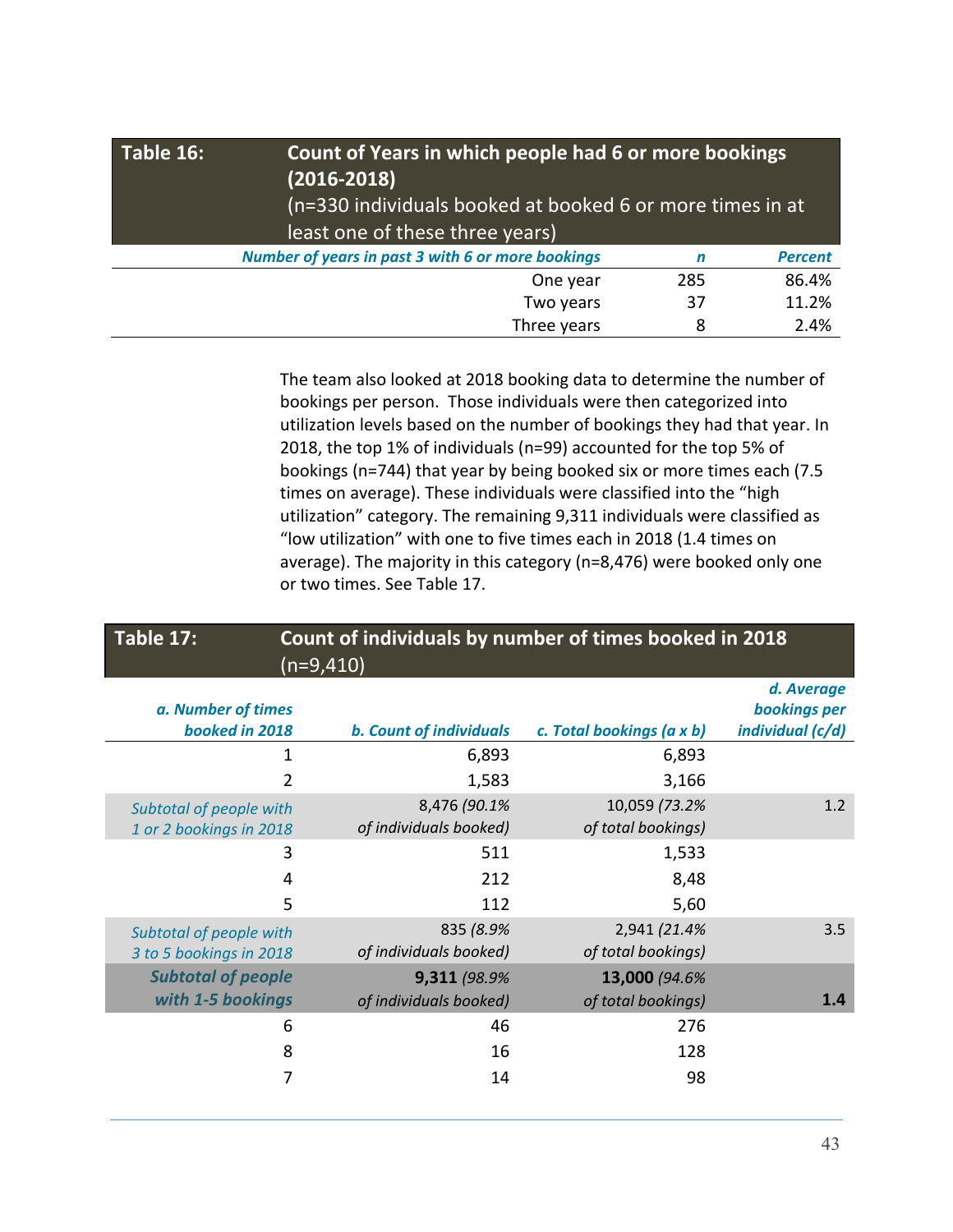| Table 17:                            | Count of individuals by number of times booked in 2018<br>$(n=9, 410)$ |                           |                                                |  |  |  |
|--------------------------------------|------------------------------------------------------------------------|---------------------------|------------------------------------------------|--|--|--|
| a. Number of times<br>booked in 2018 | <b>b. Count of individuals</b>                                         | c. Total bookings (a x b) | d. Average<br>bookings per<br>individual (c/d) |  |  |  |
| 9                                    | 9                                                                      | 81                        |                                                |  |  |  |
| 10                                   | 6                                                                      | 60                        |                                                |  |  |  |
| 11                                   | 3                                                                      | 33                        |                                                |  |  |  |
| 12                                   | 3                                                                      | 36                        |                                                |  |  |  |
| 13                                   | 1                                                                      | 13                        |                                                |  |  |  |
| 19                                   | 1                                                                      | 19                        |                                                |  |  |  |
| <b>Subtotal of people with</b>       | 99 (1.1%)                                                              | 744 (5.4%)                |                                                |  |  |  |
| <b>6 or more bookings</b>            | of individuals booked)                                                 | of total bookings)        | 7.5                                            |  |  |  |
| 2018 Total                           | 9,410 individuals                                                      | 13,744 bookings           | 1.5 bookings<br>per person                     |  |  |  |

An estimated \$1.7 million dollars per year could be saved by moving 100 individuals in the high jail utilization category into the low utilization category.

# **Jail Cost Calculations**

Without taking court or booking costs into account, the Clackamas County Transition Center estimates the cost of one overnight in jail to be \$111. This figure is less than the previously stated national estimate of \$128.92 in 2014. To make a conservative estimate of the annual cost per person, we took the national average of 25 days in jail per booking and the county estimate of \$111 per night. Using these figures, an estimated \$1.7 million dollars per year could be saved by moving 100 individuals in the high jail utilization category into the low utilization category. These savings could be even higher with court and booking costs taken into account. See Table 18.

# **Table 18: Potential reductions in annual jail overnight obtained by moving individuals from high jail utilization to low jail utilization**

|                          | <b>Average number</b> | <b>Cost per booking</b>                    |                   | <b>Annual Cost</b>        |  |
|--------------------------|-----------------------|--------------------------------------------|-------------------|---------------------------|--|
|                          | of bookings in        | $(25 \text{ days})$                        | <b>Per person</b> | <b>For 99</b>             |  |
| <b>Utilization Level</b> | 2018                  | $$111$ per day)                            | (rounded)         | <i><b>individuals</b></i> |  |
| High (6+ bookings)       | 7.5                   | \$2,775                                    | \$20,813          | \$2,060,487               |  |
| Low (1-5 bookings)       | 1.4                   | \$2,775                                    | \$3,885           | \$384,615                 |  |
|                          |                       | Potential annual cost savings: \$1,675,872 |                   |                           |  |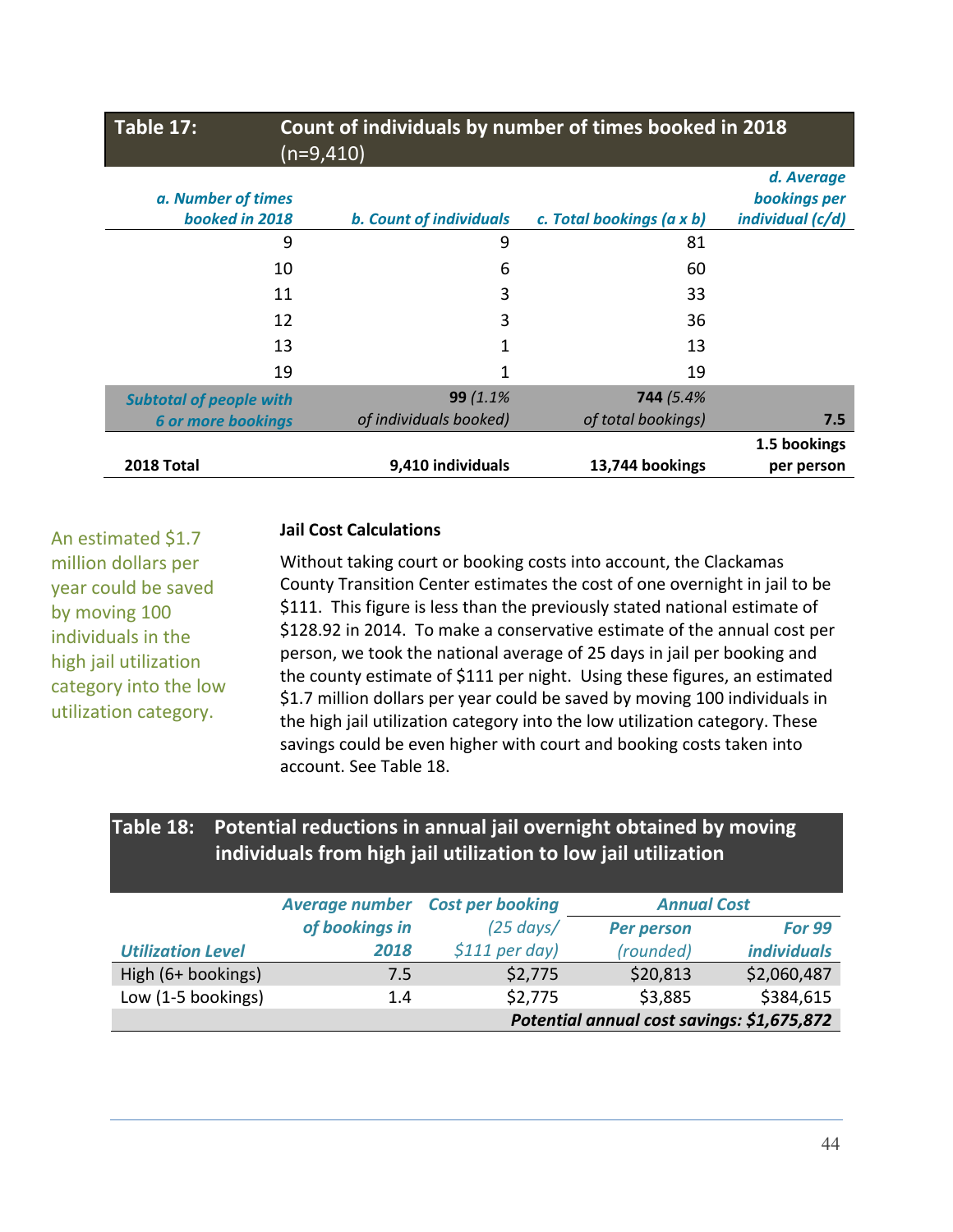Another way to look at costs is to consider the number of people with a random level of jail utilization who need to be served in order to achieve the same booking reductions based on serving people based on jail utilization level. In order to achieve the same 5.4% reduction in bookings achieved by targeting the 99 people with the highest number of bookings in 2018, the system would have to provide services to 496 individuals. See Table 19.

| Table 19:                            | Count of individuals needed in order to reduce booking<br>counts by 5.4% by utilization level<br>(n=9,410 individuals booked in 2018) |                          |                              |  |  |
|--------------------------------------|---------------------------------------------------------------------------------------------------------------------------------------|--------------------------|------------------------------|--|--|
|                                      | a. Average number of                                                                                                                  |                          |                              |  |  |
|                                      | bookings per person                                                                                                                   |                          | c. Count of individuals      |  |  |
| <b>Level of utilization</b>          | in 2018                                                                                                                               | <b>b.</b> Reduction goal | needed to meet goal $(=b/c)$ |  |  |
| High utilization<br>(6 or more/year) | 7.5                                                                                                                                   | 744 bookings (5.4%)      | 99 (744/7.5)                 |  |  |
| All                                  | 1.5                                                                                                                                   | 744 bookings (5.4%)      | 496 (744/1.5)                |  |  |

By targeting the 99 individuals with the highest numbers of jail bookings, the number of bookings could be reduced by 744 (the cumulative number of bookings they incurred in 2018), as shown in Table 18. By providing interventions to random individuals, regardless of how many times they were booked, the number of bookings would be closer to 148 (99 individuals x 1.5 mean number of bookings per person). Thus, basing our calculations on the top 99 people by mean number of bookings (7.5 per year), the cost to the system could be reduced by 5.4% (744/13,744 bookings per year).

### **Medicaid Claims Data for Clackamas County Residents (2018)**

(Source: Health Share of Oregon)

Our key informants told us that individuals with chronic high ED and EMS utilization tend to have OHP as their payer. People with private insurance do not tend to have chronic high ED and EMS utilization. For those who do, the costs are paid by private payers and do not accrue to the public system. The rare ED visitor with no insurance tends to be someone who doesn't live in the area and declines to be signed up for OHP. Thus, Health Share claims data was determined to be the most relevant and comprehensive data set for this study. Health Share of Oregon is a coordinated care organization (CCO) that serves Oregon Health Plan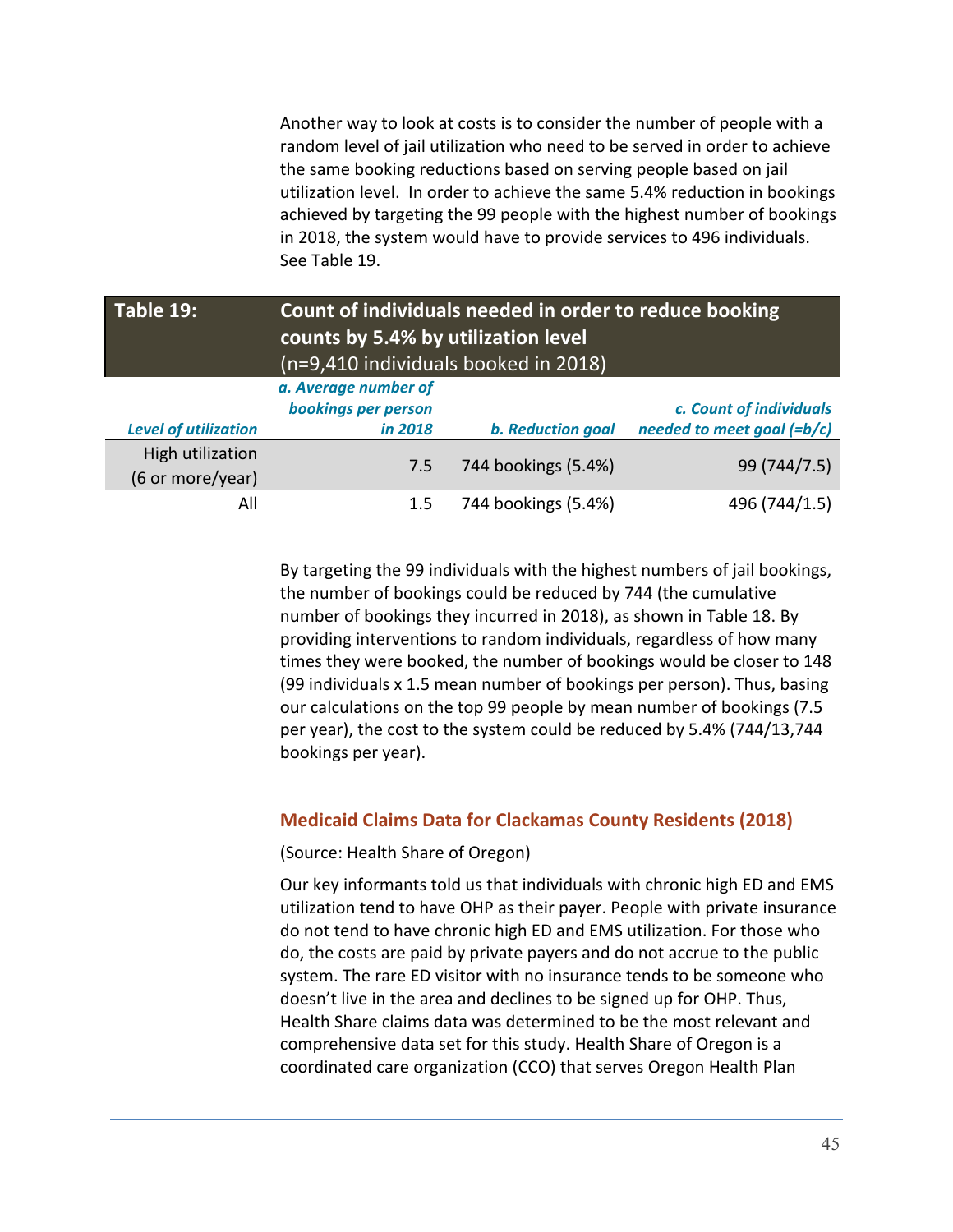(Medicaid) members in Clackamas, Multnomah and Washington counties. Health Share holds data on all medical claims (bills) submitted to Medicaid for OHP members by healthcare service providers. The following analysis details results for Medicaid claims made through Health Share in 2018 for adults who are members and reside in Clackamas County. The Health Share data was examined in three ways: 1) all claims taken together, 2) claims for just the emergency department, and 3) claims for just medical transportation.

In 2018, a total of 195,512 claims totaling \$745,685,246 were made to Medicaid for OHP members residing in Clackamas County. The smallest number of total Medicaid claims by an individual was one, and the greatest number of claims was 1,382. The average number of claims was 28.8 and the median number of claims was 11.0 (thus, the average number was influenced by people who were outliers with a high number of claims). Similarly, among all Clackamas County OHP members, the average total cost of claims in 2018 was \$3,814 and the median cost was \$1,059 (thus, the average was again influenced by outliers with high costs). For emergency department claims, the average cost was \$902 and the median cost was \$450. For medical transportation claims, the average cost was \$1,287 and the median cost was \$421.

**Ranking individuals by utilization level:** Following the methodology for analyzing the booking data, the study team again divided the total population with OHP claims in 2018 into two groups: "high utilization" and "low utilization" for three types of utilization: total claims, ED only claims, and medical transportation only claims. When ranked in descending order by number of total claims in 2018, a total of 1,951 individuals (approximately 1% of the 195,512 Clackamas County residents with claims in 2018) accounted for 368 to 1,382 claims each. When ranked in descending order by number of **ED** claims in 2018, a total of 707 individuals (1% of the 73,306 Clackamas County residents with ED claims in 2018) accounted for 25 to 353 claims each. Anyone with fewer claims than the ones listed were considered to have low utilization in that category. Table 17 includes the high and low utilization numbers for additional type of claims.

On average, persons with high utilization across all medical services had a much higher number of claims (513.0 versus 23.9) and higher total costs (\$26,838 versus \$3,582). Similarly, the median number of claims was much higher for persons with high utilization of medical services than with low utilization (489 versus 11), as was the median cost of claims (\$11,457 versus \$1,039).

In 2018, a total of 195,512 claims totaling \$745 million were made to Medicaid for OHP members residing in Clackamas County.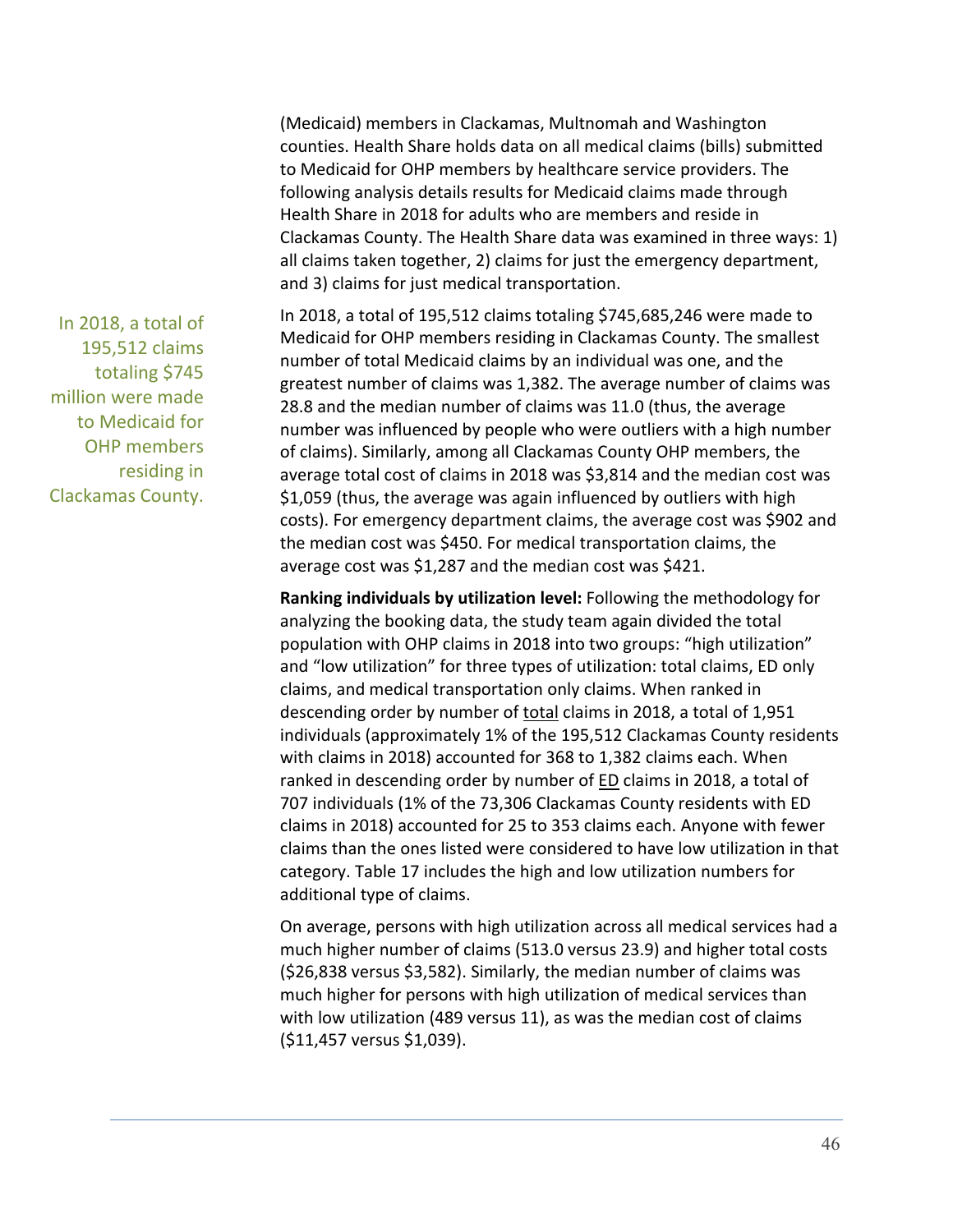On average, persons with high utilization of ED services had a much higher number of claims (43.6 versus 3.7) and higher total costs (\$10,621 versus \$807). Similarly, the median number of claims was much higher for persons with high ED utilization than with low ED utilization (35 versus 2), as was the median cost of claims (\$8,866 versus \$444). This cost estimate may be low, due to one visit creating multiple claims, not all of which are marked as ED in the data.

On average, persons with high utilization of medical transportation services had a much higher number of claims (634 versus 46) and higher total costs (\$12,761 versus \$1,172). Similarly, the median number of claims was much higher for persons with high utilization of medical transportation than with low utilization (611 versus 7), as was the median cost of claims (\$9,046 versus \$421).

| Table 20:                     | 2018 Medicaid claims and associated costs per individual by<br>utilization level and claim type<br>(n=195,512 Clackamas County residents with at least one claim<br>in 2018) |             |             |             |                         |  |  |
|-------------------------------|------------------------------------------------------------------------------------------------------------------------------------------------------------------------------|-------------|-------------|-------------|-------------------------|--|--|
|                               | <b>Mean annual claims</b>                                                                                                                                                    |             |             |             | <b>Mean annual cost</b> |  |  |
|                               |                                                                                                                                                                              | High        | Low         | <b>High</b> | Low                     |  |  |
| <b>Type of claim</b>          | n                                                                                                                                                                            | utilization | utilization | utilization | utilization             |  |  |
| All claims                    | 195,512                                                                                                                                                                      | 513.0       | 23.9        | \$26,838    | \$1,059                 |  |  |
| ED claims                     | 73,306                                                                                                                                                                       | 43.6        | 3.7         | \$10,621    | \$807                   |  |  |
| <b>Medical transportation</b> | \$12,761<br>\$1,172<br>37,295<br>46.2<br>634.0                                                                                                                               |             |             |             |                         |  |  |

The healthcare system could save an estimated \$2.5 million dollars per year by moving 100 Clackamas County residents in the high ED/EMS utilization category into the low utilization category.

### **ED/EMS Cost Calculations:**

By moving 100 individuals in the high ED/EMS utilization category into the low utilization category, the healthcare system could save an estimated \$2.5 million dollars per year. These savings could be even higher if the 100 individuals are at the top of the range of costs. See Table 21.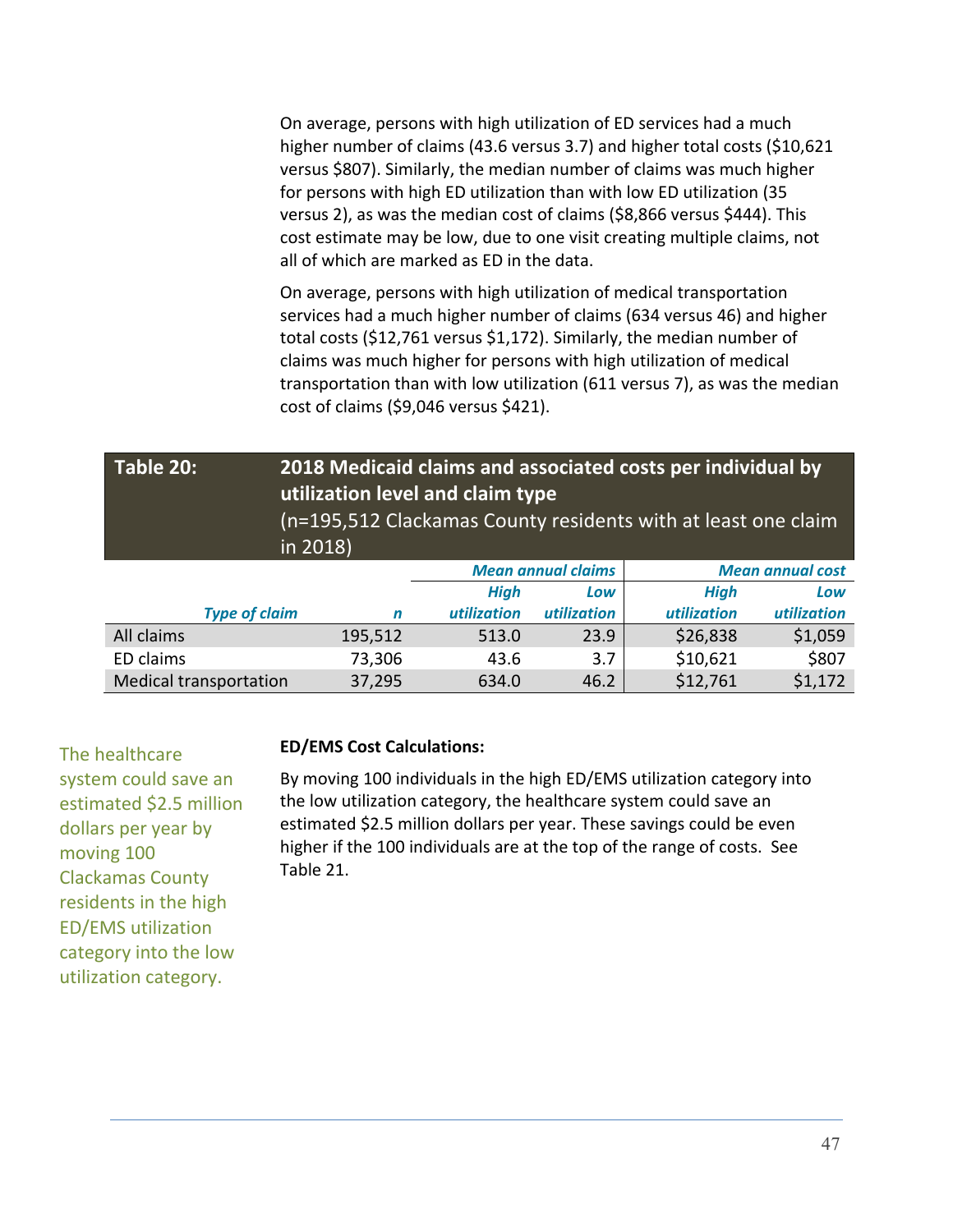| Table 21: Potential reductions in Clackamas County healthcare claims costs<br>obtained by moving individuals from high ED/EMS utilization<br>to low ED/EMS utilization |                                                  |                                                                             |                                                  |  |  |  |
|------------------------------------------------------------------------------------------------------------------------------------------------------------------------|--------------------------------------------------|-----------------------------------------------------------------------------|--------------------------------------------------|--|--|--|
| <b>Utilization level</b>                                                                                                                                               | <b>Average annual cost</b><br>per person in 2018 | <b>Number of people</b><br>provided services to<br>reduce their utilization | <b>Total annual cost of</b><br>healthcare claims |  |  |  |
| High                                                                                                                                                                   | \$26,838                                         | 100                                                                         | \$2,683,800                                      |  |  |  |
| Low                                                                                                                                                                    | \$1,059                                          | 100                                                                         | \$105,900                                        |  |  |  |
|                                                                                                                                                                        |                                                  | Potential annual cost savings: \$2,577,900                                  |                                                  |  |  |  |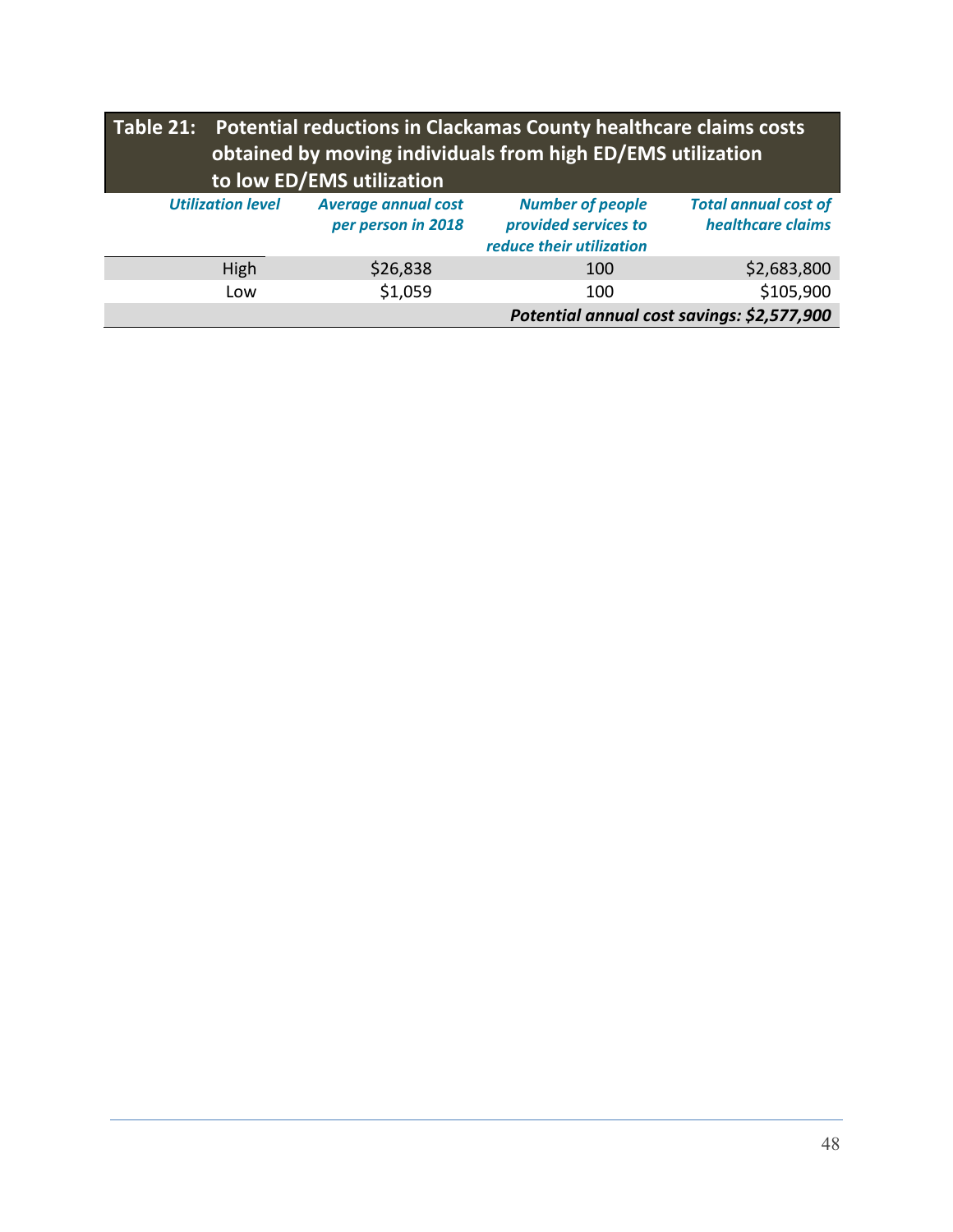What is currently being done to improve the wellbeing of individuals with high utilization and reduce the overall system costs of serving them?

### **Summary**

Interventions targeting individuals with frequent utilization of EDs, emergency response, and jails are underway or have been completed in over 30 cities in the United States. They are commonly known as FUSE: Frequent Utilization System Enhancements. Some FUSE studies focus only on criminal justice involvement, healthcare costs, or homelessness; others focus on both justice involvement and healthcare. Some are statewide initiatives. Full descriptions of the most relevant FUSE studies are included in this report, including programs in the counties surrounding Eugene, Seattle, Las Vegas, New York, and San Diego.

Clackamas County does not yet have a formal FUSE program. However, a variety of supports within Clackamas County and across the Portland metro area are available to people with high service utilization, including emergency response, community outreach, addiction and mental health services, housing supports, and law enforcement. The entities that provide these services acknowledge that the supply, especially housing, does not meet the demand, and work individually and as a group to identify additional supports and come up with the optimal array of services. Data sharing is already being used in some capacities to coordinate care across systems. However, the information systems used by providers vary by service sector, and, there are still significant barriers to data sharing that need to be addressed.

### **Services within Clackamas County**

A variety of supports within Clackamas County and across the Portland metro areas are accessed on a regular basis by people with high service utilization, including emergency responders, community outreach providers, addiction and mental health services, housing supports, and law enforcement. The entities that provide these services acknowledge that the supply does not meet the demand, and work individually and as a group to identify additional supports and come up with the optimal array of services that can help move individuals to a healthier and more stable existence. A partial list of the entities that provide these supports follows; more detailed descriptions of many can be found in Appendix B. For a better idea of the geographic area that these services need to cover, see Figure 2, a map of the Fire Districts that provide fire and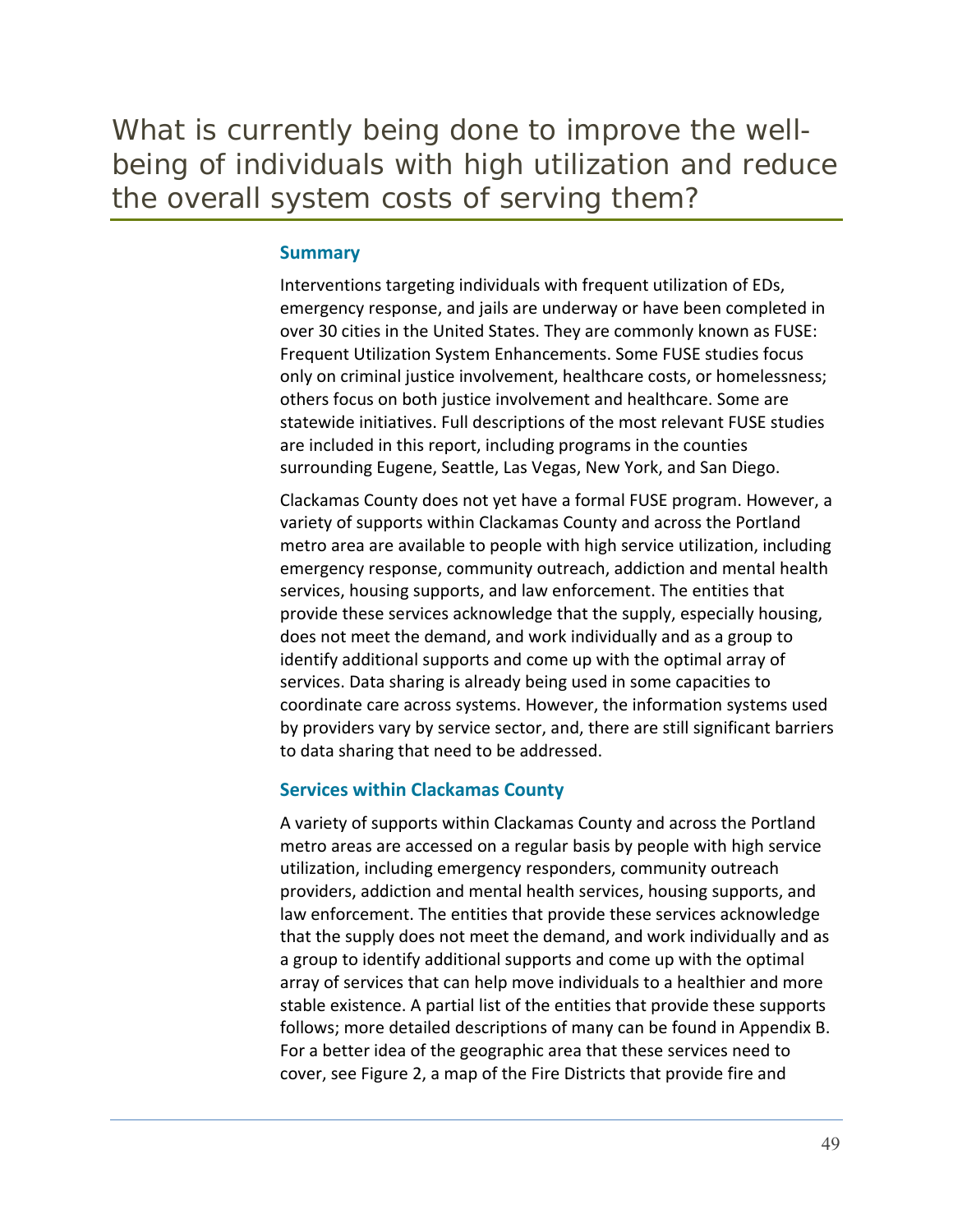

emergency response, and Figure 3, a map of the Clackamas County Health Centers.

**Figure 2. Clackamas County Fire Districts**

Existing programs include:

# **Health centers, Emergency Departments and emergency response**

- **American Medical Response (AMR)**
- **E** Clackamas County Community Paramedics
- **E** Clackamas County Paramedic Community Response
- Clackamas County Volunteers in Medicine Founders Clinic
- Clackamas Fire District #1
- **EXEC** Clackamas County Health Centers
- Founders Clinic (same as) Oregon City Medical Clinic
- Kaiser Sunnyside Medical Center
- Unity Center for Behavioral Health
- Metro West Ambulance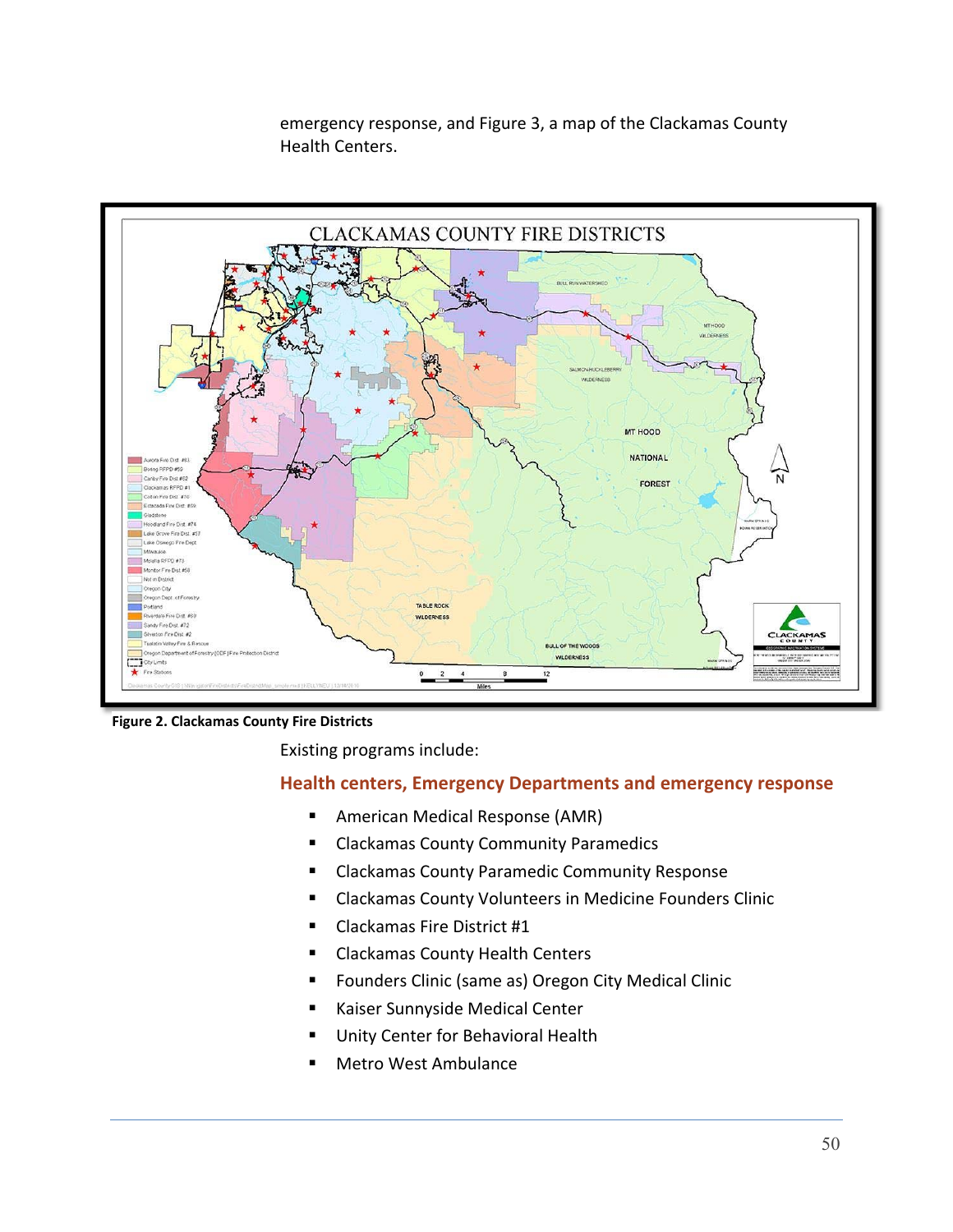**Project Access NOW (Pharmacy Bridge, C3 Community Assistance** Program (C3CAP), Outreach, Enrollment, and Access (OEA))



**Tualatin Valley Fire and Rescue** 

**Figure 3. Health Centers in Clackamas County. All and School County and School County County.** Map data: Google

# **Community supports**

- Aging and Disability Resource Connection (ADRC) of Oregon (Oregon Department of Human Services)
- Clackamas County Community Solutions (barriers to employment)
- **E** Clackamas County Milwaukie Center
- **EXPLES** Clackamas County Veterans Service Office
- **EXEC** Clackamas Service Center
- Community Services Network (DePaul/DPI Group)
- **Oregon Food Bank and its distribution centers**
- Providence Better Outcomes thru Bridges (BOB)
- **Providence ElderPlace (operated out of Milwaukie Healing Place)**
- The Father's Heart Street Ministry (faith-based nonprofit)

# **Addiction and mental health services**

Clackamas County Behavioral Health Crisis Intervention Teams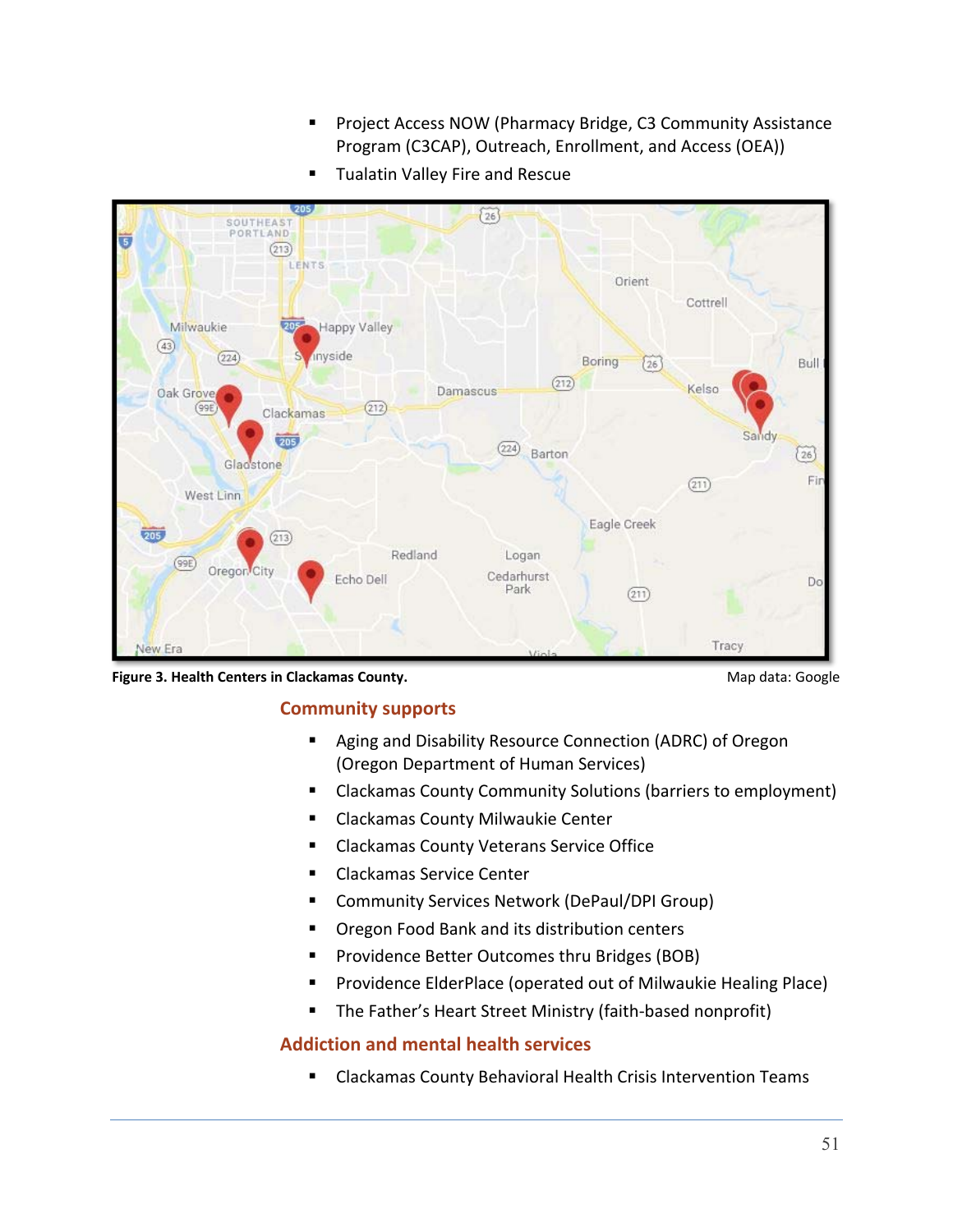- Clackamas County/Providence Safe Overnight Shelter Program
- **E** Lifeworks NW

# **Housing supports**

- Clackamas County Housing Authority
- Clackamas County Homeless Veterans Coordination team
- Oregon City Police Department Homeless Liaison Officer

# **Law enforcement/criminal justice**

- **E** Clackamas County Community Corrections
- Clackamas County District Attorney's Office
- Clackamas County Jail
- Clackamas County Justice Court (violations/evictions)
- **E** Clackamas County Juvenile Department
- **E** Clackamas County Parole and Probation
- Clackamas County Sheriff's Office

# **Service coordination**

- Tri-County 911 Service Coordination Program (TC911)
- CareOregon (Clackamas County Care Coordination Team, Housing Case Management Program, New Directions at OHSU ED, Regional and Primary Care Teams)
- **E** Clackamas County Transition Center

### **Other**

- **E** Clackamas County Equity, Diversity and Inclusion
- Clackamas County The ARCHES project
- Cross Systems Transitions Working Group (tri-county, multidisciplinary team) and its Health Access Across Systems subgroup
- **Proactive Outreach Team (Providence)**

# **Selected entities focused on addressing system‐level needs of people with high service utilization**

The **Greater Portland Metropolitan Area's Emergency Department and Emergency Medical Services (ED/EMS) Leadership Collaborative** meets monthly at the Firehouse on NE Sandy Blvd. in Portland. They share information with each other and invite outside speakers to explain the resources available to the people they serve. The Collaborative's working group on the Management of High EMS and ED Utilization conducted a web survey of EDIE users in early 2019. The final report is expected this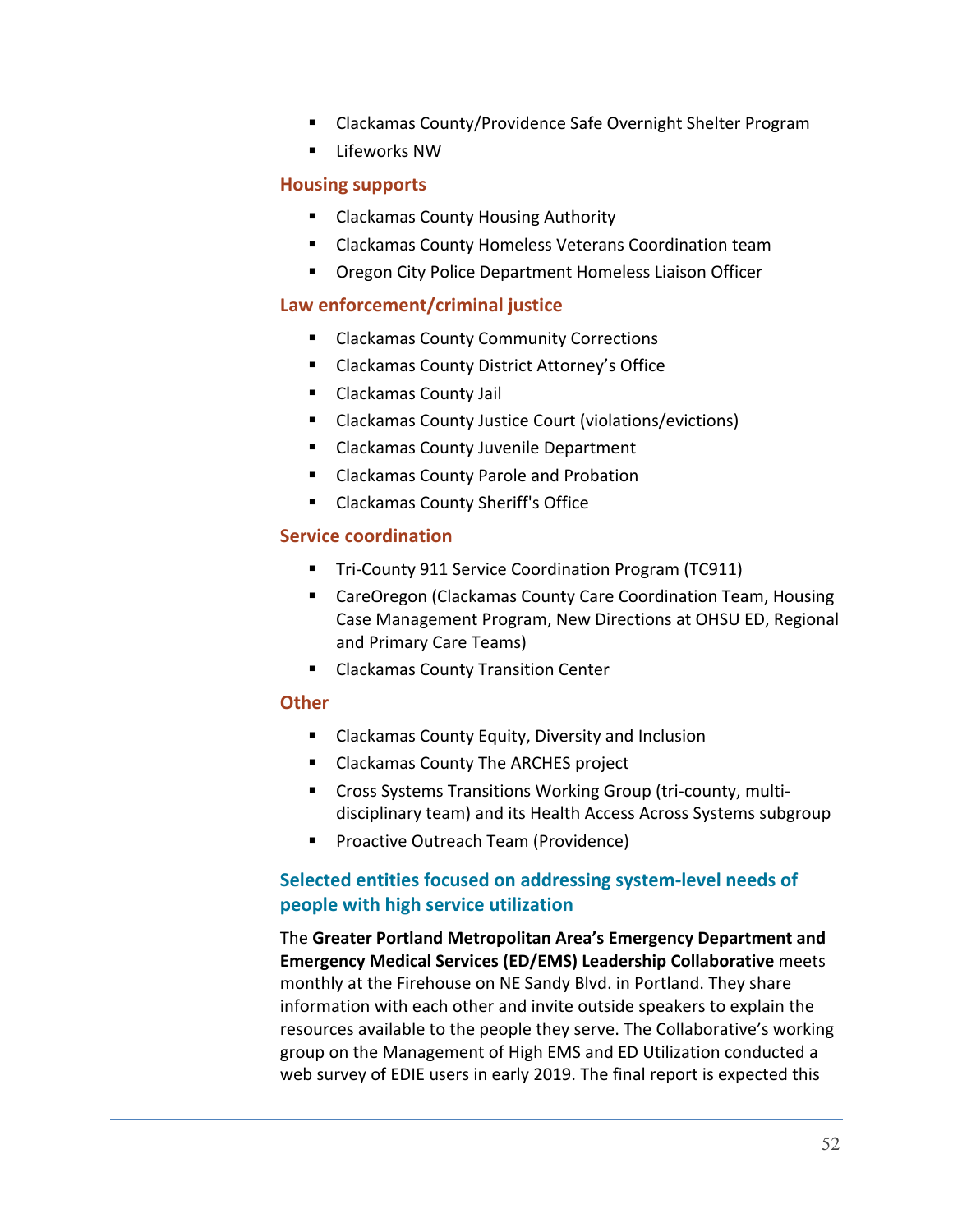summer. As of June 2019, working group members were also in the process of finalizing a Best Practice Guide on the Management of High Utilization in Portland Area EDs and EMS. We highly recommend their guide to Clackamas County as a companion to our report.

**Community Services Network** is a new effort led by De Paul Industries (also known as DPI Group) to improve the wraparound services offered to people in need. The Network is a group of nonprofits, community members, government agencies, and private companies. Cross‐system meetings are held monthly to educate providers and share best practices, and CSN hosts a quarterly service fair for individuals seeking services.

**Clackamas County's Continuum of Care working group** provides recommendations to the Board of County Commissioners on behalf of the unsheltered residents of Clackamas County. The group works closely with community stakeholders to achieve their goal of providing 100 shelter options each year (from 2019 to 2021).

**The Clackamas County Affordable Housing and Homelessness Policy Task Force** is an advisory body appointed by the Board of County Commissioners to research, recommend, and support new policies and strategies aimed at housing affordability and homelessness in Clackamas County. The Task Force timeframe is May 2018 through June 2019.

The **Coalition of State Governments** is a nonpartisan, nonprofit organization which partners with states on justice reinvestment grant initiatives. In Oregon, the CSG is focused on the intersection of adult criminal justice and behavioral health (Oregon is the only state to focus on this intersection). Clackamas County Jail Commander, Captain Lee Eby, serves on the steering committee, which is co-chaired by the Oregon Health Authority.

#### **Data Systems**

Data sharing is already being used in some capacities to coordinate care across systems. However, the information systems used by providers vary by service sector, and, there are still significant barriers to data sharing that need to be addressed. Table 22 shows selected healthcare and public services information systems we examined.

# **Healthcare systems use electronic health records (EHRs) to manage their data. Local EDs share data through EDIE.**

The most commonly used EHR platform in Oregon is *Epic*, a data system whose local instance is managed by OCHIN, a national health IT provider headquartered in Portland. Emergency departments can access a subset of *Epic* data through a data management platform called EDIE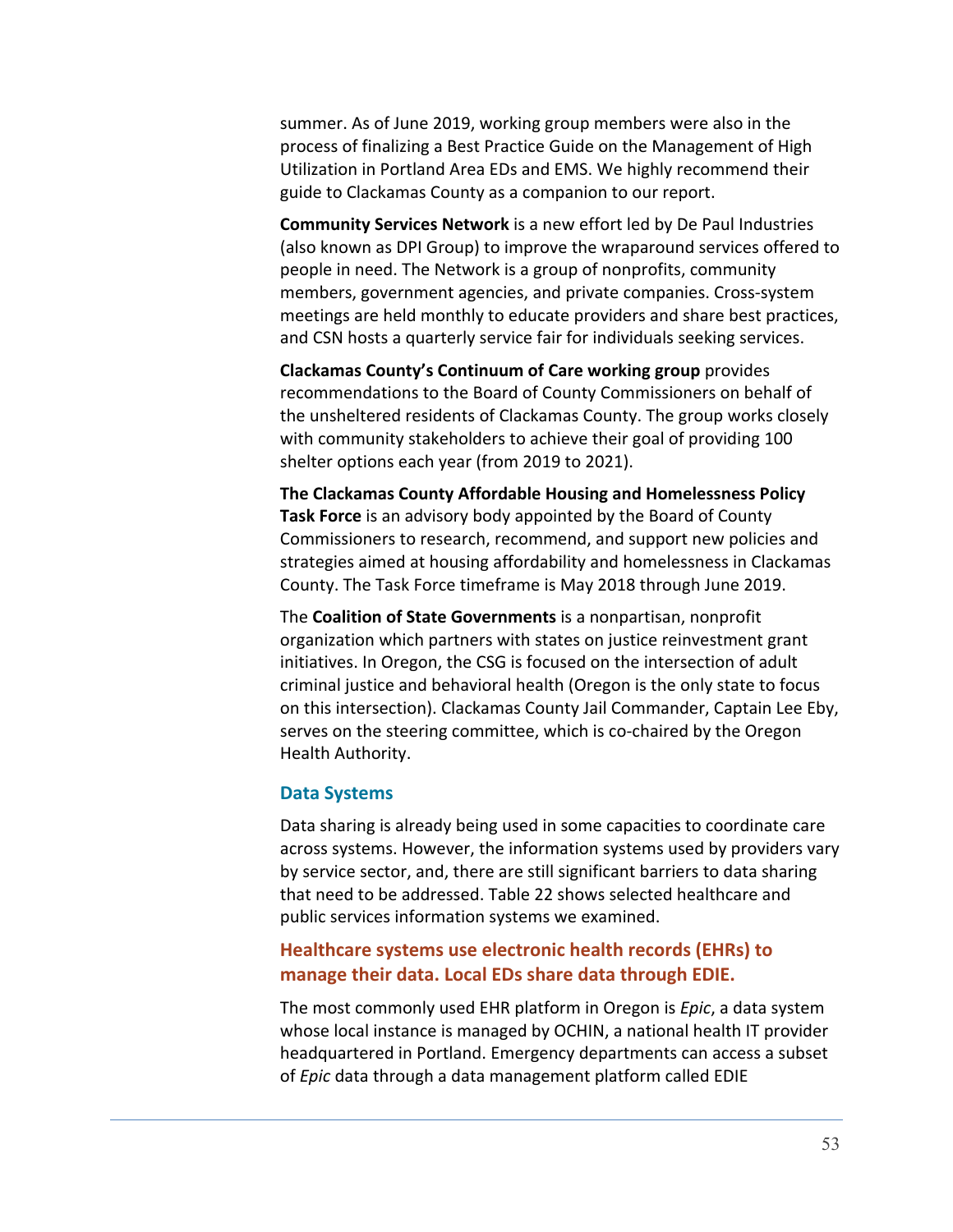(Emergency Department Information Exchange). Social service providers can access a version of EDIE called PreManage, which contains less medical jargon and more social service‐relevant information. Both EDIE and PreManage are maintained by Collective Medical, a medical IT organization headquartered in Salt Lake City with staff in Portland. Collective Medical recently added a PDMP (Prescription Drug Monitoring Program) tab to EDIE, which allows prescribers to look up a complete list of controlled medications, such as opioids, that have been prescribed to an individual, regardless of prescriber. Collective Medical is also piloting a project that allows sharing health data with law enforcement agencies for care coordination.

# **Law enforcement agencies use various information systems to track bookings, jail stays, and corrections‐related data.**

Law enforcement information systems vary on the state, county, and local levels. The Clackamas County Sheriff's data system includes bookings into the county jail for any individual, regardless of what law enforcement agency made the arrest. Booking data includes the arresting agency, the booking date, the release date, and the charge. By using booking data we were able to obtain arrest data from all local police departments within Clackamas County.

# **Housing agencies use the national Housing Management Information System (HMIS) developed by HUD.**

All counties have access to HMIS and use it to manage their supply of public housing, tenants, and waitlists. Most people in this system are housed and thus tend to have a lower level of service utilization than the population included in this study.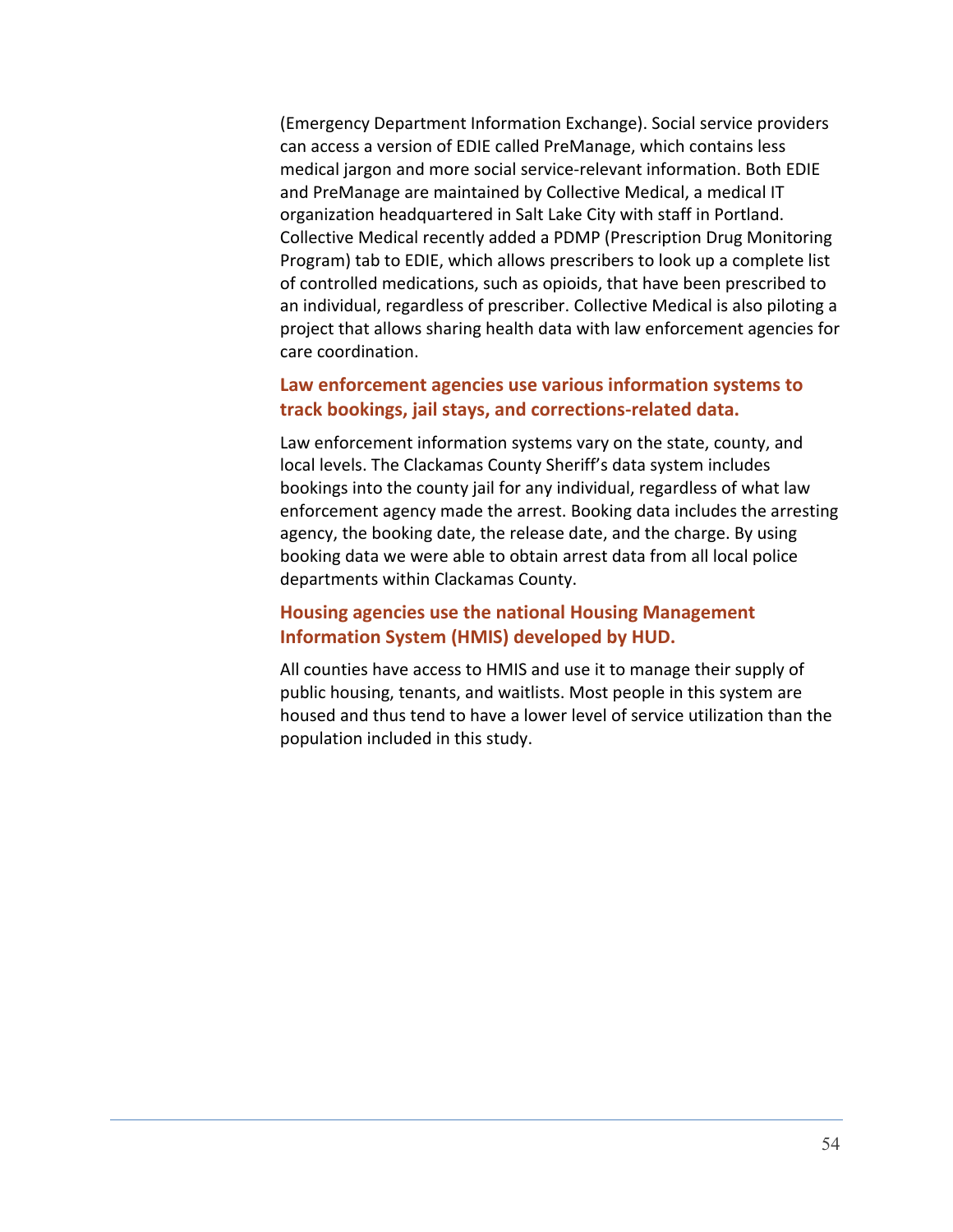| Table 22:                  | <b>Healthcare and Public Services Information Systems</b>                                                                                           |                                                                                                                                                                                                                           |                                                                                                                    |                                                                                                                                        |  |  |  |  |
|----------------------------|-----------------------------------------------------------------------------------------------------------------------------------------------------|---------------------------------------------------------------------------------------------------------------------------------------------------------------------------------------------------------------------------|--------------------------------------------------------------------------------------------------------------------|----------------------------------------------------------------------------------------------------------------------------------------|--|--|--|--|
|                            |                                                                                                                                                     | <b>EDIE</b>                                                                                                                                                                                                               |                                                                                                                    | <b>HMIS</b>                                                                                                                            |  |  |  |  |
|                            |                                                                                                                                                     | <b>(Emergency Department</b>                                                                                                                                                                                              |                                                                                                                    | <b>(Housing Management</b>                                                                                                             |  |  |  |  |
|                            | <b>Epic</b>                                                                                                                                         | <b>Information Exchange)</b>                                                                                                                                                                                              | <b>PreManage</b>                                                                                                   | <b>Information System)</b>                                                                                                             |  |  |  |  |
| What is it?                | A national electronic<br>health records<br>system (EHR)<br>managed locally by<br>developed by OCHIN,<br>a non-profit health IT<br>service provider. | A web based communication<br>tool that identifies patients<br>who visit EDs more than five<br>times or have had an<br>inpatient admission in a 12-<br>month period.                                                       | Subset of EDIE data<br>designed for a broader<br>range of social service<br>providers, especially<br>mental health | A national housing<br>management information<br>system used by counties and<br>other local governments to<br>coordinate public housing |  |  |  |  |
| <b>Content</b>             | <b>Medical Chart</b>                                                                                                                                | A simple view of Epic data.<br>Includes information shared<br>by care history, care<br>recommendations, and<br>security and safety<br>notifications. Excludes notes<br>on psychotherapy and<br>Substance Abuse Treatment. | A subset of EDIE data (less<br>medical terminology and<br>data). Includes an alert<br>when someone uses an ED.     | Housing resources and<br>waitlists. Entry/Exit portal<br>shows which housing services<br>an individual has accessed.                   |  |  |  |  |
| <b>Who</b><br>accesses it? | Health Care Systems,<br>Physicians                                                                                                                  | <b>Emergency Departments</b>                                                                                                                                                                                              | <b>Social Services</b>                                                                                             | <b>Coordinated Housing Access</b>                                                                                                      |  |  |  |  |
| Host/payer                 | <b>OCHIN</b>                                                                                                                                        | <b>Collective Medical</b>                                                                                                                                                                                                 | <b>Collective Medical</b>                                                                                          | <b>Federal Bureau of Housing</b><br>and Urban Development<br>(HUD)/Clackamas County                                                    |  |  |  |  |
| <b>Notes</b>               | May be due for an<br>upgrade that will<br>include Social<br>Determinants of<br>Health                                                               |                                                                                                                                                                                                                           | More functionality than<br>EDIE (can run aggregated<br>reports).                                                   | There are 440 Clackamas<br>County households using the<br>system at a time, and 1,100<br>on the waiting list.                          |  |  |  |  |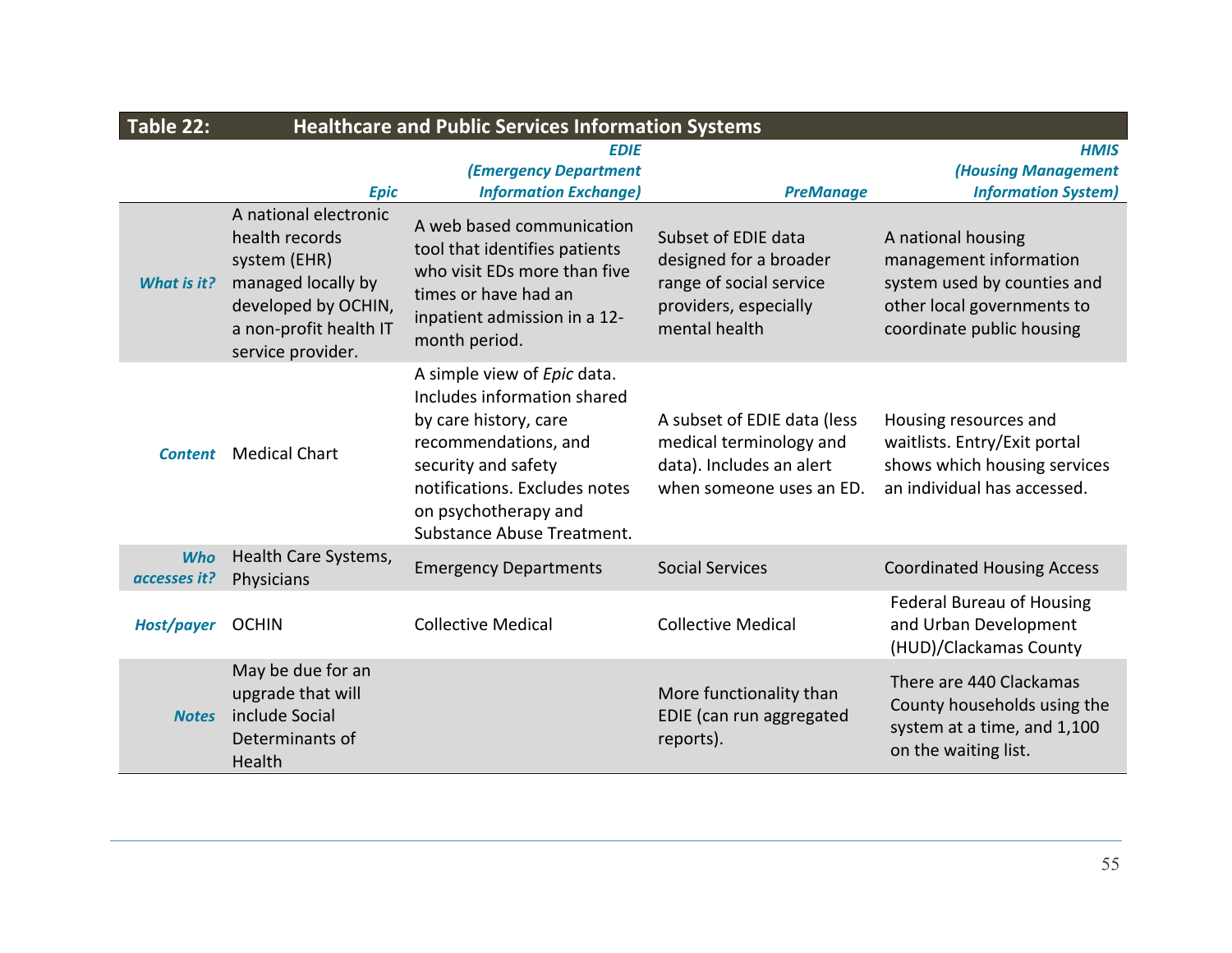# **FUSE projects around the country**

The Corporation for Supportive Housing (CSH) reports that, as of 2018, FUSE interventions are underway or have been completed in over 30 cities in the United States, as shown in Figure 4. Some FUSE studies focus only on criminal justice involvement (purple), healthcare costs (orange), or homelessness; others focus on both justice involvement and healthcare (blue). Some are statewide initiatives.



**Figure 4. Location of FUSE projects**

Source: The FUSE Model of Supportive Housing in Oregon. Presented by the Corporation for Supportive Housing (CSH) at the Housing First Partners Conference, 2018, Denver, CO.

The FUSE model reduces total system cost.

Studies have shown that the FUSE model reduces total system cost. In San Diego, the cost reduction was 67% and the return on investment for the total intervention was 262% (Reaser & Gallagher, 2015). Washington, DC's FUSE project points to a potential cost savings per person of \$2,691 (Fontaine et al, 2001), Hennepin County evaluated their program to save \$13,000 per person per year (Minneapolis 2009), and in Los Angeles, for each \$1 spent on housing and supports for this population, \$2 were saved in the first year and \$6 in subsequent years (Flaming et al, 2013).

The projects most relevant to Clackamas County are summarized in Table 23. These studies were chosen because they utilized cross‐system data matching, were fairly recent, and used a variety of data matching methodologies to identify program participants. Full descriptions of these studies are included in Appendix A.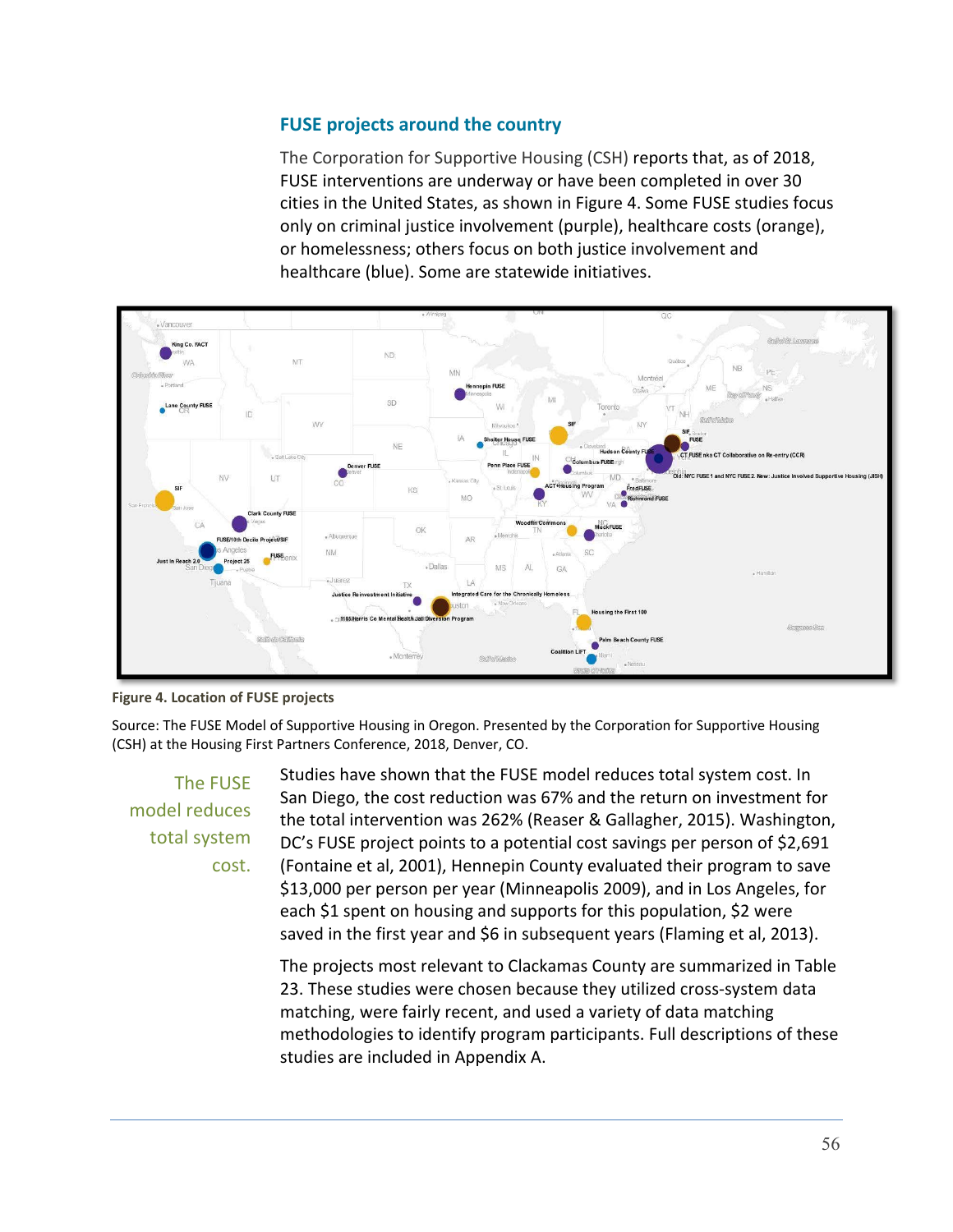| Table 23:                             | Five FUSE Programs from counties around the US                                                                                                        |                                                                                                                                                                                                |                                                                                                   |                                                                                                                                                                                                                                          |                                                                                                                                                                                                                                                                                                          |  |  |  |  |
|---------------------------------------|-------------------------------------------------------------------------------------------------------------------------------------------------------|------------------------------------------------------------------------------------------------------------------------------------------------------------------------------------------------|---------------------------------------------------------------------------------------------------|------------------------------------------------------------------------------------------------------------------------------------------------------------------------------------------------------------------------------------------|----------------------------------------------------------------------------------------------------------------------------------------------------------------------------------------------------------------------------------------------------------------------------------------------------------|--|--|--|--|
|                                       |                                                                                                                                                       | <b>Familiar Faces &amp;</b>                                                                                                                                                                    | <b>Clark County</b>                                                                               |                                                                                                                                                                                                                                          |                                                                                                                                                                                                                                                                                                          |  |  |  |  |
|                                       | <b>Lane County FUSE</b>                                                                                                                               | <b>Very Familiar Faces</b>                                                                                                                                                                     | <b>FUSE</b>                                                                                       | <b>FUSE I &amp; FUSE II</b>                                                                                                                                                                                                              | <b>Project 25</b>                                                                                                                                                                                                                                                                                        |  |  |  |  |
| <b>Location</b>                       | Lane County, OR                                                                                                                                       | King County, WA                                                                                                                                                                                | Clark County, NV                                                                                  | New York City, NY                                                                                                                                                                                                                        | San Diego County, CA                                                                                                                                                                                                                                                                                     |  |  |  |  |
| <b>Model</b>                          | Street outreach<br>(main intervention);<br><b>Housing First</b>                                                                                       | Intensive case management +<br>FT prosecutor. Housing<br>supports (housing may be<br>paid by program)                                                                                          | Jail diversion to<br>supportive housing                                                           | <b>Scattered-site Housing</b><br>First approach &<br>supportive permanent<br>housing, including mobile<br>case management or on-<br>site services                                                                                        | Scattered-site Housing First<br>approach & supportive<br>permanent housing, including<br>intensive individualized case<br>management                                                                                                                                                                     |  |  |  |  |
| <b>Eligibility</b><br><b>Criteria</b> | Homeless + high<br>service utilization<br>(ED, jail, transit,<br>crisis)                                                                              | Familiar Faces: Booked into<br>jail 4+/year with concurrent<br>mental health/substance use<br>condition. Very Familiar Faces:<br>Booked into jail 8+ times in 3<br>years.                      | Varies by system<br>$(Jail: High = 2 +$<br>bookings in 3 yrs.<br>Super high $=$ 3+ in<br>3 years) | 4 jails stays + 4 shelter<br>stays in 5 years                                                                                                                                                                                            | Costs system more than the<br>cost of a housing voucher +<br>interaction $w/2$ of 3: (1)<br>Justice/Jail, (2) ED/EMS/<br>Hospitalization, (3) county<br><b>Behavioral Health</b>                                                                                                                         |  |  |  |  |
| <b>Number</b><br><b>Served</b>        | 26 (Street Outreach<br>only); 11 (Housing)                                                                                                            | 60 Very Familiar Faces (Case<br>management + wrap-around);<br>20 (Housing+ supports)                                                                                                           | 40                                                                                                | 200 total:<br>FUSE I (2006): 100<br>FUSE II (2008): 100                                                                                                                                                                                  | 36                                                                                                                                                                                                                                                                                                       |  |  |  |  |
| <b>Funding</b><br><b>Source</b>       | Private, local, and<br>state financing. OR<br>Housing &<br><b>Community Services</b>                                                                  | Veterans, Seniors, and Human<br>Services Levy (a 1% sales tax)                                                                                                                                 | <b>Clark County</b>                                                                               | Housing vouchers and<br>non-profit housing<br>providers                                                                                                                                                                                  | United Way and San Diego<br>County                                                                                                                                                                                                                                                                       |  |  |  |  |
| <b>Outcomes</b>                       | <b>↓82% arrests</b><br><b>↓75% court</b><br>citations<br><b>↓53% healthcare</b><br>costs<br><b>↓50% jail intakes</b><br>$\sqrt{126\%}$ ED utilization | Report forthcoming in 2019.<br>83% of cost savings will go to<br>criminal justice costs.<br>Remainder to health and<br>human services. (Phone<br>interview with King County,<br>December 2018) | This project has yet<br>to be evaluated                                                           | FUSE II (n=60) vs Services<br>As Usual (SAU) (n=70) at 2<br>years post: 86% FUSE vs<br>42% SAU housed; $\sqrt[1]{20\%}$ in<br>any shelter usage; $\sqrt{0.40\%}$<br>incarceration rate; One<br>year cost savings per<br>person: \$8, 372 | <b>↓67% public service costs</b><br>(from \$3.5 to \$1.1 million);<br><b>↓90% all sector costs (EMS,</b><br>ED, hospitalizations, arrest,<br>days in jail) (from \$111K to<br>\$12K per person; 1262% net<br>return on investment<br>(Interviews with program<br>coordinators and evaluation<br>reports) |  |  |  |  |
| <b>Evaluation</b><br><b>Dates</b>     | 2016-2017                                                                                                                                             | 2016-2018                                                                                                                                                                                      | n/a                                                                                               | 2008-2013                                                                                                                                                                                                                                | 2010-2013                                                                                                                                                                                                                                                                                                |  |  |  |  |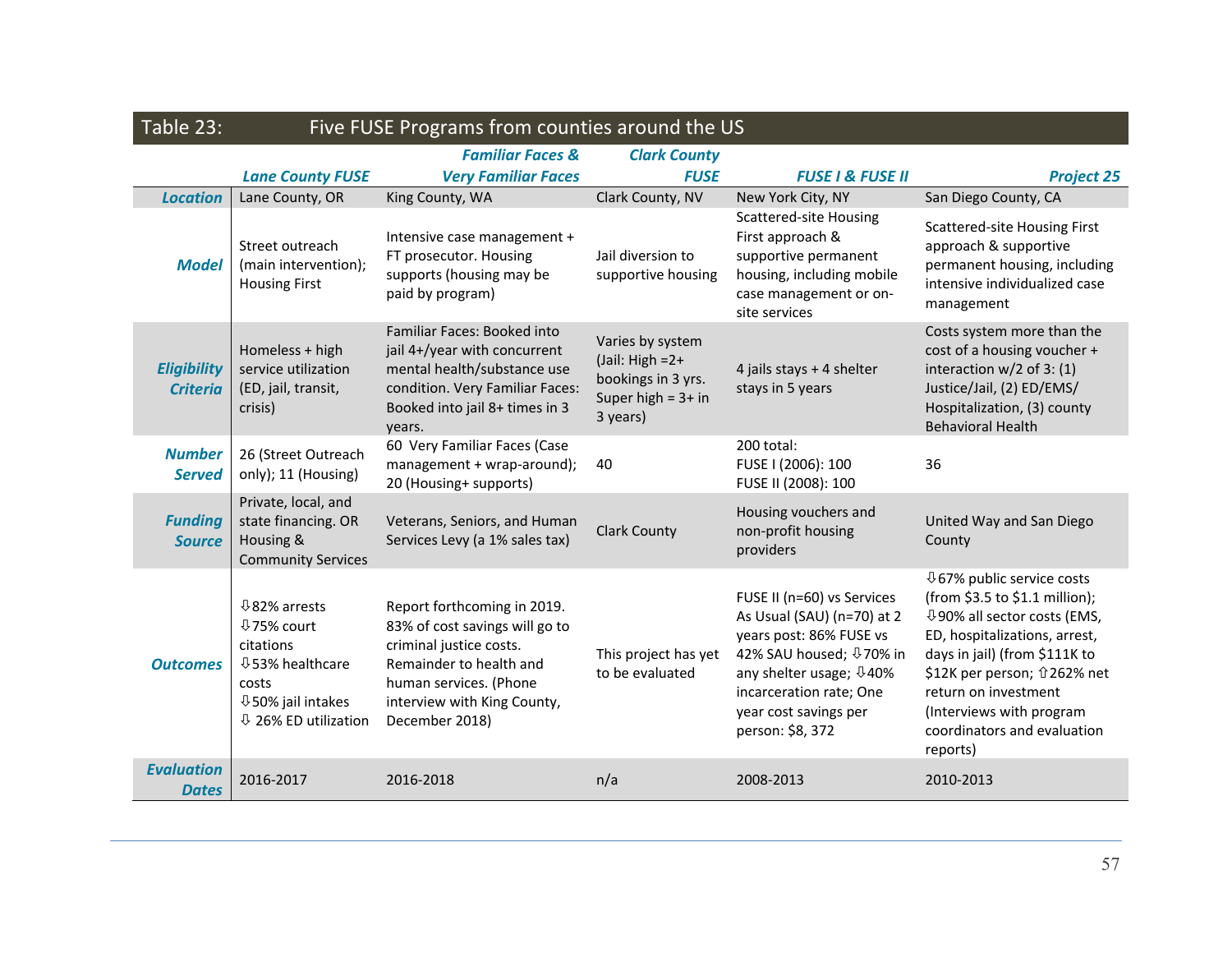What system changes or program structures could best reduce the need to frequently come in contact with high-cost public systems?

### **Summary:**

Current service systems are falling short if they continue to treat the same people again and again without having a positive outcome. The literature, local providers, system experts, and consumers all tell us that affordable housing is the most impactful intervention, followed by intensive case management and behavioral health supports. Supports exist in Clackamas County, but they often find themselves serving the same people again and again. Evaluations of FUSE programs around the country have documented reductions in utilization of jails and/or emergency services. The majority center around a Housing First model with case management and wraparound supports. Communication needs to expand across systems with an emphasis on data‐sharing to coordinate care. Successful interventions for individuals with high jail utilization include outpatient mental health services following 24 hours in jail or in lieu of jail. Consumers tell us that short-term fixes to quality of life are essential to facilitate the next steps to stabilization and housing, and that long‐term system supports allow people to retain their housing and increase their quality of life. As noted at the beginning of this report, people with high service utilization have complex needs that often exceed their own ability to manage. High utilization is a system issue and should be addressed as such.

#### **What the literature tells us:**

#### **Target individuals with frequent service utilization (FUSE).**

As shown by the descriptions of FUSE interventions around the country, each one has resulted in hard data and/or anecdotal evidence of its impact on the frequent utilization of high‐cost public services. The impact on the health and well‐being of FUSE participants is also promising. The majority of FUSE programs center around a Housing First model, with case management and wraparound supports to keep people housed and engaged in lower‐cost healthcare and social services.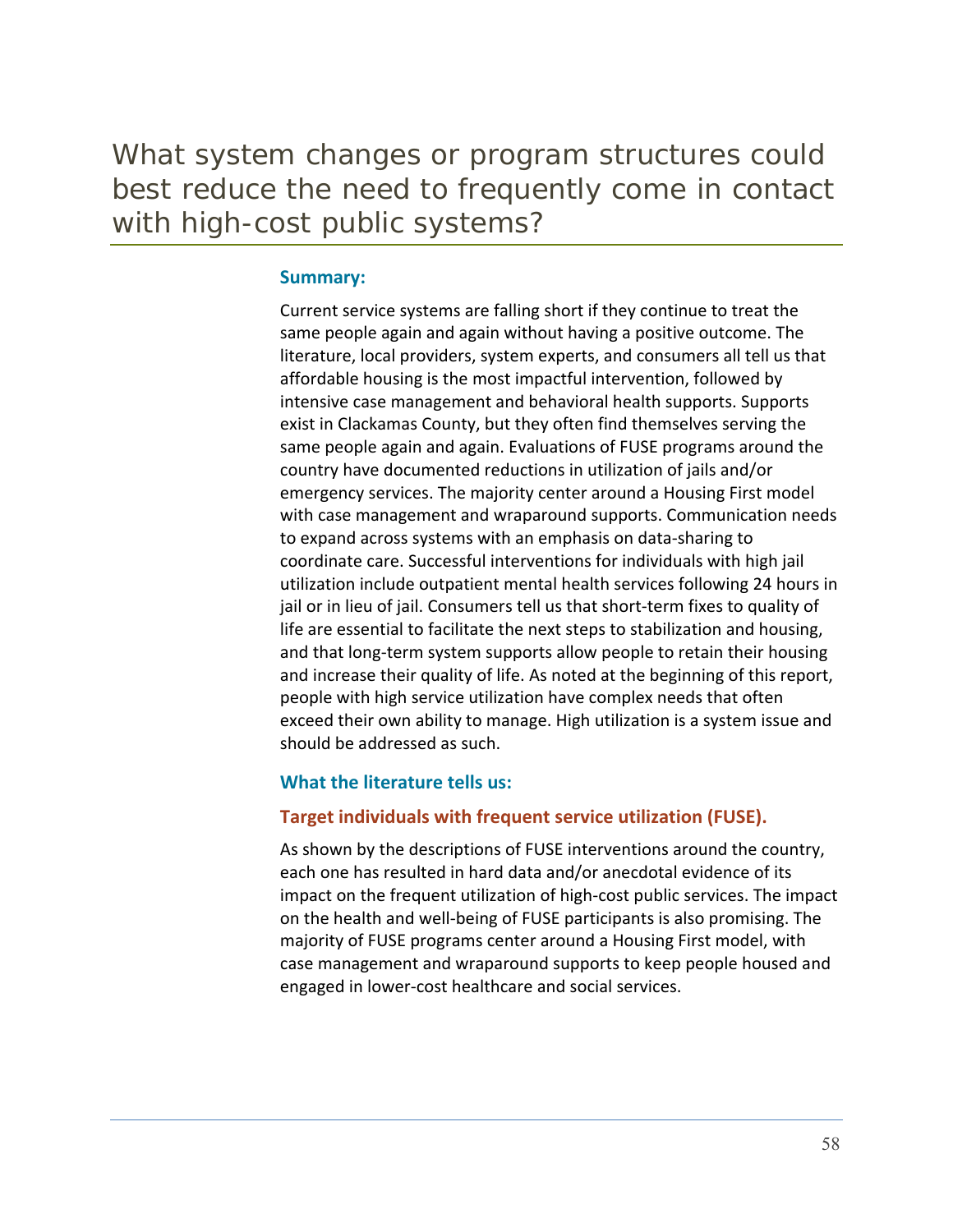# *"[Housing] is a vital part of breaking the cycle, especially where addiction is concerned. "*   $-$  EMS **Community Outreach** Provider

### **Housing is key to reducing ED, EMS, and jail utilization.**

Interventions that include **housing** are shown to decrease recidivism among criminally‐involved individuals experiencing homelessness (Listwan et al, 2018), and interventions that include housing and **case management** for this population consistently show positive results (Aidala et al, 2013, Flaming et al, 2013, Listwan et al, 2018, Reaser & Gallagher, 2015). Specifically, the FUSE model, which includes a housing first approach to permanent supportive housing with wraparound case management, decreases psychiatric inpatient hospitalization (Aidala et al, 2013), decreases total hospitalization (Flaming et al, 2013), decreases total jail time (Aidala et al, 2013, Minneapolis 2009, Listwan et al, 2018), decreases shelter stays (Aidala et al, 2013), and reduces total service demand (Aidala et al, 2013). Housing and case management seem to be a permanent fix, allowing those housed through the program to remain housed. In New York, 86% of those housed through the FUSE project were stably housed two years after the initial intervention, compared to 42% who did not receive housing (Aidala et al, 2013). In San Diego, all of the participants remained housed at the time of the program evaluation, three years after the initial intervention, and had health care and increased income (Reaser & Gallagher, 2015).

Programs that included a residential component were the most successful overall in reducing recidivism within the criminal justice system (Wright et al, 2014). This could be successful in Clackamas County specifically because, according to the Council of State Governments study, 21% of individuals frequently involved in the criminal justice system were also experiencing homelessness (compared to 9% of those not frequently involved) (CSG Justice Center, 2019).

### **Mental health services reduce high jail utilization.**

Successful interventions for individuals with high jail utilization include outpatient mental health services following 24 hours in jail or in lieu of jail (Alarid & Rubin, 2018) and programs that include a residential component and counseling services, vocational training, and education (Growns et al, 2017).

#### **Intensive case management reduces ED visits.**

A local evaluation of the Tri‐County Service Coordination Program found that the intensive case management program reduced ED visits by an average of 4.2 visits per year, a 35% reduction. The evaluation demonstrated a cost savings of over \$836,000 over the 15‐month period for the program. This is in line with literature, which repeatedly demonstrates that intensive case management is an effective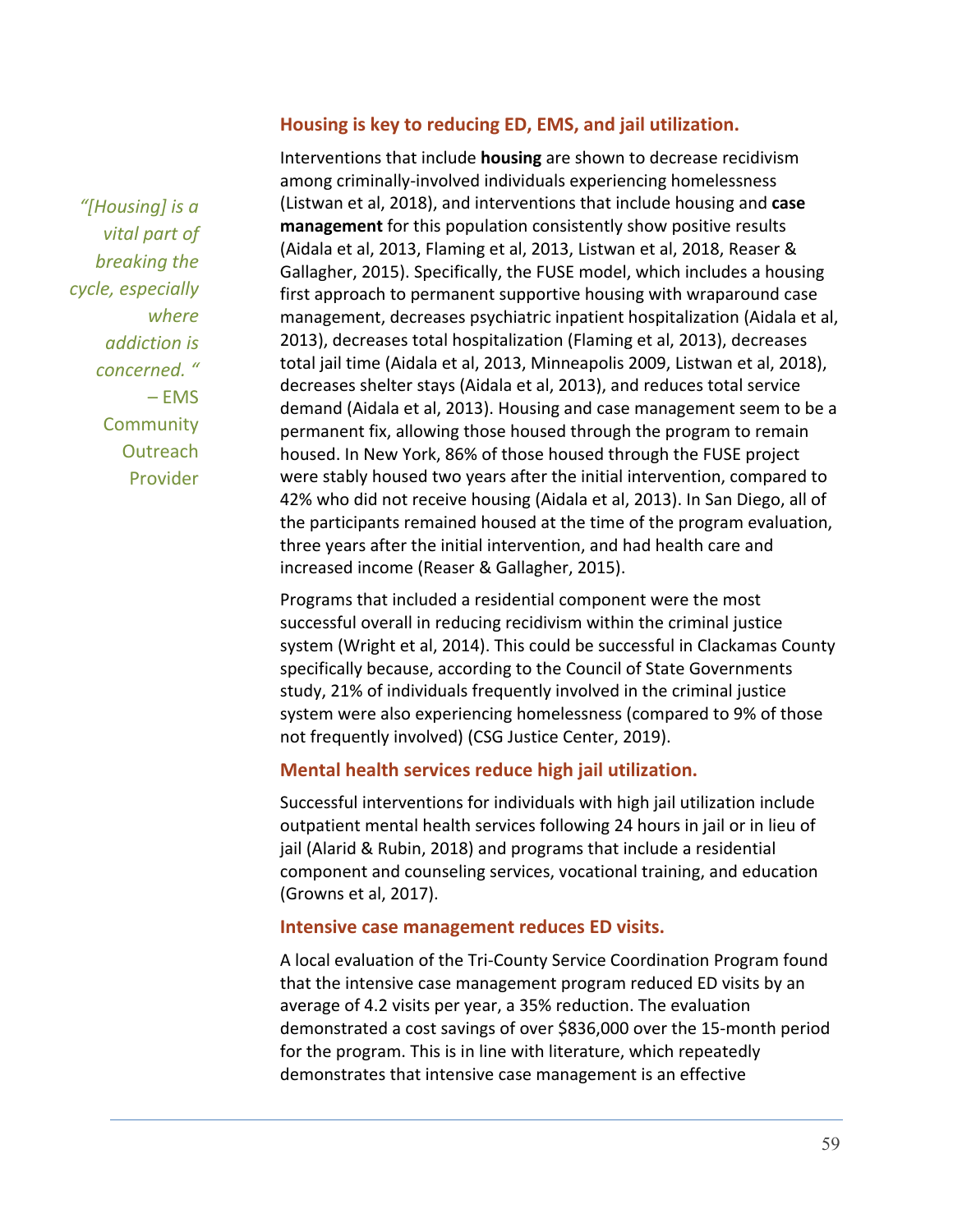intervention, reducing ED cost by more than the cost of the intervention, reducing the total number of days in the ED, reducing homelessness (Althaus et al, 2011a, Sadowski et al, 2009), increasing healthcare coverage (Althaus et al, 2011a), and increasing social security income support (Althaus et al, 2011a). In fact, in their review of literature of all Emergency Department visit reduction programs, Raven et al examined 38 studies, including 13 deemed to be high enough rigor, and determined that case management was the only intervention that consistently reduced ED usage; they found no evidence that case management increased adverse events.

#### **Promote lasting relationships with primary care providers.**

The literature is rich with discussion and evaluations of interventions to reduce the increasingly common utilization of emergency departments as primary care facilities. Individuals who do not have a primary care doctor they are satisfied with, or who have experienced disruptions in care, are more likely to utilize the ER for non‐life‐threatening medical interventions (Enard & Danelin, 2013).

### **What Clackamas County consumers tell us:**

The Clackamas County residents we spoke with who had high service utilization were very savvy about the systems and services available to them. They identified a series of quick fixes that would meet their short‐ term needs as well as larger, system‐level fixes that could prevent those needs from returning.

# **Short‐term quality of life fixes are essential to facilitate the next steps to stabilization and housing.**

Consumer respondents told us they need phones to initiate and maintain connections with CHA and other resources. However, the free phones they receive lose their charge quickly. This shortcoming ties individuals to electrical outlets, risks missed connections, and is an added stressor. A week of bus passes could be the link between a job opportunity and a real paycheck, which will lead to an apartment and an exit from current homelessness. Respondents often spoke of the need for a safe, restful place to recover from medical treatment, as well as just having a space to store belongings needed to continue to live. The most commonly named short‐term needs include:

Short Term Needs identified by Consumers:

**Phones, and places with electricity to charge phones.**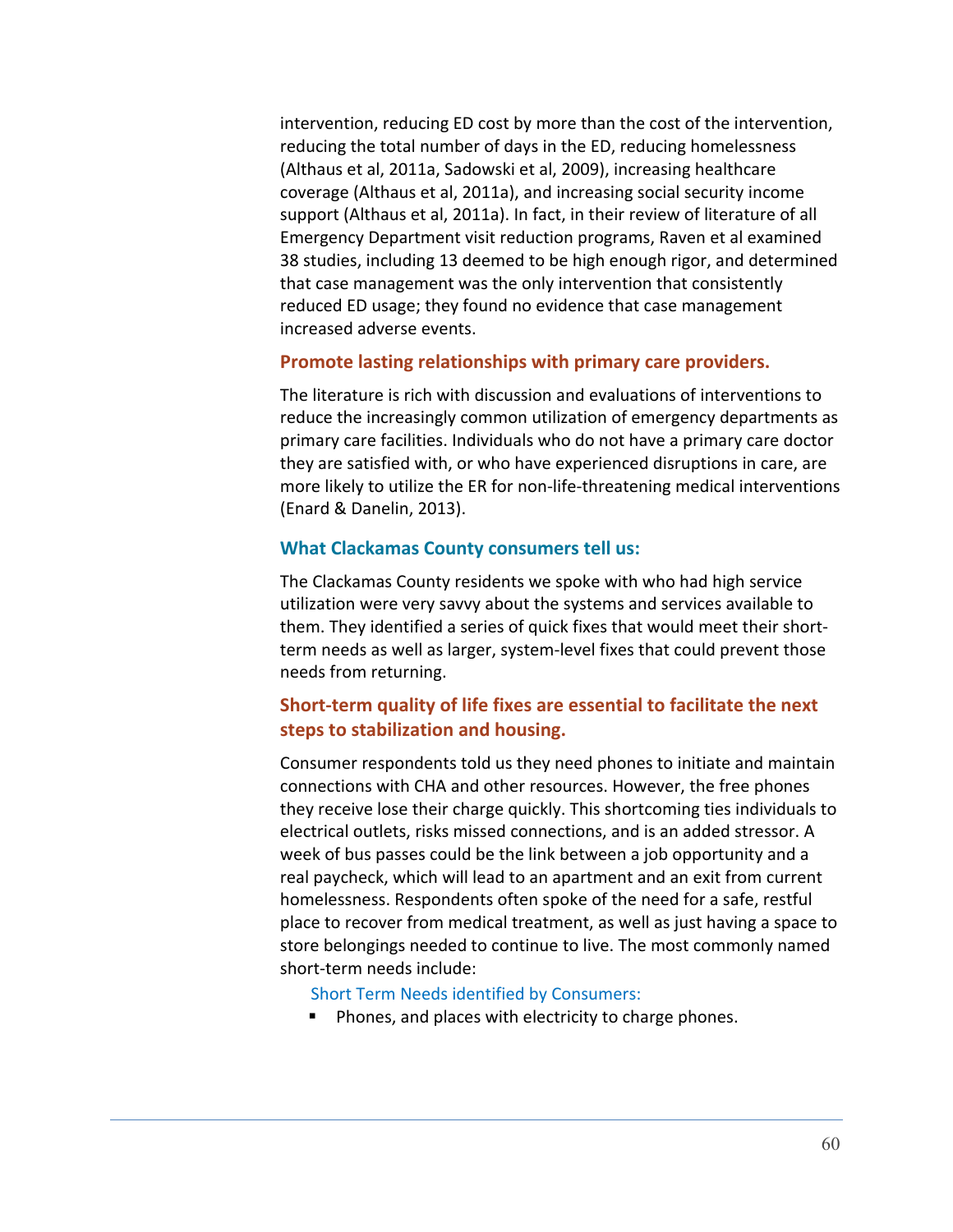- Hygiene. Respondents stressed the importance of not "looking homeless" to avoid targeting by law enforcement, TriMet safety officers, and others.
- A safe place to keep stuff needed for daily life: sleeping bags, stoves, clean clothing.
- Bus tickets, access to transportation not only to medical care but also to access services and maintain social ties.
- Shelters, including places for couples, older people, and people with children. Day centers and place to be during the day.
- Short-term rental supports, stopgap motel stays.
- Consistent services—daily services at the same place.
- A place to be safe and recover from a medical procedure.

# **Long‐term system supports allow people to retain their housing and increase their quality of life.**

Consumers also spoke of system needs that they feel are lacking. These are long‐term supports that will help them retain housing when they are housed, and help increase quality of life regardless of housing status. Affordable housing was the most often mentioned barrier to housing. We heard that rent supports to not only obtain, but also to retain, housing would be a major help. Almost all of those we spoke with had OHP; those who had a primary care doctor used their services and avoided the Emergency Room. Connecting with a primary care provider whom individuals trust and feel safe with was the catalyzing factor for avoiding utilizing emergency services as a primary care center.

Long Term Needs identified by Consumers:

- **Affordable housing.**
- **Steady income.**
- Connection to primary care providers whom individuals trust to provide good care.

# **Connecting the target population with primary care providers is needed to improve their health and reduce system costs.**

Medical system informants we spoke with continually mentioned the importance of connecting this population with primary care providers to both improve their health outcomes and decrease cost to multiple systems. This theme held steady across insurance providers, emergency room nursing managers, emergency medical transportation services, and others.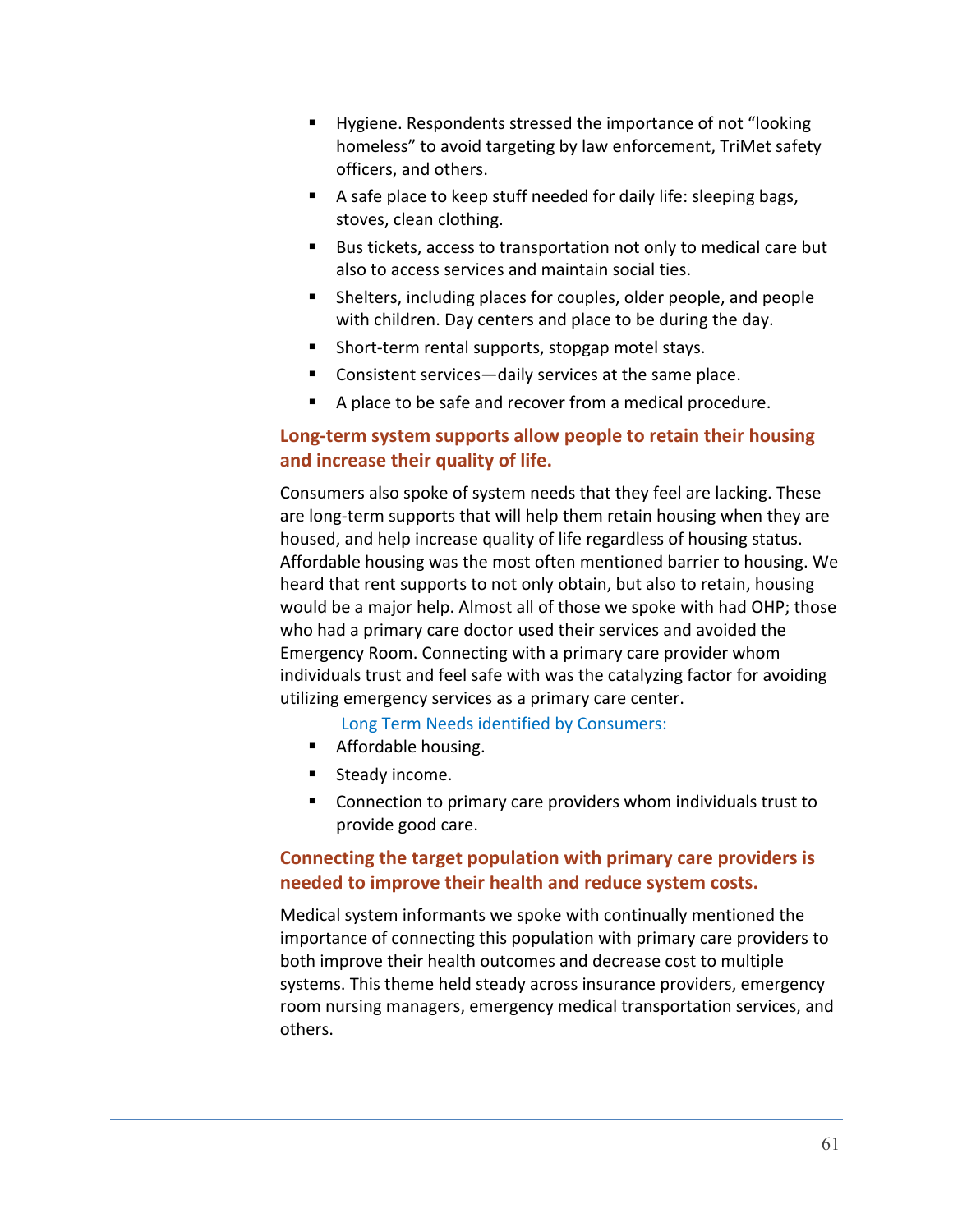*"Our job is to change the way people think." —Healthcare system respondent* 

# **Setting individualized personal goals may engage consumers more effectively than a one‐size‐fits‐all approach.**

Another theme that emerged during our provider interviews is the importance of person‐centered care. Multiple medical system informants spoke about meeting clients where they were at and setting personal goals to improve their health incrementally. This is in contrast to program goals like decreasing 30‐day readmit rates, or increasing specific social determinants of health relevant to a targeted grant program. For example, one program focuses on the most pressing health outcome for a specific client, determined by the client and care team, and discharges the client from the program when that health outcome is met. Other programs connect service providers across systems to address multiple social determinants of health like income, housing, and healthcare.

# **Data sharing is necessary to provide coordinated care across systems.**

"*When people get housed when we are working with them, utilization of the ED almost completely disappears if not fully!"*  – ED **Community Outreach** Provider

This population, by definition, is engaged with multiple health care providers and law enforcement systems. A theme that emerged during our conversations with service providers was the need to engage in an effective way for the individual seeking care. Respondents emphasized data sharing as a way to provide this unified care.

# **What providers and systems experts tell us:**

The systems people and service providers we spoke with had clear ideas about how to impact high ED/EMS and jail utilization.

# **Affordable housing is the most impactful intervention.**

The answer given most often to "what would be the most impactful intervention for this population" was affordable housing.

# **Continue and expand communication mechanisms across systems to coordinate care.**

The existing community responder information sharing meetings need to continue due to the constantly changing nature of services and patient needs.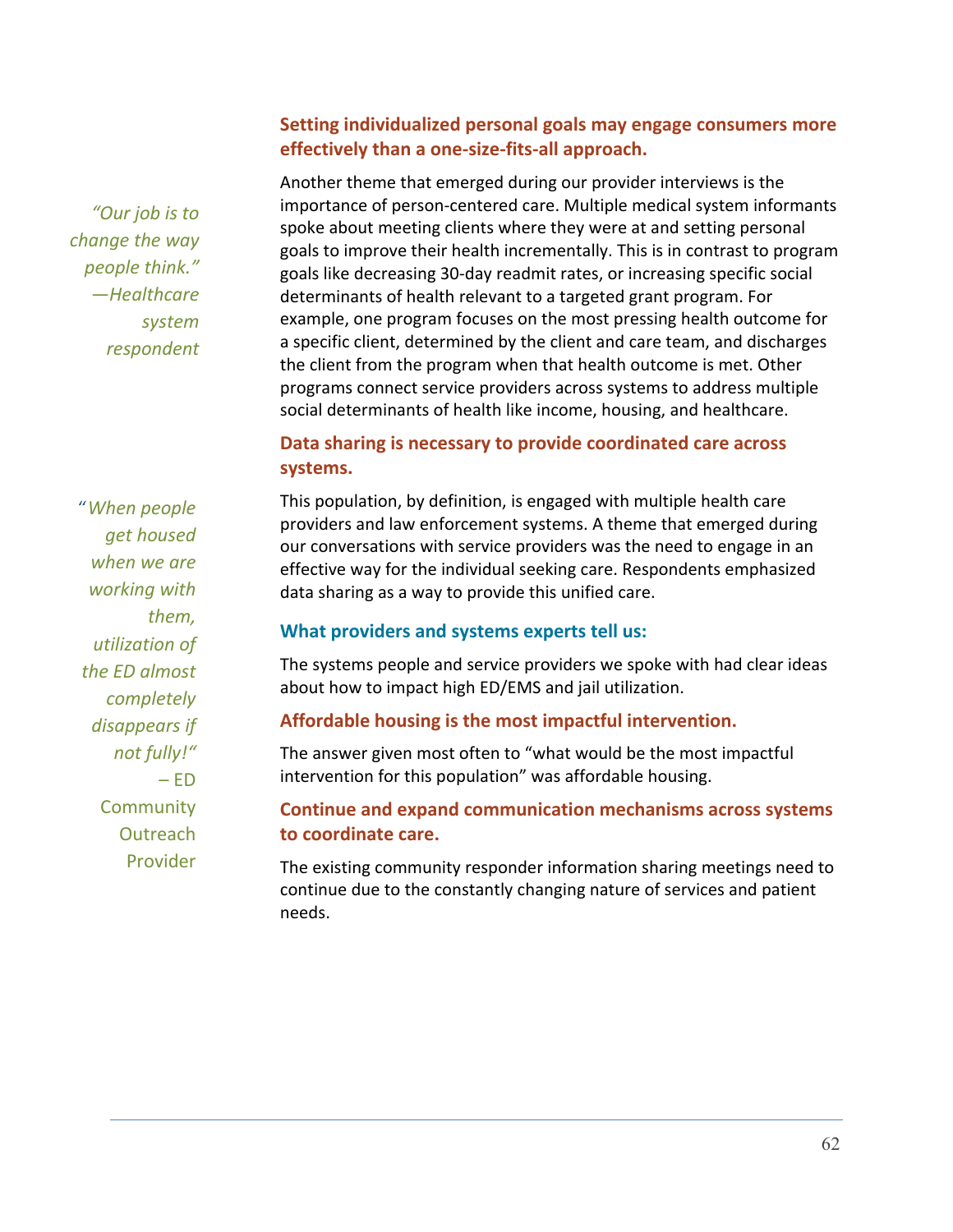EDIE and the data subset that is available to health clinics and human services providers (PreManage) has been suggested as a venue for sharing this extended information across systems.

### **Increase mental and behavioral health services.**

Multiple respondents told us that the jail is now the biggest detox and mental health center in the county, and they are not equipped for this usage.

### **Focus on Individuals with rising needs.**

We could not find data on studies researching the impact of serving people with "rising needs" compared to those who were already identified as "high need." However, local providers serving people with high service utilization told us they believe this more upstream approach could have a large impact in overall ED usage.

# **Short‐term interventions and their funding sources need to be consistently available.**

The grant cycle is detrimental to continuing services in a consistent manner, and gaps in service delivery decrease trust among those utilizing the services. Providers also spoke of the lack of shelter capacity in Clackamas County as detrimental to delivering short‐term fixes consistently. Transportation vouchers are also crucial to consistent access to services.

# **Change the way the healthcare system is conceptualized.**

Rather than treating emergencies as crisis events, or a "treat and street" mentality, ED visits should be seen as an opportunity for engagement. Service providers mentioned strong leadership from the top to push through obstacles to sharing data, increasing efficiency across the county, and working through geographic barriers. Cross‐system coordination will require strong leadership to maintain.

# **Share data across systems to coordinate services and maintain the safety of first responders.**

All first responders and systems experts we spoke with agreed that sharing data across systems for service coordination would have a number of benefits: it would increase the efficiency of service coordination while also increasing the odds that a consumer will be linked to the best type of supports to meet their complex needs. Provider safety would be an additional benefit. EDIE has a place for Emergency Department workers to note if a patient has been a danger in their past interactions with them, but this information is not available from other sources, such as law enforcement or other types of providers. Emergency medical service providers have no data to inform care for the person they

*"We have to think: what is the engageable moment for this population and who can do that?"*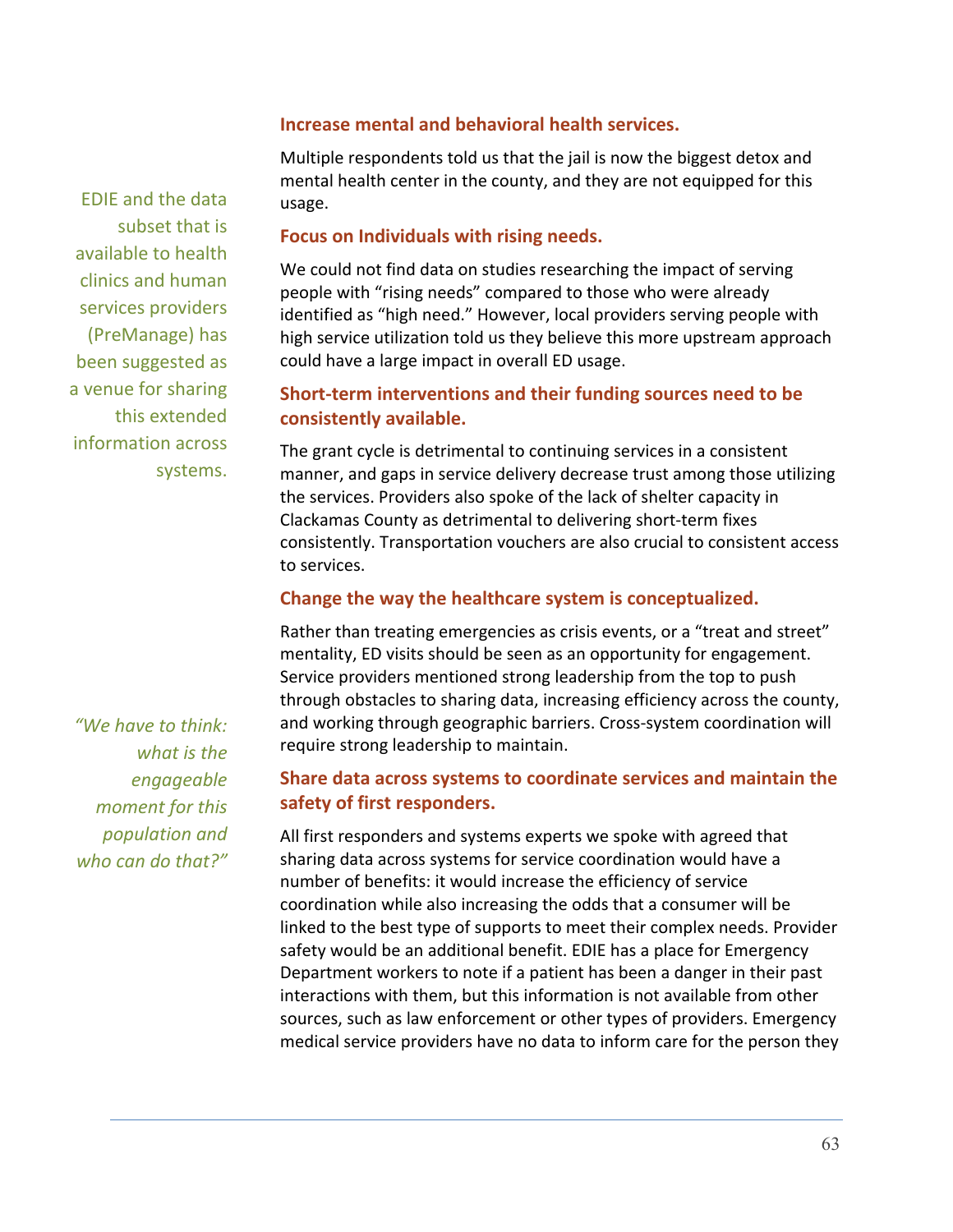are called to treat, other than the personal experience of other ED providers, which may lead to bias.

Work on breaking down barriers to data sharing across systems is already underway in Oregon and elsewhere. The need to do so in a way that allows for the maximum benefit to consumers while also limiting risks to privacy can make it a lengthy but worthwhile process.

EDIE and the subset that is available to health clinics and human services providers (PreManage) has been suggested as a venue for sharing this extended information across systems. Clackamas Health Centers already relies on this data source to identify CHC patients who recently visited an ED, for the purpose of following up with these patients by telephone to see if their needs are being met.

As previously stated, Collective Medical is piloting a project that allows sharing health data with law enforcement agencies for care coordination, but it is too early to know much about it. The tri-county High ED/EMS Utilization Workgroup recently surveyed EDIE users "to assess the current use of EDIE, barriers to its use, and identify regular users in the Portland Metro area." The workgroup found that every EDIE user is trained differently about the system, so its use and function varies across providers. Many hospitals do not write care guidelines nor have processes to edit what has already been written. Survey respondents found that the care team section of EDIE "is often confusing and inaccurate," and, therefore, not often used. The report concluded that formal facility‐specific orientations and trainings, including workflows, procedures, and expectations, would facilitate and sustain EDIE use (Goldstein et al, 2019).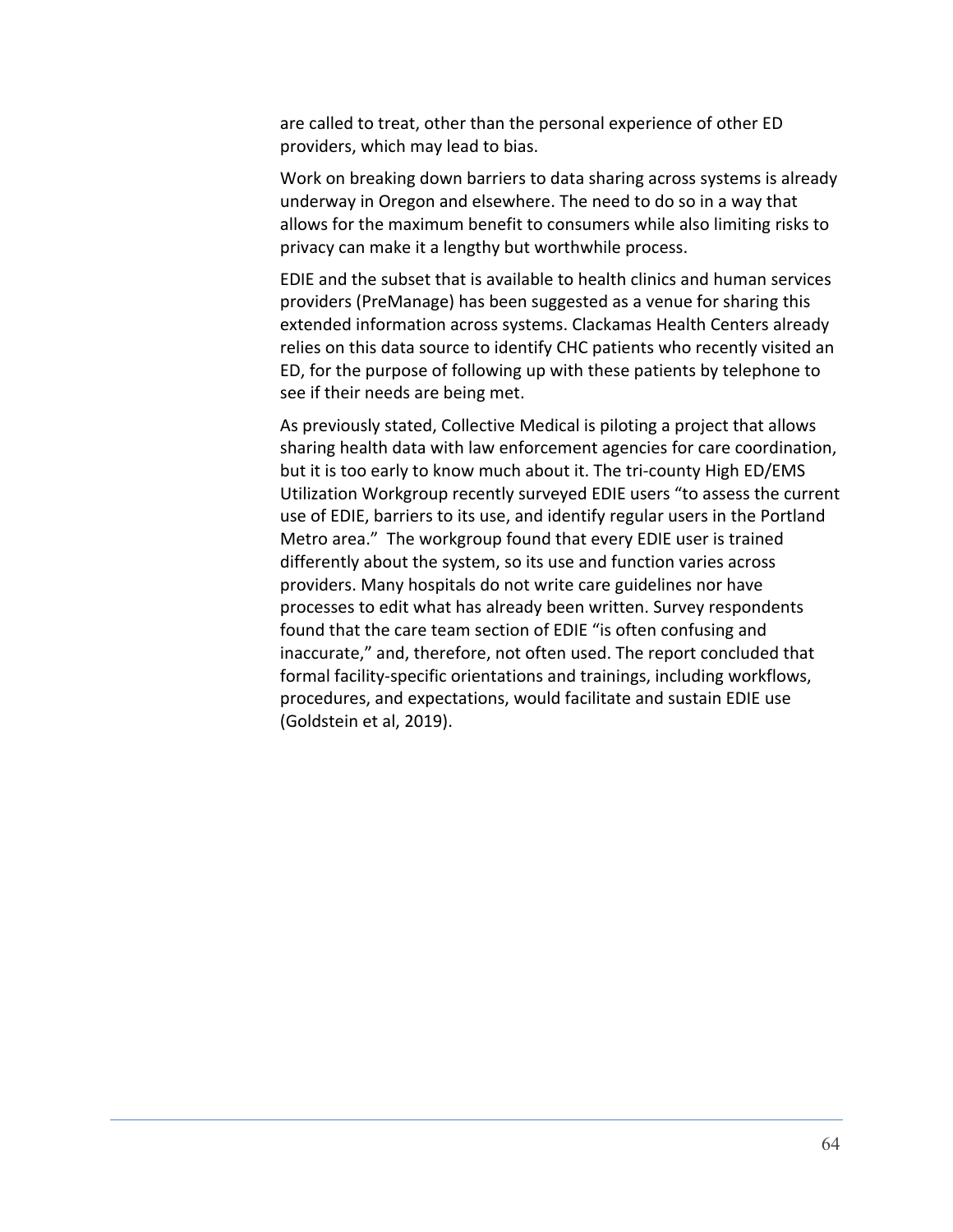### **Summary:**

Concentrating services on individuals with frequent utilization of high cost services can reduce overall system costs. As Clackamas County and its stakeholders review this report, they may want to consider what information can be incorporated into their own design for reducing high utilization of emergency and law enforcement services within their borders. As this report shows, those solutions may involve planning and resource sharing across county lines. Create system supports that address the ongoing and emerging needs that cause individuals to seek emergency services or have increased contact with law enforcement. Build on the data‐sharing methods and agreements developed for this study to make them permanent. Continue analyzing the data obtained for this study. Evaluate any intervention developed. As a systems issue, these challenges exist all over the country, but, as other FUSE projects have shown, local solutions can have large local impacts.

# **Work with community partners across systems to develop an intervention that targets frequent utilization in Clackamas County.**

The collection of evidence gathered for this study clearly shows that interventions targeting people with the highest levels of service utilization can reduce the use of high cost services, releasing these funds for prevention, lower cost services, and more equitable distribution across the population. Any additional steps in this direction that Clackamas County can take is likely to have positive financial and personal impacts for its residents. These steps might include creating a prioritization flag for high utilization in certain data systems.

# **Work with healthcare systems to build on the community outreach efforts that are already occurring for people with high ED/EMS utilization.**

Identify any gaps in services and outreach; and work across systems to fill them. Develop stable funding sources for these services. Housing and behavioral health services are key gaps to be addressed.

# **Review policies and procedures to ensure they are trauma informed.**

Providing individualized healthcare plans and trauma‐informed care is a key takeaway from consumers and the providers who serve them. A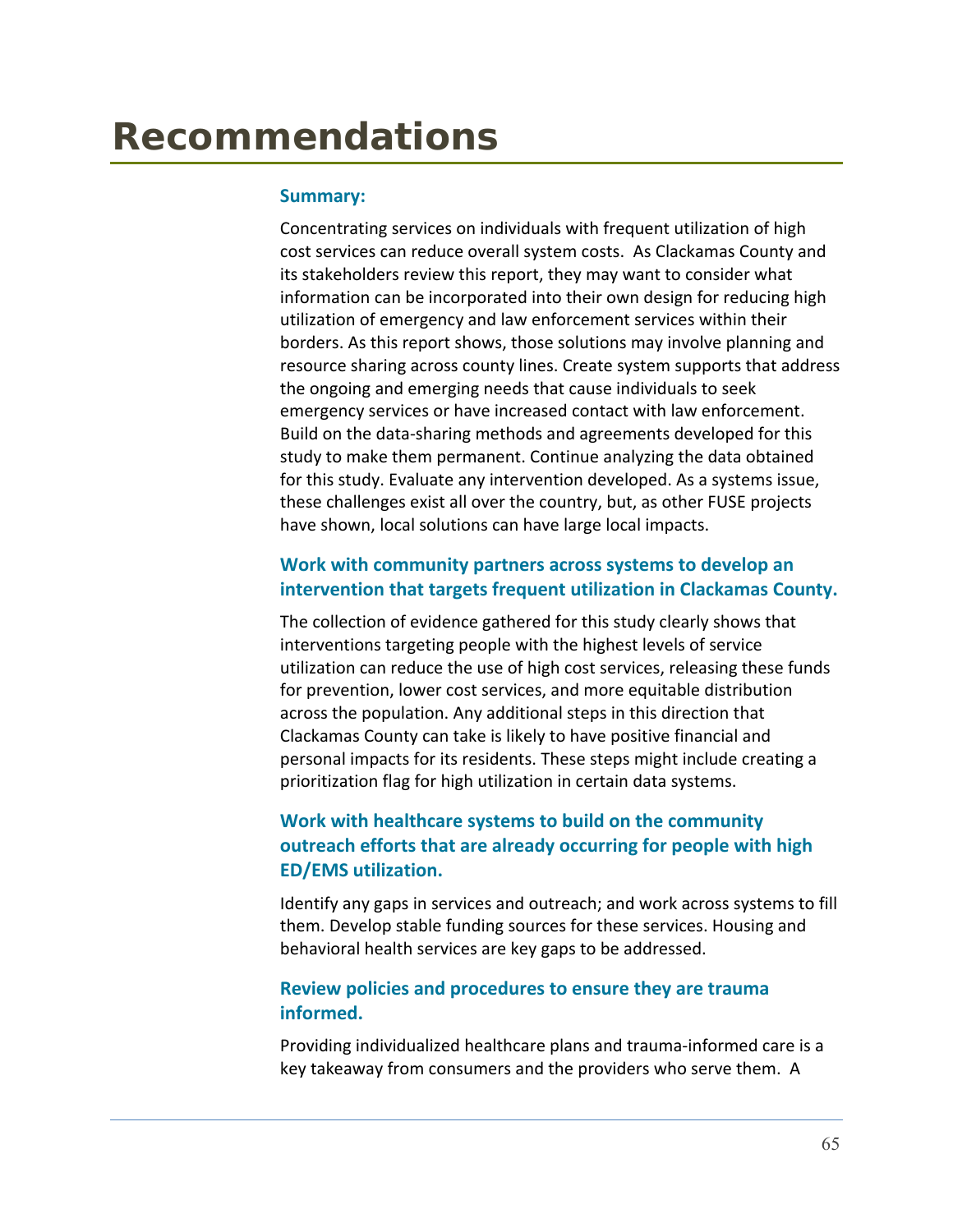trauma‐informed approach is needed at all levels of the system to build trust in the system and maintain engagement. Consumers who had a primary care doctor spoke about them in terms of "trust", "understanding", and "non‐judgmental". Personalized care coordination and cross‐system meetings are successful.

Trauma Informed Oregon (TIO) describes trauma informed care as an ongoing process of continuous improvement and monitoring. It includes policies and practices that create a culture and environment that feels safe, empowering, trustworthy, and welcoming. Resources for implementing Trauma Informed Care, including their organizational screening tool and step-by-step Road Map to Trauma Informed Care, are available on the TIO website, traumainformedoregon.org.

In addition to considering program‐level goals, service providers can work with individuals to identify personal goals through which they can achieve the changes most important to them, incrementally. Because trauma can impact a person's ability to track time, allow multiple missed visits before disenrolling individuals from programs.

## **Concentrate on addressing the ongoing and emerging needs that cause individuals to seek emergency services or have increased contact with law enforcement.**

These needs include stable housing, treatment for mental illness, addiction, chronic pain, and the traumas that contribute to these conditions. A key service gap that appears to exist for people with high utilization is permanent, supportive housing. As providers working with individuals with high utilization tell us, once housing is provided, individuals drop out of the high service utilization populations.

Focus on the continuum of care for people with high utilization, including post‐release services. Consider voluntary, long‐term opioid replacement injections for people being released from jail. These injections can reduce cravings that cause people to seek opioids immediately upon release and sustain them while they wait for an available space with a provider that offers medication for opioid use disorder (MOUD), also referred to as Medication Assisted Treatment (MAT).

#### **Incorporate person‐centered care.**

In addition to considering program‐level goals, service providers can work with individuals to identify personal goals through which they can achieve the changes most important to them, incrementally.

*"Once housing is provided, individuals drop out of the high service utilization populations."* 

Consider voluntary, long‐term opioid replacement injections for people being released from jail.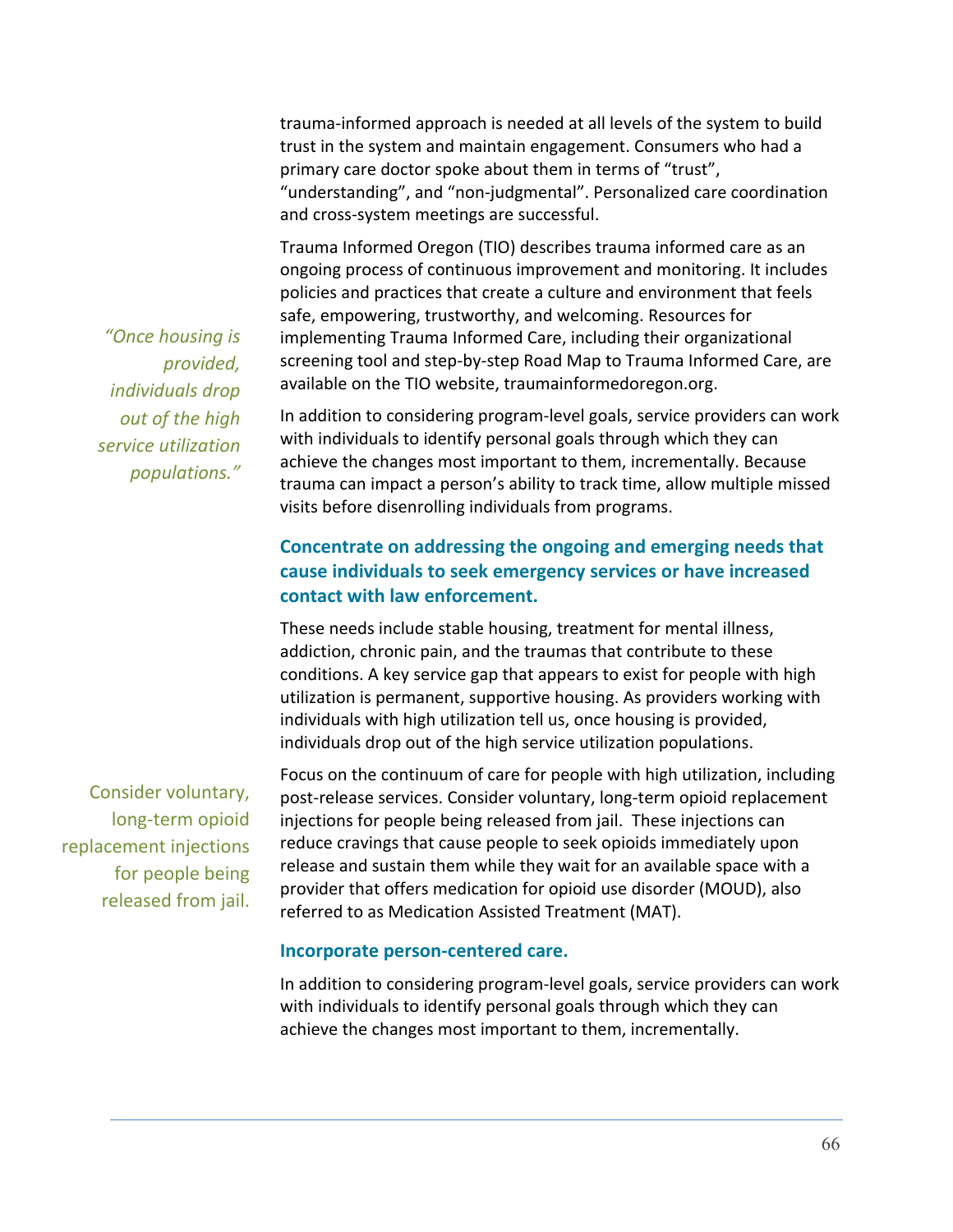## **Increase coordination of primary and behavioral healthcare, including pathways to addiction treatment and chronic pain management.**

Clackamas County and numerous healthcare providers are already working internally toward this goal, and may want to explore additional strategies with their community partners who serve people with high service utilization. Organizational resources for implementing this coordination are available online

(https://www.oregonpainguidance.org/six‐building‐blocks/6‐building‐ blocks‐overview/, https://www.integration.samhsa.gov/operations‐ administration/assessment‐tools) and through regional prevention coordinators (https://www.oregonpainguidance.org/regions/).

## **Build on the data sharing methods and agreements developed for this study to make them permanent.**

The data sharing agreements and lines of communication initiated for this study have laid the groundwork for continued data sharing and collaboration. Upon request, PSU can provide the syntax for analyzing the Clackamas County system data (using R data analysis software) developed for this study, so that the analysis can be replicated using future data sets. Clackamas County can build on this foundation to create more permanent pathways for care coordination across these systems that serve the same populations.

## **Review paper files and data sets for documents, comments and/or open‐ended text fields that indicate housing status.**

Use this information to develop more accurate and comprehensive ways to track homelessness in existing data systems.

## **Continue data analysis to better track the prevalence of mental illness, addiction and homelessness.**

The data obtained for this study has more to tell us about the characteristics of and solutions to frequent utilization of high cost services. The data sources and variables for exploring the prevalence of addiction, mental illness, and homelessness among people coming in frequent contact with law enforcement and emergency response in Clackamas County were identified through this study, but not all of them were obtained for this report. For example, data from the District Attorneys' office documents multiple charges rather than a single primary charge. HMIS data contains a vulnerability scale that may be useful in identifying people with rising needs. Although time ran out for

Upon request, PSU can provide the data analysis syntax developed for this study so the county can update its outreach lists as needed.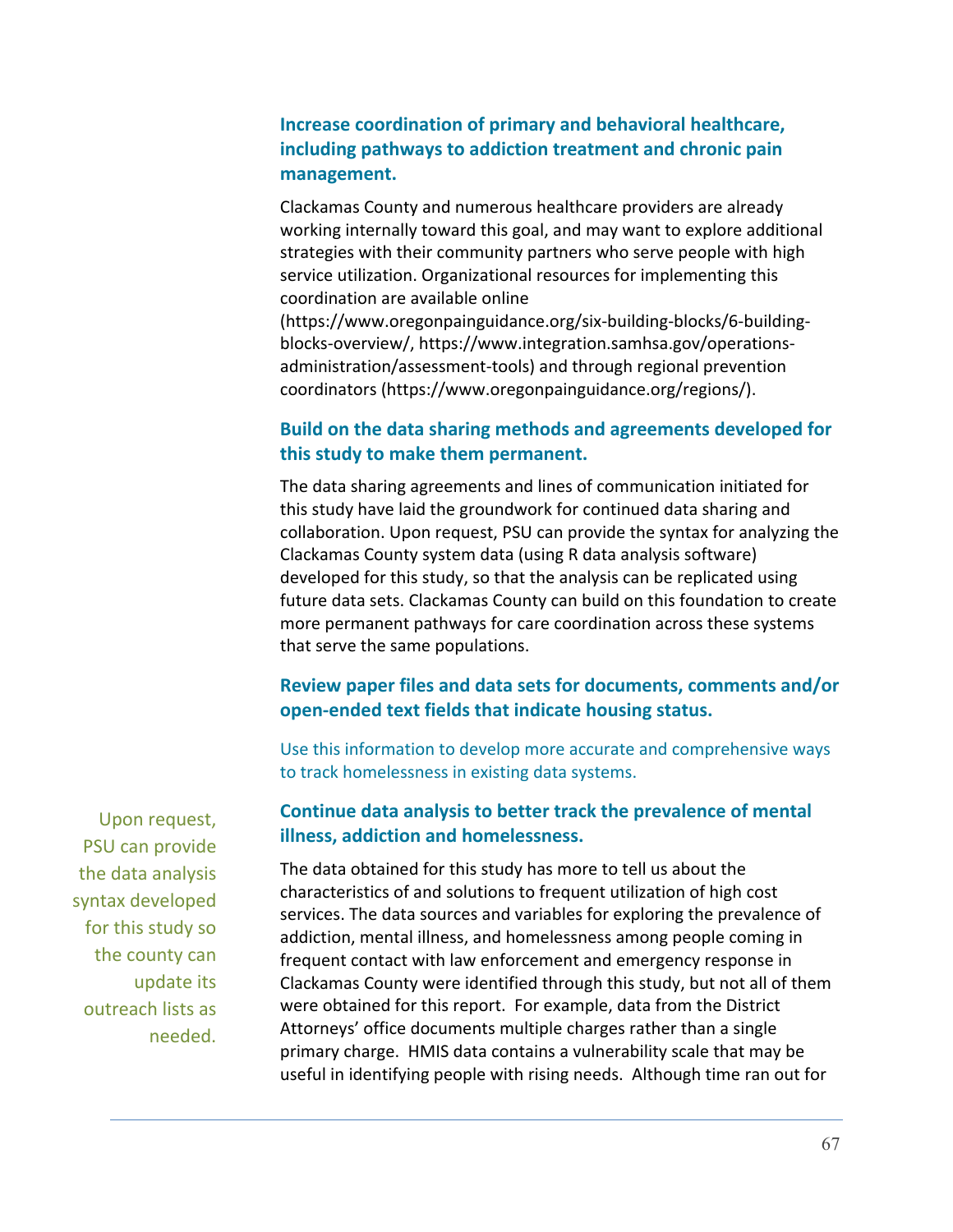this study, Clackamas County and PSU may want to pursue financial resources for continued analysis.

Further analysis questions include:

- What do additional data sets (HMIS, DA, CHA) tell us about housing status, the prevalence of drug or alcohol‐related charges as secondary charges, the nature of parole violations, and missed court appointments?
- What is the prevalence of mental illness and addiction among people with high jail utilization in Clackamas County?
- What are the characteristics and intersections of people with bookings related to methamphetamine versus heroin?

## **Integrate racial equity**

In general people of color have a more difficult time accessing health care systems, and have different experiences in the criminal justice system. Data sets obtained from these systems will have biases that limit their representation. Further, in a community with a comparatively small set of people of color, especially when disaggregated by specific communities of color, people of color may be "lost" in the dataset. Consider creating high utilizer lists based on race to ensure all racial groups receive access to increased services, or incorporate race as a prioritizing tool for high utilizer lists that result in more people than can be supported in a given program. Recognize that some communities of color, such as Latinos, may be under‐represented in health care datasets because of their immigration status. Other communities, such as Asians, may have some sub‐groups who are doing comparatively well while others are faring far worse.

## **Better identify gender and sexual orientation**

People may not be comfortable naming their gender identity or sexual orientation when navigating the criminal justice or health care systems. Additional work with providers and consumers may help Clackamas County ensure they are reaching and supporting those populations in ways that reliance on official system data will not.

#### **Evaluate any intervention developed.**

Past evaluations of FUSE interventions around the country have revealed positive impacts for communities and their residents. The knowledge gained from these evaluations have also led to refinements in the FUSE interventions themselves. Any targeted intervention developed by

Recognize that some communities of color, such as Latinos, may be under‐represented in health care datasets because of their immigration status.

Other communities, such as Asians, may have some sub‐groups who are doing comparatively well while others are faring far worse.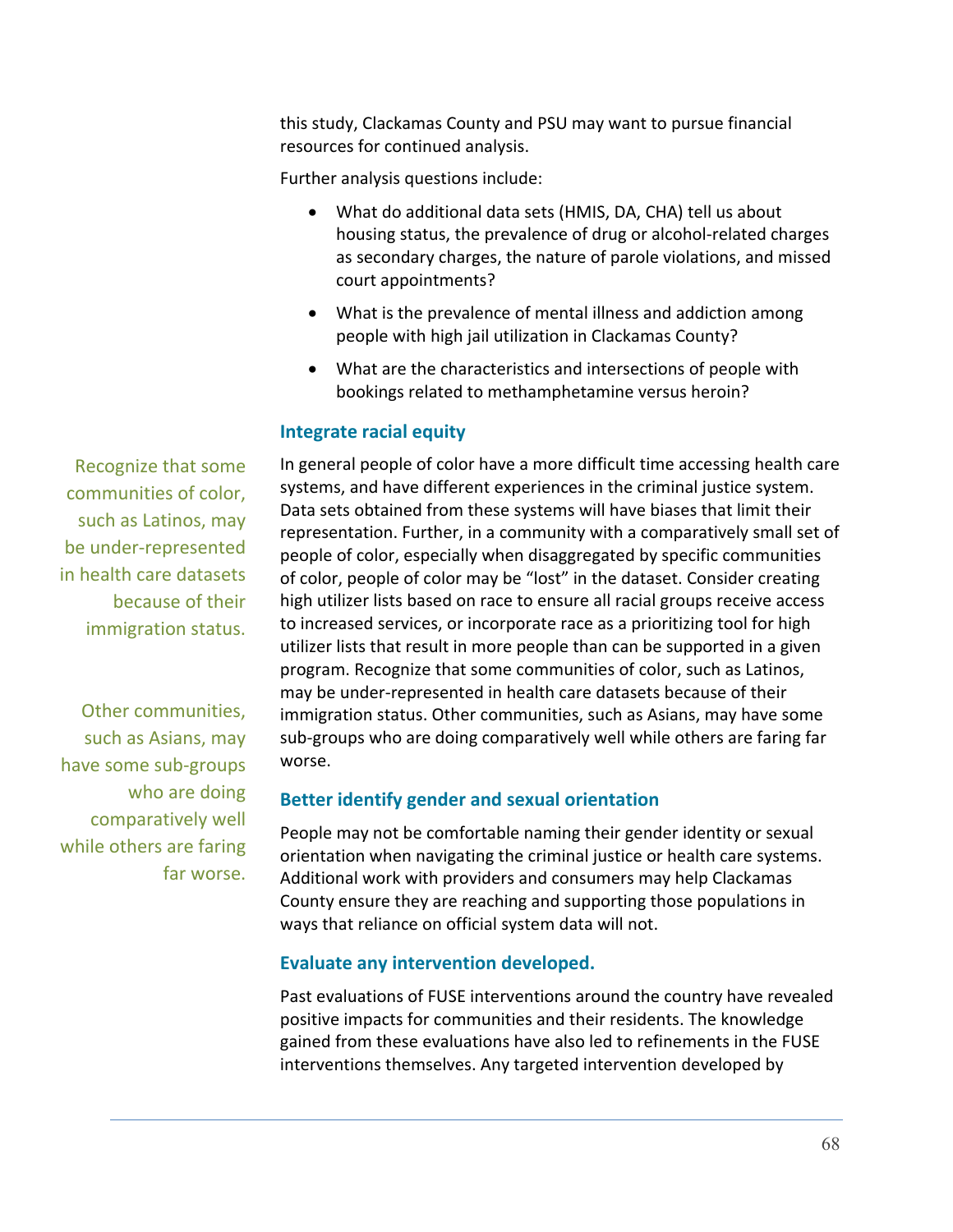Clackamas County should be evaluated to understand the cost savings and personal impacts of such a program and guide its further development.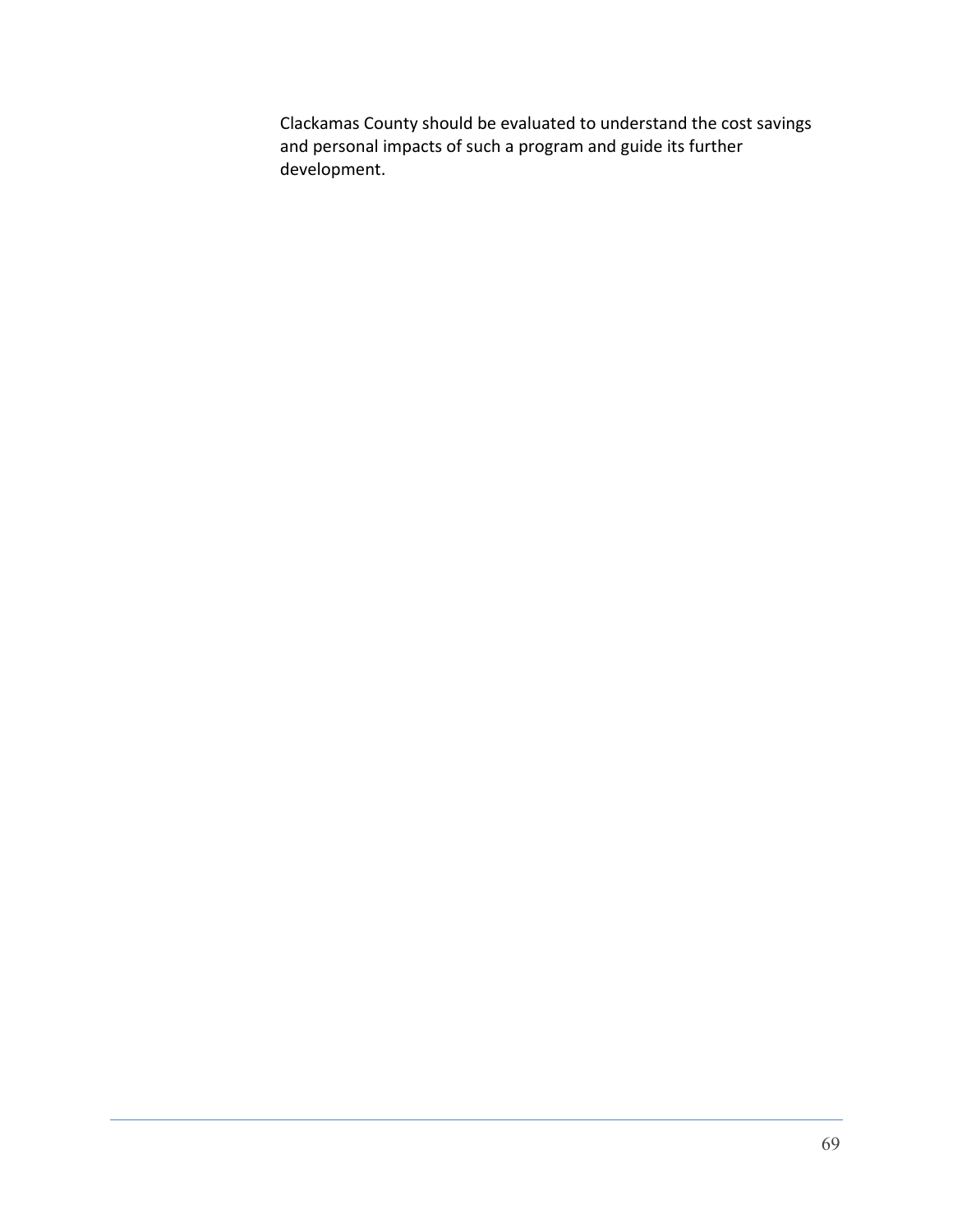## **References**

- Aidala, A., McAllister, W., Yomogida, M., & Shubert, V. (2013). Frequent Users Service Enhancement ('FUSE' initiative): New York City FUSE II evaluation report. New York: Columbia University Mailman School of Public Health.
- Alarid, L. F., & Rubin, M. (2018). Misdemeanor arrestees with mental health needs: Diversion and outpatient services as a recidivism reduction strategy. *International Journal of Offender Therapy and Comparative Criminology, 62*(3), 575–590.
- Allen, S., & Warney, C. (2019). Behavioral health justice reinvestment in Oregon. Salem, OR: Council of State Governments Justice Center 4<sup>th</sup> report to Oregon Behavioral Health Justice Reinvestment Steering Committee. Presented February 7, 2019: retrieved June 28, 2019, from https://csgjusticecenter.org/wp‐content/uploads/2019/02/OR‐BHJR‐ FEB\_FINAL\_v4.pdf
- Althaus, F., Paroz, S., Hugli, O., Ghali, W. A., Daeppen, J.‐B., Peytremann‐Bridevaux, I., & Bodenmann, P. (2011). Effectiveness of interventions: Targeting frequent users of Emergency Departments: A systematic review. *Annals of Emergency Medicine, 58*(1), 41‐ 52.
- Bureau of Prisons, Department of Justice (2018). Annual Determination of Average Cost of Incarceration, 83 Fed. Reg. 18863
- Asch, D., & Volpp, K. (2012). What business are we in? The emergence of health as the business of health care. *New England Journal Of Medicine, 367*(10), 888‐889.
- Bautista, Cronin & Cuyler. (2017). Breaking the cycle of homelessness and crisis: A Lane County data driven project examining the link between housing & costly service utilizers. Retrieved June 28, 2019, from

https://olis.leg.state.or.us/liz/2017I1/Downloads/CommitteeMeetingDocument/150458

- Bonta, J., Blais, J., & Wilson, H. A. (2014). A theoretically informed meta‐analysis of the risk for general and violent recidivism for mentally disordered offenders. *Aggression and Violent Behavior, 19*(3), 278–287.
- Chang, G., Weiss, A. P., Orav, E. J., & Rauch, S. L. (2014). Predictors of frequent emergency department use among patients with psychiatric illness. *General Hospital Psychiatry, 36*(6), 716–720.
- Cottle, C. C., Lee, R. J., & Heilbrun, K. (2001). The prediction of criminal recidivism in juveniles: A meta‐analysis. *Criminal Justice and Behavior, 28*, 367–394.
- Das, L. T., Abramson, E. L., & Kaushal, R. (2019). High‐need, high‐cost patients offer solutions for improving their care and reducing costs. *NEJM catalyst, 2019,* https://catalyst.nejm.org/high‐need‐high‐cost‐patients‐solutions/.
- Doran, K. M., Raven, M. C., & Rosenheck, R. A. (2013). What drives frequent Emergency Department use in an integrated health system? National data from the Veterans Health Administration. *Annals of Emergency Medicine, 62*(2), 151–159.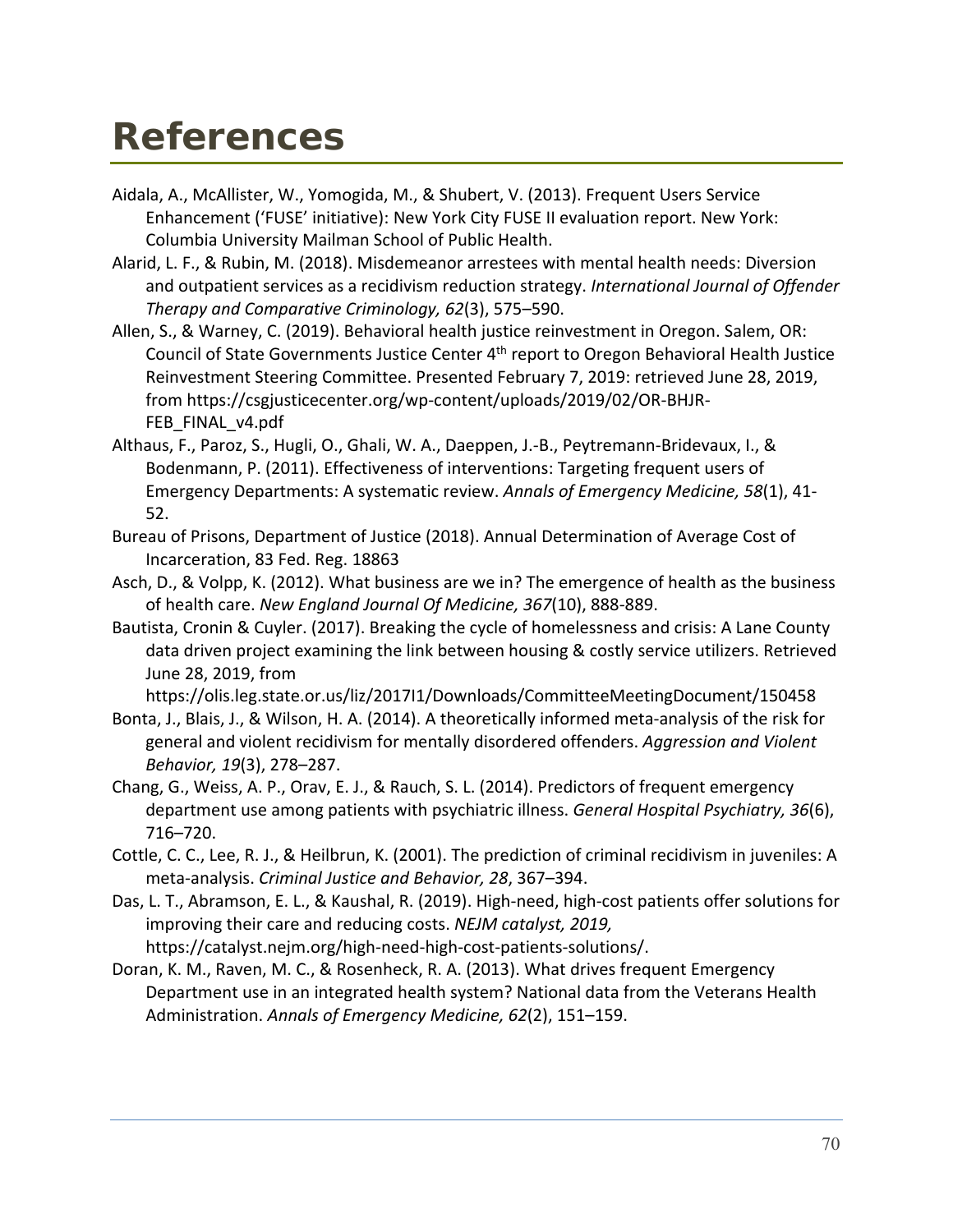- Doupe, M.B., Palatnick, W., Day, S., Chateau, D., Soodeen, R.A., Burchill, C., & Derksen, S. Frequent users of emergency departments: Developing standard definitions and defining prominent risk factors. *Annals of Emergency Medicine, 7*(24‐32).
- Durose, M. R., Snyder, H. N., & Cooper, A. D. (2015). Multistate criminal history patterns of prisoners released in 30 states, NCJ 248942. Retrieved June 28, 2019, from https://www.bjs.gov/content/pub/pdf/mschpprts05.pdf
- Enard, K., & Danelin, D. (2013). Reducing preventable Emergency Department utilization and costs by using community health workers as patient navigators. *Journal of Healthcare Management, 58*(6), 412–428.
- Flaming, D., Lee, S., Burns, P., Sumner, G. (2013). Getting Home: Outcomes from Housing High Cost Homeless Hospital Patients. Los Angeles: Economic Roundtable. Retrieved June 28, 2019, from https://economicrt.org/wp‐content/uploads/2013/09/Getting\_Home\_2013.pdf
- Fontaine, J., Gilchrist‐Scott, D., & Horvath, A. (2011). Supportive housing for the disabled reentry population: The District of Columbia Frequent Users Service Enhancement Pilot Program: (552852012‐001) [Data set].
- Goldstein, A. et. al. (2019). Portland area ED Information Exchange (EDIE) user survey results. Final version June 26, 2019. Contact: alison.j.goldstein@multco.us
- Growns, B., Kinner, S., Conroy, E., Baldry, E., & Larney, S. (2017). A systematic review of supported accommodation programs for people released from custody. *International Journal of Offender Therapy and Comparative Criminology. 62,* 0306624X1771410.
- Henrichson, C., Rinaldi, J., & Delaney, R. (2015). The price of jails: Measuring the taxpayer cost of local incarceration. Vera Institute of Justice. Retrieved June 28, 2019, from https://www.vera.org/publications/the‐price‐of‐jails‐measuring‐the‐taxpayer‐cost‐of‐local‐ incarceration.
- Katsiyannis, A., Whitford, D. K., Zhang, D., & Gage, N. A. (2018). Adult recidivism in the United States: A meta‐analysis 1994–2015. *Journal of Child and Family Studies, 27*(3), 686‐696.
- Lehmer, A., Canada, J., Page, B., & Rice, T. (2018). Cross-systems data sharing in practice: Homeless services, healthcare, and criminal justice. Presentation for the National Human Services Data Consortium Conference, Pittsburgh, PA.
- Listwan, S., Hartman, J., & LaCourse, A. (2018). Impact of the MeckFUSE Pilot Project: Recidivism among the chronically homeless. *Justice Evaluation Journal, 1*(1)*,* 96‐108.
- Minneapolis / Hennepin County Office to End Homelessness. (2009). Frequent User Service Enhancement (FUSE) Program.
- National Academies of Sciences, Engineering, and Medicine. (2018). Permanent Supportive Housing: Evaluating the Evidence for Improving Health Outcomes Among People Experiencing Chronic Homelessness. Washington, DC: The National Academies Press. doi: https://doi.org/10.17226/25133.Retreived August 15, 2019 from: https://www.ncbi.nlm.nih.gov/books/NBK519595
- Oates, G., Tadros, A., & Davis, S. (2009). A comparison of national Emergency Department use by homeless versus non‐homeless people in the United States. *Journal of Health Care for the Poor and Underserved, 20*(3), 840–845.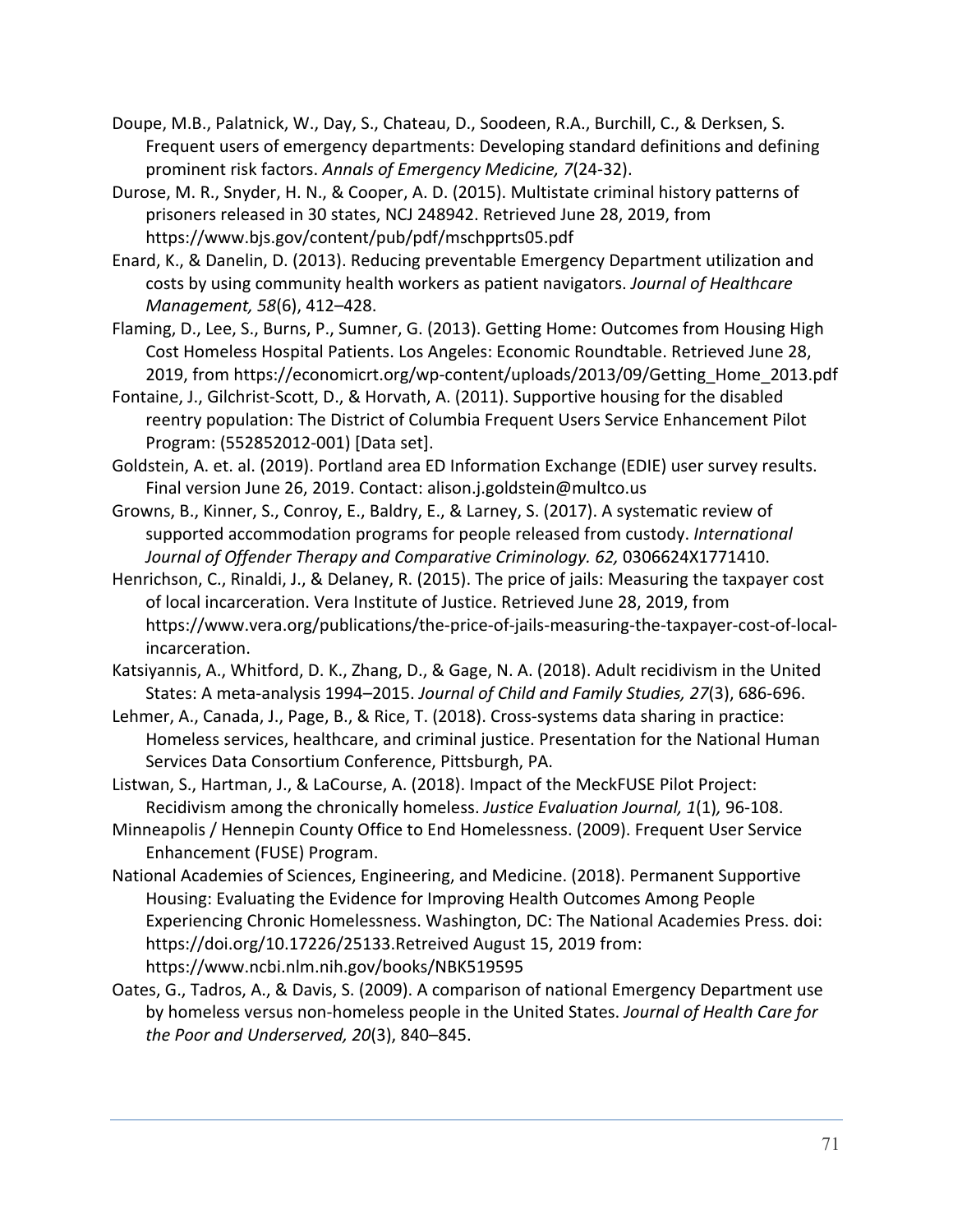- Portland City Auditor (2019). Independent Police Review: Portland Police Bureau should identify its role in responding to the City's homeless crisis. Retrieved July 19, 2019, from https://www.portlandoregon.gov/ipr/article/737546
- Raven, M., Kushel, M., Ko, M., Penko, J., & Bindman, A. (2016). The effectiveness of Emergency Department visit reduction programs: A systematic review. *Annals of Emergency Medicine, 68*(4), 467‐483.
- Reaser, L., & Gallagher, C. (2015). Project 25: Housing the most frequent users of public services among the homeless. San Diego: Fermanian Business & Economic Institute at Point Loma Nazarene University.
- Sadowski, L.S., Kee, R.A., VanderWeele, T.J., & Buchanan, D. (2009). Effect of a housing and case management program on Emergency Department visits and hospitalizations among chronically ill homeless adults: A randomized trial. *JAMA 301*(17), 1771–1778.
- Van den Heede, K., & Van de Voorde, C. (2016). Interventions to reduce emergency department utilisation: A review of reviews. Health Policy, 120(12), 1337‐1349.
- Wright, B., Tran, S., & Matson, J. (2014). TC911 service coordination program, analysis of program impacts & sustainability. Portland, OR: The Centers for Outcomes Research & Education, Providence Health Services.
- Wright, B. J., Zhang, S. X., Farabee, D., & Braatz, R. (2014). Prisoner reentry research from 2000 to 2010: Results of a narrative review. *Criminal Justice Review, 39*, 37‐57.
- Yoon, J., Luck, J., Cahn, M., Bui, L., & Govier, D. (2016). ED boarding of psychiatric patients in Oregon. Portland: Oregon State University College of Public Health and Human Sciences. Retrieved June 28, 2019, from https://www.ohsu.edu/xd/outreach/oregon‐rural‐ health/resources/rural‐frontier‐listening‐tour/upload/OHA‐Psychiatric‐ED‐Boarding‐Full‐ Report‐Final.pdf
- Zeng, Z. (2018). Jail inmates in 2016. The U.S. Department of Justice, Office of Justice Programs, Bureau of Justice Statistics. NCJ 251210. Retrieved August 15, 2019, from https://www.bjs.gov/content/pub/pdf/ji16.pdf.
- Zubritsky, C., et al. (2018). Breaking the cycle of recidivism: From in‐jail behavioral health services to community support. *Journal of Criminology and Forensic Studies, 1*(2): 180010.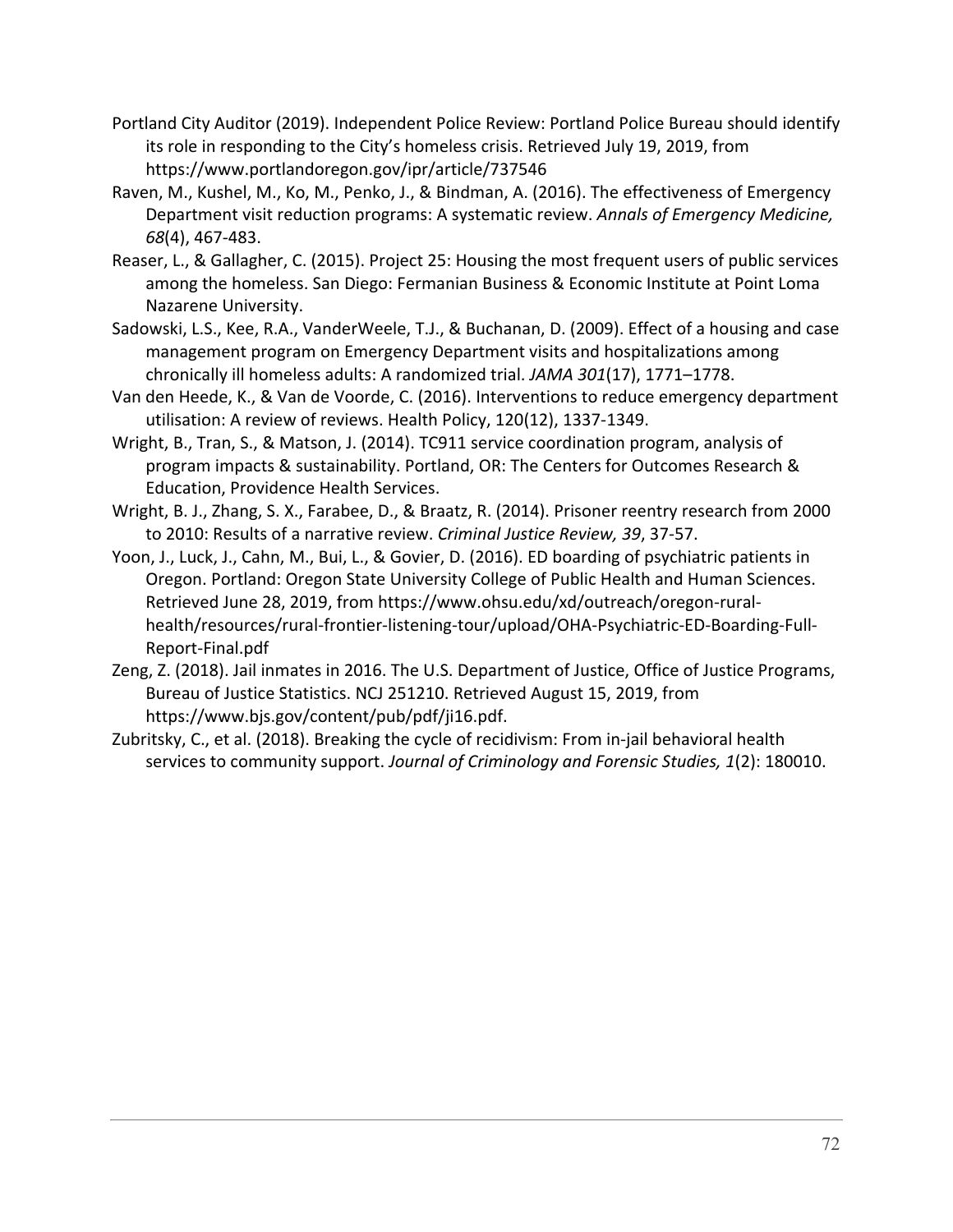# **Appendix A: Selected FUSE Projects in Detail**

## **Multnomah County, Oregon**

Multnomah County commissioned a FUSE study to be completed by the Corporation for Supportive Housing (CSH) and the Providence Center for Outcomes Research and Education (CORE) in 2018. The project goals are described as: *(1) To identify people with frequent utilization of multiple systems so they can be connected with needed supports, and to allow systems to better coordinate their efforts to support those with frequent utilization and improve their outcomes; and (2) to better understand how experiences in multiple systems interact to cause someone to frequently utilize services, to assess how outcomes in one sector are connected with outcomes in another, and to explore common root causes of frequent utilization across systems in order to identify maximum leverage points for coordinated interventioni .* Study findings are expected in 2019.

## **Lane County, Oregon**

Eligibility criteria: 100 individuals experiencing homelessness and identified by providers as demonstrating the highest utilization of hospital, jail, criminal justice, public transit, and other crisis services.

Numbers served: Of the 100 identified, 26 received street outreach and 11 individuals received housing; Lane County maintains a waitlist for housing availability which is expected to increase in the near future.

Program design: Lane County's Health and Human Services Division initiated the service collaboration among 18 different provider agencies and based their design on a model from the Corporation for Supportive Housing. The goal of the program is to identify individuals with high utilization and offer them housing and wraparound supports.

Outcomes: Lane County's FUSE project is grounded in Housing First principles and funded by private, local, and state financing, with considerable support from the Oregon Housing and Community Services agency. The pilot program enrolled 26 individuals who received outreach. A subset of 11 individuals received housing, 5 participants withdrew from the program, and 10 individuals remain on the waitlist for housing services. Findings included an 82% decrease in arrests, 75% decrease in court citations, 53% decrease in healthcare costs, and 26% decrease in emergency room utilization for this cohort.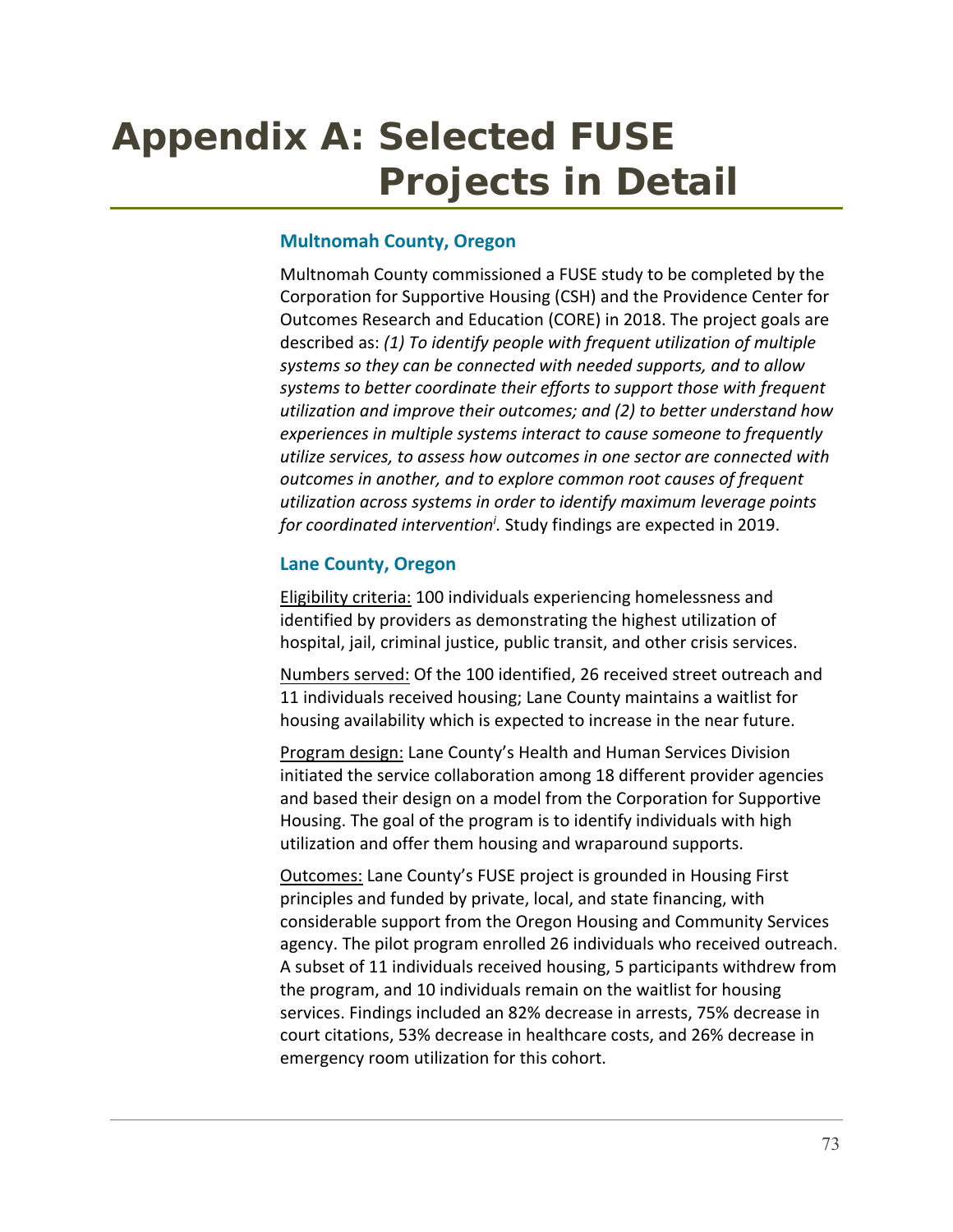Currently the collaborative is working to secure funding for additional housing. The list of high utilization continues to be generated each month.

### **King County, Washington**

Eligibility criteria: Familiar Faces are individuals who are booked into jail four or more times in one year with a concurrent mental health and/or substance use condition. Individuals with eight or more bookings in three years meet the criteria for Very Familiar Faces. About 2,000 individuals in King County are Familiar Faces and 300 are Very Familiar Faces. Of the 300, a randomly selected group was invited to enroll in the project.

Numbers served: 60 individuals enrolled in case management and wrap‐ around services, 20 housing placements with in‐house service supports.

Program design: The Familiar Faces pilot project was funded by the Veterans, Seniors, and Human Services Levy (a 1% sales tax) and was loosely modeled on previous FUSE studies. The goal of the program is to reduce Emergency Department costs and improve health outcomes by creating a system of integrated care for individuals identified with frequent utilization of King County Jail who also have complex mental and/or physical health needs. Housing was not the main intervention.

Outcomes: A report is forthcoming in 2019. Cost savings have been identified and will be allocated to criminal justice expenses (83%) and health and human services (17%).

### **Clark County, Nevada**

Eligibility criteria: Each system maintains its own list and definitions of frequent utilization. For the Clark County Jail, two or more bookings in the last three years is frequent utilization, and super‐frequent utilization is three or more bookings within three years. Inmates without shelter and appearing in local homelessness services databases were eligible for the program.

Numbers served: Jail intake workers referred 1,500 individuals to the program in 2016. 40 individuals were matched to shelter databases.

Program design: In 2013 the Clark County Jail was at capacity. An increase in visibility of people living on the streets facilitated political will to create a project which reduced the jail population by diverting those inappropriately housed in the jail system. Jail intake workers referred inmates who were to be discharged unsheltered to the supportive housing program.

Outcomes: This project has yet to be evaluated.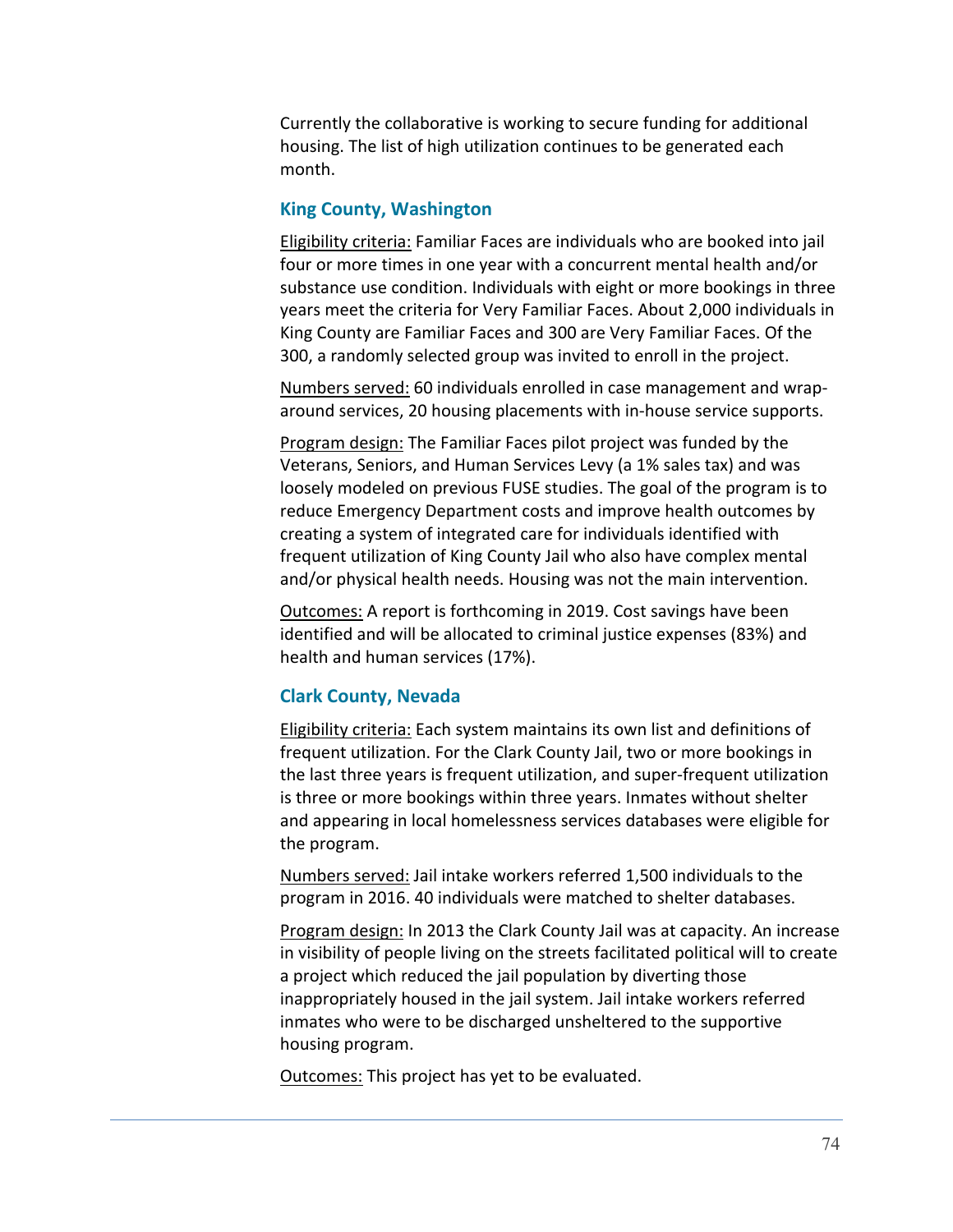## **New York City, New York**

Eligibility criteria: Individuals with four jail stays and four shelter stays within the past five years, who have interacted with either of these systems in the last year. Housing providers placed additional criteria on new residents, including substance abuse treatment within the past 12 months, no recent substance use evidence, and expression of readiness for housing, or a recent diagnosis of a serious mental health illness.

Numbers served: 100 individuals in 2006 (FUSE I); the program was then expanded in 2008 to include another 100 individuals (FUSE II) for a total enrollment of 200.

Program design: A scattered‐site Housing First approach and supportive permanent housing, including mobile case management or on‐site services, was funded through housing vouchers and nonprofit housing providers.

Outcomes: Columbia University led an evaluation of FUSE II for two years following housing placement. The study compared a group of 60 FUSE II participants to a group 70 who were eligible for the program but not enrolled, surveying each group every six months. The study found 91% of FUSE II participants were housed in permanent housing, compared to 28% in the comparison group at one year after intervention, and 86% of the intervention group retained their housing for two years compared to 42%. Shelter use among the FUSE II participants was reduced by 146.7 days, on average, and the number of participants with any shelter usage was reduced by 70% over two years. Incarceration rates for participants fell from the time of housing to a level 40% lower than that of the group not receiving FUSE II supports, and those enrolled were incarcerated an average of 19.2 fewer days than the comparison group. The decrease in shelter and jail utilization indicates a total cost savings per person of \$8,372 over a 12‐month period.

Notably, after two years the percentage of FUSE II participants with any recent use of hard drugs was half that of the comparison group, and the number with a current alcohol or substance use disorder had fallen by 30%.

Utilization of crisis medical services was .67 ambulance rides per person per year in the FUSE II participant group, compared to 1.2 rides in the comparison group. Psychiatric hospitalization days also fell by about half.

The evaluation noted that programs using the FUSE model may see increased specific service utilization for some participants, as they seek medical care postponed or inaccessible while homeless. This is a positive outcome.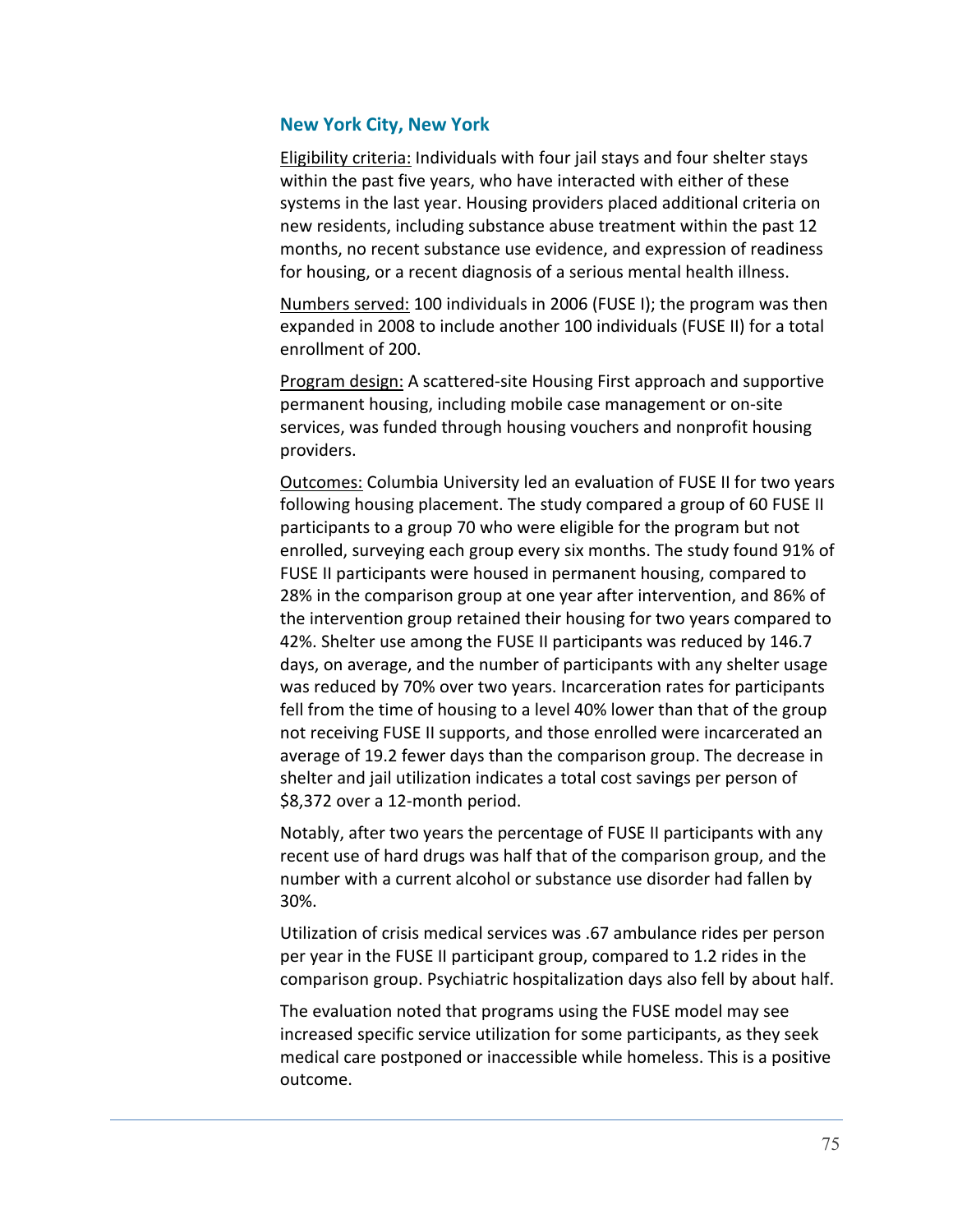## **San Diego County, California**

Eligibility criteria: To be eligible for enrollment in Project 25, an individual must cost the system more than the cost of a housing voucher and must have interacted with two of the following three systems: criminal justice or jails; emergency rooms, ambulances, or hospitalization; and county behavioral health services.

Numbers served: Of the 71 individuals who met the above criteria, 36 were given housing vouchers.

Program design: United Way partnered with San Diego County in 2010 to create Project 25. The goal of the project was to provide permanent supportive housing to use county funds more efficiently. Using a Housing First approach, the program placed individuals in housing units scatter‐ site throughout the city and provided intensive individualized case management.

Outcomes: An evaluation of the program was completed in 2014 for 28 members enrolled in the program and housed in their own apartments by 2011. The evaluation showed a 67% total reduction public service costs, from 2010 to 2013, from \$3.5 million in 2010 to \$1.1 million in 2013. Total expense in all major categories (ambulance transportation, ER visits, hospitalizations, arrest, and days in jail) fell by 90%, from \$111,000 to less than \$12,000 per person (on average). Net Return on Investment in 2013, after two years of housing for 28 individuals, was 262%.

The evaluation found the program also increased participants' independence, employment, and overall income. All but three participants are still enrolled (those three have passed away from natural causes). One third of the participants no longer need intensive support, effectively "graduating" from the program, an additional third may graduate after some time, and one third still requires intensive support (at the time of evaluation, 2014).

Future plans: San Diego Project 25 is phasing out in favor of the California Department of Health Care Services' Whole Person Care Pilots (WPC) and Health Homes Program. WPC is a five‐year, up to \$1.5B pilot program to test county‐based initiatives to coordinate care for vulnerable Medi‐Cal beneficiaries with high utilization of multiple systems and have poor outcomes. Funding is awarded to cities, counties, healthcare organizations, or hospitals (or a consortium of any of these) to coordinate care across health, behavioral health, and social services. WPC approved the first round of pilot applicants in 2016 and expanded the program in 2017.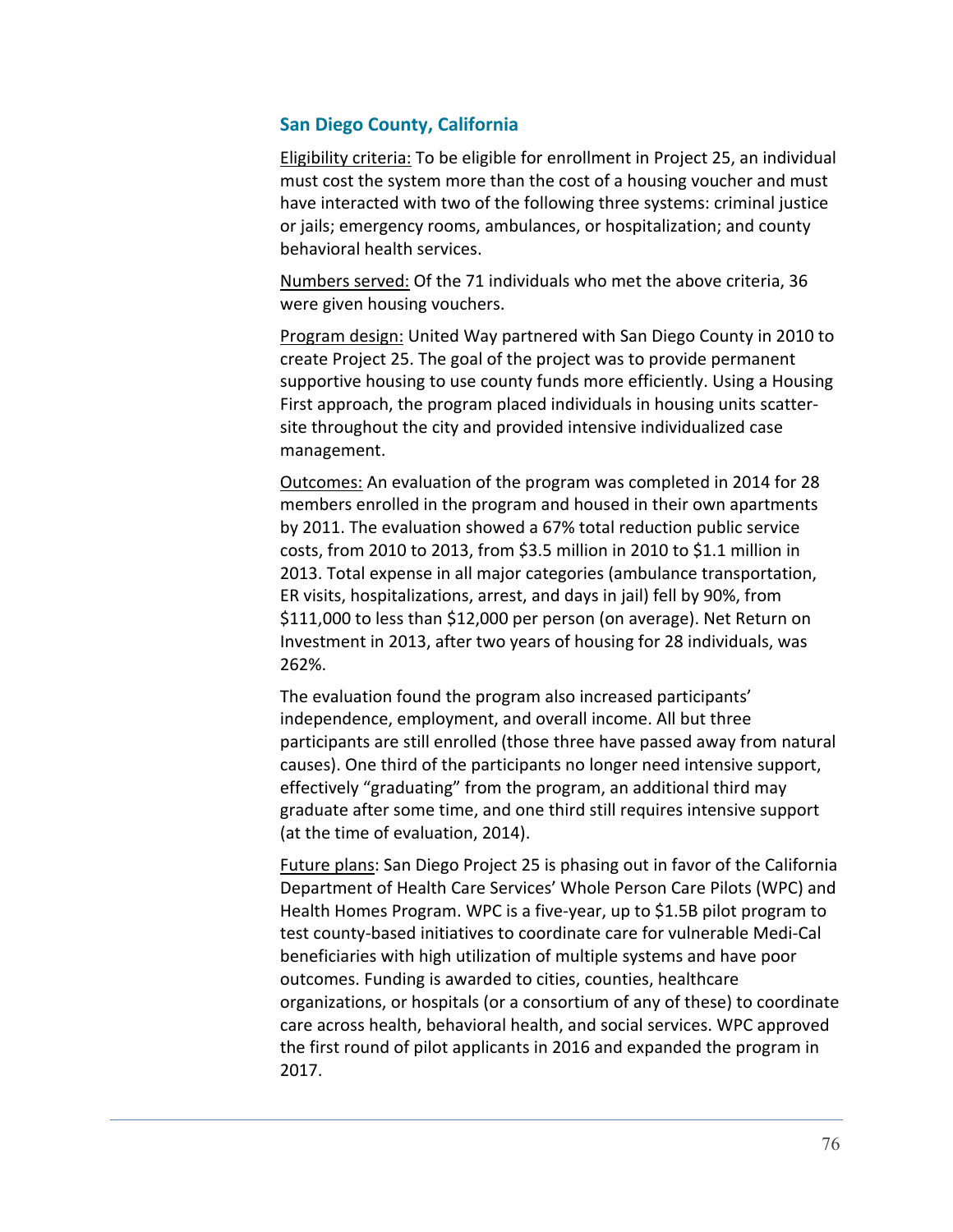Health Homes Program is an ongoing initiative to develop a network of providers of housing and coordinated care for individuals with high utilization who also have multiple chronic conditions. This program is organized through Medi‐Cal Managed Care Plans and funded through California Assembly Bill (AB) 261 (2013), allowable through section 2703 of the Affordable Care Act. The program is permanent subject to demonstrating no net impact to the state General Fund.

 $\overline{a}$ 

i CORE (2018). Understanding frequent users across systems: Data and analytic support for the FUSE Project (Multnomah County FUSE Study one-page description).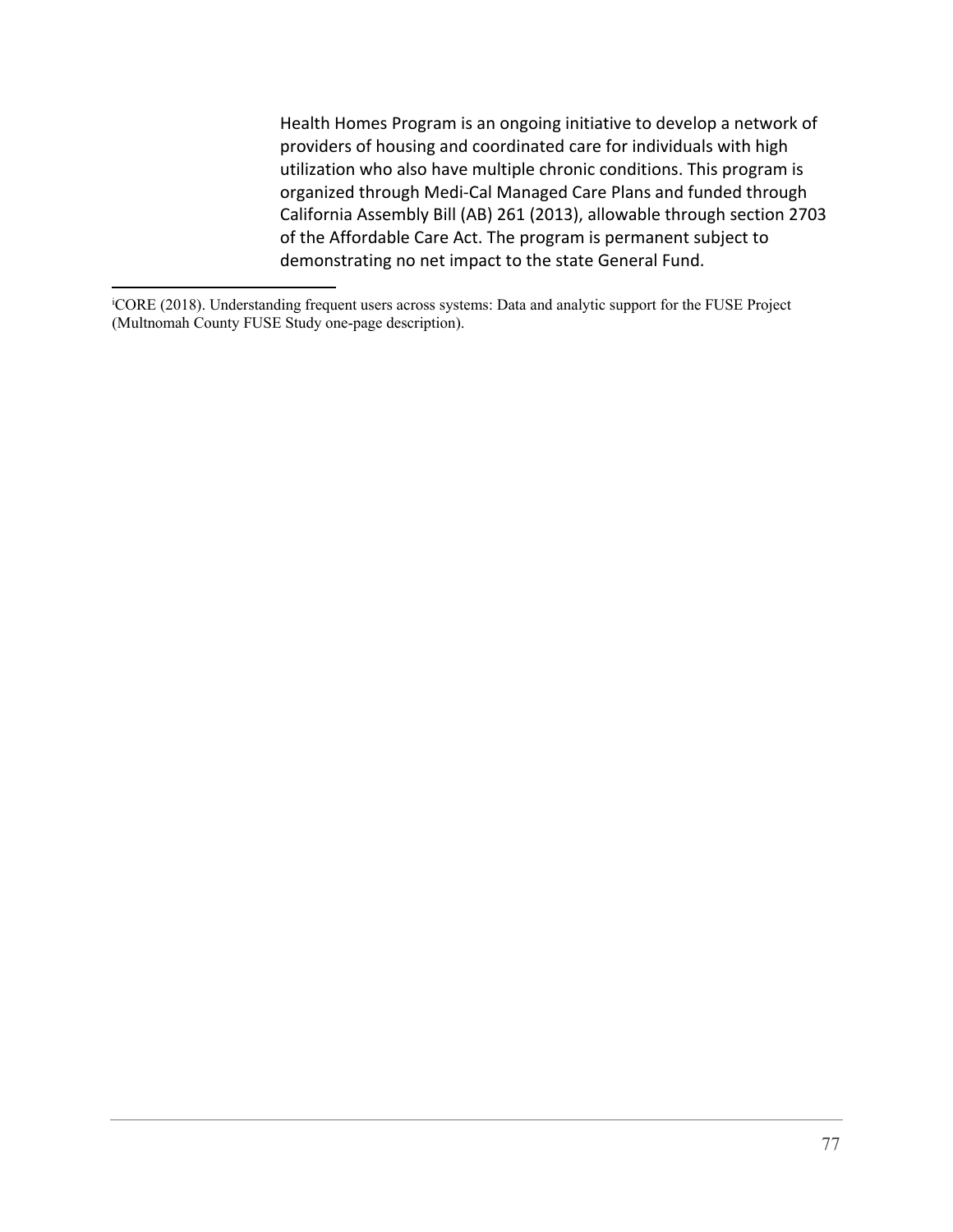# **Appendix B: Existing Frequent Utilization Services in Detail**

A variety of entities have designed services specifically to address the complex needs of individuals who return again and again for healthcare and other services, and more are in active development. Existing programs include:

## **Clackamas County Paramedic Community Response**

The community paramedic program emerged from a pilot project by Health Share in partnership with American Medical Response (AMR) and Providence to reduce 30‐day Emergency Department readmit and transportation costs. When the pilot project ended, Clackamas County Fire Station #1 continued the effort in close collaboration with AMR's opioid overdose follow‐up program. Together, Clackamas County Fire and AMR's Community Paramedics program focus on reducing non‐ emergency 911 calls and provide opioid and narcotic overdose follow‐up services through house calls, connecting clients with resources, and minimal case management. The Clackamas County community paramedics also provide immunization outreach for Hepatitis A, B, and C, flu shot clinics, and hosted service fairs to connect individuals with resources in one location.

Clients are referred by emergency responders who feel that transportation to the emergency department will not help the client. The community paramedic collaborates with AMR's frequent transport list and TC911's frequent utilization list to avoid duplication.

Funds provided by the EMS Council allow the community paramedic service to extend beyond Fire Station #1 to cover the entire county.

## **Clackamas Fire District #1**

Clackamas Fire District #1 provides services to over 220,000 permanent residents in an area covering nearly 235 square miles with 20 community fire stations in urban, suburban, and rural areas. The service area encompasses the cities of Happy Valley, Johnson City, Milwaukie, and Oregon City, as well as the unincorporated areas of Barton, Beavercreek, Boring, Carus, Carver, Central Point, Clackamas, Clarkes, Damascus, Eagle Creek, Holcomb, Oak Lodge, Redland, South End, Sunnyside, and Westwood.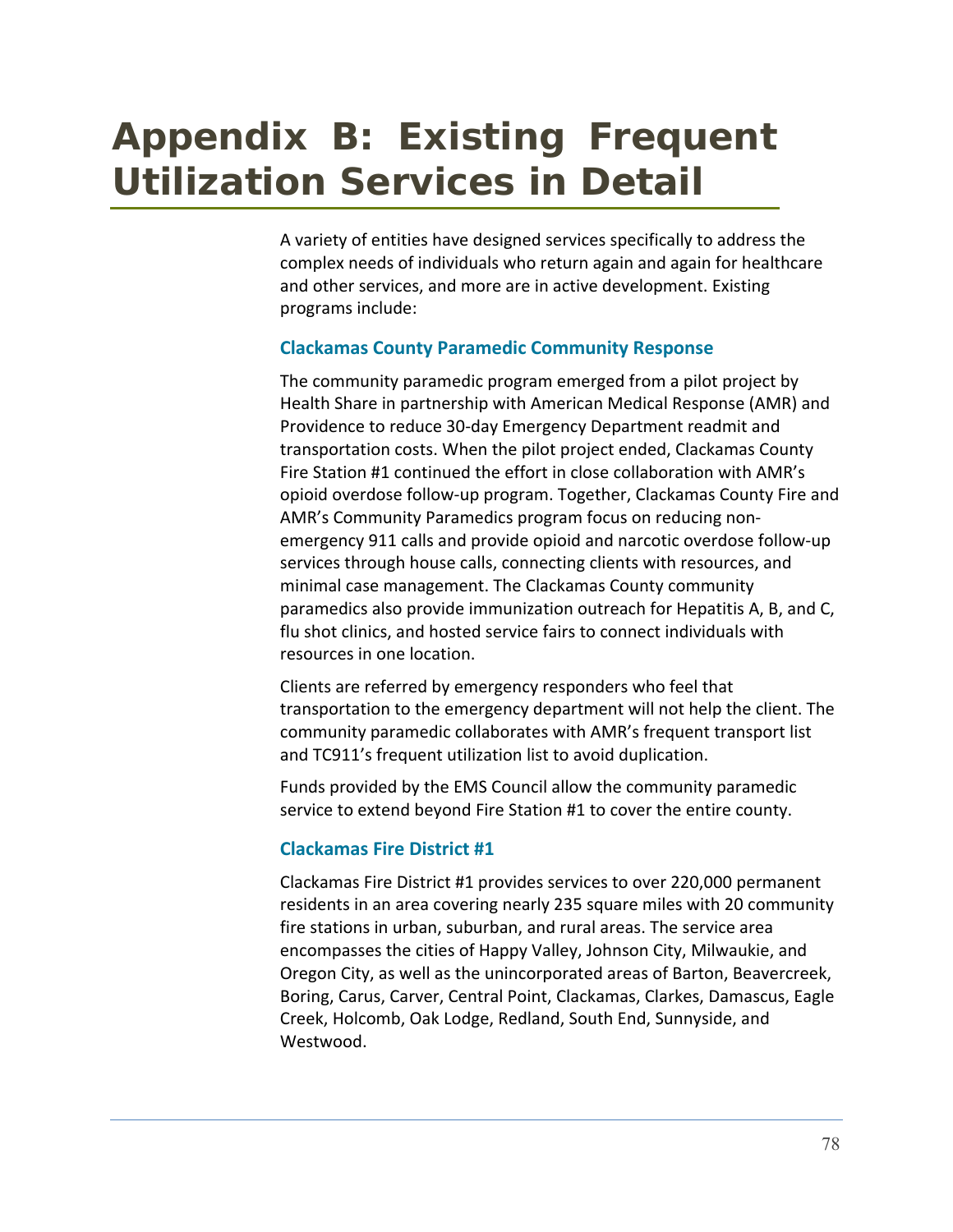## **Project Access NOW**

Project Access NOW improves communities' health and well‐being by creating access to care, services, and resources for those most in need via six separate programs. As a nonprofit, Project Access NOW leverages a variety of funding streams such as private grant funds, contracts, hospital funding, and private donations, as well as partnerships with CareOregon, Health Share, the Oregon Health Authority (OHA), Department of Consumer Business Services (DCBS), and others. Five of Project Access NOW's programs are currently in Clackamas County:

**Classic:** this program connects uninsured clients to donated care.

**Pharmacy Bridge:** offers low‐cost medications for participating clinics.

**C3 Community Assistance Program (C3CAP)**: provides transportation, housing, medications, utility assistance, and more for newly discharged patients and Medicaid members.

**Outreach, Enrollment, and Access (OEA)**: assists clients and their families with applying for the Oregon Health Plan (OHP) and/or Qualified Health Plans (QHP).

**Premium Assistance**: pays QHP premiums for clients and their families who would otherwise be unable to afford it.

Project Access NOW is involved in an effort to expand the Community Pathways program to Clackamas County. Community Pathways is a national model. It creates a network of community‐based organizations connected via employed case workers called "Navigators," to help patients identify and address their social determinants of health. Community Pathways is funded by hospitals, health systems, grants, and fundraising. This Pathways model may be extended to Clackamas County soon as the Regional Community Health Network.

## **Tualatin Valley Fire & Rescue**

Tualatin Valley Fire & Rescue provides fire protection and emergency medical services across Clackamas, Multnomah, Washington, and Yamhill counties. Its service area in Clackamas County includes the cities of Newberg, Sherwood, Tigard, Tualatin, West Linn, and Wilsonville. TVF&R is also a subcontract provider of transport services to AMR in Clackamas County.

## **Clackamas County Veterans Service Office**

The Clackamas County Veterans Service Office assists and advocates for veterans and their families to help them obtain the benefits they earned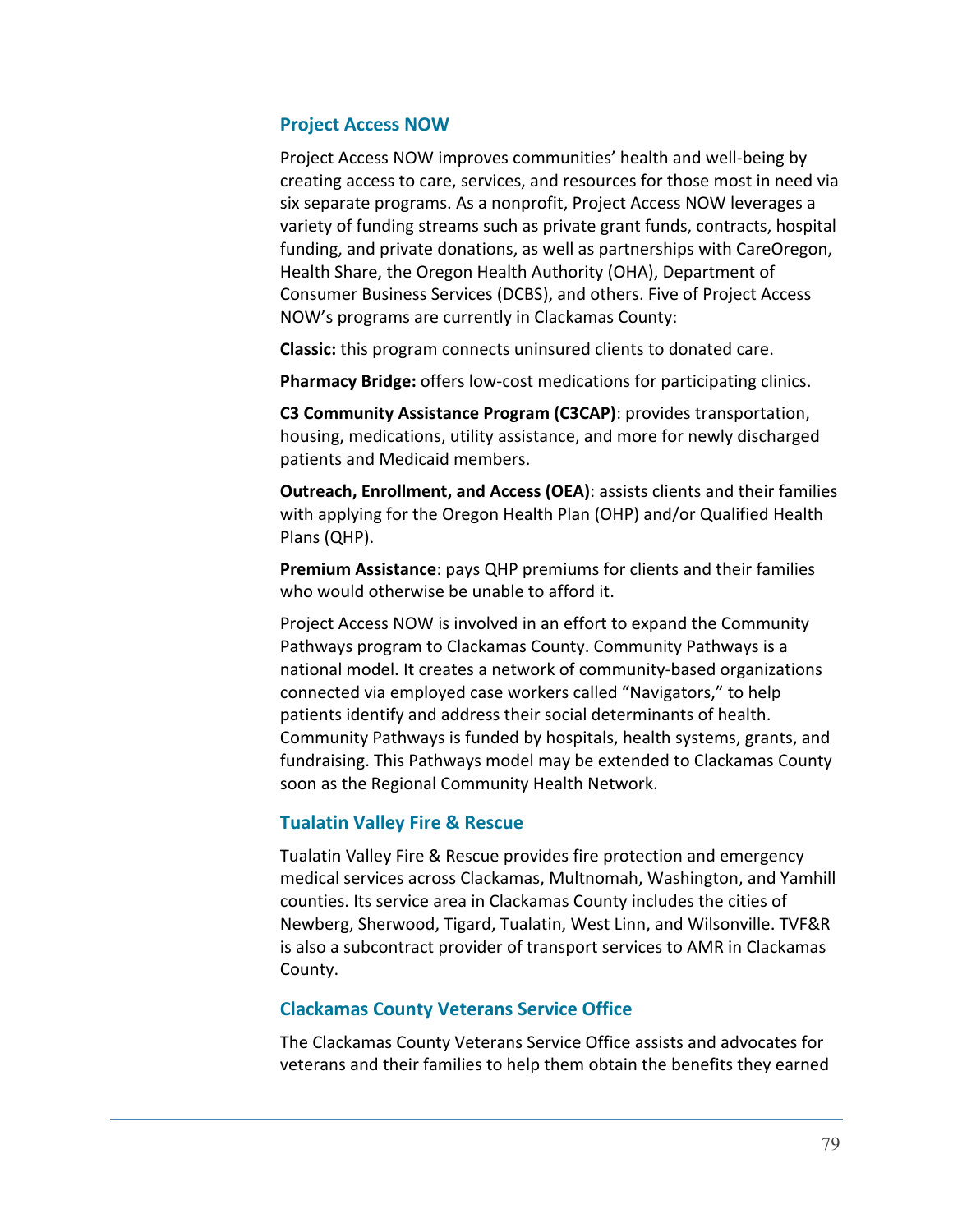through their military service. VS officers are accredited and trained in VA law. With Coordinated Housing Access (CHA), the Veterans Service Office runs three programs to provide housing services for veterans in Clackamas County:

**Veterans Rapid Re‐Housing Project** provides up to 24 months of rental assistance to veterans.

**Housing our Heroes** helps veterans with disabilities access permanent housing.

**Veterans Rental Assistance Program** provides long‐term rent subsidies and a mental health peer support specialist.

## **Clackamas Service Center**

Clackamas Service Center is a facility near the Springwater Corridor trail that provides services for housed and houseless individuals and families, called members, in a trauma‐informed setting. Programs and the five paid staff members are funded by private donations and other sources. The center serves about 800 unique household units per month. About 50% of its members are housed and 50% houseless. Services include a food pantry, mail pick‐up, medical care (provided by Outside In), clothing closet, showers, needle exchange, and prepared meals. The CSC hosts resource fairs once a month at which other providers, including CareOregon and Multnomah Housing, can connect with members. In the future the CSC hopes to increase their housing connectivity services for their currently houseless members, as well as provide classes and skills training.

#### **The Father's Heart Street Ministry**

The Father's Heart Street Ministry is a faith‐based community space that provides consistent daily services and curates a home‐like environment for people in Clackamas County who are currently experiencing homelessness or housing instability. Service providers describe it as a calm place for rest and rejuvenation. Drugs and alcohol are not permitted on the campus, and the staff promote a culture of respecting the (residential) neighborhood. The ministry is open four days a week, Tuesday ‐ Friday, as a drop‐in center, and provides breakfast, lunch, meals to go, showers with clothing exchange, napping spaces, access to a telephone and wifi, a mail drop, and community. Local churches, individuals, community service groups, and other organizations support Father's Heart through fiscal and material donations, including a recent Small Grant from Clackamas County to purchase necessary clothing items for their shower program. The ministry serves 60‐100 people each day;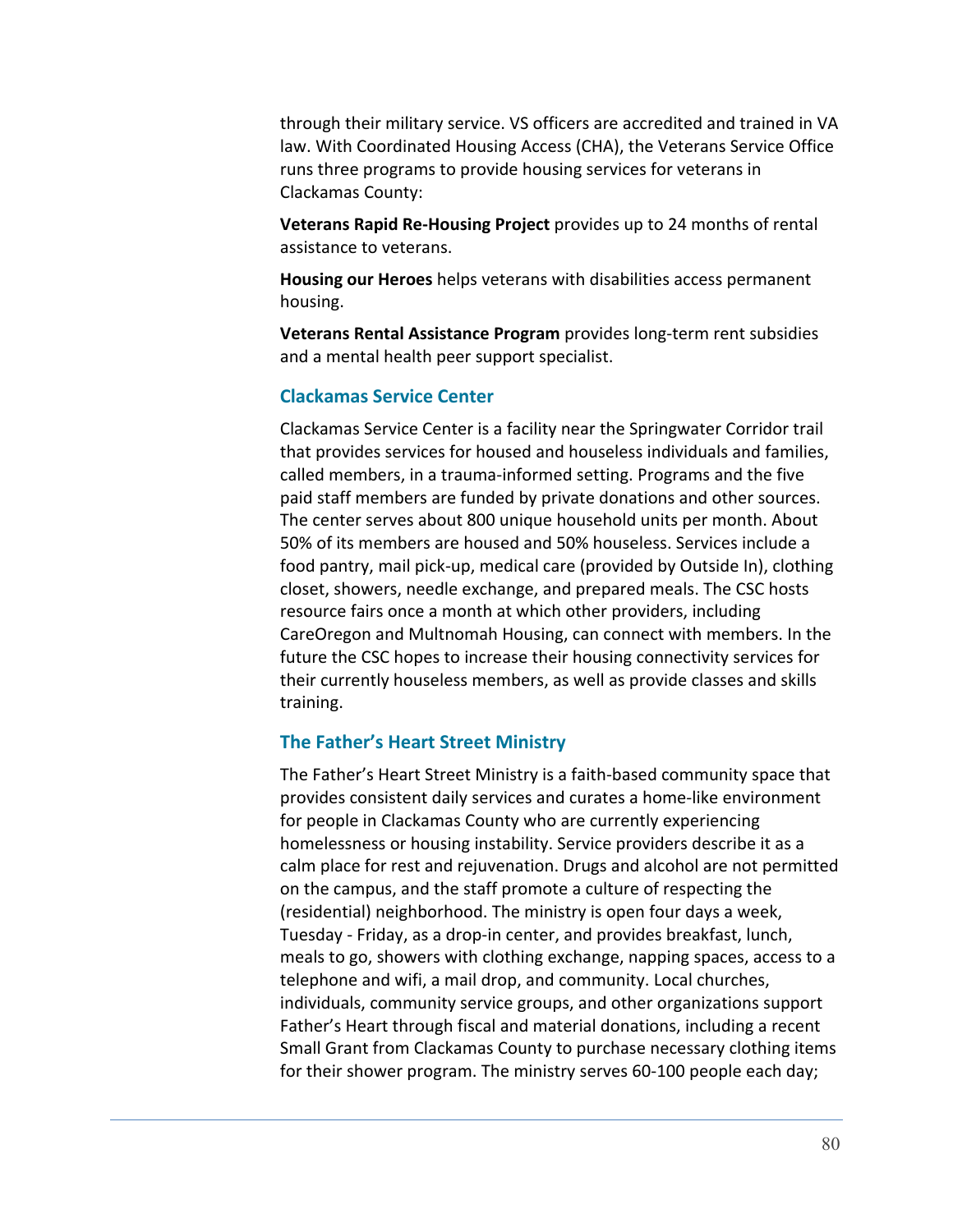staff form personal relationships with each person and work in coordination with the County, local Emergency Rooms, and other services to support their clients.

#### **Community Services Network**

Community Services Network PDX is a new effort led by DePaul Industries (also known as the DPI Group) to "improve the wraparound services offered to people in need." The network is a group of nonprofits, community members, government agencies, and private companies. CSN hosts monthly meetings to cross‐educate service providers about additional available community resources, and quarterly service fairs for people in need to access a variety of services in one location. 20‐50 people attend the cross‐education service meetings, and about 300 people attended the quarterly service fair in February 2019. Many of these services are in Multnomah and Clackamas County.

#### **Better Outcomes thru Bridges (BOB) Program**

Better Outcomes thru Bridges (BOB) is a group of programs and projects under Providence Regional Behavioral Health. They operate throughout Oregon and focus on providing outreach and peer‐delivered services through several different avenues, all with the same goal of helping their most vulnerable patients by meeting people where they are at, literally and figuratively. There are BOB Outreach Specialists housed in Providence Emergency Departments, schools, and a clinic. There are specific criteria for each site. However, each site connects patients who have high ED utilization, a behavioral health ED visit, or social determinants of health needs in conjunction with a Behavioral Health condition, to social supports within the Providence network and in the surrounding community. Patients are referred to BOB case managers by Emergency Department record pulls, ED staff, and community providers. Twelve social determinants of health (SDoH) are tracked for each patient enrolled in the ED program and five SDoH are tracked for the school‐ and clinic‐based programs. Caseworkers set individual goals with each patient and spend as much time as needed on each case. A case is considered closed when the highest priority SDoH is met or when a client no longer feels that support from the BOB Outreach Specialist is needed. Completed goals range from lower ED usage to permanent housing to enrolling in Medicare. BOB is funded through Providence health network with additional project‐specific grants within Clackamas County and Yamhill County.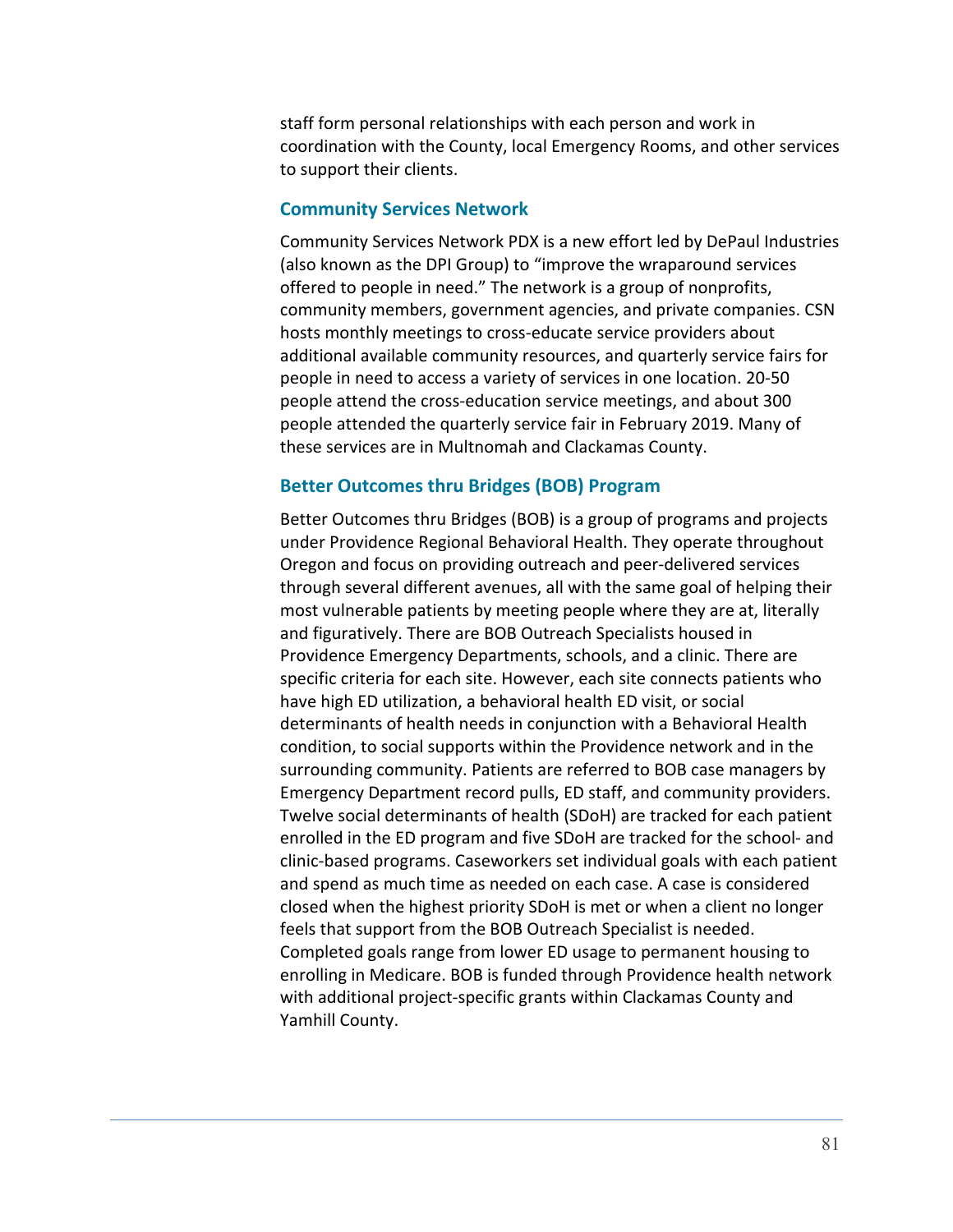## **Providence ElderPlace (PACE program)**

ElderPlace is a PACE (Program for All‐Inclusive Care for the Elderly) program operated by Providence from their Milwaukie Healing Place. PACE is a model of care coordination to facilitate older adults' living in the community by providing central care coordination and healthcare. All enrollees in ElderPlace must meet the following criteria: be 55 or older, be able to live safely in the community, be eligible for long-term support services as defined by the State of Oregon, be willing to receive all services through Providence, and be Medicaid eligible (although not necessarily enrolled) or willing to pay privately. In addition, all enrollees must live in the service area, which at this time does not include all of Clackamas County (although expansion is expected). ElderPlace receives referrals from community services, healthcare workers, and self‐referrals. Once enrolled, Providence becomes participants' healthcare and insurance provider, and care coordination is centralized in a case management team through end of life. PACE Interdisciplinary Teams (IDT) are unique in that they are comprised of eleven disciplines (PCP, RN, home care coordinator, PT, OT, dietitian, day center manager, personal care aide, social worker, transportation driver, and activity coordinator), and ElderPlace/PACE also provides pharmacists, mental health specialists, spiritual support, and speech therapists. ElderPlace is funded by Medicaid (state) and Medicare (federal).

## **Safe Overnight Shelter Program**

Safe Overnight Shelter Program is an effort to expand housing options for Emergency Departments to discharge patients who would otherwise be discharged unsheltered. The program provides fiscal, technical, and programmatic support to community organizations and individuals who want to provide safe overnight car camping and/or build tiny homes and Conestoga huts on their property. Providence BOB program will continue to work with individuals by providing a dedicated caseworker to continue service connection as needed. SOS is currently supported by Clackamas County and Providence (BOB program).

## **Clackamas County Homeless Veterans Coordination team**

This group of Clackamas County service providers meet monthly to share information, coordinate care for veterans experiencing homelessness on the Veterans By‐Name List, and update the list to reduce duplication of housing resource offerings. This collaboration is integral to connecting people with services, tracking people in contact with multiple services, and maintaining an accurate list of individuals waiting for housing. In 2018 the Coordination Team recorded 145 veterans and 11 family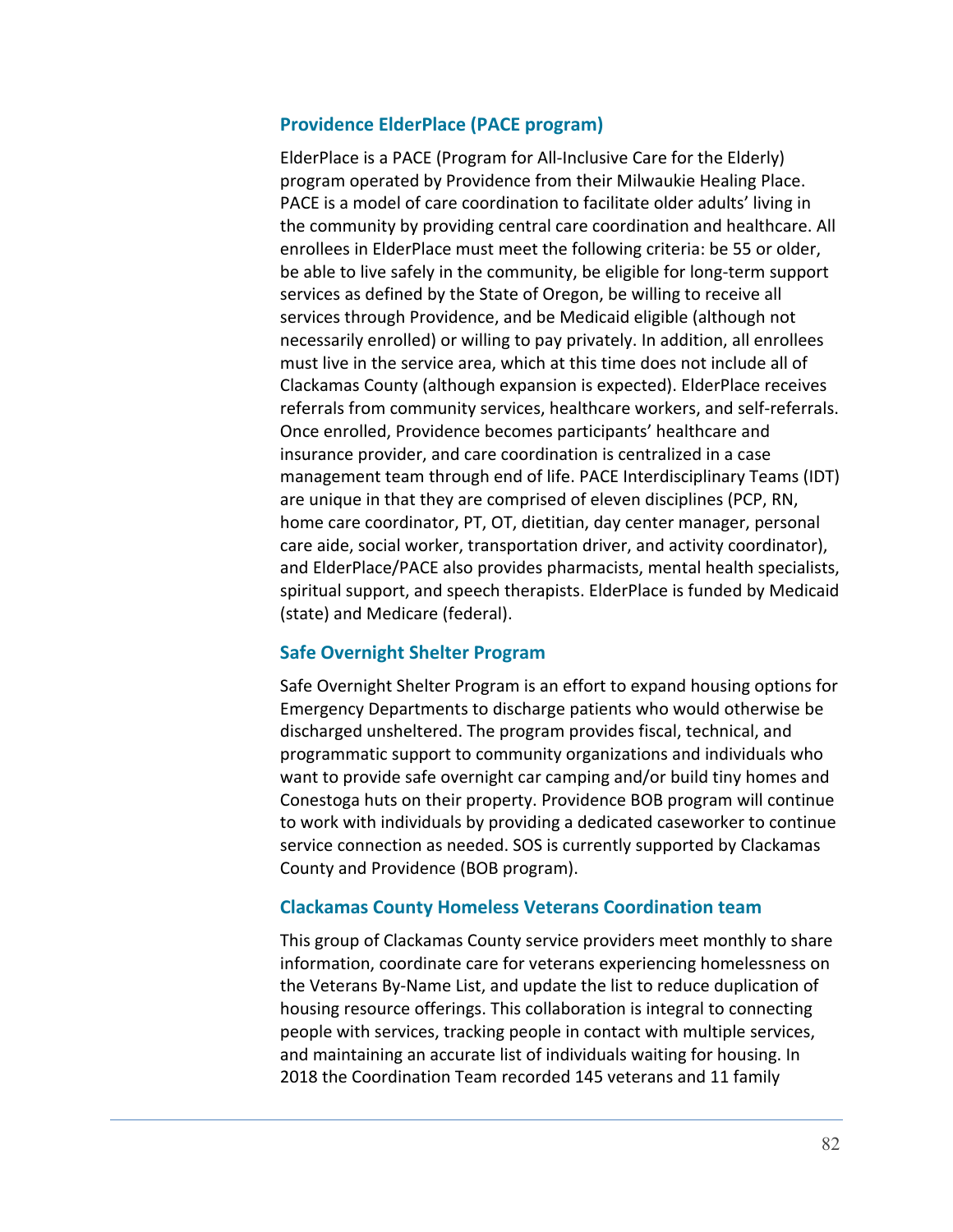members experiencing homelessness, and permanently housed 46 of those veterans. Veterans are eligible for this list after completing the Coordinated Housing Assessment and noting a current episode of homelessness or housing instability. Service providers collaborate to connect veterans from the list to transitional housing and services, with the ultimate goal of permanent, stable housing.

#### **Tri‐County 911**

The Tri‐County 911 Service Coordination Program (TC911) is a program that grew from a need identified by Multnomah County EMS personnel in 2007. At that time, EMS crews reported concerns about residents they were repeatedly responding to, often for non-medical emergencies. This led to an assessment of caller needs and hiring of a part-time social worker to test whether a brief social work intervention would impact 911 calls. TC911 is now staffed with seven full‐time licensed social workers who work across Multnomah, Washington, and Clackamas counties. They provide short‐term case management and multi‐system care coordination to those calling 911 frequently when non‐emergency services would more appropriately meet their needs. Clackamas County and Washington County residents are referred when they have had six or more EMS interactions in the previous six months. Multnomah County residents are referred when they have ten EMS interactions in six months. TC911 serves roughly 550 unique people each year. Most TC911 clients are enrolled or eligible for Medicaid.

TC911 goals are to assure appropriate use of emergency medical services by linking people to the right care. To achieve this, staff notify and consult medical, behavioral health, and social service providers; offer community‐based, direct case management and advocacy; and coordinate across disciplines, systems of care, and counties to improve service provision and communication. TC911 staff have access to a variety of data, including ambulance and hospital records, PreManage (ambulatory side of ED Information Exchange or EDIE), OCHIN *Epic* (used by many Federally Qualified Health Centers in Oregon), and mental health crisis line information. Exchange and coordination of information is critical to TC911's work and program success. While TC911 staff do not respond directly to 911 calls, they try to identify unmet needs and link people to longer‐term services and supports. TC911 meets monthly with Clackamas EMS and behavioral health staff to review referrals and determine which agency/program should take the lead and, if partnering together, how to do so efficiently. According to evaluations conducted by Providence Center for Outcomes Research and Education (2014, 2016), TC911 clients showed reductions in EMS and ED visits when Medicaid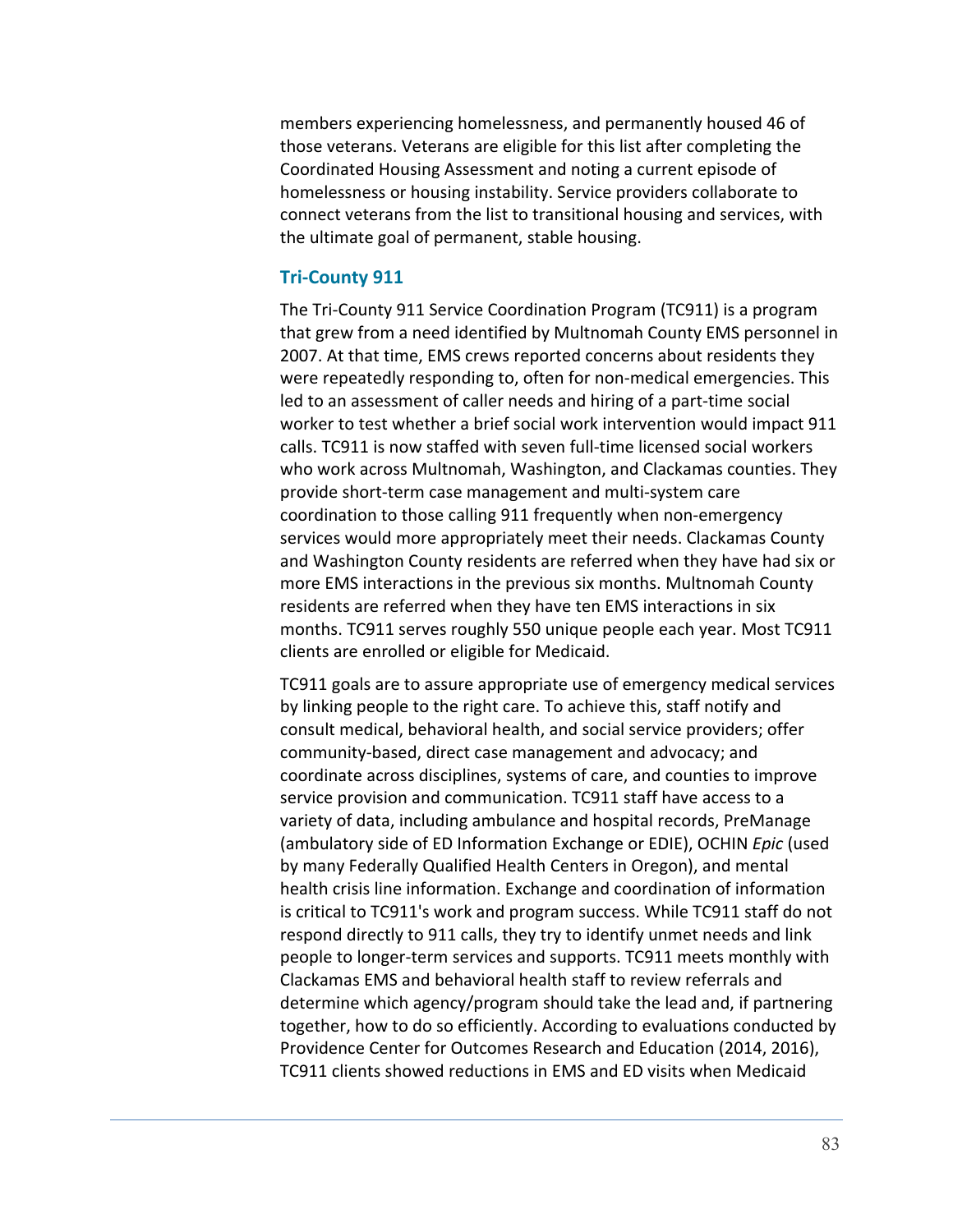claims data before and after intervention were compared. TC911 also showed a significant return on investment, even after accounting for program costs.

## **CareOregon Clackamas County Care Coordination Team**

CareOregon provides care coordination through embedded Care Specialists in selected hospitals, a traveling community nurse in Clackamas County, and telephonically statewide. Care Coordination Transition Teams work with individuals for about a month, and telephonic staff provide support for an additional 30 days, on average, although no specific time limit is imposed by the program. The program worked with about 125 people in the Adventist/Clackamas County region last year and seeks to support and coordinate care and benefits in a client‐centric manner. The program can provide medical supplies and equipment request support, non-emergency medical transportation, access to care, and support in communicating with medical providers. One essential aspect of this program is face‐to‐face meetings with clients and care provider teams.

### **CareOregon Housing Case Management Program**

The Housing Case Management program at CareOregon is part of the Population Health Partnerships (PHP) department. It offers intensive housing case management in partnership with CareOregon's Regional Care Team that supports the member care plan. To be eligible, the member must have Health Share/CareOregon as their health plan, be engaged in care coordination with their Regional Care Team and their Primary Care Team, have a completed health risk assessment and care coordination assessment on file, have an active care plan that clearly identifies the member's housing and physical health needs, have a source of income, be homeless or living in unstable, unsafe, or unhealthy housing, and be likely to face deteriorating health in the next 6‐12 months if the housing situation does not change.

#### **New Directions**

New Directions is a team of four LSW medical professionals embedded at OHSU Emergency Department, dedicated to transitioning CareOregon clients who are experiencing homelessness and high service utilization into the community. The team is intensely involved in case management for each of their clients, physically going with them to medical appointments and maintaining supportive contact. Team members seek to "skill up" both the client and medical professionals to better engage the client while simultaneously addressing the provider's anxiety and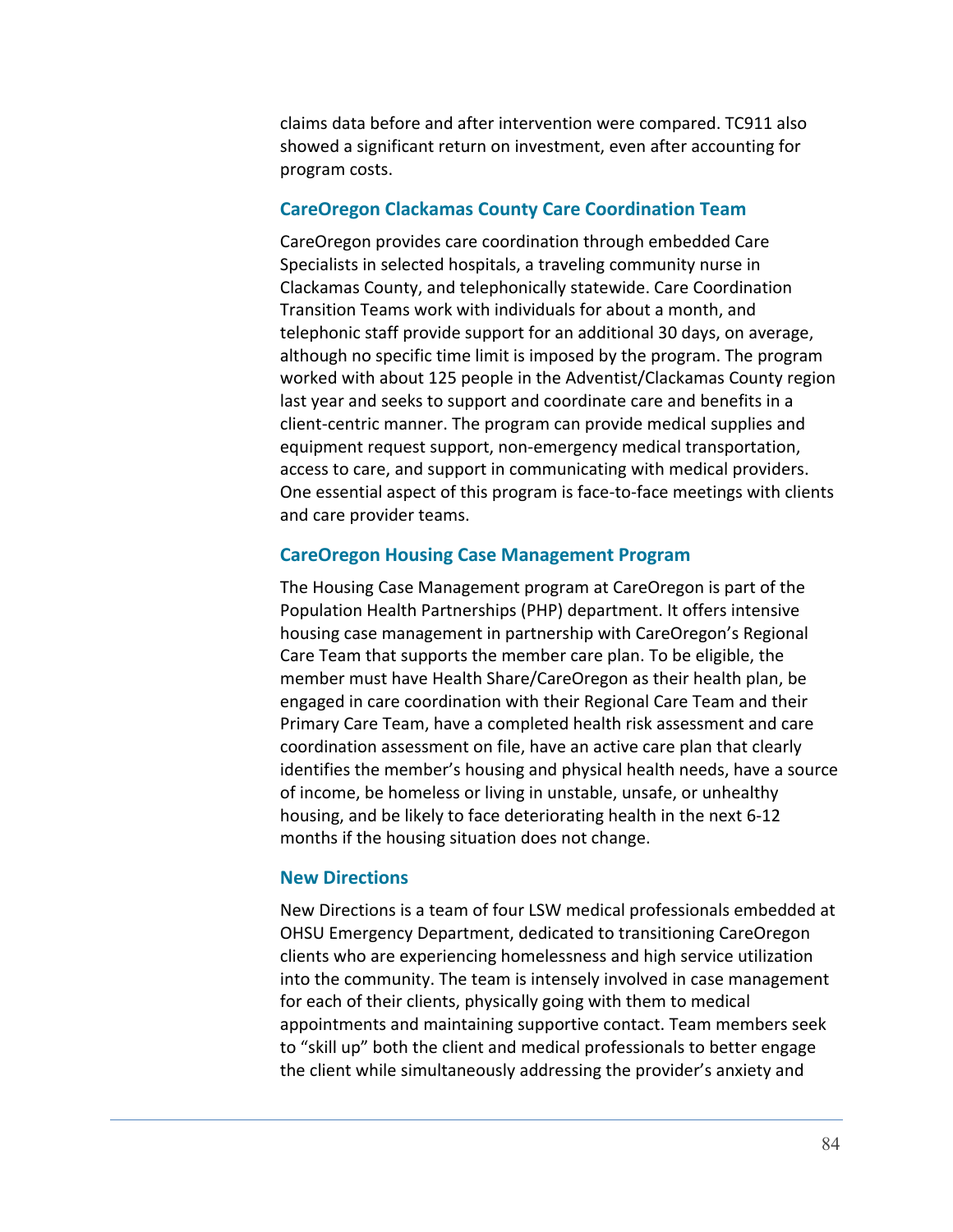stress. If a client on a New Directions list comes into contact with the OHSU Emergency Department, their dedicated case manager is called and case management begins. A New Directions team member can work with a client for 90 days, and uses the EDIE system to share information. New Directions is funded by CareOregon. All clients must be active CareOregon customers.

## **Clackamas County Transition Center**

The Transition Center is housed in the old Sheriff's Office headquarters, across the street from the Clackamas County Jail. The center opened in 2015 using state Justice Reinvestment Initiative funds to reduce recidivism and decrease jail population. Upon release, individuals walk across the parking lot to the Center to receive a bus pass and connect with a wide variety of services, both in the county and in the community. Immediate services include OHP re‐enrollment, referrals to mental health programs, addiction treatment programs, enrollment in Coordinated Housing Access and other housing services, DMV and ID referrals, and free NARCAN supplies and education. Community programs, available to any justice‐involved person in Clackamas County, include addiction treatment support programs, peer mentorship programs, GED courses, SNAP benefits clinics, and community service referrals. Programs and staff are mostly funded through Clackamas County Community Corrections, with a mental health professional housed in Behavioral Health.

#### **Cross‐System Transition Working Group, Multnomah County**

New Transitions (Health Share), Central City Concern, and Aging & Disability of Multnomah County launched a project about ten years ago to address high utilization in Portland. From that project arose the Regional Cross‐System Transition Working Group, led by Janet McManus at Multnomah County Adult Behavioral Health. The group is a tri‐county multi-disciplinary team consisting of professionals from various agencies and health care settings who are engaged in care coordination as Medicare‐, Medicaid‐, and dual‐eligible individuals transition across settings. The stated mission of this group is:

> To improve communication, coordination and collaboration regarding transitions across settings To identify similarities, differences, overlaps, duplication and gaps within and between systems To make recommendations to the systems we represent regarding how to strengthen and improve care coordination in our community.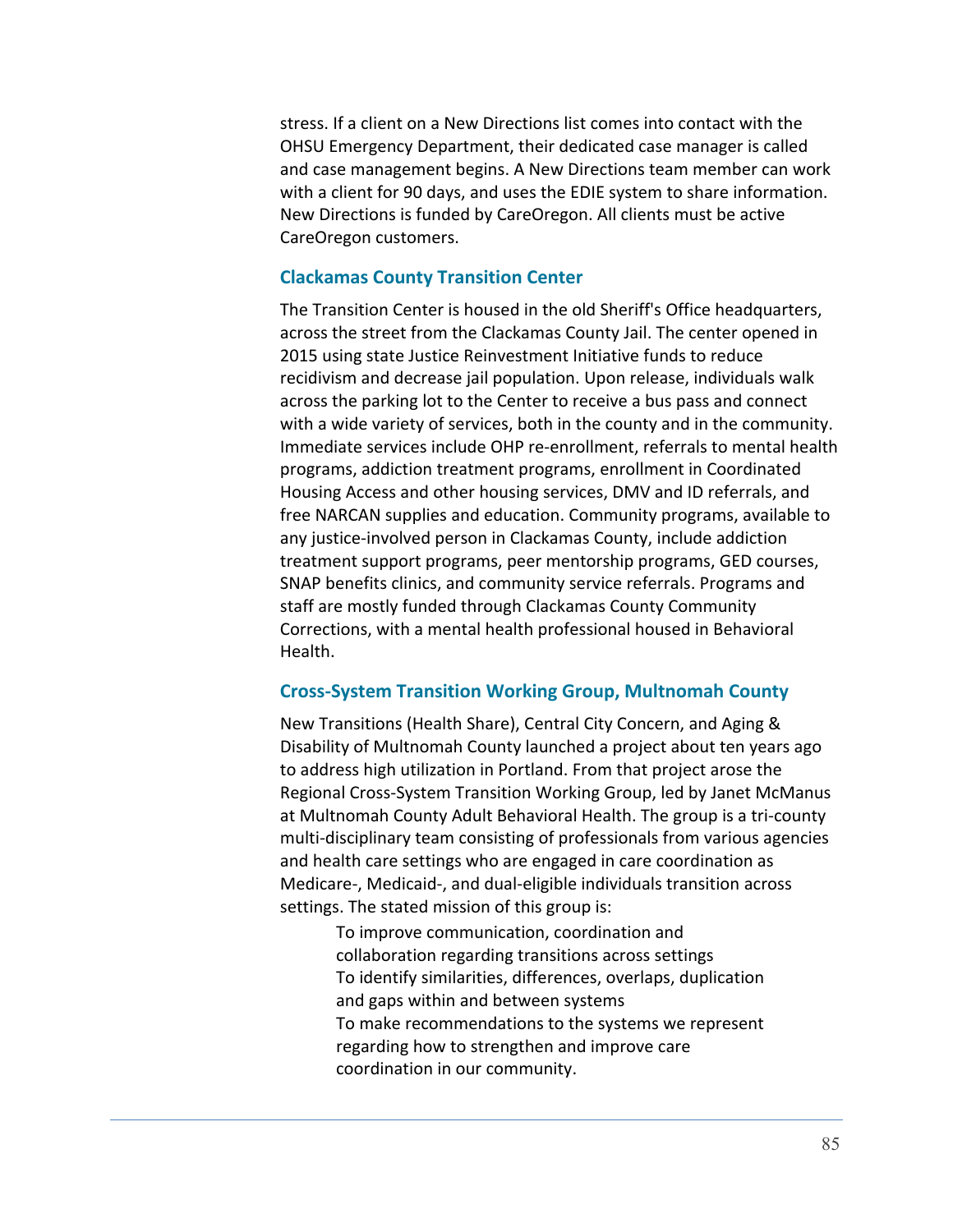The group hosted a mini‐summit (Cross‐System Transitions Summit) in November 2018; about 70 people attended and 17 recommendations were published. Interagency working groups are actively meeting to address four or five of these recommendations. The group is continuing to engage additional allies to help move other initiatives forward. This seems to be an important area of unofficial information transfer among Clackamas, Multnomah, and Washington Counties. Janet McManus retired in early 2019. Tyler Havlin of HealthInsight Oregon will lead the group during the transition period and co‐lead with the new Innovator Agent through June 2019.

## **Health Access across Systems subgroup of Cross‐System Transition Working Group**

This is a workgroup of the Cross‐Systems Transition Working Group to address recommendations #6 and #8 from the housing mini‐summit. The group is comprised of Homeless Coordinated Entry administrators from the tri-county area (each county is represented). They aim to standardize and increase health systems' documentation of housing status in *Epic* and make it available to EDIE. This group is also working to broaden the community partners who have access to EDIE and PreManage.

## **Proactive Outreach Team**

Proactive Outreach Team is a group of community‐based nurses and social workers providing intensive case management for people who are Providence Health Plan insured with patterns of frequent or inappropriate emergency department utilization. Clients in this program often present complex cases that cannot be managed at the clinic or resource desk, experience barriers to integrating health recommendations into daily life, and have not yet engaged with clinics or specialists. Referrals are made by Providence Medical Clinic. Case managers provide trauma‐informed support, advocacy, and coordination and help clients set short‐term goals to work towards long‐term stabilization.

## **Greater Portland Metropolitan Area ED/EMS Leadership Collaborative**

This community outreach meeting group is an important networking and information sharing space for practitioners, professionals, and service providers in health systems, Emergency Services and community programs focused on improving service coordination for people with high utilization. Becky Wilkinson (Providence, Better Outcomes thru Bridges program) facilitates monthly meetings at the Firehouse on NE Sandy